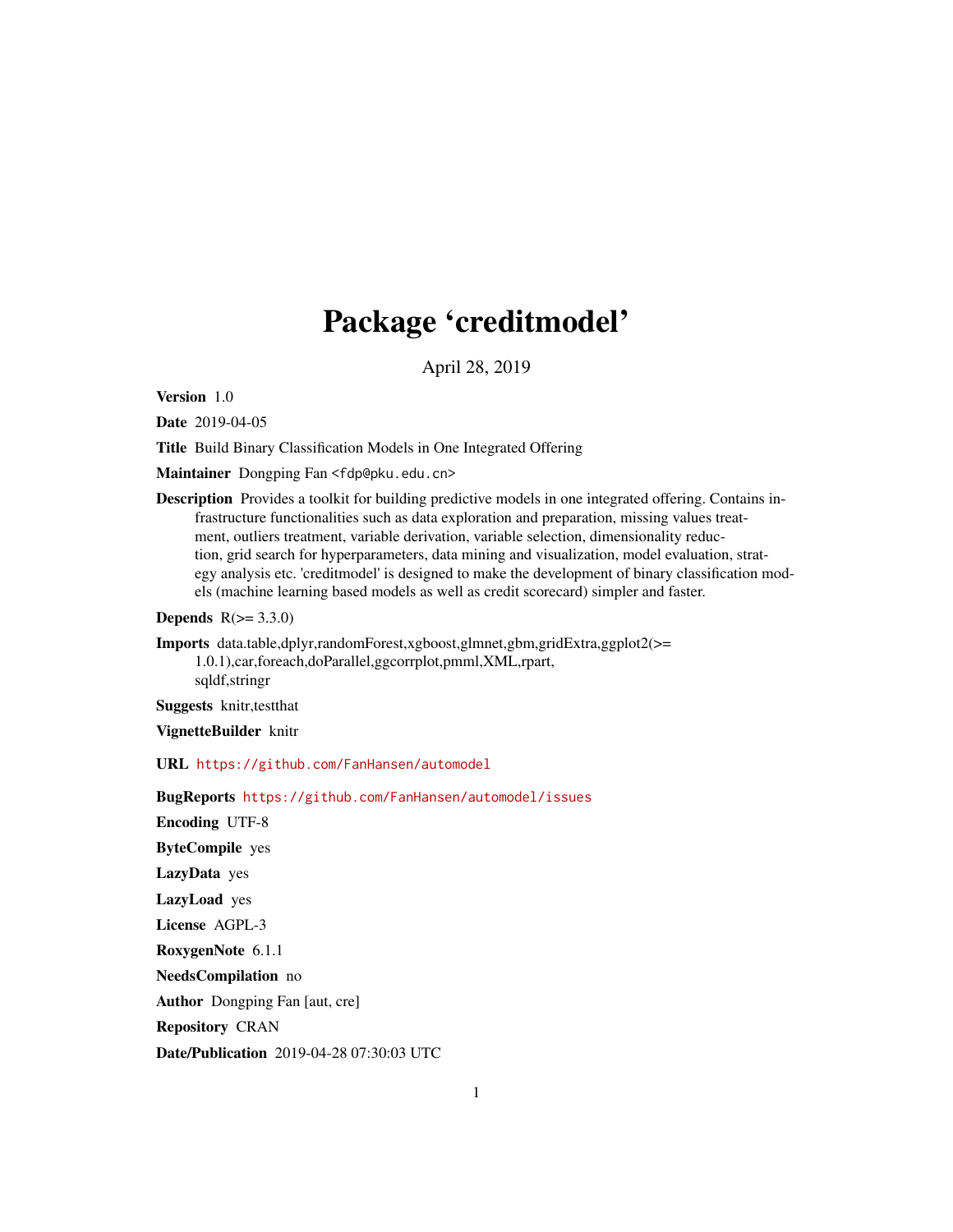# R topics documented:

|                                                                                                       | $\overline{4}$ |
|-------------------------------------------------------------------------------------------------------|----------------|
|                                                                                                       | $\overline{4}$ |
|                                                                                                       | 5              |
|                                                                                                       | 5              |
|                                                                                                       | 6              |
|                                                                                                       | 6              |
|                                                                                                       | $\overline{7}$ |
|                                                                                                       | 8              |
|                                                                                                       | 9              |
|                                                                                                       | 9              |
|                                                                                                       | 10             |
|                                                                                                       | 11             |
|                                                                                                       | 12             |
|                                                                                                       | <sup>12</sup>  |
|                                                                                                       |                |
|                                                                                                       |                |
|                                                                                                       |                |
|                                                                                                       | 15             |
|                                                                                                       | 16             |
|                                                                                                       | 16             |
|                                                                                                       | 17             |
| $de\_one\_hot\_encoding \ldots \ldots \ldots \ldots \ldots \ldots \ldots \ldots \ldots \ldots \ldots$ | 17             |
|                                                                                                       | 18             |
|                                                                                                       | 19             |
|                                                                                                       | - 19           |
|                                                                                                       | 20             |
|                                                                                                       | 20             |
|                                                                                                       | 21             |
|                                                                                                       | 22             |
|                                                                                                       | 24             |
|                                                                                                       | 24             |
|                                                                                                       | 26             |
|                                                                                                       | 27             |
|                                                                                                       |                |
|                                                                                                       |                |
|                                                                                                       |                |
|                                                                                                       | - 32           |
| get iv all                                                                                            | 33             |
|                                                                                                       | 34             |
|                                                                                                       | 35             |
|                                                                                                       | 36             |
|                                                                                                       | 37             |
|                                                                                                       | 37             |
|                                                                                                       | 38             |
|                                                                                                       | 40             |
|                                                                                                       | 41             |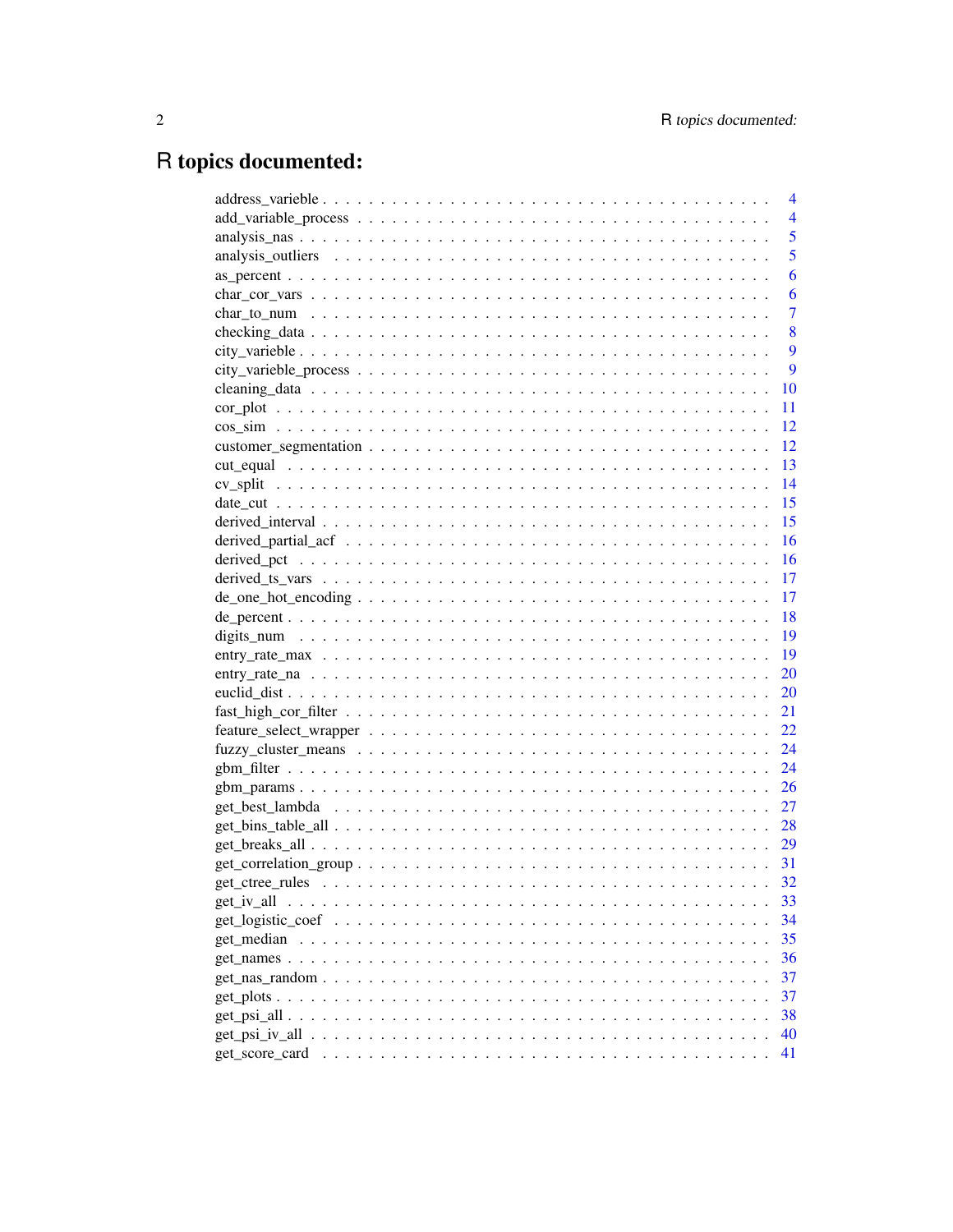|                                                                                                                          | 43 |
|--------------------------------------------------------------------------------------------------------------------------|----|
|                                                                                                                          | 43 |
|                                                                                                                          | 44 |
|                                                                                                                          | 45 |
|                                                                                                                          | 46 |
|                                                                                                                          | 46 |
|                                                                                                                          | 48 |
|                                                                                                                          | 49 |
|                                                                                                                          | 50 |
|                                                                                                                          | 59 |
|                                                                                                                          | 60 |
|                                                                                                                          | 60 |
|                                                                                                                          | 61 |
|                                                                                                                          | 61 |
|                                                                                                                          | 63 |
|                                                                                                                          | 63 |
|                                                                                                                          | 64 |
|                                                                                                                          | 65 |
|                                                                                                                          | 66 |
|                                                                                                                          | 66 |
| plot theme $\dots \dots \dots \dots \dots \dots \dots \dots \dots \dots \dots \dots \dots \dots \dots \dots \dots \dots$ | 67 |
|                                                                                                                          | 68 |
|                                                                                                                          | 69 |
|                                                                                                                          | 70 |
|                                                                                                                          | 71 |
|                                                                                                                          | 72 |
|                                                                                                                          | 72 |
|                                                                                                                          | 73 |
|                                                                                                                          | 74 |
|                                                                                                                          | 74 |
|                                                                                                                          | 75 |
|                                                                                                                          | 76 |
|                                                                                                                          | 77 |
|                                                                                                                          | 78 |
|                                                                                                                          | 80 |
|                                                                                                                          | 81 |
|                                                                                                                          | 82 |
|                                                                                                                          | 82 |
| time transfer                                                                                                            | 83 |
|                                                                                                                          | 83 |
| time varieble                                                                                                            | 84 |
|                                                                                                                          | 84 |
| training_model                                                                                                           |    |
|                                                                                                                          | 87 |
| <b>UCICreditCard</b>                                                                                                     | 88 |
|                                                                                                                          | 89 |
| vintage_function                                                                                                         | 90 |
|                                                                                                                          | 90 |
|                                                                                                                          | 92 |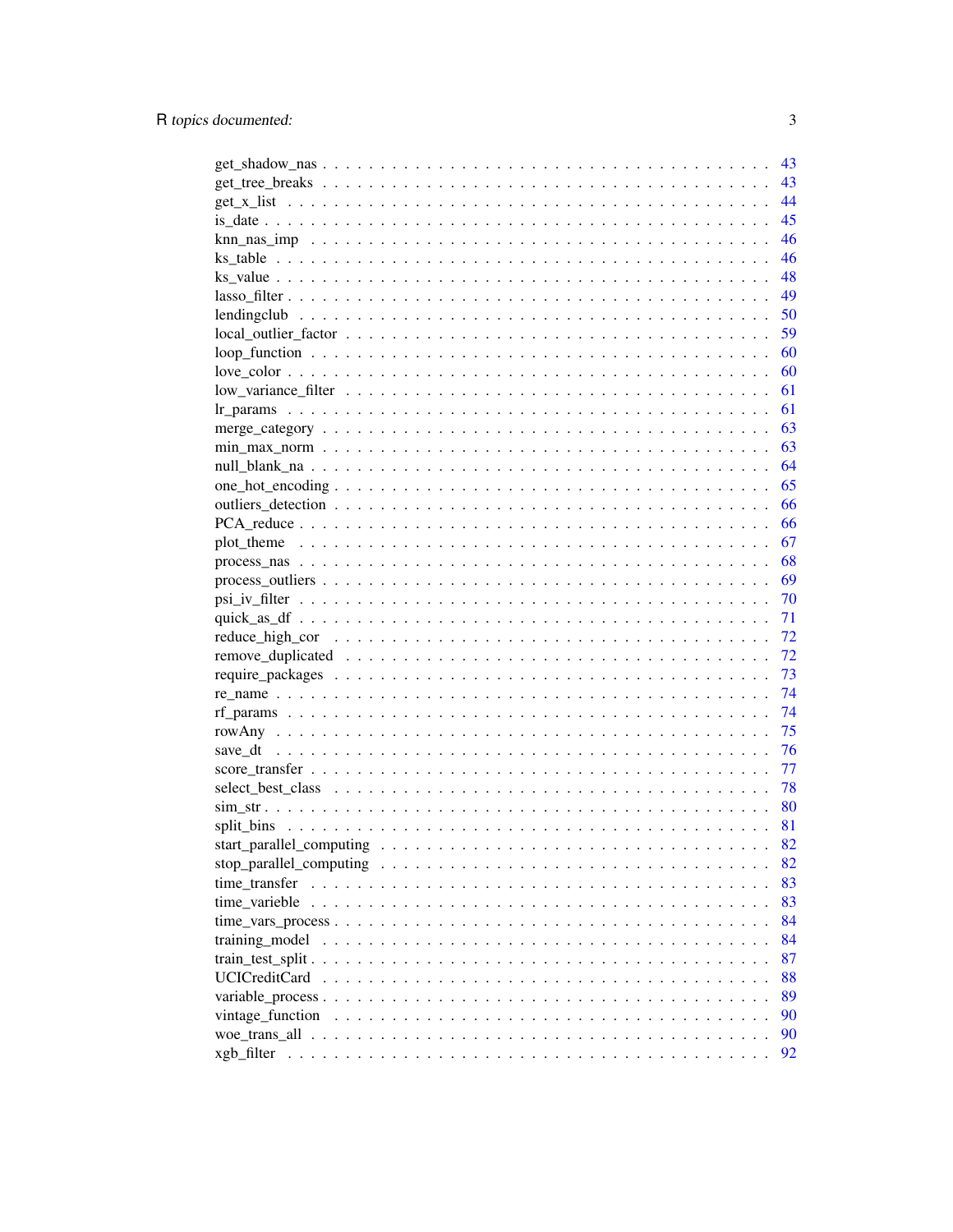address\_varieble *address\_varieble*

# Description

This function is not intended to be used by end user.

# Usage

```
address_varieble(df, address_cols = NULL, address_pattern = NULL,
 parallel = TRUE)
```
# Arguments

| df              | A data frame.                                              |
|-----------------|------------------------------------------------------------|
|                 | address_cols Variables of address,                         |
| address_pattern |                                                            |
|                 | Regular expressions, used to match address variable names. |
| parallel        | Logical, parallel computing. Default is TRUE.              |

add\_variable\_process *add\_variable\_process*

# Description

This function is not intended to be used by end user.

#### Usage

```
add_variable_process(add)
```
### Arguments

add A data.frame contained address variables.

<span id="page-3-0"></span>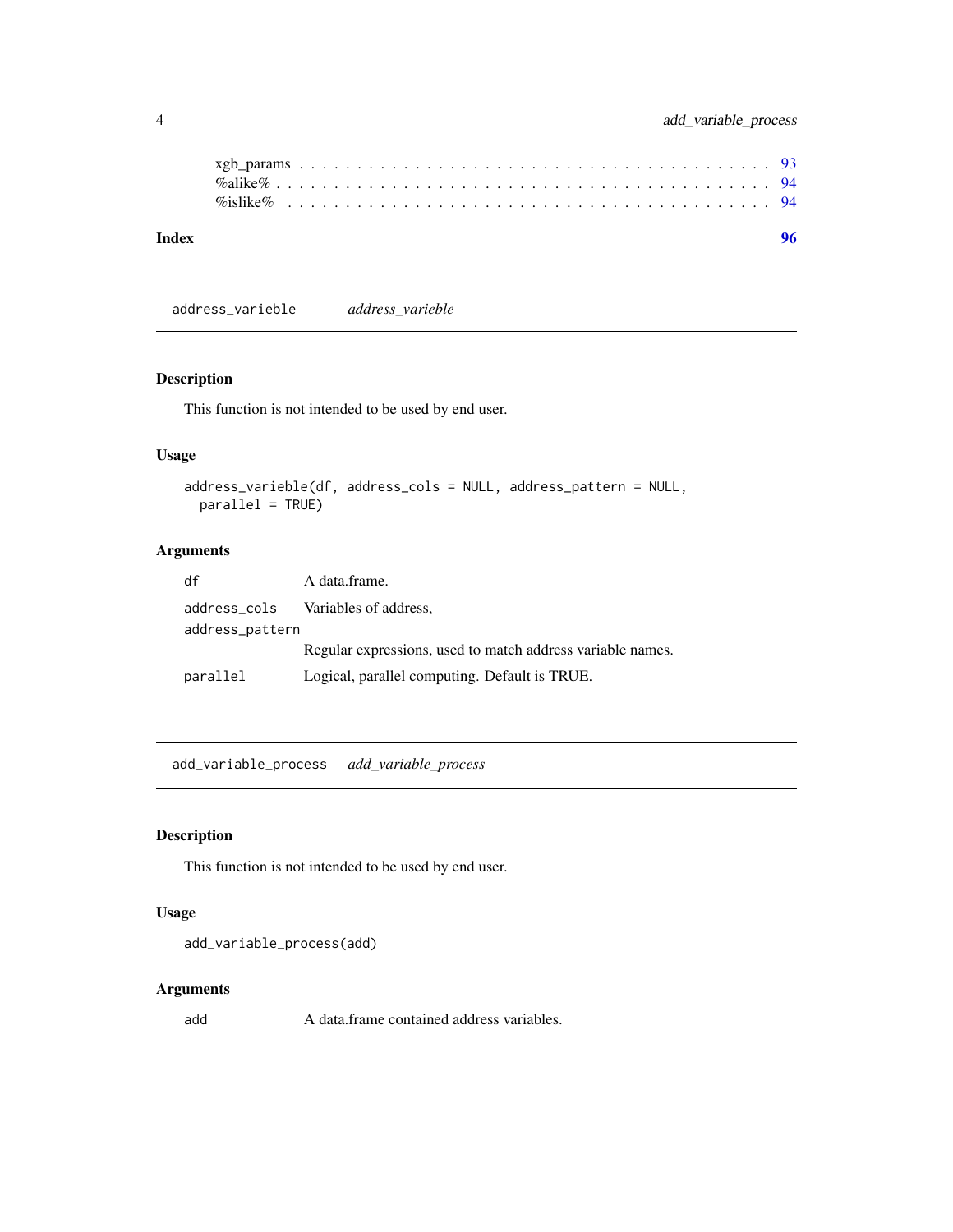<span id="page-4-0"></span>

# Description

#' analysis\_nas is the function for missing value analysis

# Usage

```
analysis_nas(dat, class_var = FALSE, nas_rate = NULL, na_vars = NULL,
 mat_nas_shadow = NULL, dt_nas_random = NULL, ...)
```
# Arguments

| dat       | A data frame with independent variables and target variable.     |  |
|-----------|------------------------------------------------------------------|--|
| class_var | Logical, nas analysis of the nominal variables. Default is TRUE. |  |
| nas_rate  | A list contains nas rate of each variable.                       |  |
| na_vars   | Names of variables which contain nas.                            |  |
|           | mat_nas_shadow A shadow matrix of variables which contain nas.   |  |
|           | dt_nas_random A data.frame with random nas imputation.           |  |
|           | Other parameters.                                                |  |

# Value

A data.frame with outliers analysis for each variable.

analysis\_outliers *Outliers Analysis*

# Description

#' analysis\_outliers is the function for outliers analysis.

# Usage

```
analysis_outliers(dat, target, x, lof = NULL)
```

| dat    | A data frame with independent variables and target variable. |
|--------|--------------------------------------------------------------|
| target | The name of target variable.                                 |
| x      | The name of variable to process.                             |
| lof    | Outliers of each variable detected by outliers_detection.    |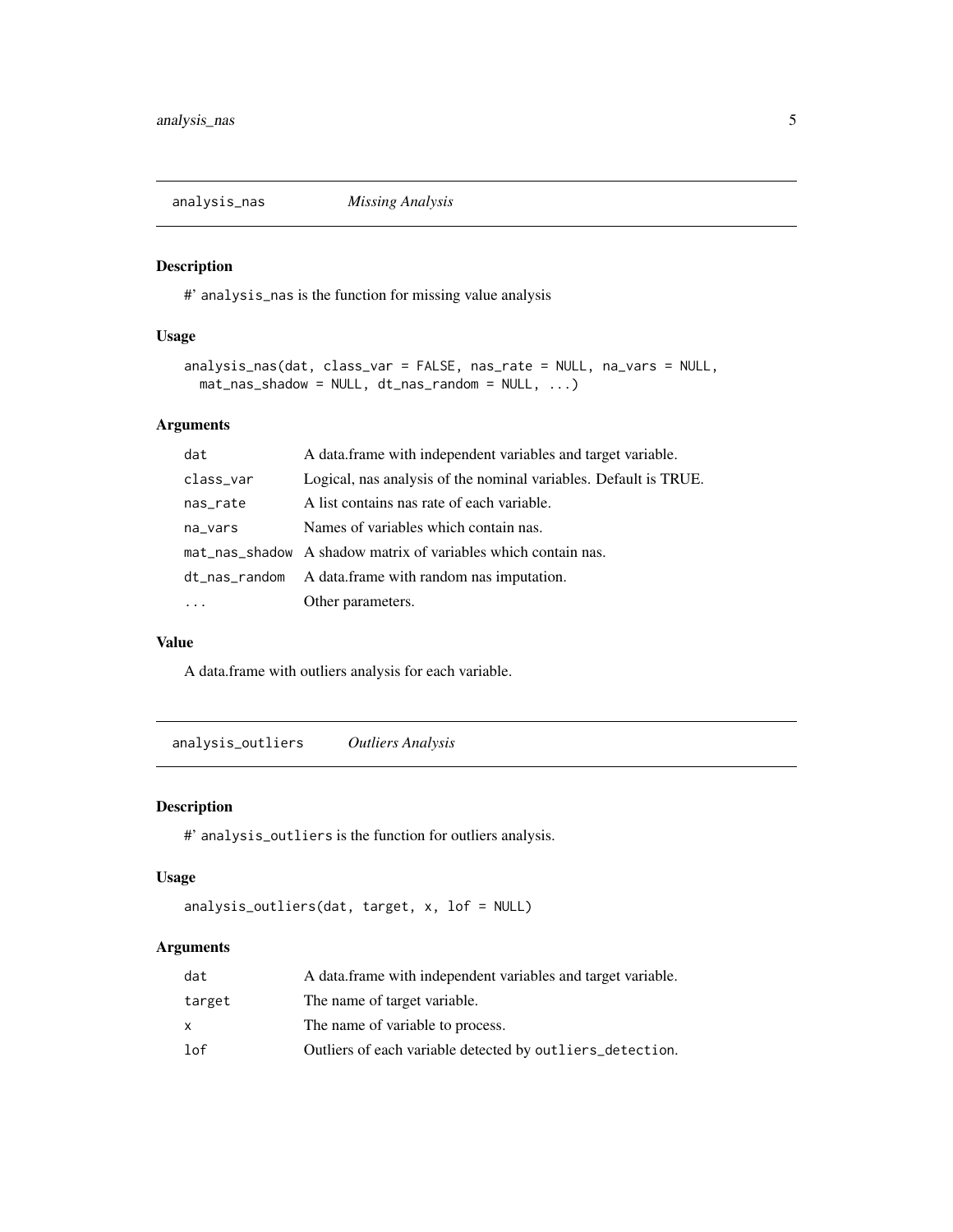# <span id="page-5-0"></span>Value

A data.frame with outliers analysis for each variable.

as\_percent *Percent Format*

# Description

as\_percent is a small function for making percent format..

# Usage

 $as\_percent(x, digits = 2)$ 

# Arguments

| x      | A numeric vector or list.     |
|--------|-------------------------------|
| digits | Number of digits. Default: 2. |

# Value

x with percent format.

#### Examples

as\_percent(0.2363, digits = 2) as\_percent(1)

<span id="page-5-1"></span>char\_cor\_vars *Cramer's V matrix between categorical variables.*

# Description

char\_cor\_vars is function for calculating Cramer's V matrix between categorical variables. char\_cor is function for calculating the correlation coefficient between variables by cremers 'V

#### Usage

```
char_cor_vars(dat, x)
char_cor(dat, x_list = NULL, ex_cols = "date$", parallel = FALSE,
 note = FALSE)
```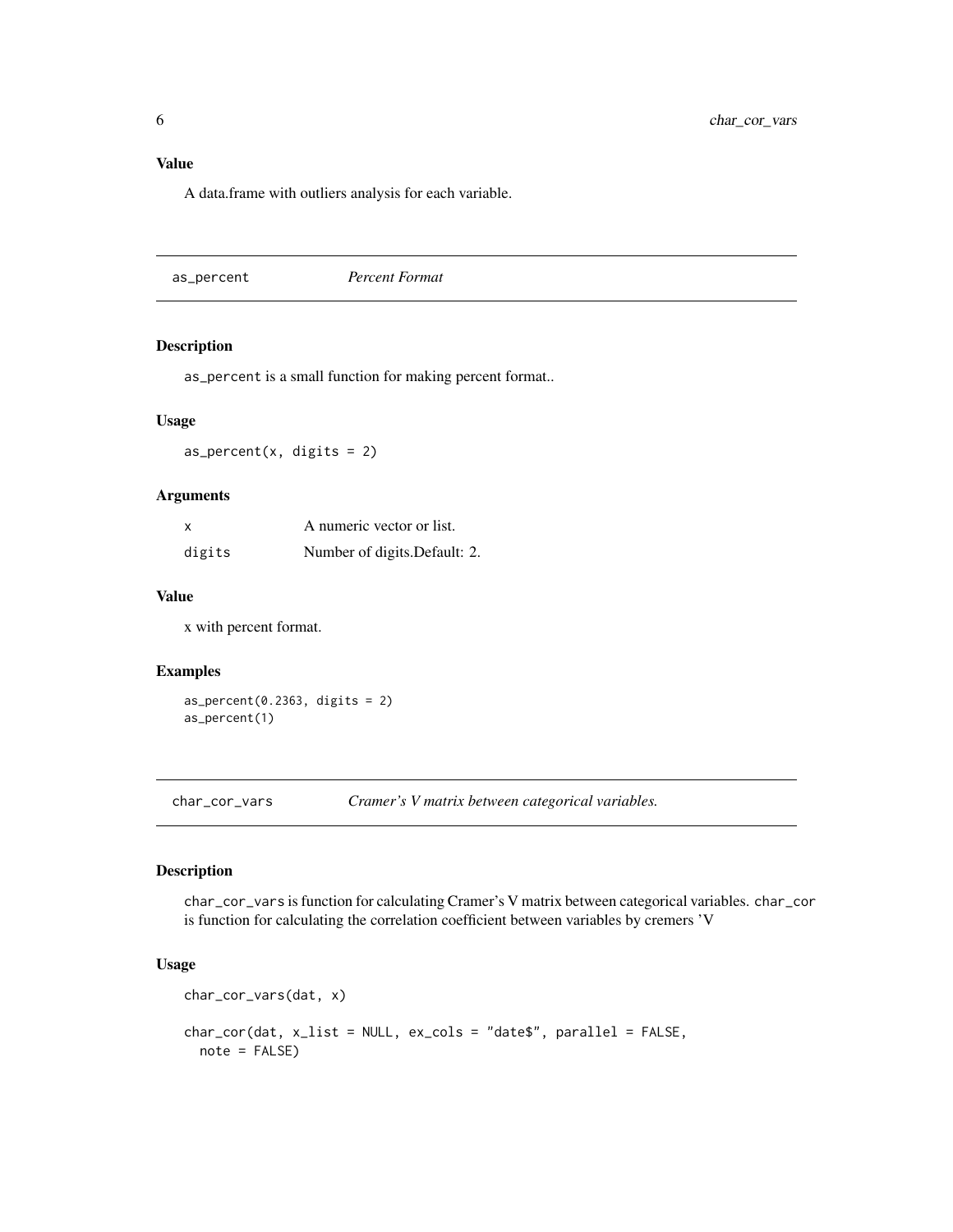# <span id="page-6-0"></span>char\_to\_num 7

#### Arguments

| dat          | A data frame.                                                                                                   |
|--------------|-----------------------------------------------------------------------------------------------------------------|
| $\mathsf{x}$ | The name of variable to process.                                                                                |
| x_list       | Names of independent variables.                                                                                 |
| $ex\_cols$   | A list of excluded variables. Regular expressions can also be used to match<br>variable names. Default is NULL. |
| parallel     | Logical, parallel computing. Default is FALSE.                                                                  |
| note         | Logical. Outputs info. Default is TRUE.                                                                         |

#### Value

A list contains correlation index of x with other variables in dat.

# Examples

```
## Not run:
char_x_list = get_names(dat = UCICreditCard,
types = c('factor', 'character'),
ex_cols = "ID$|date$|default.payment.next.month$", get_ex = FALSE)
char_cor(dat = UCICreditCard[char_x_list])
```
## End(Not run)

char\_to\_num *character to number*

# Description

char\_to\_num is for transfering character variables which are actually numerical numbers containing strings to numeric.

# Usage

char\_to\_num(dat, note = FALSE, ex\_cols = "date\$|id\$|time\$|DATA\$|ID\$|TIME\$")

#### Arguments

| dat     | A data frame                                                                                                    |  |
|---------|-----------------------------------------------------------------------------------------------------------------|--|
| note    | Logical, outputs info. Default is TRUE.                                                                         |  |
| ex cols | A list of excluded variables. Regular expressions can also be used to match<br>variable names. Default is NULL. |  |

# Value

A data.frame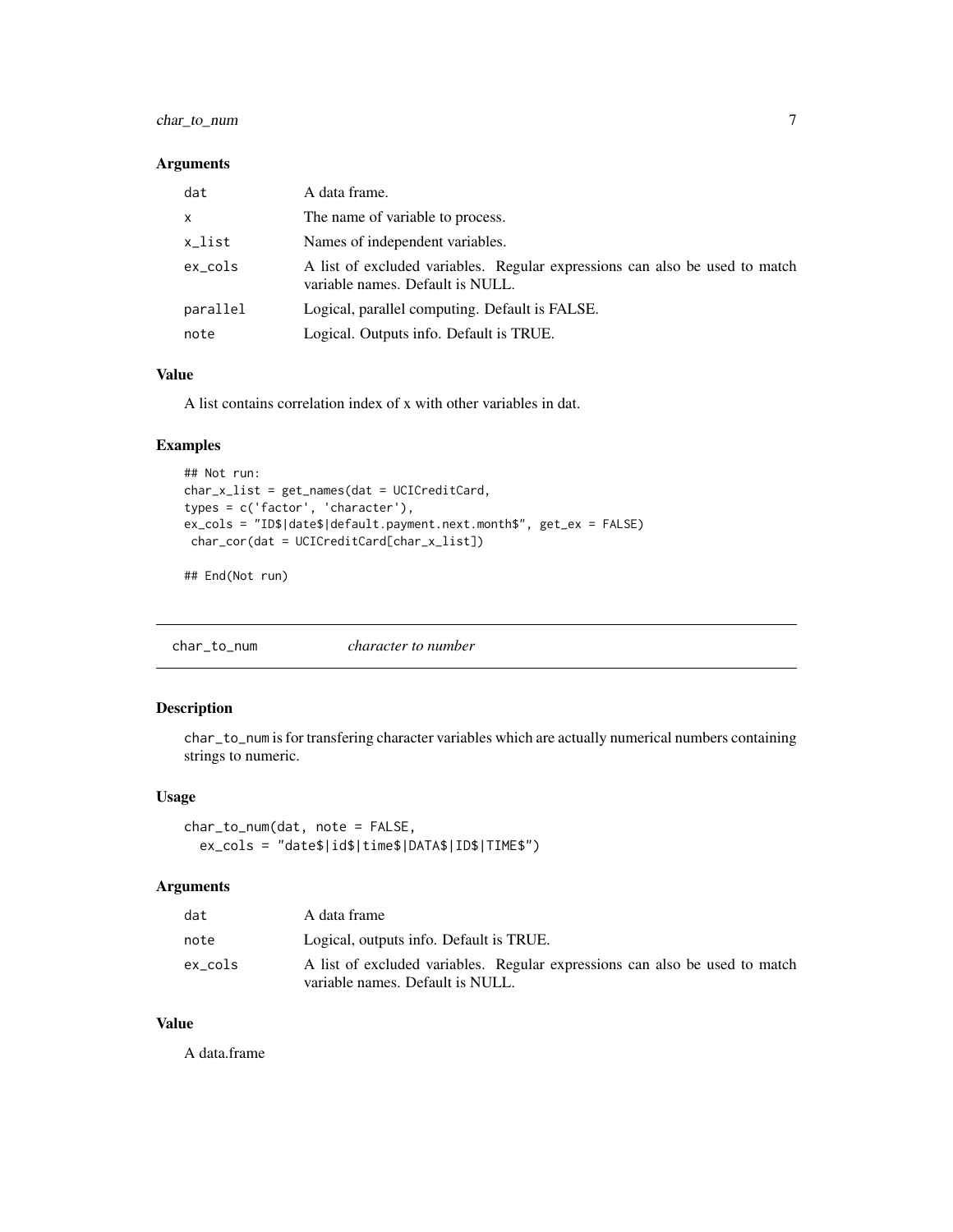# Examples

```
dat_sub = lendingclub[c("mths_since_recent_revol_delinq", "mths_since_last_record")]
str(dat_sub)
#variables that are converted to numbers containing strings
dat_sub[is.na(dat_sub)] = "Unknown"
str(dat_sub)
dat_sub = char_to_num(dat_sub)
str(dat_sub)
```
checking\_data *Checking Data*

# Description

checking\_data cheking dat before processing.

# Usage

```
checking_data(dat = NULL, target = NULL, occur_time = NULL,
 note = FALSE, pos_flag = NULL)
```
# Arguments

| dat        | A data frame with independent variables and target variable.                                |
|------------|---------------------------------------------------------------------------------------------|
| target     | The name of target variable. Default is NULL.                                               |
| occur_time | The name of the variable that represents the time at which each observation takes<br>place. |
| note       | Logical. Outputs info. Default is TRUE.                                                     |
| pos_flag   | The value of positive class of target variable, default: "1".                               |

#### Value

data.frame

#### Examples

dat = checking\_data(dat = UCICreditCard, target = "default.payment.next.month")

<span id="page-7-0"></span>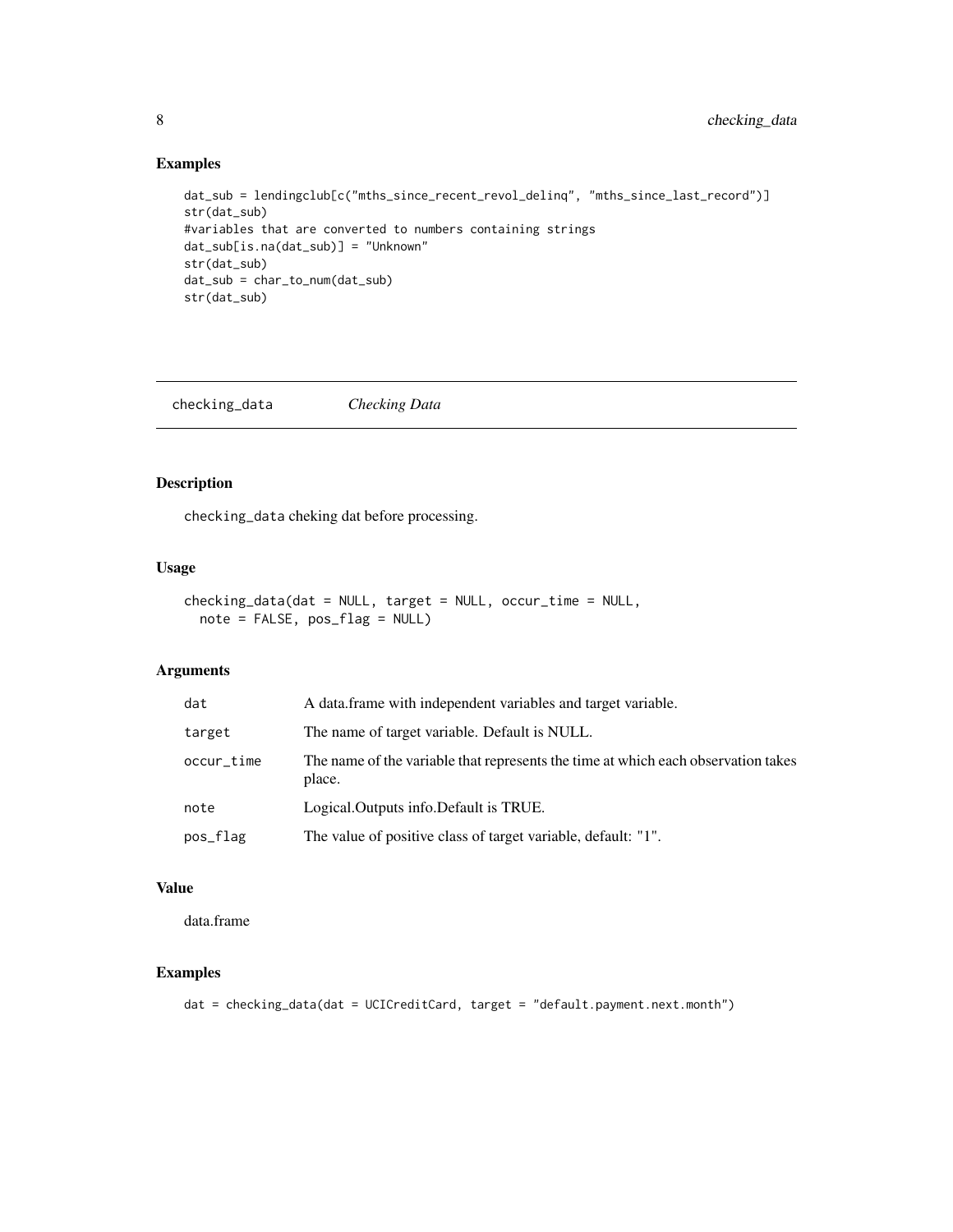<span id="page-8-0"></span>city\_varieble *city\_varieble*

# Description

This function is used for city variables derivation.

# Usage

```
city_varieble(df = df, city_cols = NULL, city_pattern = "city$",
  city_class = city_class, parallel = TRUE)
```
# Arguments

| df           | A data frame.                                                                |
|--------------|------------------------------------------------------------------------------|
| city_cols    | Variables of city,                                                           |
| city_pattern | Regular expressions, used to match city variable names. Default is "city\$". |
| city_class   | Class or levels of cities.                                                   |
| parallel     | Logical, parallel computing. Default is TRUE.                                |

city\_varieble\_process *Processing of Address Variables*

# Description

This function is not intended to be used by end user.

# Usage

```
city_varieble_process(df_city, x, city_class)
```

| $df_citv$  | A data.frame.              |
|------------|----------------------------|
| X          | Variables of city,         |
| city_class | Class or levels of cities. |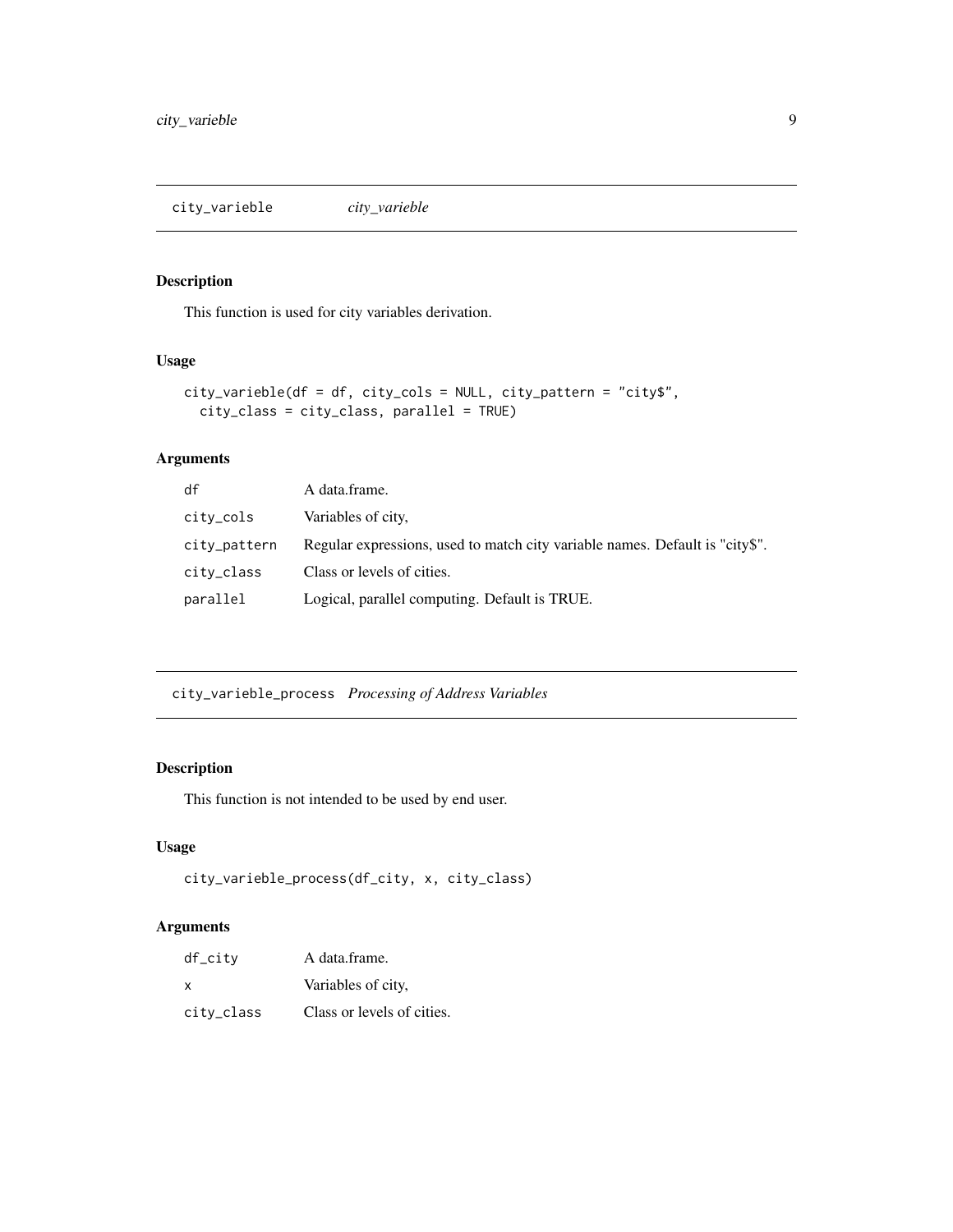<span id="page-9-0"></span>cleaning\_data *Data Cleaning*

#### Description

The cleaning\_data function is a simpler wrapper for data cleaning functions, such as delete variables that values are all NAs;checking dat and target format.;delete low variance variables.;replace null or NULL or blank with NA; encode variables which NAs & miss value rate is more than 95

#### Usage

```
cleaning_data(dat, target = NULL, x_list = NULL, obs_id = NULL,
  occur_time = NULL, pos_flag = NULL, miss_values = NULL,
  ex_cols = NULL, outlier_proc = TRUE, missing_proc = TRUE,
  default_miss = TRUE, low_var = TRUE, parallel = FALSE,
  note = FALSE, save_data = FALSE, dir_path = tempdir(),
  file_name = NULL)
```
#### Arguments

| dat          | A data frame with x and target.                                                                                                                             |
|--------------|-------------------------------------------------------------------------------------------------------------------------------------------------------------|
| target       | The name of target variable.                                                                                                                                |
| x_list       | A list of x variables.                                                                                                                                      |
| obs_id       | The name of ID of observations. Default is NULL.                                                                                                            |
| occur_time   | The name of occur time of observations. Default is NULL.                                                                                                    |
| pos_flag     | The value of positive class of target variable, default: "1".                                                                                               |
| miss_values  | Other extreme value might be used to represent missing values, e.g: -9999, -<br>9998. These miss_values will be encoded to -1 or "Unknown".                 |
| ex_cols      | A list of excluded variables. Default is NULL.                                                                                                              |
| outlier_proc | Logical, process outliers or not. Default is TRUE.                                                                                                          |
| missing_proc | Logical, process nas or not. Default is TRUE.                                                                                                               |
| default_miss | Logical. If TRUE, assigning the missing values to -1 or "Unknown", otherwise<br>processing the missing values according to the results of missing analysis. |
| low_var      | Logical, delete low variance variables or not. Default is TRUE.                                                                                             |
| parallel     | Logical, parallel computing or not. Default is FALSE.                                                                                                       |
| note         | Logical. Outputs info. Default is TRUE.                                                                                                                     |
| save_data    | Logical, save the result or not. Default is FALSE.                                                                                                          |
| dir_path     | The path for periodically saved data file. Default is "./data".                                                                                             |
| file_name    | The name for periodically saved data file. Default is NULL.                                                                                                 |

# Value

A preprocessed data.frame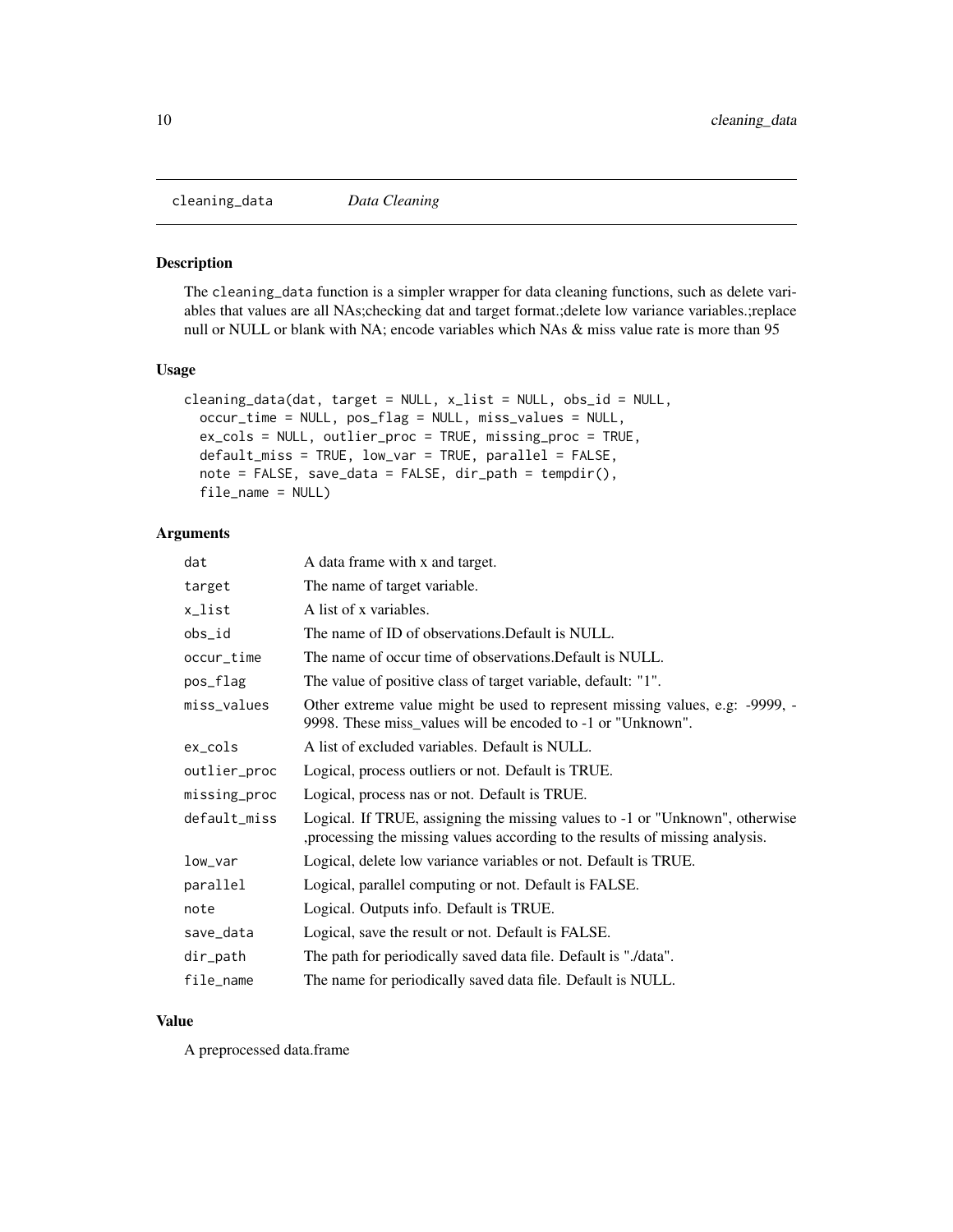#### <span id="page-10-0"></span>cor\_plot 11

# See Also

```
remove_duplicated, null_blank_na, entry_rate_max, entry_rate_na, low_variance_filter,
process_nas, process_outliers
```
# Examples

```
#data cleaning
dat_cl <- cleaning_data(dat = UCICreditCard[1:2000,],
                       target = "default.payment.next.month",
                       x_list = NULL,
                       obs_id = "ID",occur_time = "apply_date",
                       ex\_cols = c("PAY_6|BILL",
                       outlier_proc = TRUE,
                       missing_proc = TRUE,
                       default_miss = FALSE,
                       low\_var = TRUE,save_data = FALSE)
```
cor\_plot *Correlation Plot*

#### Description

cor\_plot is for ploting correlation matrix

#### Usage

```
cor_plot(dat, dir_path = tempdir(), x_list = NULL, gtitle = NULL,
  save_data = FALSE, plot_show = FALSE)
```
#### Arguments

| dat       | A data.frame with independent variables and target variable.                                                      |
|-----------|-------------------------------------------------------------------------------------------------------------------|
| dir_path  | The path for periodically saved graphic files. Default is "./model/LR"                                            |
| x_list    | Names of independent variables.                                                                                   |
| gtitle    | The title of the graph & The name for periodically saved graphic file. Default is<br>" correlation of variables". |
| save_data | Logical, save results in locally specified folder. Default is TRUE                                                |
| plot_show | Logical, show graph in current graphic device.                                                                    |

#### Examples

```
train_test <- train_test_split(UCICreditCard,
split_type = "Random", prop = 0.8, save_data = FALSE)dat_train = train_test$train
dat_test = train_test$test
cor_plot(dat_train[,8:12],plot_show = TRUE)
```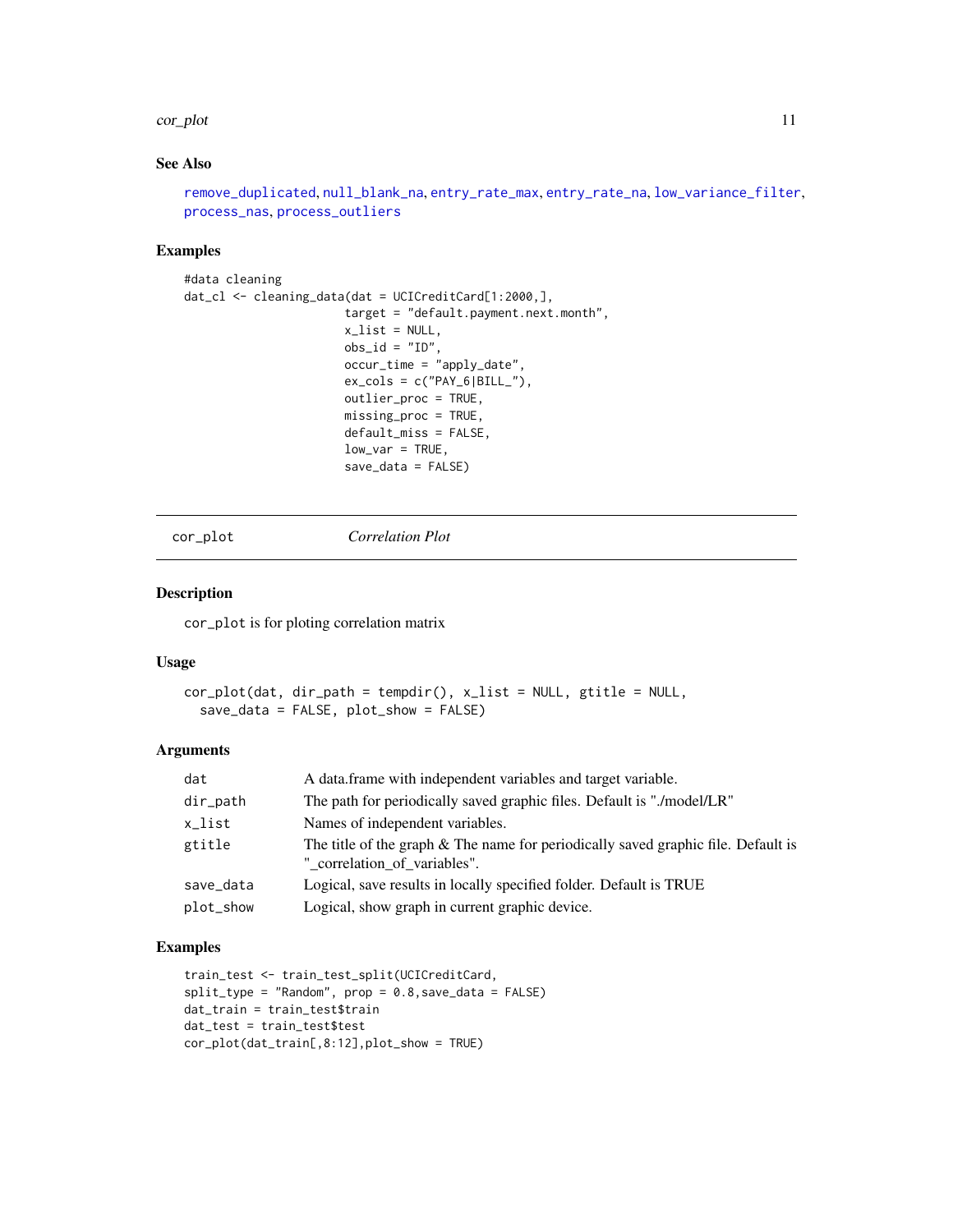<span id="page-11-0"></span>cos\_sim *cos\_sim*

# Description

This function is not intended to be used by end user.

#### Usage

 $cos_sim(x, y, margin = 1)$ 

#### Arguments

| x      | A list       |
|--------|--------------|
| ٧      | A list       |
| margin | rows or cols |

customer\_segmentation *Customer Segmentation*

#### Description

customer\_segmentation is a function for clustering and find the best segment variable.

#### Usage

```
customer_segmentation(dat, x_list = NULL, ex_cols = NULL,
  cluster_control = list(meth = "Kmeans", kc = 2, nstart = 1, epsm =
  0.000001, sf = 2, max\_iter = 100, tree\_control = list(cv_folds = 5,
 maxdepth = kc + 1, minbucket = nrow(dat)/(kc + 1)), save_data = FALSE,
  file_name = NULL, dir_path = tempdir())
```

| dat             | A data frame contained only predict variables.                                     |
|-----------------|------------------------------------------------------------------------------------|
| x list          | A list of x variables.                                                             |
| ex_cols         | A list of excluded variables. Default is NULL.                                     |
| cluster_control |                                                                                    |
|                 | A list controls cluster. kc is the number of cluster center (default is 2), nstart |
|                 | is the number of random groups (default is 1), max iter max iteration num-         |
|                 | ber(default is $100$ ).                                                            |
|                 | • meth Method of clustering. Provides two mehods, "Kmeans" and "FCM(Fuzzy          |

- Cluster Means)"(default is "Kmeans").
- kc Number of cluster center (default is 2).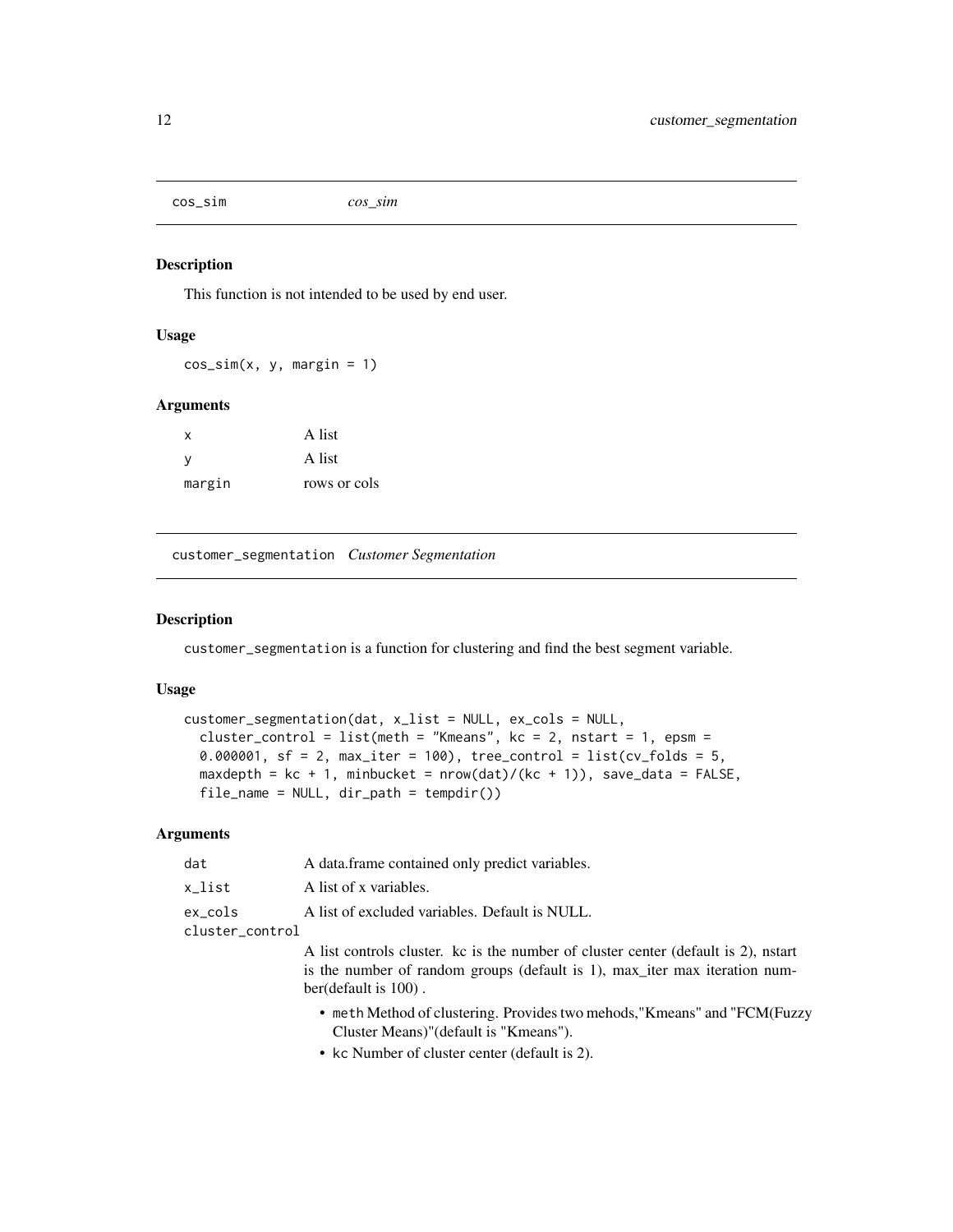#### <span id="page-12-0"></span>cut\_equal 13

| tree_control | • nstart Number of random groups (default is 1).<br>• max_iter Max iteration number (default is 100).<br>A list of controls for desison tree to find the best segment variable.<br>• cv_folds Number of cross-validations (default is 5). |
|--------------|-------------------------------------------------------------------------------------------------------------------------------------------------------------------------------------------------------------------------------------------|
|              | • maxdepth Maximum depth of a tree(default is $kc +1$ ).                                                                                                                                                                                  |
|              | • minbucket Minimum percent of observations in any terminal <leaf> node<br/>(default is nrow(dat) / (kc + 1)).</leaf>                                                                                                                     |
| save_data    | Logical. If TRUE, save outliers analysis file to the specified folder at $dir$ -path                                                                                                                                                      |
| file_name    | The name for periodically saved segmentation file. Default is NULL.                                                                                                                                                                       |
| $dir$ -path  | The path for periodically saved segmentation file.                                                                                                                                                                                        |

# Value

A "data.frame" object contains cluster results.

#### References

Bezdek, James C. "FCM: The fuzzy c-means clustering algorithm". Computers & Geosciences (0098-3004),[https://doi.org/10.1016/0098-3004\(84\)90020-7](https://doi.org/10.1016/0098-3004(84)90020-7)

#### Examples

```
clust <- customer_segmentation(dat = lendingclub[1:10000,40:50],
                              x_list = NULL, ex_cols = "id$|loan_status",
                              cluster_control = list(meth = "FCM", kc = 2),
                         tree_control = list(minbucket = round(nrow(lendingclub) / 10)),
                              file_name = NULL, dir_path = tempdir())
```
<span id="page-12-1"></span>cut\_equal *Generating Initial Equal Size Sample Bins*

#### Description

cut\_equal is used to generate initial breaks for equal frequency binning.

# Usage

 $cut\_equal(data_x, g = 10, sp_values = list(-1, "Unknown"))$ 

| dat x     | A vector of an variable x.                            |
|-----------|-------------------------------------------------------|
| g         | numeric, number of initial bins for equal bins.       |
| sp_values | a list of special value. Default: list(-1, "Unknown") |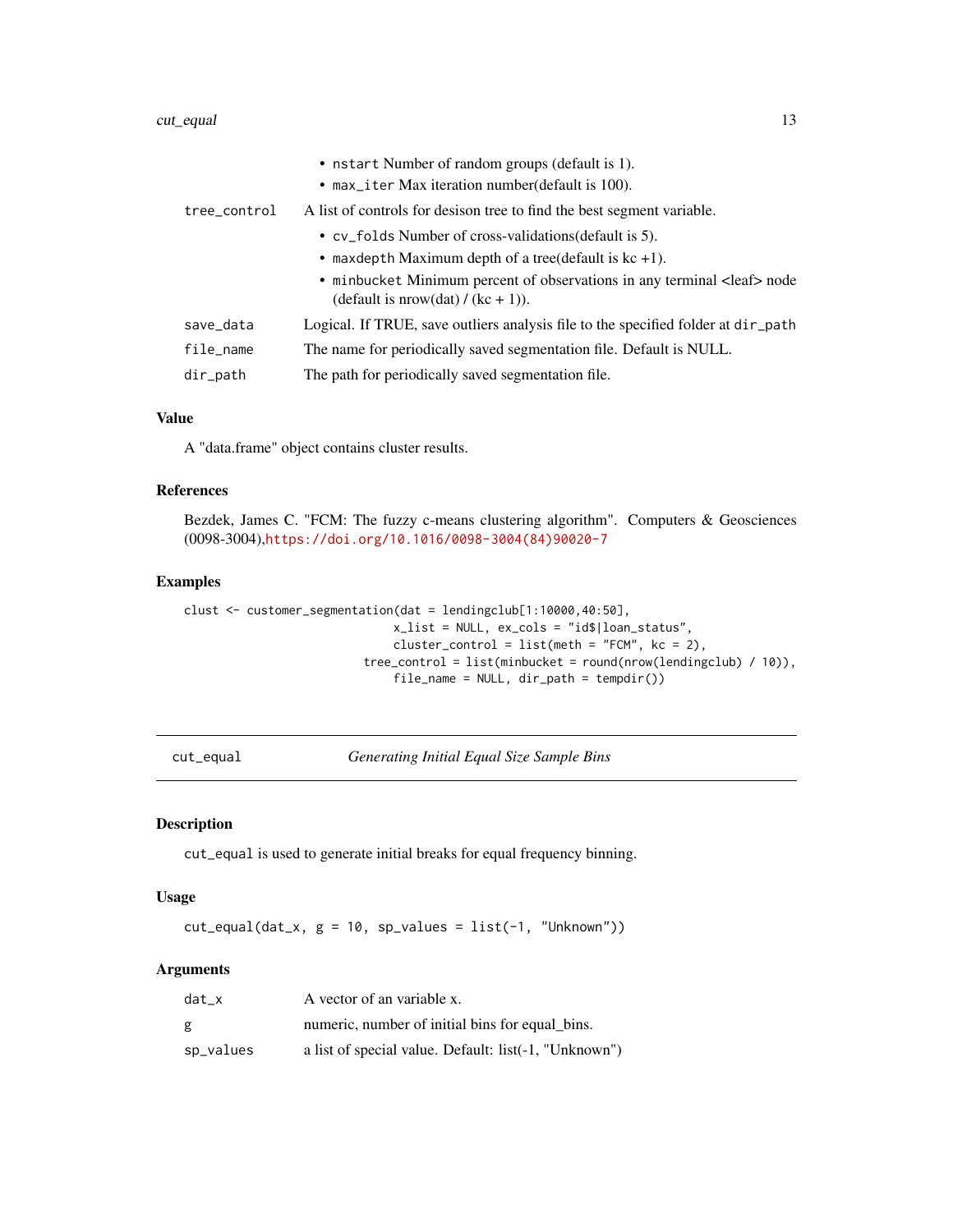# See Also

[get\\_breaks](#page-28-1), [get\\_breaks\\_all](#page-28-2),[get\\_tree\\_breaks](#page-42-1)

# Examples

```
#equal sample size breaks
equ_breaks = cut_equal(dat = UCICreditCard[, "PAY_AMT2"], g = 10)
```
cv\_split *Stratified Folds*

# Description

this function creates stratified folds for cross validation.

#### Usage

 $cv\_split(data, k = 5, occur_time = NULL, seed = 46)$ 

# Arguments

| dat        | A data.frame.                                          |
|------------|--------------------------------------------------------|
| k          | k is an integer specifying the number of folds.        |
| occur_time | time variable for creating OOT folds. Default is NULL. |
| seed       | A seed. Default is 46.                                 |

# Value

a list of indices

# Examples

```
sub = cv_split(UCICreditCard, k = 30)[[1]]
dat = UCICreditCard[sub,]
```
<span id="page-13-0"></span>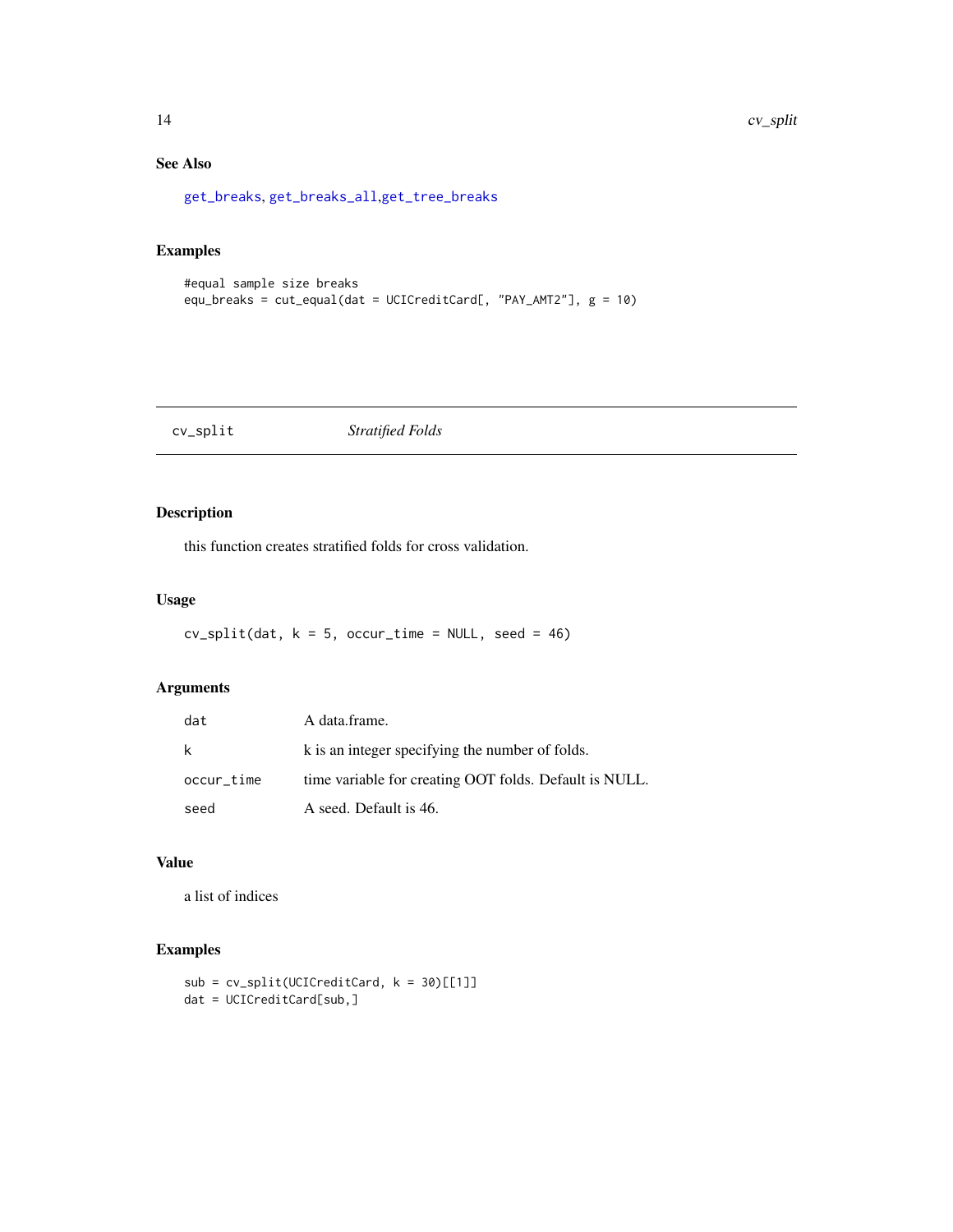<span id="page-14-0"></span>

# Description

date\_cut is a small function to get date point.

# Usage

 $date-cut(data_time, pot = 0.7)$ 

# Arguments

| dat_time | time vectors.                         |
|----------|---------------------------------------|
| pct      | the percent of cutting. Default: 0.7. |

# Value

A Date.

# Examples

```
date-cut(data_time = lendingclubsissue_d, pct = 0.8)#"2018-08-01"
```
derived\_interval *derived\_interval*

# Description

This function is not intended to be used by end user.

# Usage

```
derived_interval(dat_s, interval_type = c("cnt_interval",
  "time_interval"))
```

| dat s | A data frame contained only predict variables.                |
|-------|---------------------------------------------------------------|
|       | interval_type Available of c("cnt_interval", "time_interval") |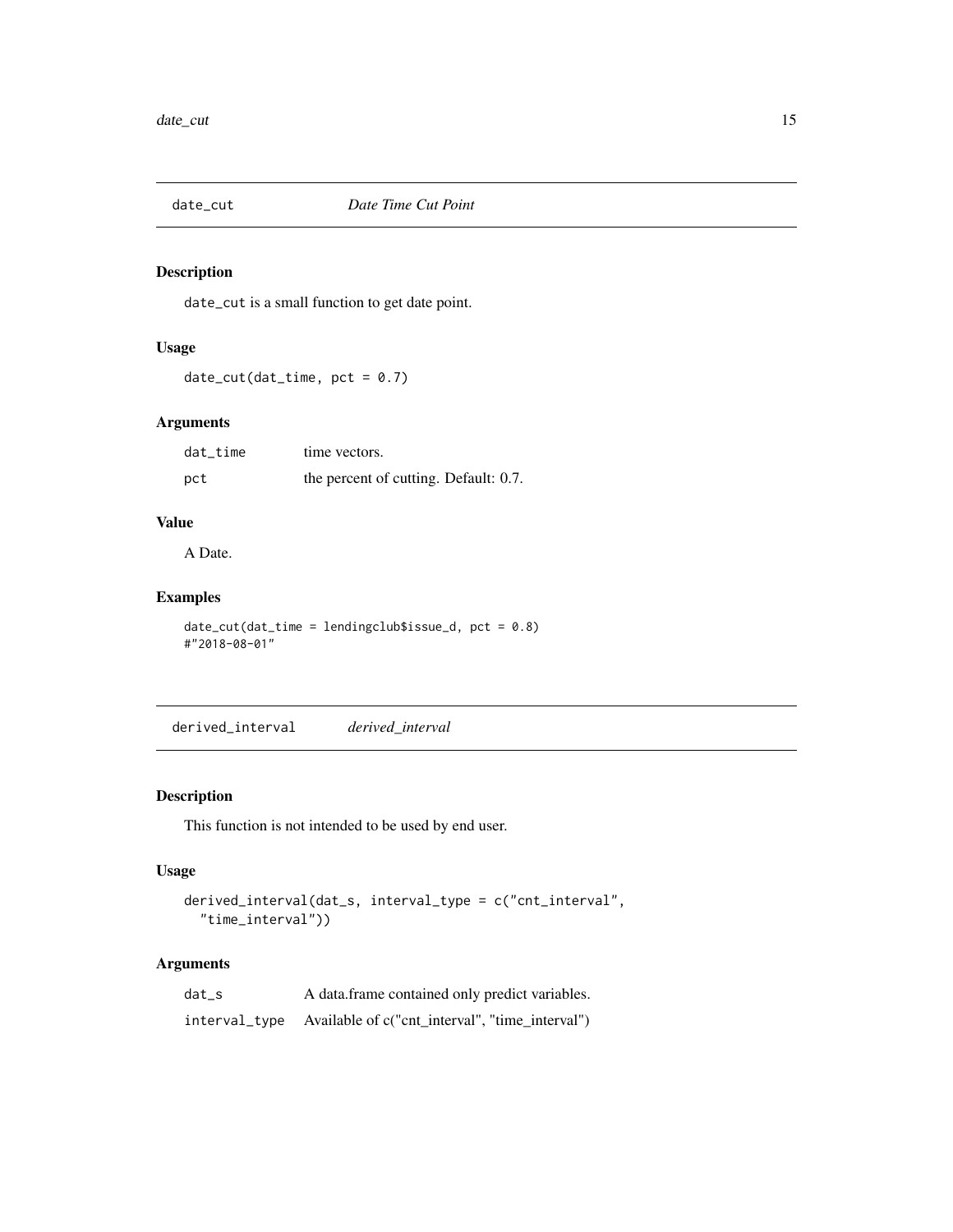<span id="page-15-0"></span>derived\_partial\_acf *derived\_partial\_acf*

# Description

This function is not intended to be used by end user.

# Usage

```
derived_partial_acf(dat_s)
```
# Arguments

dat\_s A data.frame

derived\_pct *derived\_pct*

# Description

This function is not intended to be used by end user.

# Usage

```
derived_pct(dat_s, pct_type = "total_pct")
```

| $dat_s$  | A data frame contained only predict variables. |
|----------|------------------------------------------------|
| pct_type | Available of "total_pct"                       |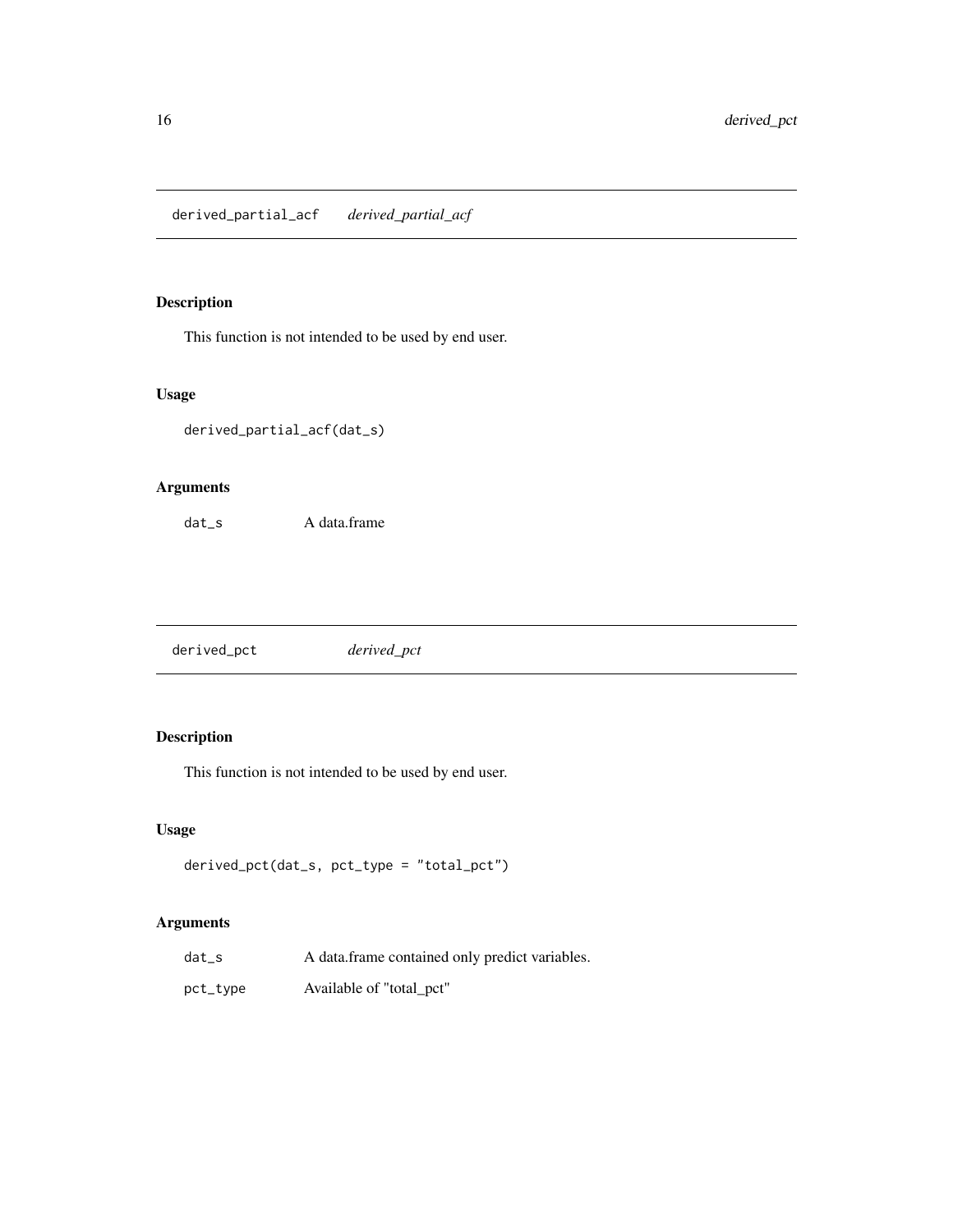<span id="page-16-0"></span>derived\_ts\_vars *Derivation of Behavioral Variables*

#### Description

This function is used for derivating behavioral variables and is not intended to be used by end user.

# Usage

```
derived_ts_vars(dat, grx, td = 12, der = c("cvs", "sums", "means",
  "maxs", "max_mins", "time_intervals", "cnt_intervals", "total_pcts",
  "cum_pcts", "partial_acfs"), parallel = TRUE)
derived_ts(dat = dat, grx_x = NULL, td = 12, der = c("cvs", "sums",
  "means", "maxs", "max_mins", "time_intervals", "cnt_intervals",
  "total_pcts", "cum_pcts", "partial_acfs"))
```
# Arguments

| dat      | A data.frame contained only predict variables.              |
|----------|-------------------------------------------------------------|
| grx      | Regular expressions used to match variable names.           |
| td       | Number of variables to derivate.                            |
| der      | Variables to derivate                                       |
| parallel | Logical, parallel computing. Default is FALSE.              |
| $grx_x$  | Regular expression used to match a group of variable names. |

de\_one\_hot\_encoding *Recovery One-Hot Encoding*

# Description

de\_one\_hot\_encoding is for one-hot encoding recovery processing

# Usage

```
de_one_hot_encoding(dat_one_hot, cat_vars = NULL, na_act = TRUE,
  note = FALSE)
```

| dat_one_hot | A dat frame with the one hot encoding variables                                                                          |
|-------------|--------------------------------------------------------------------------------------------------------------------------|
| cat_vars    | variables to be recovery processed, default is null, if null, find these variables<br>through regular expressions.       |
| na_act      | Logical, If true, the missing value is assigned as "Unknown", if FALSE missing<br>value is omitted, the default is TRUE. |
| note        | Logical. Outputs info. Default is TRUE.                                                                                  |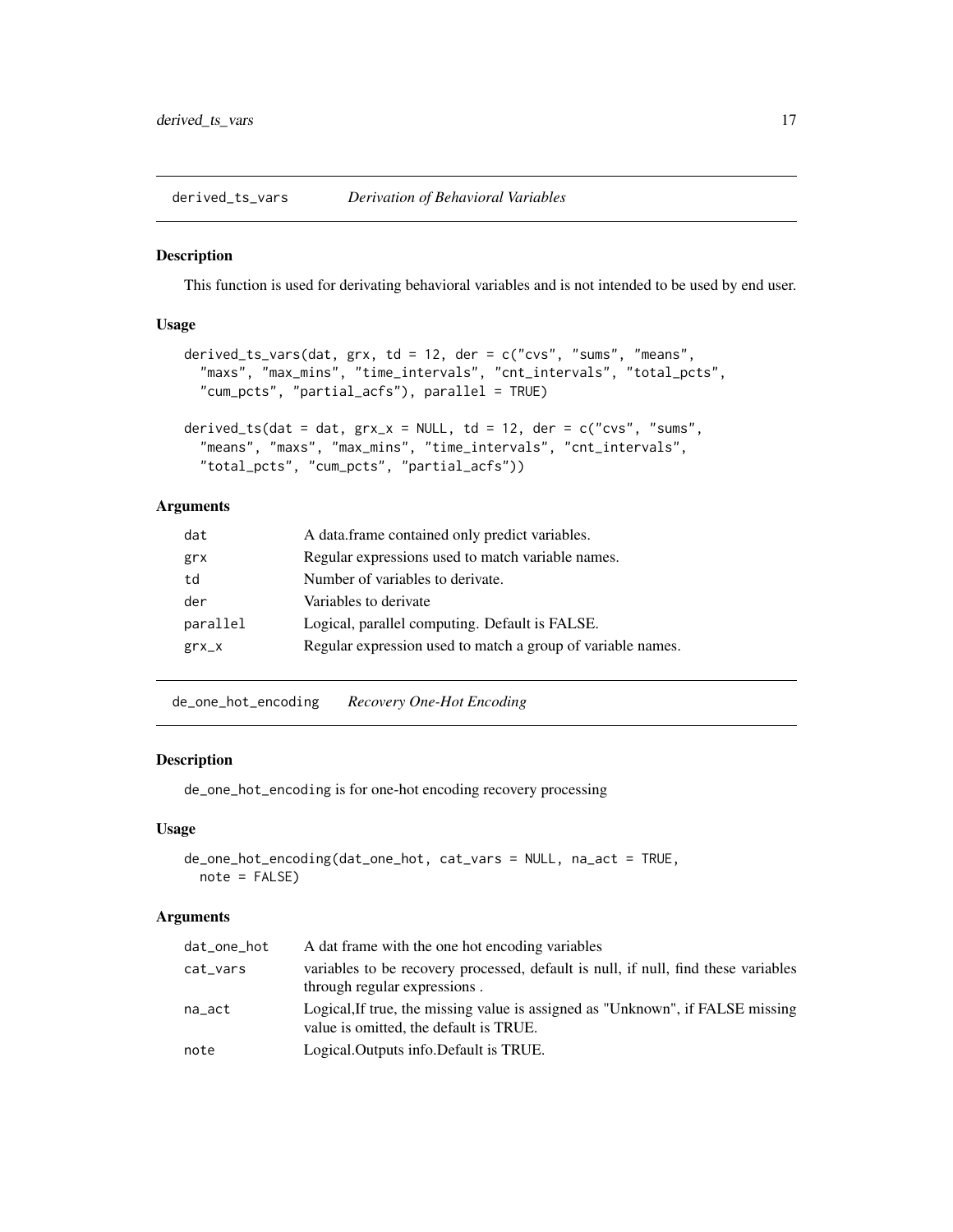# <span id="page-17-0"></span>Value

A dat frame with the one hot encoding recorery character variables

# See Also

[one\\_hot\\_encoding](#page-64-1)

# Examples

```
#one hot encoding
dat1 = one_hot_encoding(dat = UCICreditCard,
cat_vars = c("SEX", "MARRIAGE"),
merge_cat = TRUE, na_act = TRUE)
#de one hot encoding
dat2 = de_one_hot_encoding(dat_one_hot = dat1,
cat_vars = c("SEX","MARRIAGE"),
na_act = FALSE)
```
de\_percent *Recovery Percent Format*

# Description

de\_percent is a small function for recoverying percent format..

# Usage

 $de_p$ ercent $(x, \text{ digits} = 2)$ 

# Arguments

| X      | Character with percent formant. |
|--------|---------------------------------|
| digits | Number of digits. Default: 2.   |

#### Value

x without percent format.

# Examples

de\_percent("24%")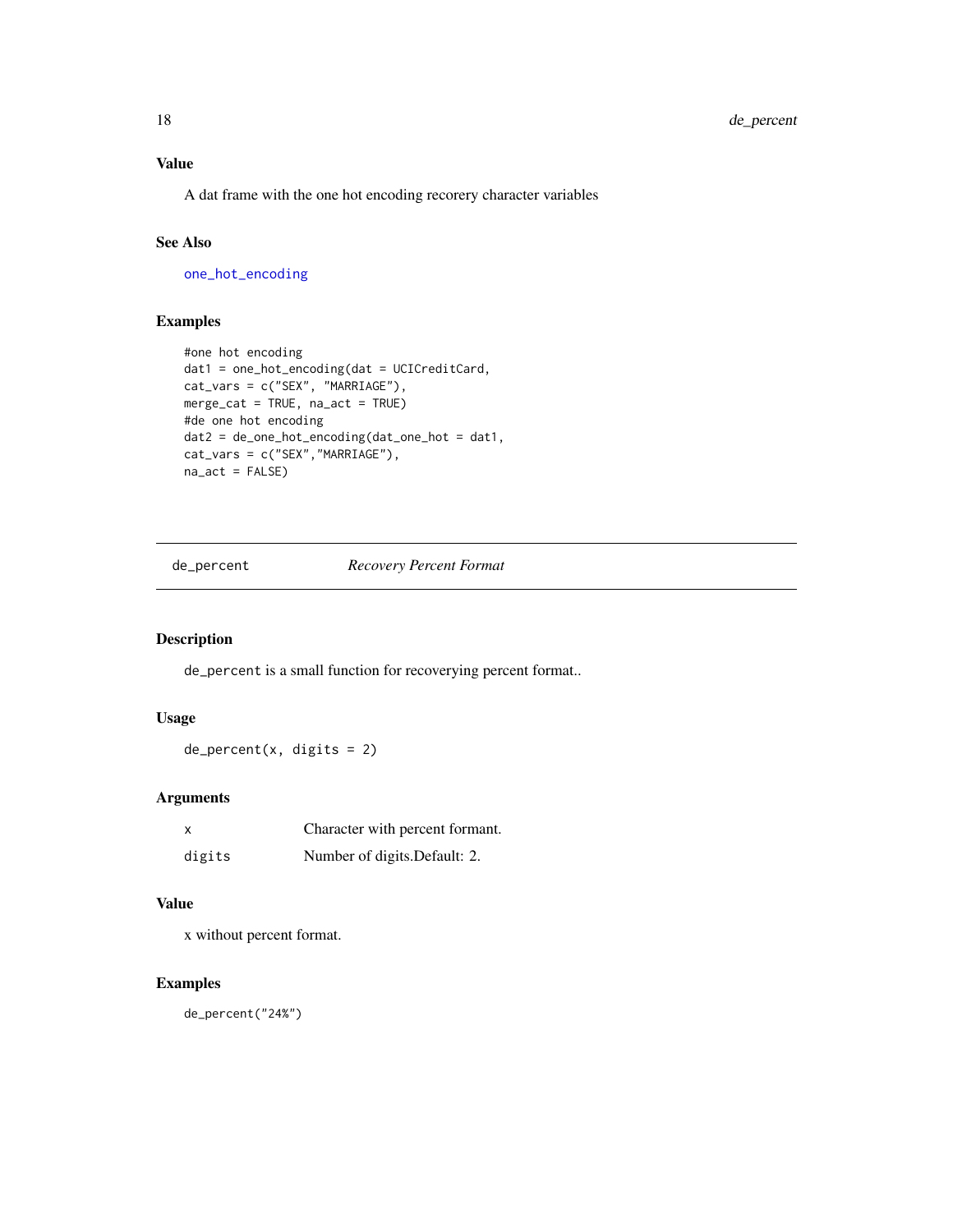<span id="page-18-0"></span>

# Description

digits\_num is for caculating optimal digits number for numeric variables.

# Usage

digits\_num(num)

# Arguments

num A sample of numeric variable.

# Value

A number of digits

#### Examples

```
## Not run:
digits_num(3.1415296)
# 7
## End(Not run)
```
<span id="page-18-1"></span>entry\_rate\_max *Max Percent of Unique Values*

# Description

entry\_rate\_max is the function to encode variables which unique value rate is more than 95

# Usage

 $entry_rate_max(data, rt = 0.95, note = FALSE)$ 

# Arguments

| dat  | A data frame with x and target.       |
|------|---------------------------------------|
| rt.  | The maximum percent of unique value.  |
| note | Logical.Outputs info.Default is TRUE. |

# Value

A data.frame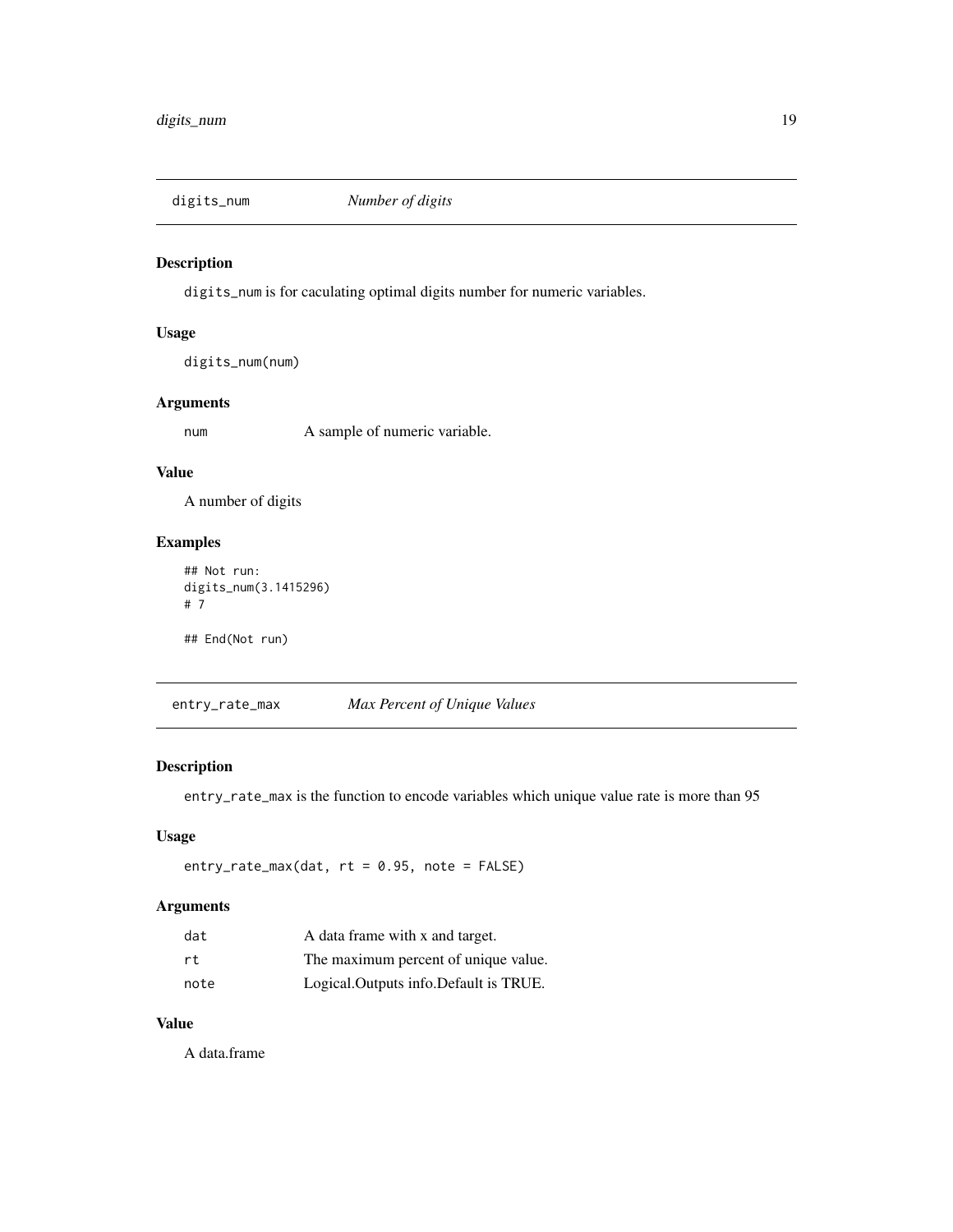# Examples

```
datss = entry_rate_max(dat = UCICreditCard[1:1000, ], rt = 0.98)
```
<span id="page-19-1"></span>entry\_rate\_na *Max Percent of NAs*

#### Description

entry\_rate\_na is the function to encode variables which NAs & miss value rate is more than 95

#### Usage

entry\_rate\_na(dat, nr = 0.95, note = FALSE)

#### Arguments

| dat  | A data frame with x and target.       |
|------|---------------------------------------|
| nr   | The maximum percent of NAs.           |
| note | Logical.Outputs info.Default is TRUE. |

#### Value

A data.frame

# Examples

datss = entry\_rate\_na(dat = lendingclub[1:1000, ], nr = 0.98)

euclid\_dist *euclid\_dist*

# Description

This function is not intended to be used by end user.

#### Usage

euclid\_dist(x, y, margin = 1)

| x      | A list       |
|--------|--------------|
| V      | A list       |
| margin | rows or cols |

<span id="page-19-0"></span>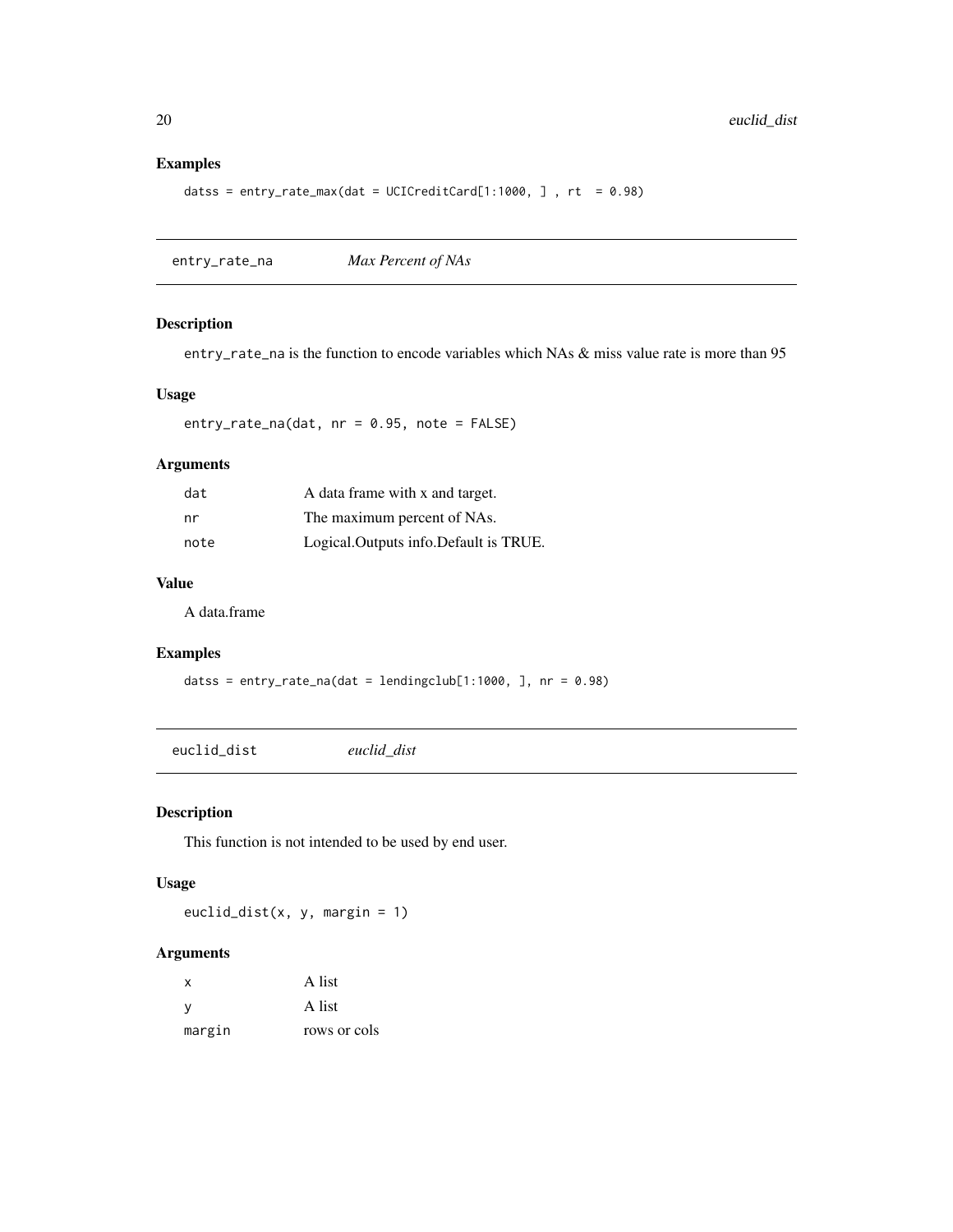#### <span id="page-20-0"></span>Description

fast\_high\_cor\_filter In a highly correlated variable group, select the variable with the highest IV. high\_cor\_filter In a highly correlated variable group, select the variable with the highest IV.

# Usage

```
fast\_high\_cor\_filter(data, p = 0.7, x\_list = NULL, com\_list = NULL,ex_cols = NULL, save_data = FALSE, cor_class = TRUE,
 parallel = FALSE, note = FALSE, file_name = NULL,
 dir\_path = tempdir(), ...)high_cor_filter(dat, com_list = NULL, x_list = NULL, ex_cols = NULL,
```

```
onehot = TRUE, parallel = TRUE, p = 0.7, file_name = NULL,
dir_path = tempdir(), save_data = FALSE, note = FALSE, ...)
```
#### Arguments

| dat        | A data frame with independent variables.                                                                        |
|------------|-----------------------------------------------------------------------------------------------------------------|
| p          | Threshold of correlation between features. Default is 0.7.                                                      |
| x_list     | Names of independent variables.                                                                                 |
| com_list   | A data.frame with important values of each variable. eg : IV_list                                               |
| $ex\_cols$ | A list of excluded variables. Regular expressions can also be used to match<br>variable names. Default is NULL. |
| save_data  | Logical, save results in locally specified folder. Default is FALSE                                             |
| cor_class  | Culculate catagery variables's correlation matrix. Default is FALSE.                                            |
| parallel   | Logical, parallel computing. Default is FALSE.                                                                  |
| note       | Logical. Outputs info. Default is TRUE.                                                                         |
| file_name  | The name for periodically saved results files. Default is "Feature_selected_COR".                               |
| dir_path   | The path for periodically saved results files. Default is "./variable".                                         |
| $\ddotsc$  | Additional parameters.                                                                                          |
| onehot     | one-hot-encoding independent variables.                                                                         |

### Value

A list of selected variables.

#### See Also

[get\\_correlation\\_group](#page-30-1), [reduce\\_high\\_cor](#page-71-2), [char\\_cor\\_vars](#page-5-1)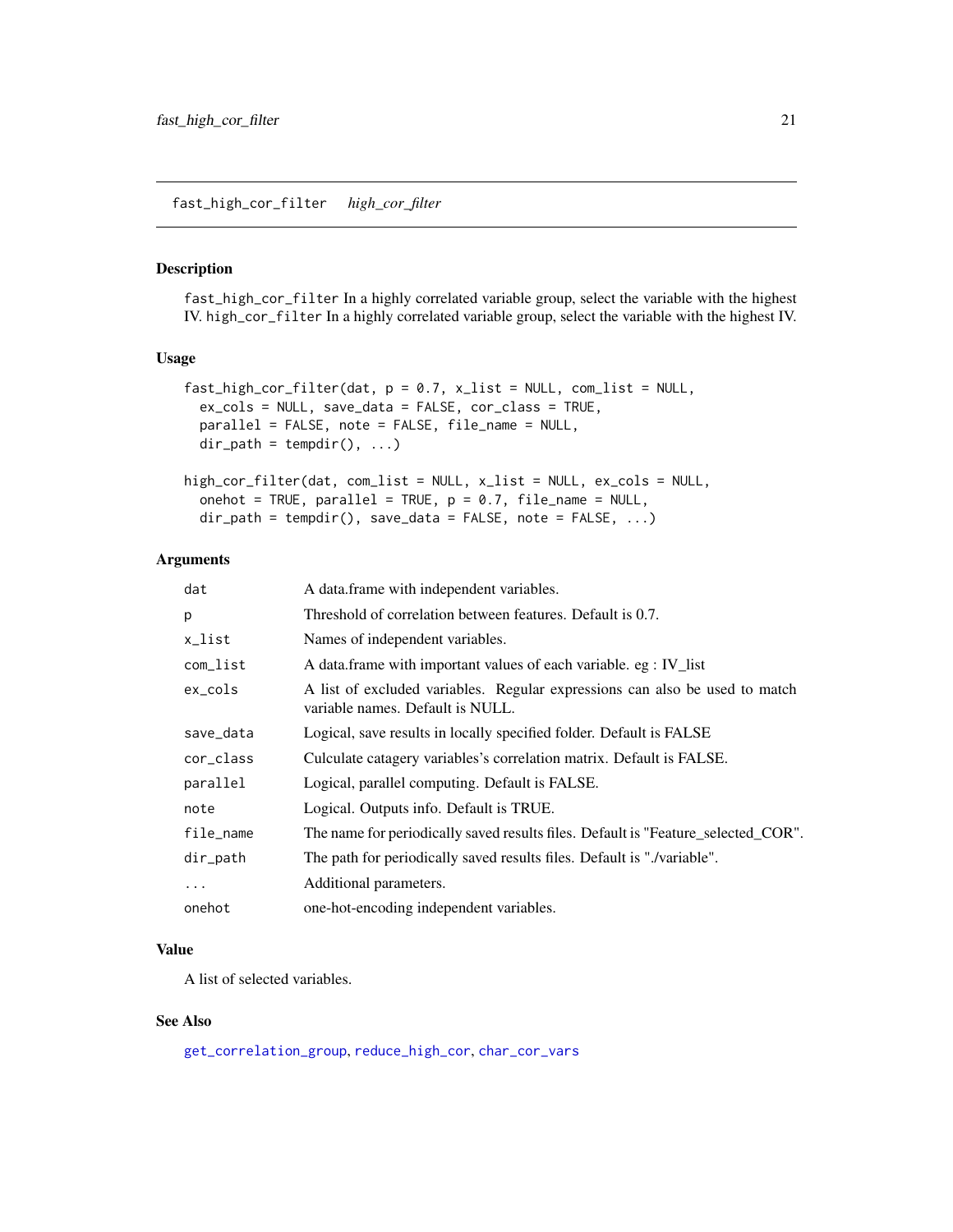#### Examples

```
# calculate iv for each variable.
iv_list = feature_select_wrapper(dat_train = UCICreditCard[1:1000,], dat_test = NULL,
target = "default.payment.next.month",
occur_time = "apply_date",
filter = c("IV"), cv_folds = 1, iv_ccp = 0.01,
ex_cols = "ID$|date$|default.payment.next.month$",
save_data = FALSE, vars_name = FALSE)
fast_high_cor_filter(dat = UCICreditCard[1:1000,],
com_list = iv_list, save_data = FALSE,
ex_cols = "ID$|date$|default.payment.next.month$",
p = 0.9, cor\_class = FALSE, var_name = FALSE
```
<span id="page-21-1"></span>feature\_select\_wrapper

*Feature Selection Wrapper*

#### Description

feature\_select\_wrapper This function uses four different methods (IV, PSI, correlation, xgboost) in order to select important features.The correlation algorithm must be used with IV.

#### Usage

```
feature_select_wrapper(dat_train, dat_test = NULL, x_list = NULL,
  target = NULL, pos_flag = NULL, occur_time = NULL,
  ex_cols = NULL, filter = c("IV", "PSI", "XGB", "COR"),
  cv_folds = 1, iv_cp = 0.01, psi_cp = 0.1, xgb_cp = 0,
  cor\_cp = 0.98, breaks\_list = NULL, hopper = FALSE,
  vars_name = TRUE, parallel = FALSE, note = FALSE, seed = 46,
  save\_data = FALSE, file_name = NULL, dir\_path = tempdir(), ...)
```

| dat_train  | A data frame with independent variables and target variable.                                                    |
|------------|-----------------------------------------------------------------------------------------------------------------|
| dat_test   | A data frame of test data. Default is NULL.                                                                     |
| x_list     | Names of independent variables.                                                                                 |
| target     | The name of target variable.                                                                                    |
| pos_flag   | The value of positive class of target variable, default: "1".                                                   |
| occur_time | The name of the variable that represents the time at which each observation takes<br>place.                     |
| ex cols    | A list of excluded variables. Regular expressions can also be used to match<br>variable names. Default is NULL. |
| filter     | The methods for selecting important and stable variables.                                                       |
| cy folds   | Number of cross-validations. Default: 5.                                                                        |

<span id="page-21-0"></span>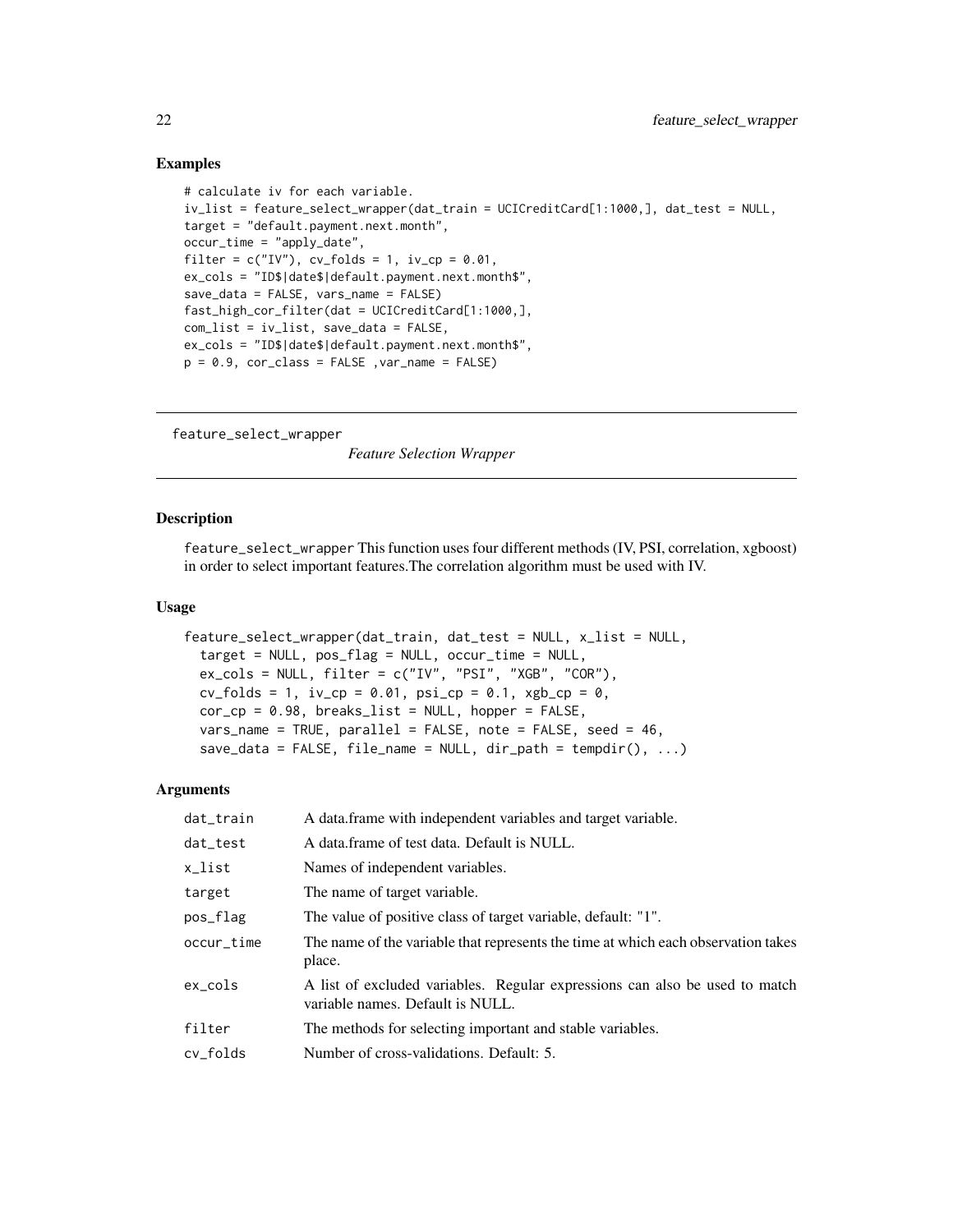| $iv_{p}$         | The minimum threshold of IV. $0 < iv$ <sub>1</sub> ; 0.01 to 0.1 usually work. Default: 0.02                                |
|------------------|-----------------------------------------------------------------------------------------------------------------------------|
| $psi_{\text{C}}$ | The maximum threshold of PSI. $0 \leq psi_i \leq -1$ ; 0.05 to 0.2 usually work. De-<br>fault: 0.1                          |
| xgb_cp           | Threshold of XGB feature's Gain. $0 \leq xgb_c$ cp $\leq 1$ . Default is 1/number of<br>independent variables.              |
| $cor\_cp$        | Threshold of correlation between features. $0 \leq \text{cor\_cp} \leq 1$ ; 0.7 to 0.98 usually<br>work. Default is 0.98.   |
| breaks_list      | A table containing a list of splitting points for each independent variable. De-<br>fault is NULL.                          |
| hopper           | Logical. Filtering screening. Default is FALSE.                                                                             |
| vars_name        | Logical, output a list of filtered variables or table with detailed IV and PSI value<br>of each variable. Default is FALSE. |
| parallel         | Logical, parallel computing. Default is FALSE.                                                                              |
| note             | Logical.Outputs info.Default is TRUE.                                                                                       |
| seed             | Random number seed. Default is 46.                                                                                          |
| save_data        | Logical, save results in locally specified folder. Default is TRUE.                                                         |
| file_name        | The name for periodically saved results files. Default is "select_vars".                                                    |
| dir_path         | The path for periodically saved results files. Default is "./variable"                                                      |
| $\cdots$         | Other parameters.                                                                                                           |

# Value

A list of selected features

# See Also

[psi\\_iv\\_filter](#page-69-1), [xgb\\_filter](#page-91-1), [gbm\\_filter](#page-23-1)

# Examples

```
feature_select_wrapper(dat_train = UCICreditCard[1:1000,c(8:12,26)],
                       dat_test = NULL, target = "default.payment.next.month",
                       occur_time = "apply_date", filter = c("IV", "PSI"),
                     cv_{f}olds = 1, iv_{f} = 0.01, psi_{f} = 0.1, xgb_{f} = 0, cor_{f} = 0.98,
                      vars_name = FALSE,note = FALSE)
```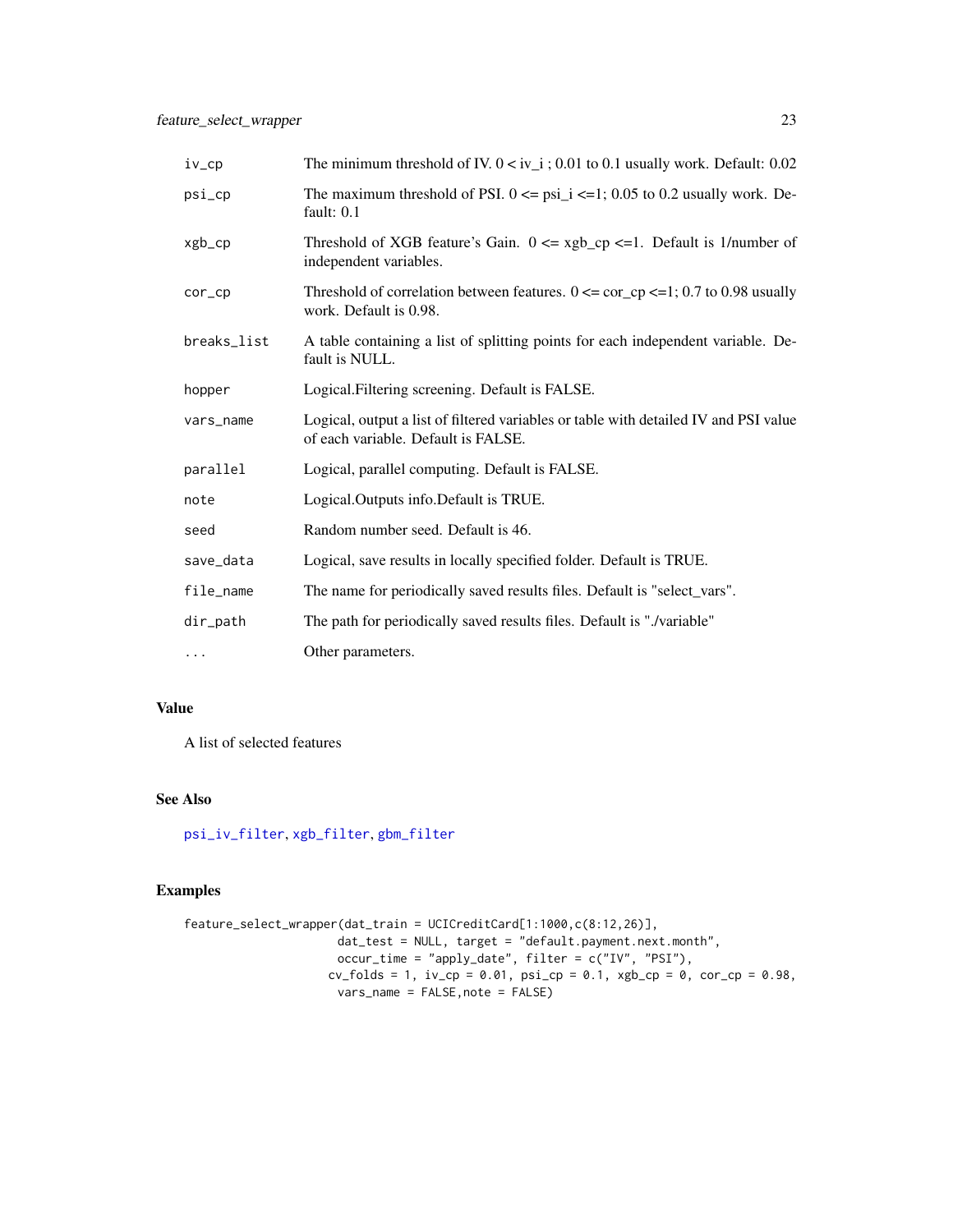<span id="page-23-0"></span>fuzzy\_cluster\_means *Fuzzy Cluster means.*

# Description

This function is used for Fuzzy Clustering.

#### Usage

```
fuzzy_cluster_means(dat, kc = 2, sf = 2, nstart = 1,
 max_iter = 100, epsm = 0.000001)
fuzzy_cluster(dat, kc = 2, init_centers, sf = 3, max_iter = 100,
  epsm = 0.000001)
```
#### Arguments

| dat                    | A data frame contained only predict variables. |
|------------------------|------------------------------------------------|
| kc                     | The number of cluster center (default is 2),   |
| sf                     | Default is 2.                                  |
| nstart                 | The number of random groups (default is 1),    |
| $max$ <sub>_iter</sub> | Max iteration number (default is 100).         |
| epsm                   | Default is 1e-06.                              |
| init_centers           | Initial centers of obs.                        |

<span id="page-23-1"></span>

gbm\_filter *Select Features using GBM*

#### Description

gbm\_filter is for selecting important features using GBM.

#### Usage

```
gbm_filter(dat, target = NULL, x_list = NULL, ex_cols = NULL,
 pos_flag = NULL, GBM.params = gbm_params(), cores_num = 2,
 vars_name = TRUE, note = FALSE, save_data = FALSE,
 file_name = NULL, dir\_path = tempdir(), seed = 46, ...)
```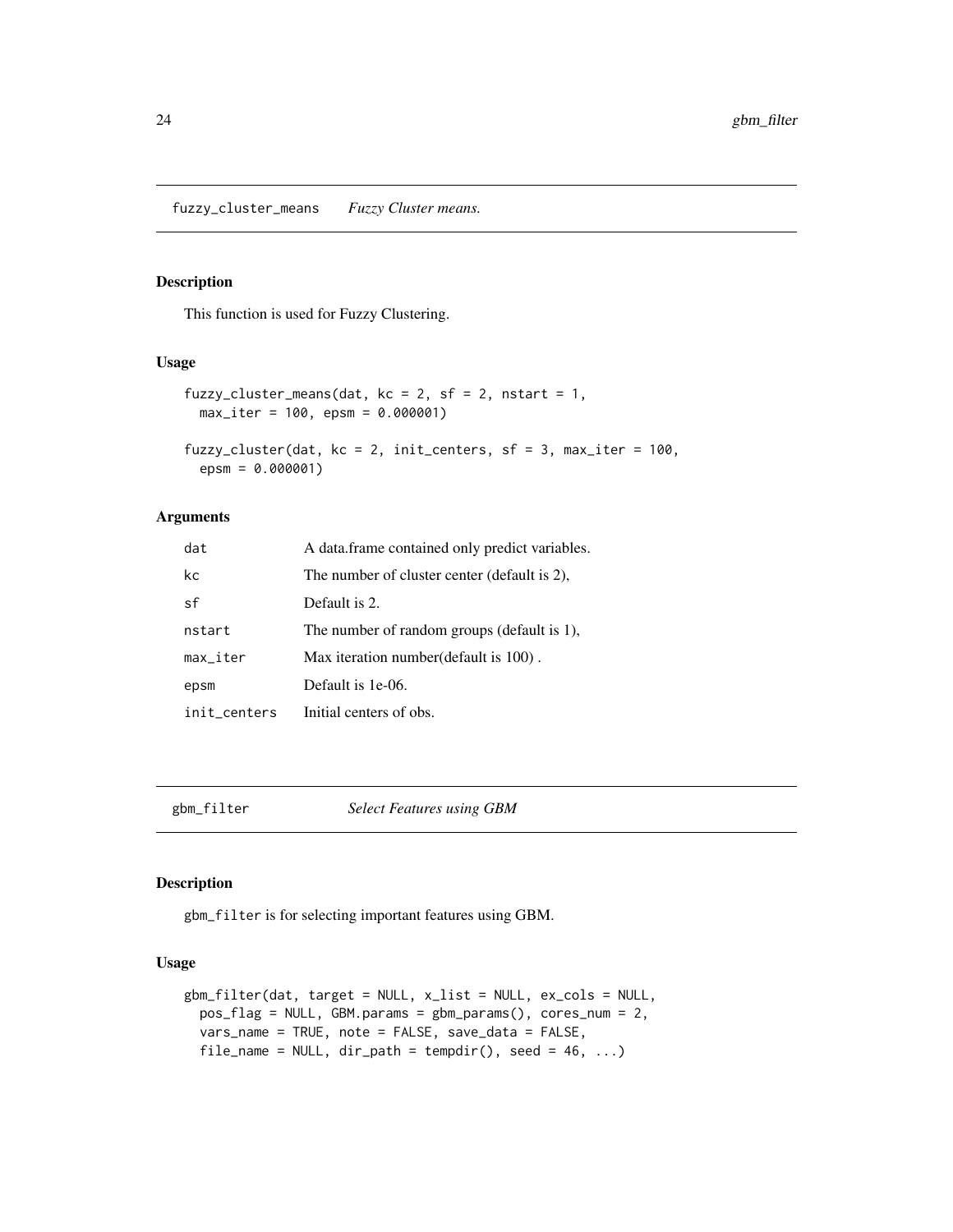# gbm\_filter 25

# Arguments

| dat        | A data.frame with independent variables and target variable.                                                               |
|------------|----------------------------------------------------------------------------------------------------------------------------|
| target     | The name of target variable.                                                                                               |
| x_list     | Names of independent variables.                                                                                            |
| ex_cols    | A list of excluded variables. Regular expressions can also be used to match<br>variable names. Default is NULL.            |
| pos_flag   | The value of positive class of target variable, default: "1".                                                              |
| GBM.params | Parameters of GBM. The complete list of parameters is available at: gbm.                                                   |
| cores_num  | The number of CPU cores to use.                                                                                            |
| vars_name  | Logical, output a list of filtered variables or table with detailed IV and PSI value<br>of each variable. Default is TRUE. |
| note       | Logical, outputs info. Default is TRUE.                                                                                    |
| save_data  | Logical, save results results in locally specified folder. Default is TRUE                                                 |
| file_name  | The name for periodically saved results files. Default is "Featrue_importance_GBDT".                                       |
| dir_path   | The path for periodically saved results files. Default is "./variable".                                                    |
| seed       | Random number seed. Default is 46.                                                                                         |
| $\ddots$   | Other parameters to pass to gbdt_params.                                                                                   |

# Value

Selected variables.

# See Also

[psi\\_iv\\_filter](#page-69-1), [xgb\\_filter](#page-91-1), [feature\\_select\\_wrapper](#page-21-1)

# Examples

```
GBM.params = gbm_params(n.trees = 2, interaction.depth = 4, shrinkage = 0.1,
                      bag.fraction = 0.5, train.fraction = 0.7,
                      n.minobsinnode = 30,
                    cv.folds = NULL, best\_iter = TRUE, method = "cv")gbm_filter(dat = UCICreditCard[1:1000,c(8:12,26)],
          target = "default.payment.next.month",
         occur_time = "apply_date",
         GBM.params = GBM.params
          , vars_name = FALSE)
```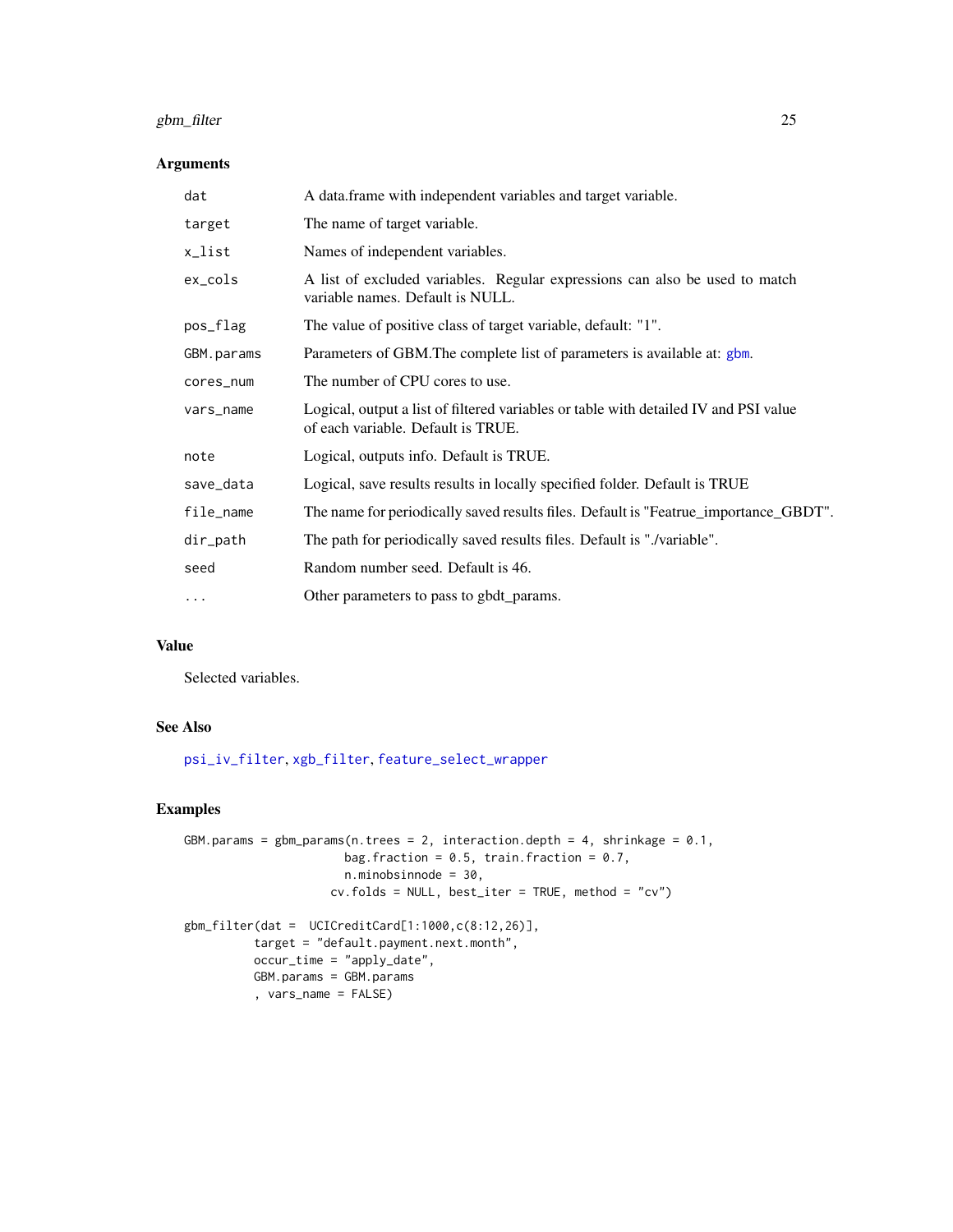<span id="page-25-0"></span>

# Description

gbm\_params is the list of parameters to train a GBM using in [training\\_model](#page-83-1).

# Usage

```
gbm_params(n.trees = 1000, interaction.depth = 6, shrinkage = 0.01,
 bag.fraction = 0.5, train.fraction = 0.7, n.minobsinnode = 30,
 cv.folds = 5, ...
```
# Arguments

| n.trees           | Integer specifying the total number of trees to fit. This is equivalent to the num-<br>ber of iterations and the number of basis functions in the additive expansion.<br>Default is 100.                                                                                                                                                                                                                                                                              |
|-------------------|-----------------------------------------------------------------------------------------------------------------------------------------------------------------------------------------------------------------------------------------------------------------------------------------------------------------------------------------------------------------------------------------------------------------------------------------------------------------------|
| interaction.depth |                                                                                                                                                                                                                                                                                                                                                                                                                                                                       |
|                   | Integer specifying the maximum depth of each tree(i.e., the highest level of vari-<br>able interactions allowed). A value of 1 implies an additive model, a value of 2<br>implies a model with up to 2 - way interactions, etc. Default is 1.                                                                                                                                                                                                                         |
| shrinkage         | a shrinkage parameter applied to each tree in the expansion. Also known as the<br>learning rate or step - size reduction; 0.001 to 0.1 usually work, but a smaller<br>learning rate typically requires more trees. Default is 0.1.                                                                                                                                                                                                                                    |
| bag.fraction      | the fraction of the training set observations randomly selected to propose the<br>next tree in the expansion. This introduces randomnesses into the model fit. If<br>bag. fraction $\lt 1$ then running the same model twice will result in similar but<br>different fits. gbm uses the R random number generator so set seed can ensure<br>that the model can be reconstructed. Preferably, the user can save the returned<br>gbm.object using save. Default is 0.5. |
|                   | train. fraction The first train. fraction * nrows(data) observations are used to fit the gbm and the<br>remainder are used for computing out-of-sample estimates of the loss function.                                                                                                                                                                                                                                                                                |
| n.minobsinnode    | Integer specifying the minimum number of observations in the terminal nodes<br>of the trees. Note that this is the actual number of observations, not the total<br>weight.                                                                                                                                                                                                                                                                                            |
| cv.folds          | Number of cross - validation folds to perform. If cv.folds $> 1$ then gbm, in<br>addition to the usual fit, will perform a cross - validation, calculate an estimate<br>of generalization error returned in cv.error.                                                                                                                                                                                                                                                 |
| $\cdots$          | Other parameters                                                                                                                                                                                                                                                                                                                                                                                                                                                      |

# Details

See details at: gbm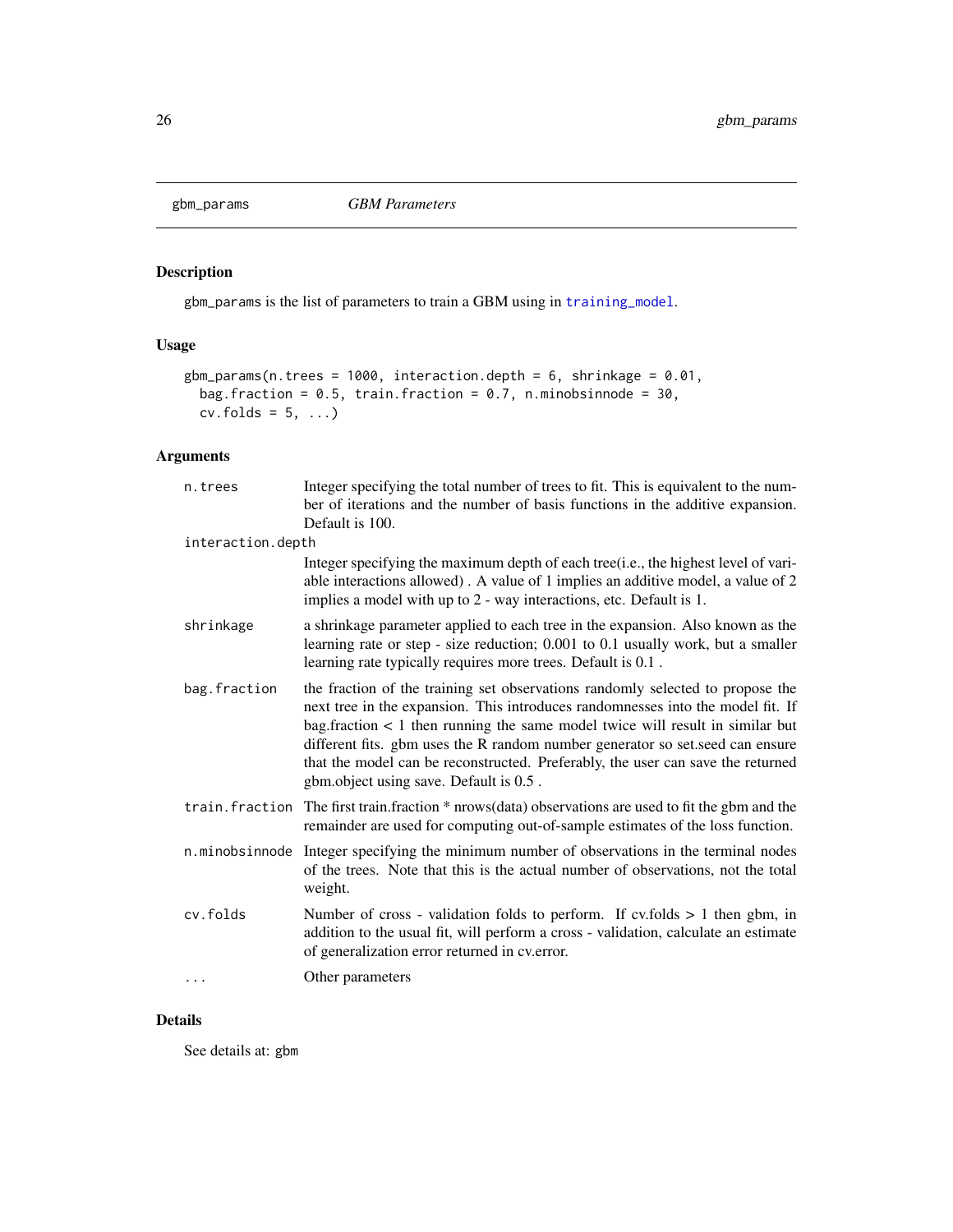# <span id="page-26-0"></span>get\_best\_lambda 27

# Value

A list of parameters.

# See Also

[training\\_model](#page-83-1), [lr\\_params](#page-60-2), [xgb\\_params](#page-92-1), [rf\\_params](#page-73-1)

| get_best_lambda | get_best_lambda plot_theme is for get Best lambda required in |
|-----------------|---------------------------------------------------------------|
|                 | <i>lasso_filter. This function required in</i> lasso_filter   |

# Description

get\_best\_lambda plot\_theme is for get Best lambda required in lasso\_filter. This function required in lasso\_filter

# Usage

```
get_best_lambda(lasso_model, lasso_model_cv, type.measure = "auc",
 sim_sign = "negtive")
```
# Arguments

| lasso_model  | A lasso model genereted by glmnet.                                                                                                                                                        |
|--------------|-------------------------------------------------------------------------------------------------------------------------------------------------------------------------------------------|
|              | lasso_model_cv A cv lasso model genereted by cv.glmnet                                                                                                                                    |
| type.measure | Default is "auc".                                                                                                                                                                         |
| sim_sign     | Default is "negtive". This is related to pos_plag. If pos_flag equals 1 or bad, the<br>value must be set to negetive. If pos_flag equals 0 or good, the value must be set<br>to positive. |

# Details

lambda.min give a model with the best performance but the least number of independent variable. lambda.lse give the simplest model in the range of a standard deviation lambda.05se give the simplest model in the range of a half standard deviation lambda.sim\_sign give the model with the same positive or negetive coefficients of all variables. lambda.sim\_sign give the model with the same positive or negetive coefficients of all variables.

# Value

Four lanmbda values with different thresholds.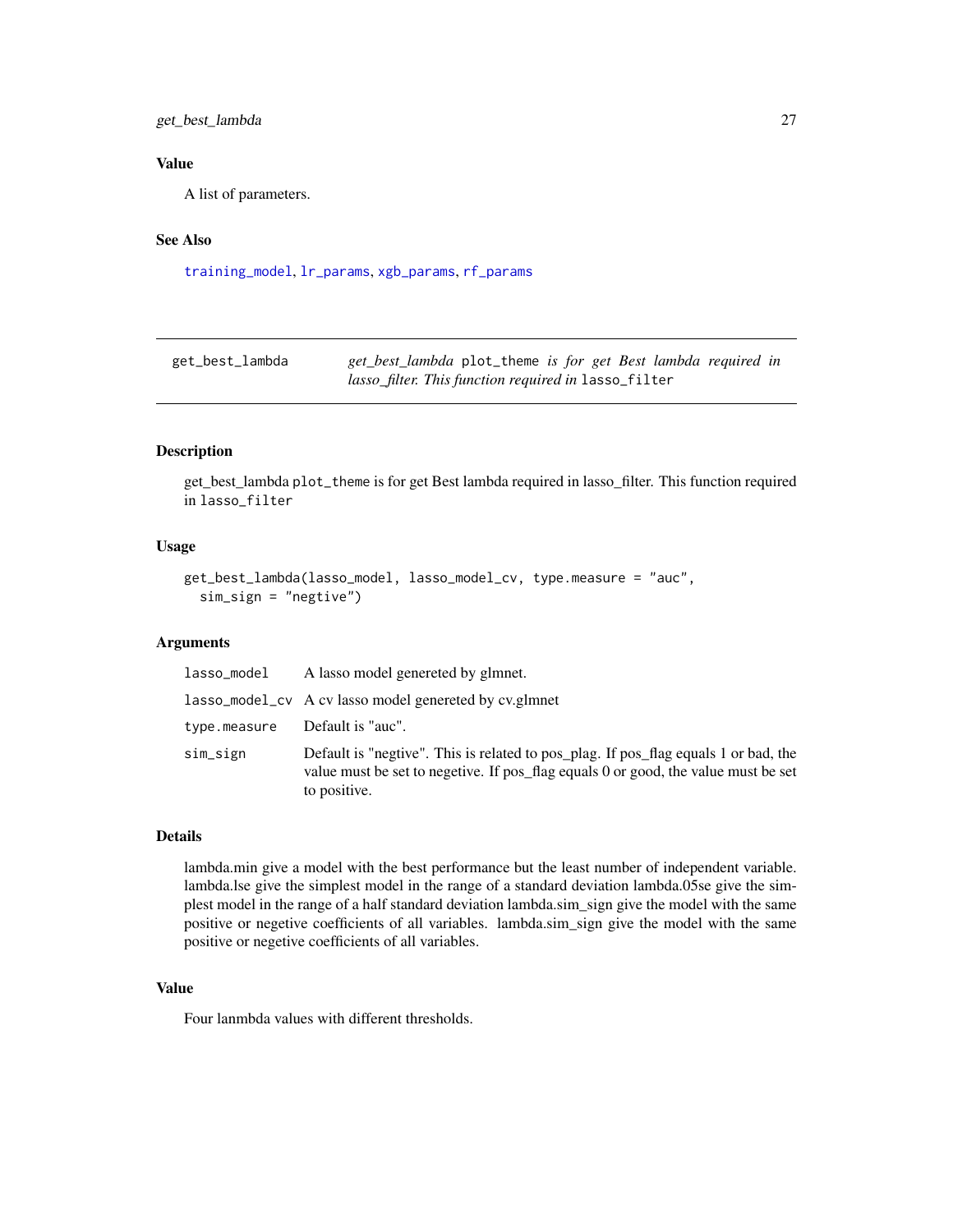<span id="page-27-0"></span>get\_bins\_table\_all *Table of Binning*

#### Description

get\_bins\_table is used to generates summary information of varaibles. get\_bins\_table\_all can generates bins table for all specified independent variables.

# Usage

```
get_bins_table_all(dat, x_list = NULL, target = NULL,
 pos_flag = NULL, ex_cols = NULL, breaks_list = NULL,
 parallel = FALSE, note = FALSE, occur_time = NULL, oot_pct = 0.7,
  save_data = FALSE, file_name = NULL, dir_path = tempdir())
get_bins_table(dat, x, target = NULL, pos_flag = NULL, breaks = NULL,
 breaks_list = NULL, occur_time = NULL, oot_pct = 0.7,
 note = FALSE)
```
#### Arguments

| dat          | A data.frame with independent variables and target variable.                                                    |
|--------------|-----------------------------------------------------------------------------------------------------------------|
| x_list       | Names of independent variables.                                                                                 |
| target       | The name of target variable.                                                                                    |
| pos_flag     | Value of positive class, Default is "1".                                                                        |
| ex_cols      | A list of excluded variables. Regular expressions can also be used to match<br>variable names. Default is NULL. |
| breaks_list  | A table containing a list of splitting points for each independent variable. De-<br>fault is NULL.              |
| parallel     | Logical, parallel computing. Default is FALSE.                                                                  |
| note         | Logical, outputs info. Default is TRUE.                                                                         |
| occur_time   | The name of the variable that represents the time at which each observation takes<br>place.                     |
| oot_pct      | Percentage of observations retained for overtime test (especially to calculate<br>PSI). Defualt is 0.7          |
| save_data    | Logical, save results in locally specified folder. Default is TRUE                                              |
| file_name    | The name for periodically saved bins table file. Default is "bins_table".                                       |
| dir_path     | The path for periodically saved bins table file. Default is "./variable".                                       |
| $\mathsf{x}$ | The name of an independent variable.                                                                            |
| breaks       | Splitting points for an independent variable. Default is NULL.                                                  |

#### See Also

[get\\_iv](#page-32-1), [get\\_iv\\_all](#page-32-2), [get\\_psi](#page-37-1), [get\\_psi\\_all](#page-37-2)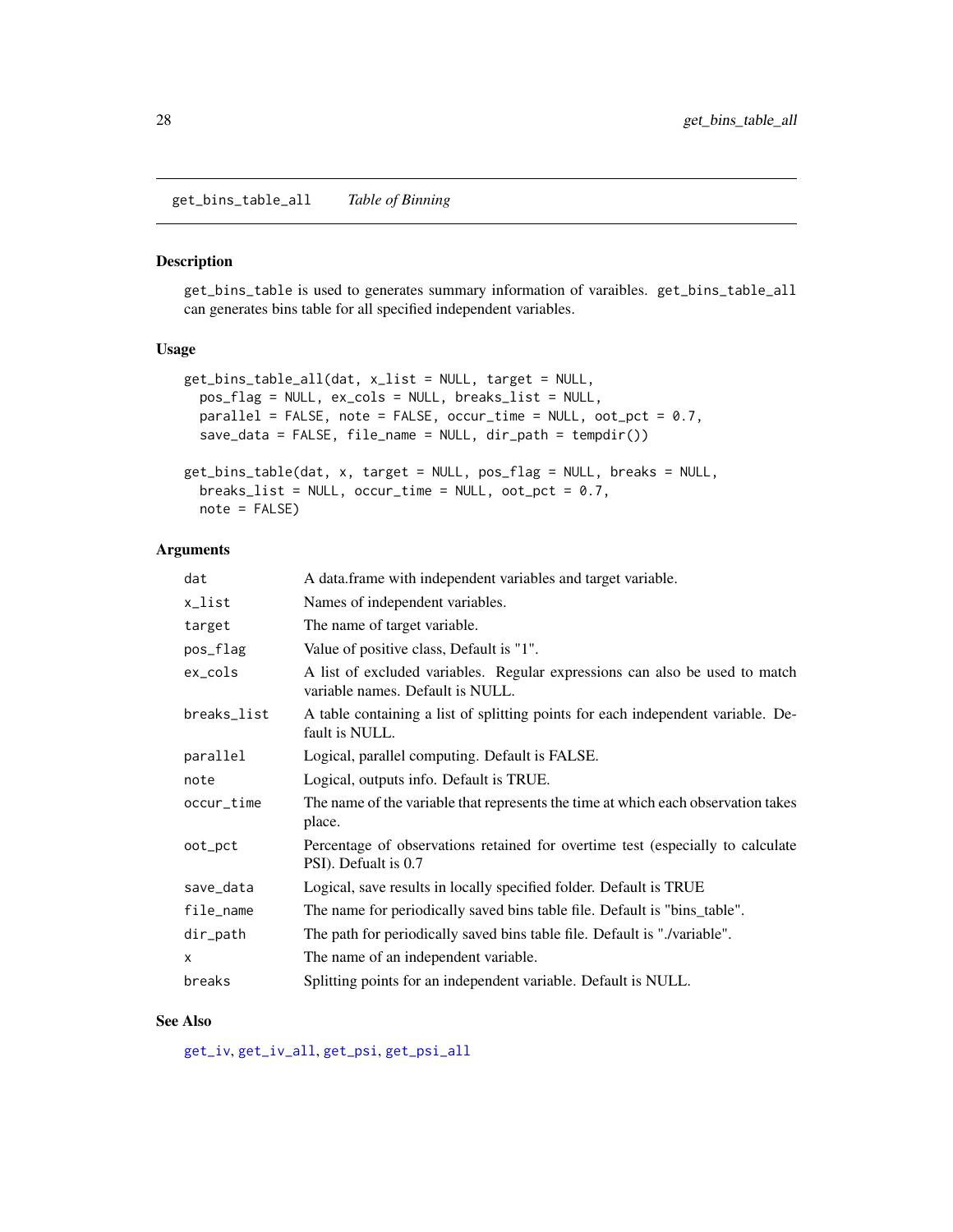<span id="page-28-0"></span>get\_breaks\_all 29

#### Examples

```
breaks_list = get_breaks_all(dat = UCICreditCard, x_list = names(UCICreditCard)[3:4],
target = "default.payment.next.month", equal_bins =TRUE,best = FALSE,g=5,
ex_cols = "ID|apply_date", save_data = FALSE)
get_bins_table_all(dat = UCICreditCard, breaks_list = breaks_list,
target = "default.payment.next.month", occur_time = "apply_date")
```
<span id="page-28-2"></span>get\_breaks\_all *Generates Best Breaks for Binning*

#### <span id="page-28-1"></span>Description

get\_breaks is for generating optimal binning for numerical and nominal variables. The get\_breaks\_all is a simpler wrapper for get\_breaks.

#### Usage

```
get_breaks_all(dat, target = NULL, x_list = NULL, ex_cols = NULL,
 pos_flag = NULL, occur_time = NULL, oot_pct = 0.7, best = FALSE,
 equal_bins = FALSE, g = 10, sp_values = NULL,
  tree\_control = list(p = 0.05, cp = 0.000001, xval = 5, maxdepth = 10),bins_control = list(bins_num = 10, bins_pct = 0.05, b_chi = 0.05,
 b_odds = 0.1, b_psi = 0.05, b_gb = 0.15, mono = 0.3, gb_psi = 0.2, kc =
  1), parallel = FALSE, note = FALSE, save_data = FALSE,
  file_name = NULL, dir.path = tempdir(), ...)
```

```
get_breaks(dat, x, target = NULL, pos_flag = NULL, best = TRUE,
 equal_bins = FALSE, g = 10, sp_values = NULL, occur_time = NULL,
 oot_pct = 0.7, tree_control = NULL, bins_control = NULL,
 note = FALSE, ...)
```

| dat        | A data frame with x and target.                                                                                      |
|------------|----------------------------------------------------------------------------------------------------------------------|
| target     | The name of target variable.                                                                                         |
| x_list     | A list of x variables.                                                                                               |
| $ex\_cols$ | A list of excluded variables. Default is NULL.                                                                       |
| pos_flag   | The value of positive class of target variable, default: "1".                                                        |
| occur_time | The name of the variable that represents the time at which each observation takes<br>place.                          |
| oot_pct    | Percentage of observations retained for overtime test (especially to calculate<br>PSI). Defualt is 0.7               |
| best       | Logical, if TRUE, merge initial breaks to get optimal breaks for binning.                                            |
| equal_bins | Logical, if TRUE, equal sample size initial breaks generates. If FALSE, tree<br>breaks generates using desison tree. |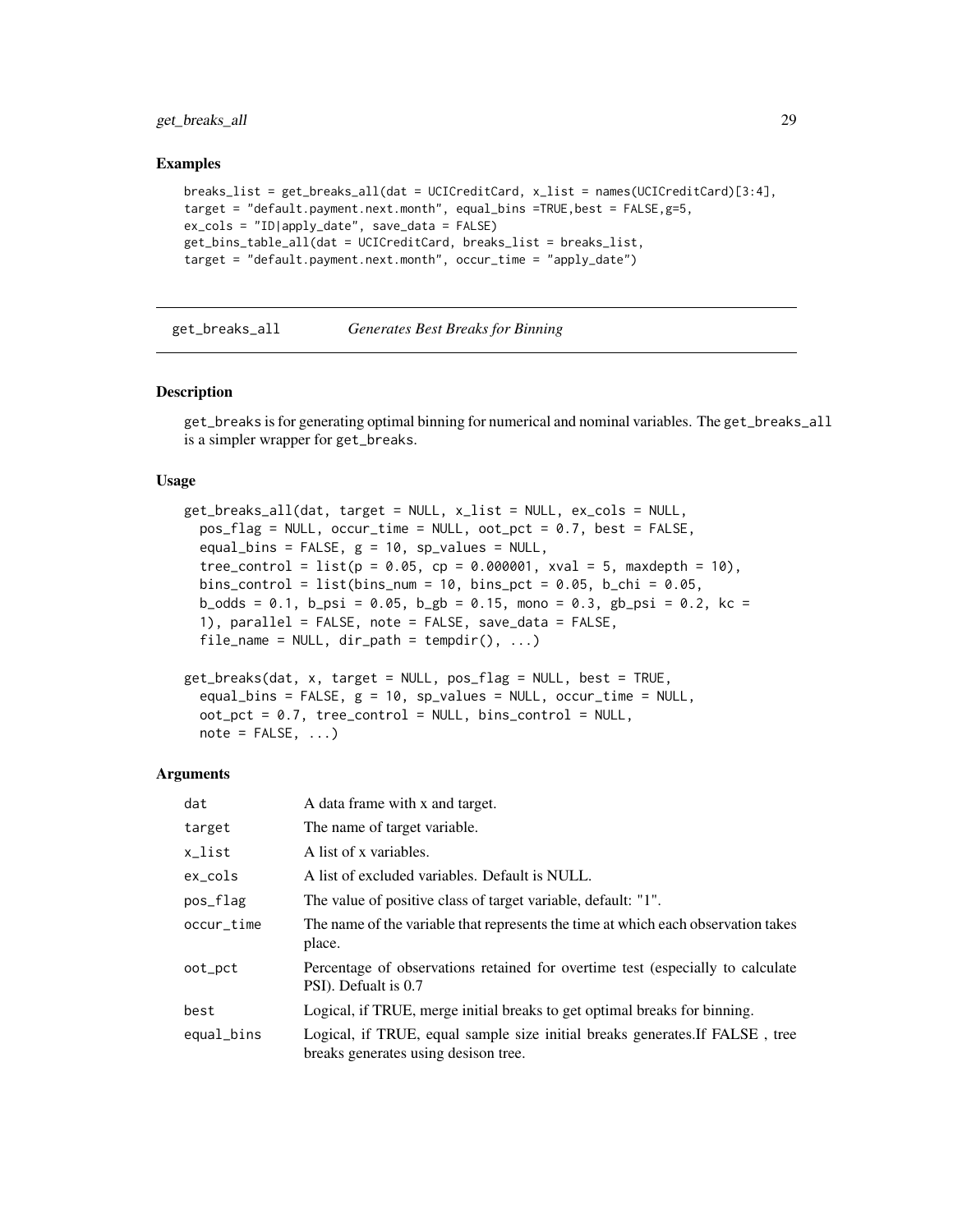| g            | Integer, number of initial bins for equal_bins.                                                                                                                   |
|--------------|-------------------------------------------------------------------------------------------------------------------------------------------------------------------|
| sp_values    | A list of missing values.                                                                                                                                         |
| tree_control | the list of tree parameters.                                                                                                                                      |
|              | • p the minimum percent of observations in any terminal <leaf> node. <math>0 &lt; p &lt;</math><br/><math>1; 0.01</math> to <math>0.1</math> usually work.</leaf> |
|              | • cp complexity parameter. the larger, the more conservative the algorithm<br>will be. $0 <$ cp $< 1$ ; 0.0001 to 0.0000001 usually work.                         |
|              | • xval number of cross-validations. Default: 5                                                                                                                    |
|              | • max_depth maximum depth of a tree. Default: 10                                                                                                                  |
| bins_control | the list of parameters.                                                                                                                                           |
|              | • bins_num The maximum number of bins. 5 to 10 usually work. Default:<br>10                                                                                       |
|              | $\bullet$ bins_pct The minimum percent of observations in any bins. $0 < \text{bins\_pot}$<br>$< 1$ , 0.01 to 0.1 usually work. Default: 0.02                     |
|              | • b_chi The minimum threshold of chi-square merge. $0 < b$ _chi< 1; 0.01 to<br>0.1 usually work. Default: 0.02                                                    |
|              | • b_odds The minimum threshold of odds merge. $0 < b$ _odds < 1; 0.05 to 0.2<br>usually work. Default: 0.1                                                        |
|              | • b_psi The maximum threshold of PSI in any bins. $0 < b$ _psi < 1; 0 to 0.1<br>usually work. Default: 0.05                                                       |
|              | • b_gb The maximum threshold of G/B index in any bins. $0 < b$ _gb < 1; 0.05<br>to 0.3 usually work. Default: 0.15                                                |
|              | • gb_psi The maximum threshold of Training and Testing G/B index PSI in<br>any bins. $0 < gb$ psi < 1; 0.01 to 0.3 usually work. Default: 0.1                     |
|              | • mono Monotonicity of all bins, the larger, the more nonmonotonic the bins<br>will be. $0 <$ mono $< 0.5$ ; 0.2 to 0.4 usually work. Default: 0.2                |
|              | • kc number of cross-validations. 1 to 5 usually work. Default: 1                                                                                                 |
| parallel     | Logical, parallel computing or not. Default is FALSE.                                                                                                             |
| note         | Logical.Outputs info.Default is TRUE.                                                                                                                             |
| save_data    | Logical, save results in locally specified folder. Default is TRUE                                                                                                |
| file_name    | File name that save results in locally specified folder. Default is "breaks_list".                                                                                |
| dir_path     | Path to save results. Default is "./variable"                                                                                                                     |
| .            | Additional parameters.                                                                                                                                            |
| х            | The Name of an independent variable.                                                                                                                              |

# Value

A table containing a list of splitting points for each independent variable.

# See Also

[get\\_tree\\_breaks](#page-42-1), [cut\\_equal](#page-12-1), [select\\_best\\_class](#page-77-1), [select\\_best\\_breaks](#page-77-2)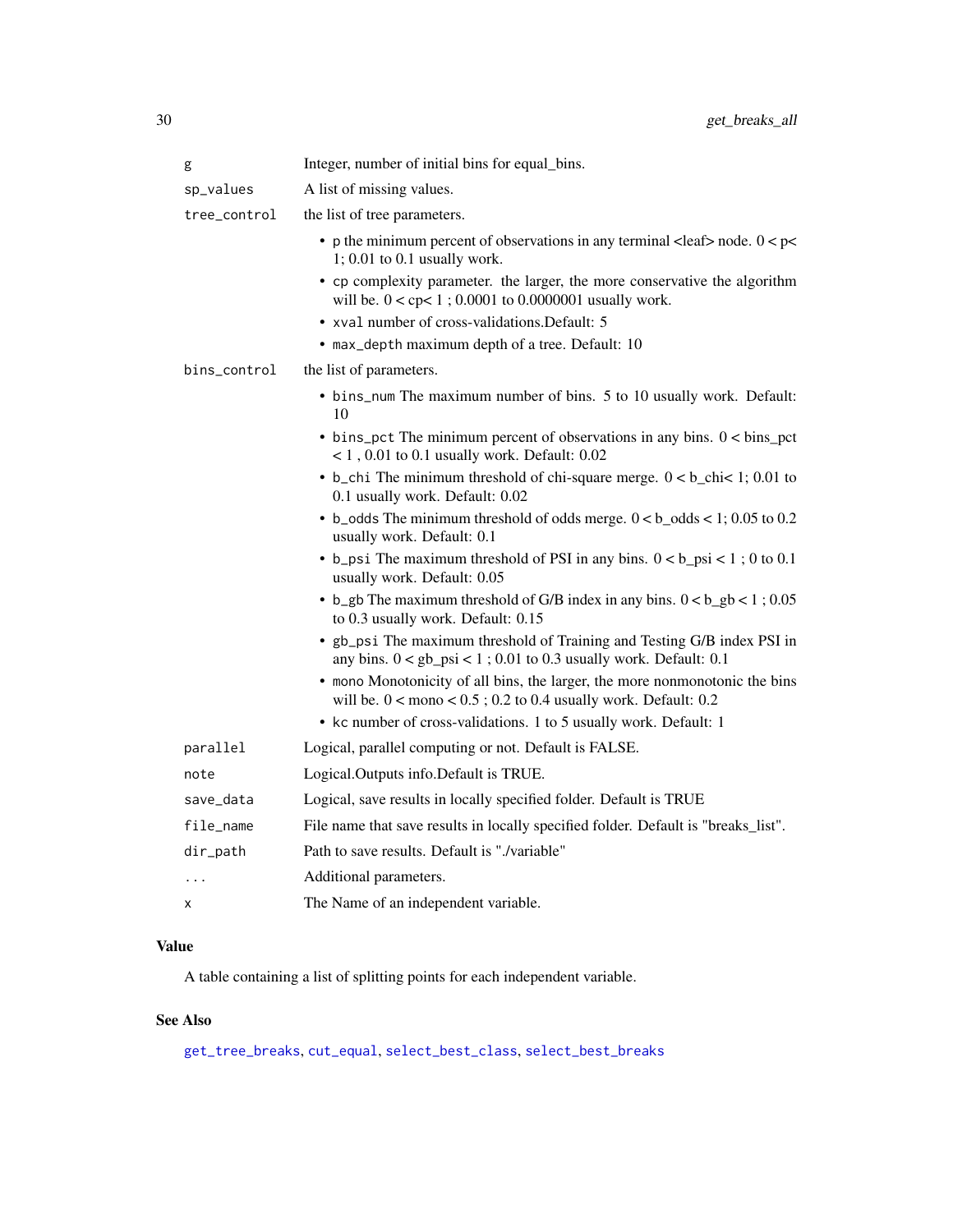# <span id="page-30-0"></span>get\_correlation\_group 31

#### Examples

```
#controls
tree_control = list(p = 0.02, cp = 0.000001, xval = 5, maxdepth = 10)bins_control = list(bins_num = 10, bins_pct = 0.02, b_chi = 0.02, b_odds = 0.1,
                   b_psi = 0.05, b_gb = 15, mono = 0.2, gb_psi = 0.1, kc = 5)
# get categrory variable breaks
b \leq get_breaks(dat = UCICreditCard[1:1000,], x = "MARRIAGE",
                target = "default.payment.next.month",
                occur_time = "apply_date",
                sp_values = list(-1, "Unknown"),
                tree_control = tree_control, bins_control = bins_control)
# get numeric variable breaks
b2 \leq get_breaks(dat = UCICreditCard[1:1000,], x = "PAY_2",target = "default.payment.next.month",
                 occur_time = "apply_date",
                 sp_values = list(-1, "Unknown"),tree_control = tree_control, bins_control = bins_control)
# get breaks of all predictive variables
b3 <- get_breaks_all(dat = UCICreditCard[1:1000,], target = "default.payment.next.month",
                     x_list = c("MARRIAGE","PAY_2"),
                     occur_time = "apply_date", ex_cols = "ID",
                     sp_values = list(-1, "Unknown"),
                    tree_control = tree_control, bins_control = bins_control,
                     save_data = FALSE)
```
<span id="page-30-1"></span>get\_correlation\_group *get\_correlation\_group*

#### Description

get\_correlation\_group is funtion for obtaining highly correlated variable groups. select\_cor\_group is funtion for selecting highly correlated variable group. select\_cor\_list is funtion for selecting highly correlated variable list.

#### Usage

```
get\_correlation\_group(cor\_mat, p = 0.8)
```
select\_cor\_group(cor\_vars)

```
select_cor_list(cor_vars_list)
```

| cor mat  | A correlation matrix of independent variables.             |
|----------|------------------------------------------------------------|
| D        | Threshold of correlation between features. Default is 0.7. |
| cor vars | Correlated variables.                                      |
|          | cor vars list List of correlated variable                  |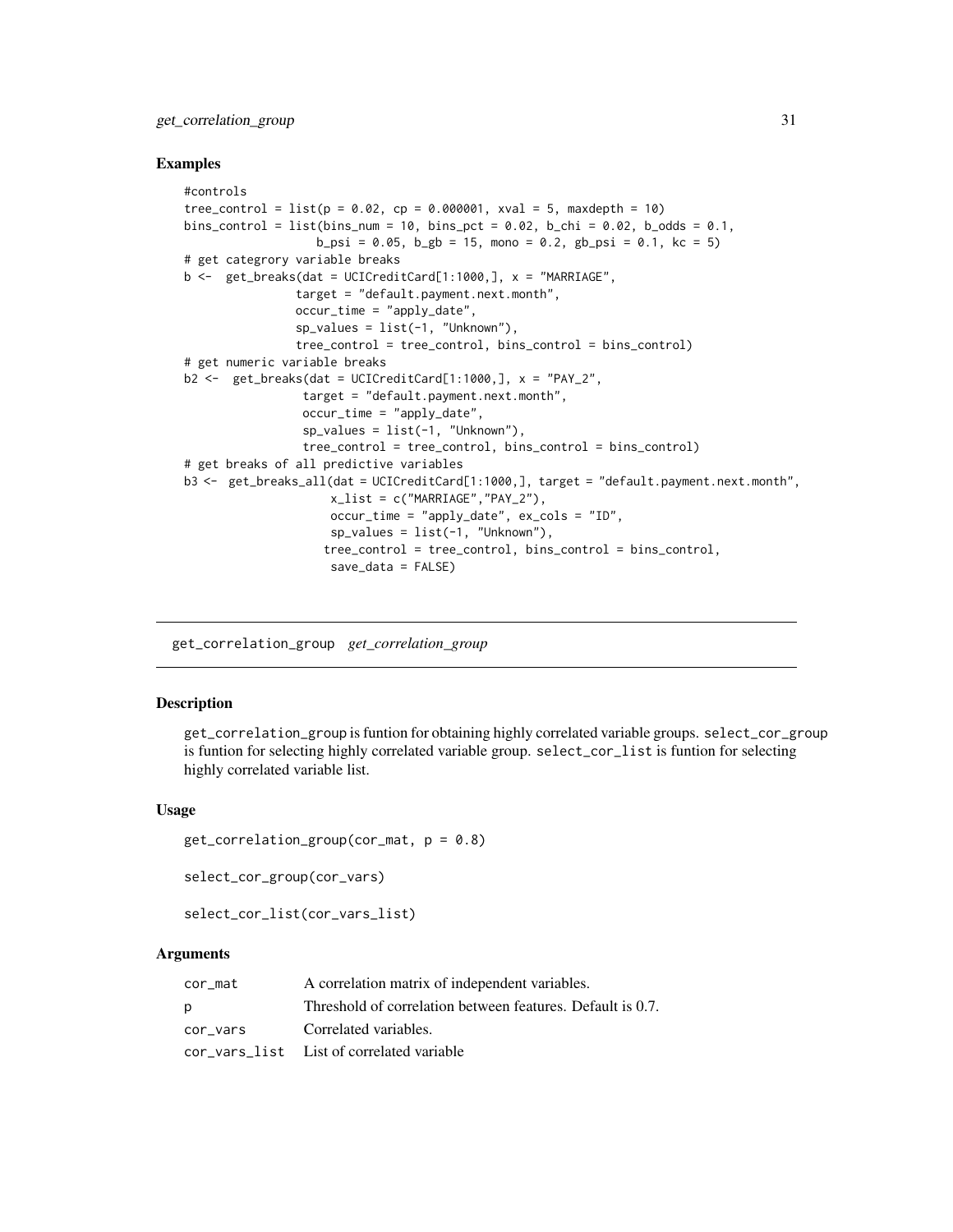# Value

A list of selected variables.

#### Examples

```
## Not run:
cor_mat = cor(UCICreditCard[8:20],
use = "complete.obs", method = "spearman")
get\_correlation\_group(cor\_mat, p = 0.6)
```

```
## End(Not run)
```
get\_ctree\_rules *Parse party ctree rules*

#### Description

get\_ctree\_rules This function is used to parse party ctree rules and percentage of bad under each rule.

#### Usage

```
get_ctree_rules(tree_fit = NULL, train_dat = NULL, target = NULL,
  test_dat = NULL, tree_control = list(p = 0.05, cp = 0.0001, xval = 1,maxdepth = 10), seed = 46)
```
### Arguments

| tree_fit     | A tree model object.                                                       |
|--------------|----------------------------------------------------------------------------|
| train_dat    | A data frame of train.                                                     |
| target       | The name of target variable.                                               |
| test_dat     | A data frame of test.                                                      |
| tree_control | the list of parameters to control cutting initial breaks by decision tree. |
| seed         | Random number seed. Default is 46.                                         |

#### Value

A data frame with tree rules and bad percent under each rule.

#### Examples

```
train_test <- train_test_split(UCICreditCard, split_type = "Random", prop = 0.8, save_data = FALSE)
dat_train = train_test$train
dat_test = train_test$test
dat_train$default.payment.next.month = as.numeric(dat_train$default.payment.next.month)
get_ctree_rules(tree_fit = NULL, train_dat = dat_train[, 8:26],
target ="default.payment.next.month", test_dat = dat_test)
```
<span id="page-31-0"></span>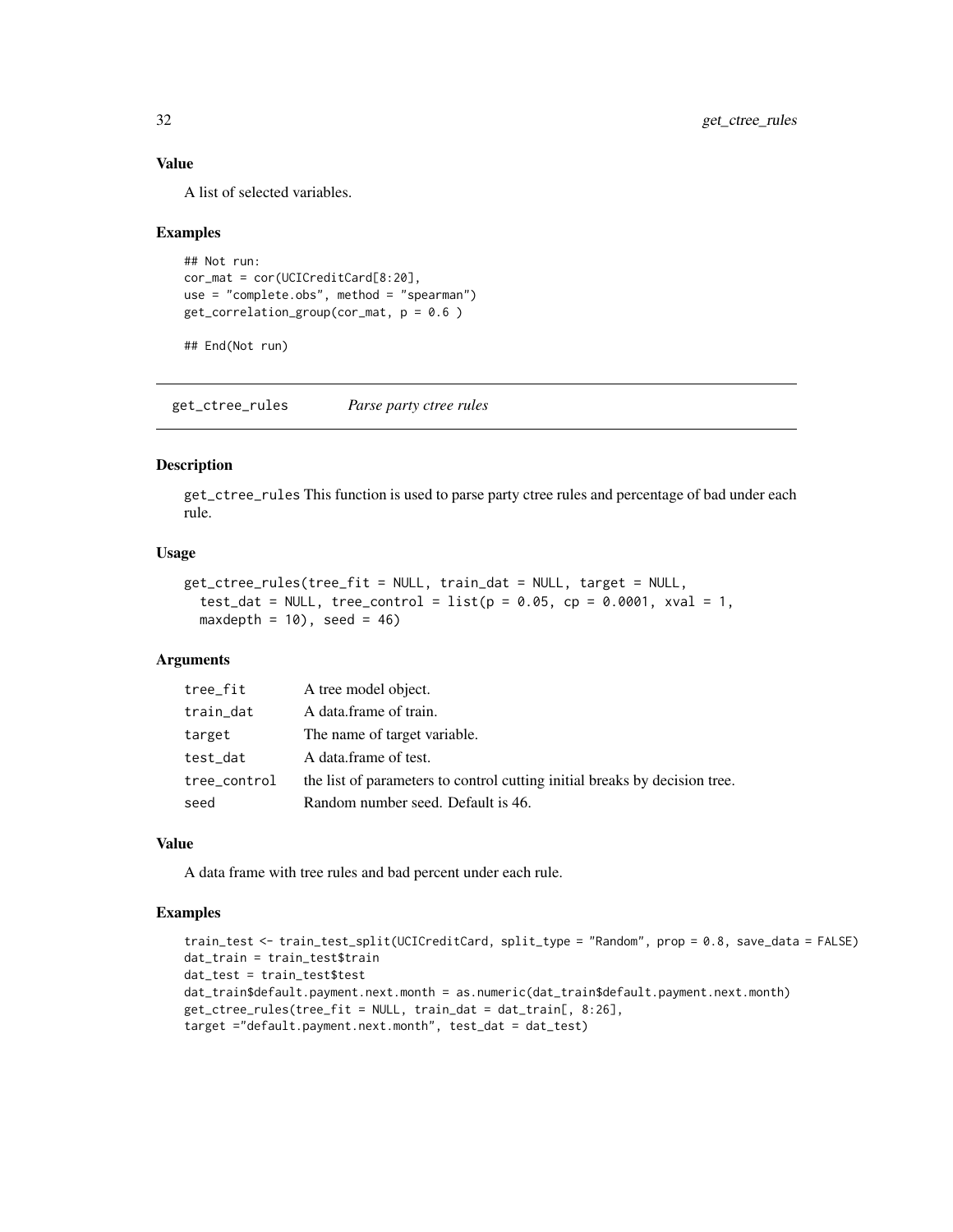<span id="page-32-2"></span><span id="page-32-0"></span>get\_iv\_all *Calculate Information Value (IV)* get\_iv *is used to calculate Information Value (IV) of an independent variable.* get\_iv\_all *can loop through IV for all specified independent variables.*

# <span id="page-32-1"></span>Description

Calculate Information Value (IV) get\_iv is used to calculate Information Value (IV) of an independent variable. get\_iv\_all can loop through IV for all specified independent variables.

# Usage

```
get_iv_all(dat, x_list = NULL, ex_cols = NULL, breaks_list = NULL,
  target = NULL, pos_flag = NULL, best = TRUE, equal_bins = FALSE,
  tree\_control = NULL, bins\_control = NULL, g = 10,parallel = FALSE, note = FALSE)
```

```
get_iv(dat, x, target = NULL, pos_flag = NULL, breaks = NULL,
  breaks_list = NULL, best = TRUE, equal_bins = FALSE,
  tree\_control = NULL, bins\_control = NULL, g = 10, note = FALSE)
```

| dat          | A data.frame with independent variables and target variable.                                                    |
|--------------|-----------------------------------------------------------------------------------------------------------------|
| x_list       | Names of independent variables.                                                                                 |
| ex_cols      | A list of excluded variables. Regular expressions can also be used to match<br>variable names. Default is NULL. |
| breaks_list  | A table containing a list of splitting points for each independent variable. De-<br>fault is NULL.              |
| target       | The name of target variable.                                                                                    |
| pos_flag     | Value of positive class, Default is "1".                                                                        |
| best         | Logical, merge initial breaks to get optimal breaks for binning.                                                |
| equal_bins   | Logical, generates initial breaks for equal frequency binning.                                                  |
| tree_control | Parameters of using Decision Tree to segment initial breaks. See detials: get_tree_breaks                       |
| bins_control | Parameters used to control binning. See detials: select_best_class, select_best_breaks                          |
| g            | Number of initial breakpoints for equal frequency binning.                                                      |
| parallel     | Logical, parallel computing. Default is FALSE.                                                                  |
| note         | Logical, outputs info. Default is TRUE.                                                                         |
| X            | The name of an independent variable.                                                                            |
| breaks       | Splitting points for an independent variable. Default is NULL.                                                  |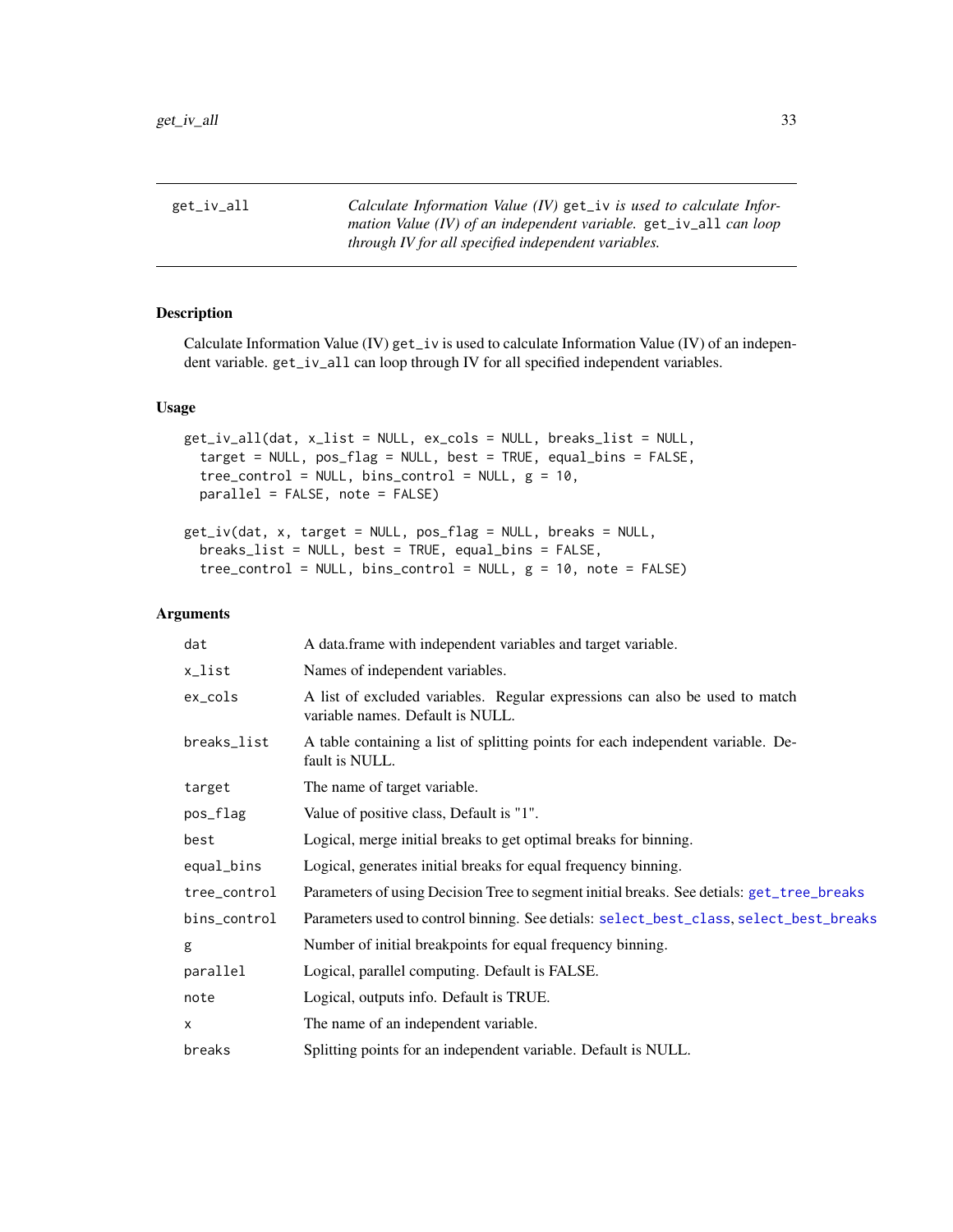#### <span id="page-33-0"></span>Details

IV Rules of Thumb for evaluating the strength a predictor Less than 0.02:unpredictive 0.02 to 0.1:weak 0.1 to 0.3: medium  $0.3 +$ : strong

#### References

Information Value Statistic:Bruce Lund, Magnify Analytics Solutions, a Division of Marketing Associates, Detroit, MI(Paper AA - 14 - 2013)

#### See Also

[get\\_iv](#page-32-1),[get\\_iv\\_all](#page-32-2),[get\\_psi](#page-37-1),[get\\_psi\\_all](#page-37-2)

#### Examples

```
get_iv_all(dat = UCICreditCard,
x_list = names(UCICreditCard)[3:10],
equal_bins = TRUE, best = FALSE,
target = "default.payment.next.month",
ex_cols = "ID|apply_date")
get_iv(UCICreditCard, x = "PAY_3",
      equal_bins = TRUE, best = FALSE,
target = "default.payment.next.month")
```
get\_logistic\_coef *get logistic coef*

# Description

get\_logistic\_coef is for geting logistic coefficient.

#### Usage

```
get_logistic_coef(lg_model, file_name = NULL, dir_path = tempdir(),
  save_data = FALSE)
```
# Arguments

| $lg\_model$ | An object of logistic model.                                            |
|-------------|-------------------------------------------------------------------------|
| file_name   | The name for periodically saved coefficient file. Default is "LR coef". |
| dir_path    | The Path for periodically saved coefficient file. Default is "./model". |
| save_data   | Logical, save the result or not. Default is TRUE.                       |

# Value

A data.frame with logistic coefficients.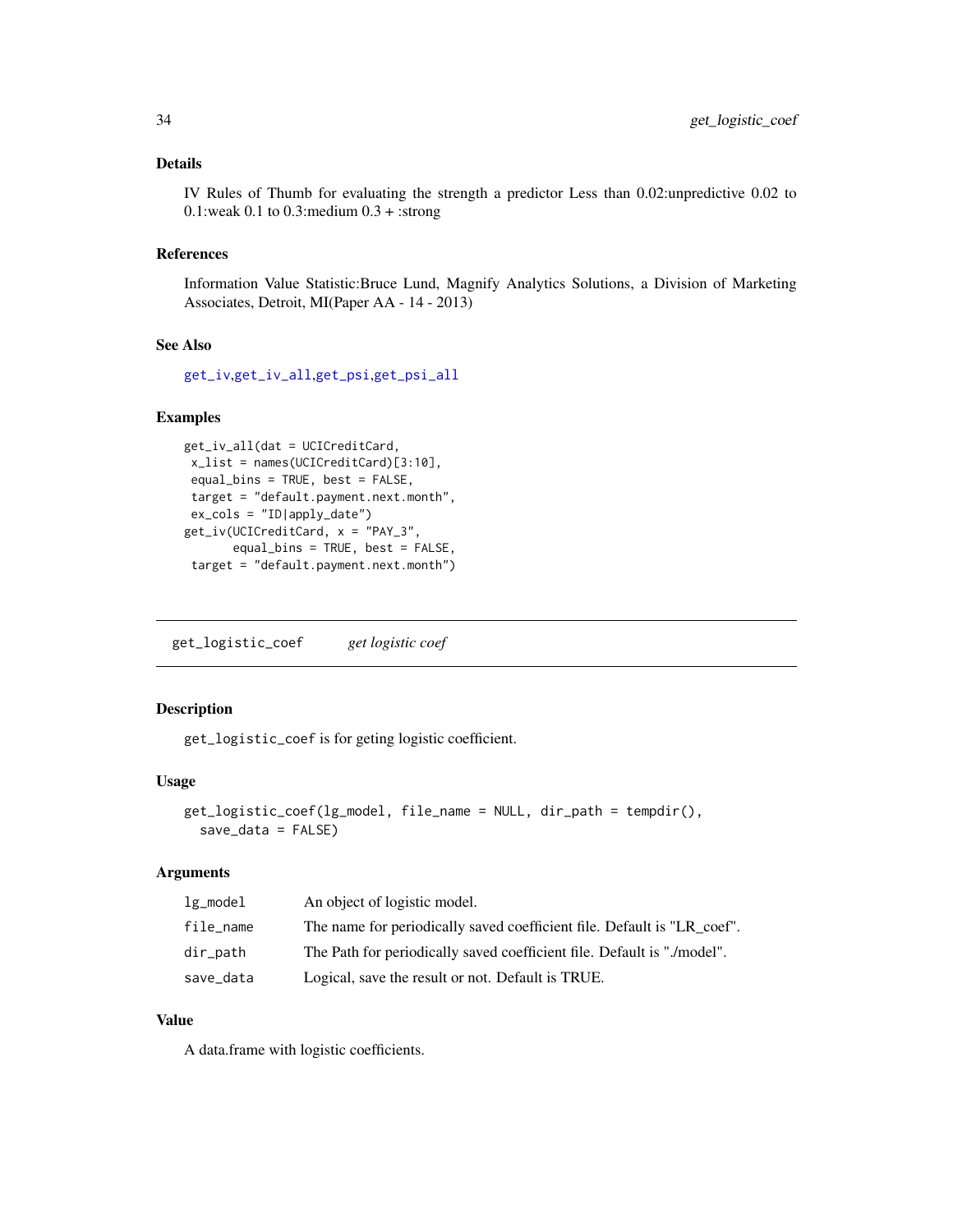#### <span id="page-34-0"></span>get\_median 35

#### Examples

```
# dataset spliting
sub = cv_split(UCICredictCard, k = 30)[[1]]dat = UCICreditCard[sub,]
#rename the target variable
dat = re_name(dat, "default.payment.next.month", "target")
dat = cleaning_data(dat, target = "target", obs_id = "ID",
occur_time = "apply_date", miss_values = list("", -1))
#train_ test pliting
train_test <- train_test_split(dat, split_type = "OOT", prop = 0.7,
                                occur_time = "apply_date")
dat_train = train_test$train
dat_test = train_test$test
#get breaks of all predictive variables
x_list = c("PAY_0", "LIMIT_BAL", "PAY_AMT5", "EDUCATION", "PAY_3", "PAY_2")
breaks_list <- get_breaks_all(dat = dat_train, target = "target",
                             x_list = x_list, occur_time = "apply_date", ex\_cols = "ID",save_data = FALSE, note = FALSE)
#woe transforming
train_woe = woe_trans_all(dat = dat_train,
                          target = "target",
                          breaks_list = breaks_list,
                          woe_name = FALSE)
test_woe = woe_trans_all(dat = dat_test,
                       target = "target",
                         breaks_list = breaks_list,
                         note = FALSE)
Formula = as.formula(paste("target", paste(x_list, collapse = ' + '), sep = ' ~ '))
set.seed(46)
lr_model = glm(Formula, data = train_woe[, c("target", x_list)], family = binomial(logit))
#get LR coefficient
dt\_imp_LR = get\_logistic\_coeff(lg\_model = lr\_model, save\_data = FALSE)bins_table = get_bins_table_all(dat = dat_train, target = "target",
                               occur_time = "apply_date",
                                x_list = x_list,breaks_list = breaks_list, note = FALSE)
#score card
LR_score_card <- get_score_card(lg_model = lr_model, bins_table, target = "target")
#scoring
train_pred = dat_train[, c("ID", "apply_date", "target")]
test_pred = dat_test[, c("ID", "apply_date", "target")]
train\_pred\LR = score_transfer(model = lr\_model,
                                                    tbl_woe = train_woe,
                                                    save_data = FALSE)[, "score"]
test_pred$pred_LR = score_transfer(model = lr_model,
tbl_woe = test_woe, save_data = FALSE)[, "score"]
```
get\_median *get central value.*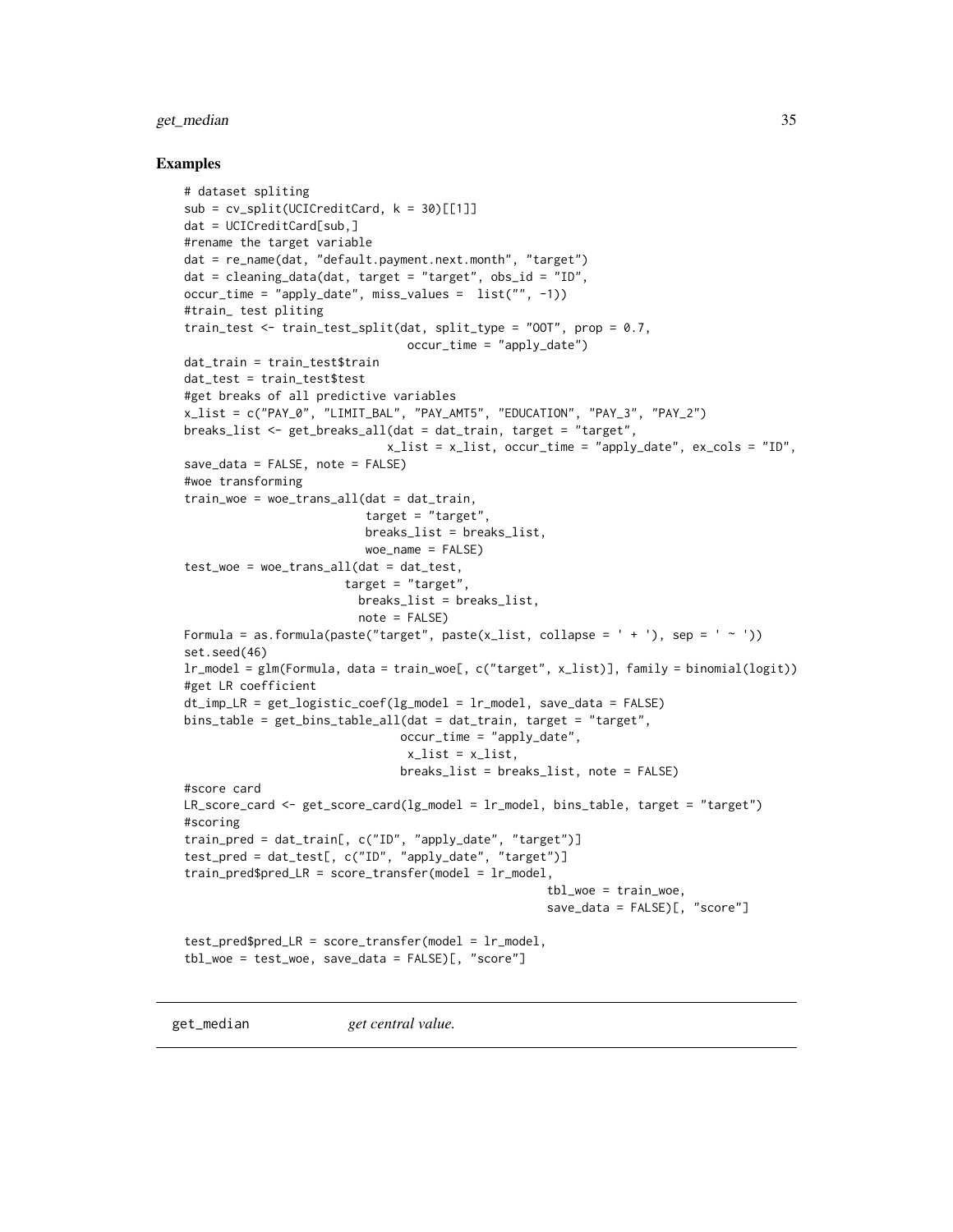# Description

This function is not intended to be used by end user.

#### Usage

get\_median(x, weight\_avg = NULL)

#### Arguments

|            | A vector or list.                  |
|------------|------------------------------------|
| weight_avg | avarage weigth to calculate means. |

| get_names | Get Variable Names |
|-----------|--------------------|
|-----------|--------------------|

#### Description

get\_names is for getting names of particular classes of variables

#### Usage

```
get_names(dat, types = c("numeric", "integer", "double"),
 ex_cols = NULL, get_ex = FALSE)
```
# Arguments

| dat     | A data frame with independent variables and target variable.                                                    |
|---------|-----------------------------------------------------------------------------------------------------------------|
| types   | The class or types of variables which names to get. Default: c('numeric', 'inte-<br>ger', 'double')             |
| ex_cols | A list of excluded variables. Regular expressions can also be used to match<br>variable names. Default is NULL. |
| get_ex  | Logical, if TRUE, return a list contains names of excluded variables.                                           |

# Value

A list contains names of variables

#### See Also

[get\\_x\\_list](#page-43-1)

# Examples

```
x_list = get_names(dat = UCICreditCard, types = c('factor', 'character'),
ex_cols = c("default.payment.next.month","ID$|_date$"), get_ex = FALSE)
x_list = get_names(dat = UCICreditCard,
ex_cols = c("default.payment.next.month","ID$|_date$"), get_ex = FALSE)
```
<span id="page-35-0"></span>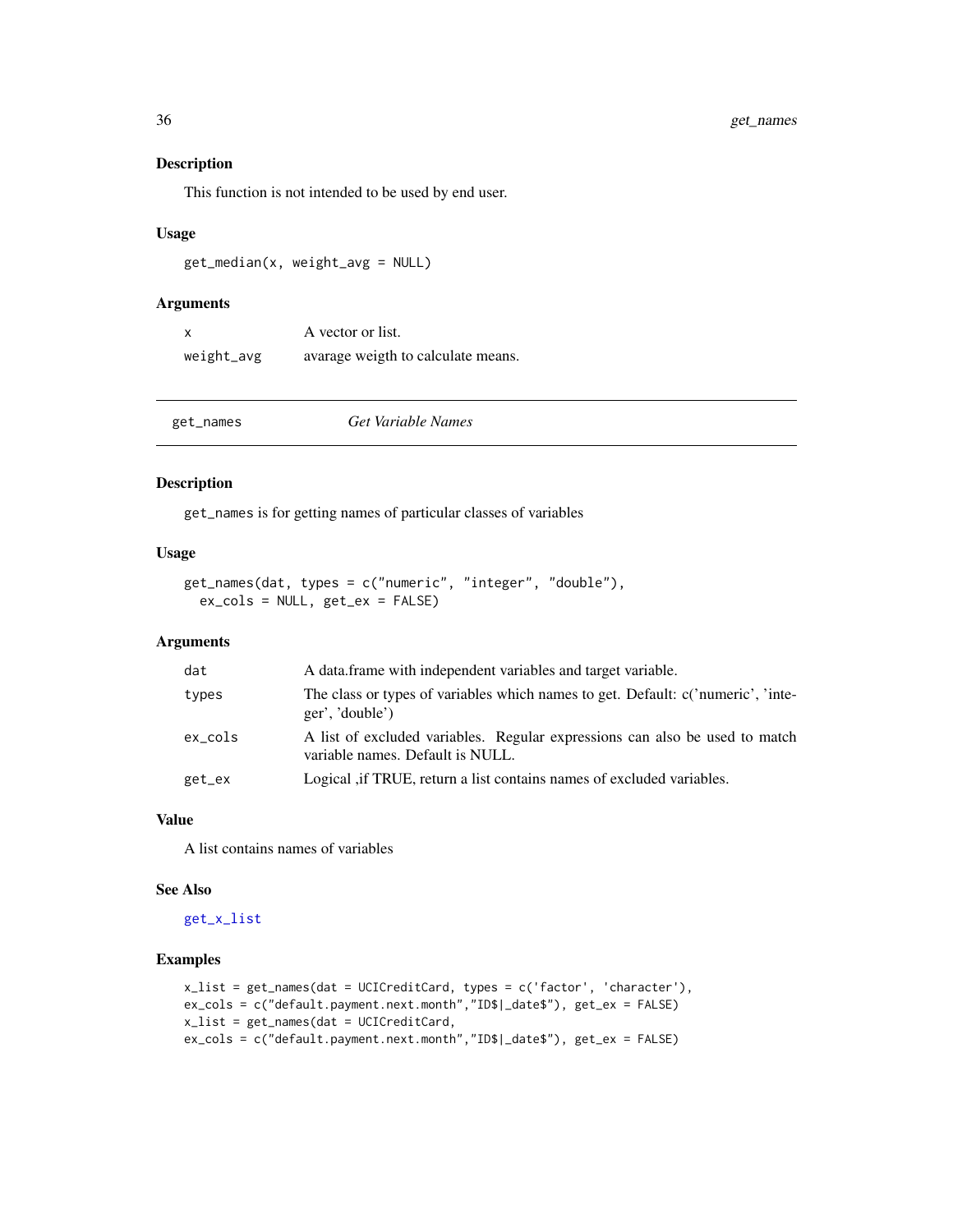This function is not intended to be used by end user.

### Usage

```
get_nas_random(dat)
```
# Arguments

dat A data.frame contained only predict variables.

## get\_plots *Plot Independent Variables*

#### Description

plot\_vars is used for independent variables with target variable ploting. get\_plots can loop through plots for all specified independent variables.

## Usage

```
get_plots(dat_train, dat_test = NULL, x_list = NULL, target = NULL,
  ex_cols = NULL, breaks_list = NULL, pos_flag = NULL,
 occur_time = NULL, equal_bins = FALSE, best = TRUE, g = 20,
  tree_control = NULL, bins_control = NULL, plot_show = TRUE,
  save_data = TRUE, file_name = NULL, parallel = FALSE,
  g_width = 8, dir_path = tempdir())
plot_vars(dat_train, x, dat_test = NULL, target = "target",
  g_width = 8, breaks_list = NULL, pos_flag = list("1", 1, "bad",
  "positive"), occur_time = NULL, equal_bins = FALSE, best = TRUE,
  g = 20, tree_control = NULL, bins_control = NULL,
```

```
plot\_show = TRUE, save_data = FALSE, dir_path = tempdir())
```

| dat_train | A data frame with independent variables and target variable. |
|-----------|--------------------------------------------------------------|
| dat test  | A data frame of test data. Default is NULL.                  |
| x_list    | Names of independent variables.                              |
| target    | The name of target variable.                                 |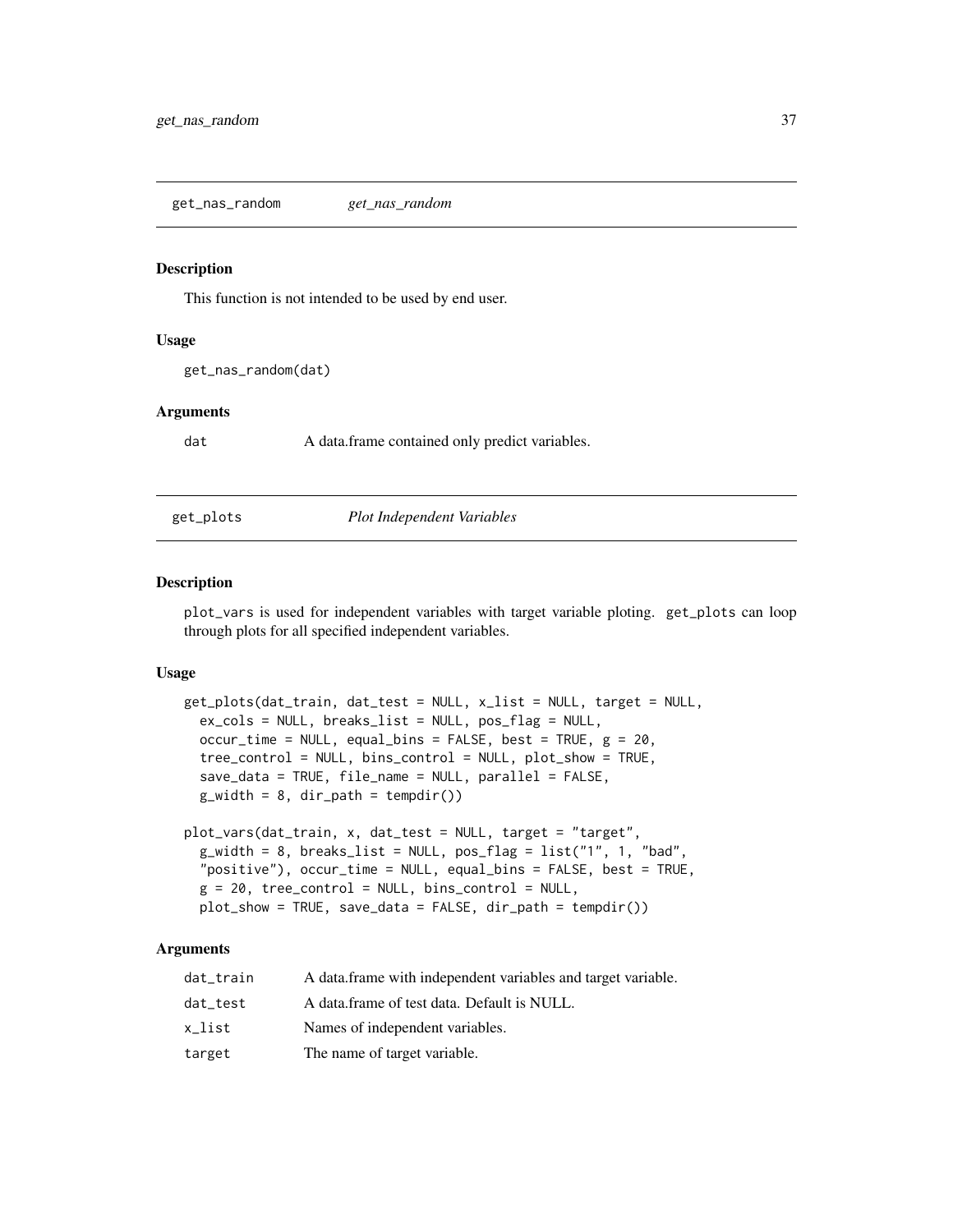| ex_cols      | A list of excluded variables. Regular expressions can also be used to match<br>variable names. Default is NULL. |
|--------------|-----------------------------------------------------------------------------------------------------------------|
| breaks_list  | A table containing a list of splitting points for each independent variable. De-<br>fault is NULL.              |
| pos_flag     | Value of positive class, Default is "1".                                                                        |
| occur_time   | The name of the variable that represents the time at which each observation takes<br>place.                     |
| equal_bins   | Logical, generates initial breaks for equal frequency binning.                                                  |
| best         | Logical, merge initial breaks to get optimal breaks for binning.                                                |
| g            | Number of initial breakpoints for equal frequency binning.                                                      |
| tree_control | Parameters of using Decision Tree to segment initial breaks. See detials: get_tree_breaks                       |
| bins_control | Parameters used to control binning. See detials: select_best_class, select_best_breaks                          |
| plot_show    | Logical, show model performance in current graphic device. Default is FALSE.                                    |
| save_data    | Logical, save results in locally specified folder. Default is TRUE                                              |
| file_name    | The name for periodically saved data file. Default is NULL.                                                     |
| parallel     | Logical, parallel computing. Default is FALSE.                                                                  |
| g_width      | The width of graphs.                                                                                            |
| dir_path     | The path for periodically saved graphic files.                                                                  |
| x            | The name of an independent variable.                                                                            |

# Examples

```
train_test <- train_test_split(UCICreditCard[1:1000,], split_type = "Random",
prop = 0.8, save_data = FALSE)
dat_train = train_test$train
dat_test = train_test$test
get_plots(dat_train[, c(8, 26)], dat_test = dat_test[, c(8, 26)],
target = "default.payment.next.month")
```
<span id="page-37-1"></span>

| get_psi_all | Calculate Population Stability Index (PSI) get_psi is used to cal-<br>culate Population Stability Index (PSI) of an independent variable.<br>get_psi_all can loop through PSI for all specified independent vari- |
|-------------|-------------------------------------------------------------------------------------------------------------------------------------------------------------------------------------------------------------------|
|             | ables.                                                                                                                                                                                                            |

# <span id="page-37-0"></span>Description

Calculate Population Stability Index (PSI) get\_psi is used to calculate Population Stability Index (PSI) of an independent variable. get\_psi\_all can loop through PSI for all specified independent variables.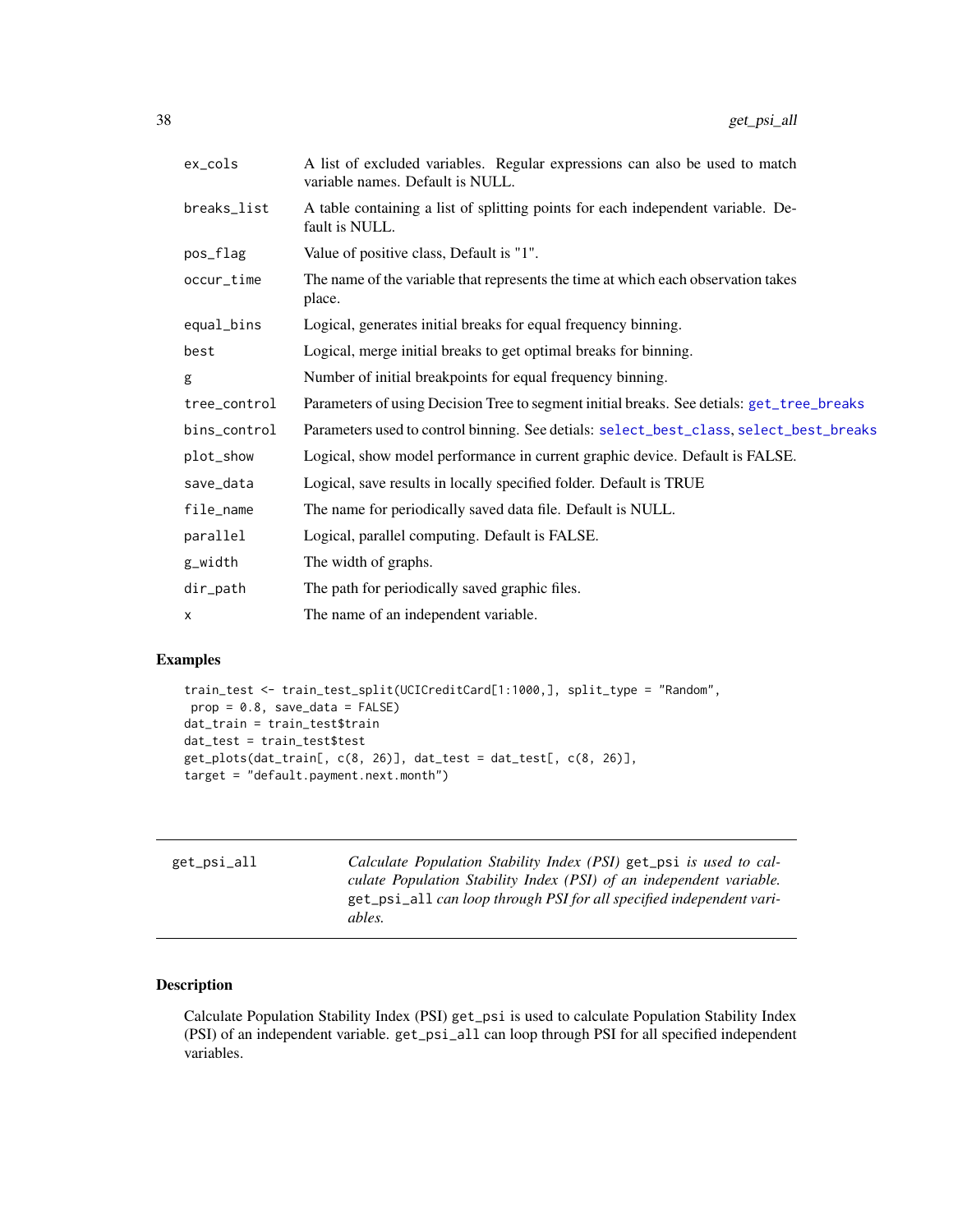# get\_psi\_all 39

### Usage

```
get_psi_all(dat, x_list = NULL, dat_test = NULL, breaks_list = NULL,
 occur_time = NULL, start_date = NULL, cut_date = NULL,
 oot_pct = 0.7, pos_flag = NULL, parallel = FALSE, ex_cols = NULL,
 as_table = FALSE, g = 10, bins.no = TRUE, note = FALSE)get_psi(dat, x, dat_test = NULL, occur_time = NULL,
  start_date = NULL, cut_date = NULL, pos_flag = NULL,
 breaks = NULL, breaks_list = NULL, oot_pct = 0.7, g = 10,
  as_table = TRUE, note = FALSE, bins_no = TRUE)
```
# Arguments

| dat         | A data.frame with independent variables and target variable.                                                   |
|-------------|----------------------------------------------------------------------------------------------------------------|
| x_list      | Names of independent variables.                                                                                |
| dat_test    | A data frame of test data. Default is NULL.                                                                    |
| breaks_list | A table containing a list of splitting points for each independent variable. De-<br>fault is NULL.             |
| occur_time  | The name of the variable that represents the time at which each observation takes<br>place.                    |
| start_date  | The earliest occurrence time of observations.                                                                  |
| cut_date    | Time points for spliting data sets, e.g. : spliting Actual and Expected data sets.                             |
| oot_pct     | Percentage of observations retained for overtime test (especially to calculate<br>PSI). Defualt is 0.7         |
| pos_flag    | Value of positive class, Default is "1".                                                                       |
| parallel    | Logical, parallel computing. Default is FALSE.                                                                 |
| ex_cols     | Names of excluded variables. Regular expressions can also be used to match<br>variable names. Default is NULL. |
| as_table    | Logical, output results in a table. Default is TRUE.                                                           |
| g           | Number of initial breakpoints for equal frequency binning.                                                     |
| bins_no     | Logical, add serial numbers to bins. Default is TRUE.                                                          |
| note        | Logical, outputs info. Default is TRUE.                                                                        |
| X           | The name of an independent variable.                                                                           |
| breaks      | Splitting points for an independent variable. Default is NULL.                                                 |

# Details

PSI Rules for evaluating the stability of a predictor Less than 0.02: Very stable 0.02 to 0.1: Stable 0.1 to 0.2: Unstable 0.2 to 0.5] : Change more than 0.5: Great change

## See Also

[get\\_iv](#page-32-0),[get\\_iv\\_all](#page-32-1),[get\\_psi](#page-37-0),[get\\_psi\\_all](#page-37-1)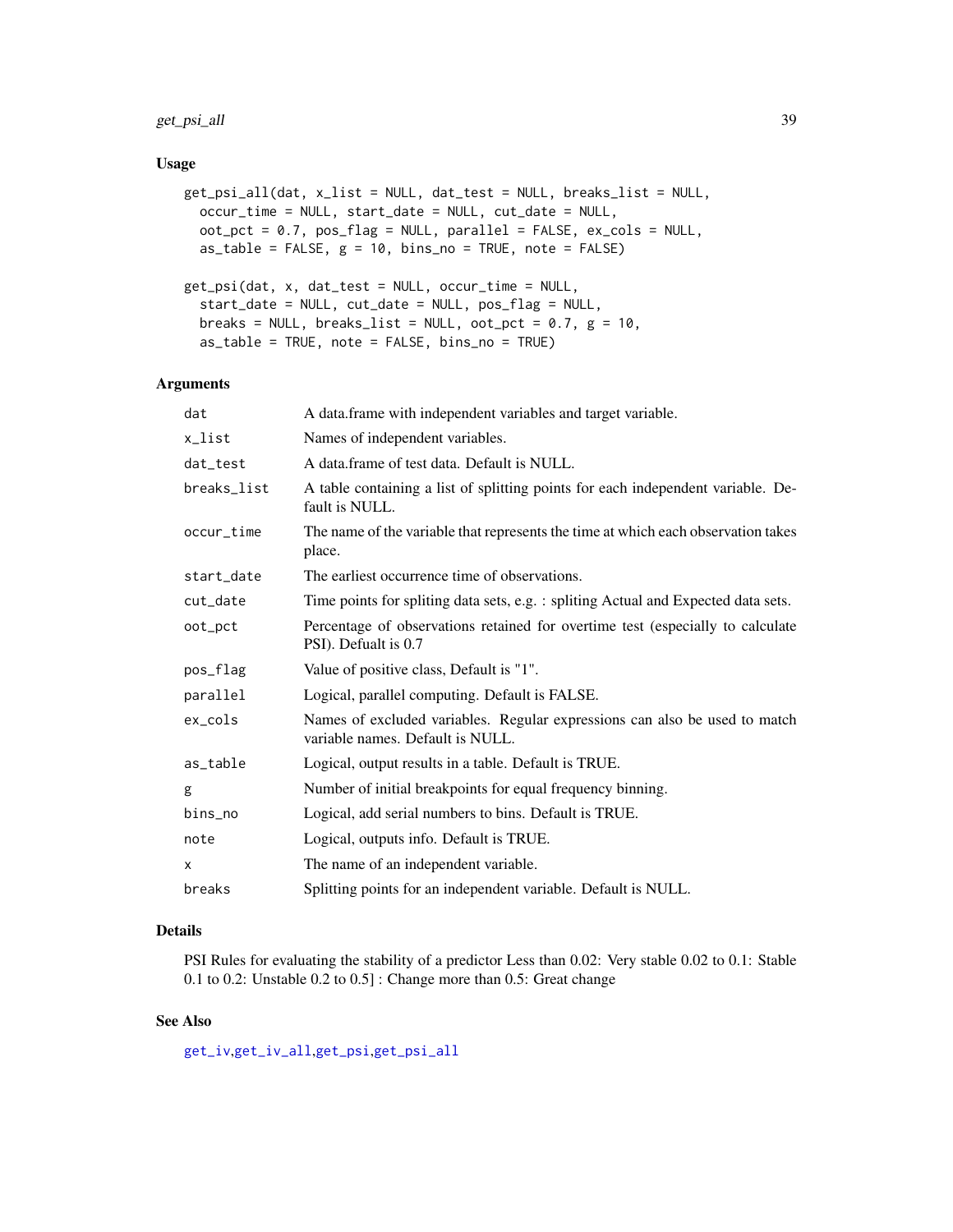### Examples

```
# dat_test is null
get\_psi(data = UCICreditCard, x = "PAY_3", occur_time = "apply_data")# dat_test is not all
# train_test split
train_test = train_test_split(dat = UCICreditCard, prop = 0.7, split_type = "OOT",
                          occur_time = "apply_date", start_date = NULL, cut_date = NULL,
                            save_data = FALSE, note = FALSE)
dat_ex = train_test$train
dat_ac = train_test$test
# generate psi table
get_psi(dat = dat_ex, dat_test = dat_ac, x = "PAY_3",
       occur_time = "apply_date", bins_no = TRUE)
```
get\_psi\_iv\_all *Calculate IV & PSI*

### Description

get\_iv\_psi is used to calculate Information Value (IV) and Population Stability Index (PSI) of an independent variable. get\_iv\_psi\_all can loop through IV & PSI for all specified independent variables.

### Usage

```
get_psi_iv_all(dat, dat_test = NULL, x_list = NULL, target,
  ex_cols = NULL, pos_flag = NULL, breaks_list = NULL,
 occur_time = NULL, <math>oot_pct = 0.7</math>, <math>equal_bins = FALSE</math>,tree_control = NULL, bins_control = NULL, bins_total = TRUE,
  best = TRUE, g = 10, as_table = TRUE, note = FALSE,
 parallel = FALSE, bins_no = FALSE)
```

```
get_psi_iv(dat, dat_test = NULL, x, target, pos_flag = NULL,
 breaks = NULL, breaks_list = NULL, occur_time = NULL,
 oot_pct = 0.7, equal_bins = FALSE, tree_control = NULL,
 bins_control = NULL, bins_total = TRUE, best = TRUE, g = 10,
  as_table = TRUE, note = FALSE, bins_no = FALSE)
```

| dat      | A data frame with independent variables and target variable.                                                    |
|----------|-----------------------------------------------------------------------------------------------------------------|
| dat_test | A data frame of test data. Default is NULL.                                                                     |
| x_list   | Names of independent variables.                                                                                 |
| target   | The name of target variable.                                                                                    |
| ex cols  | A list of excluded variables. Regular expressions can also be used to match<br>variable names. Default is NULL. |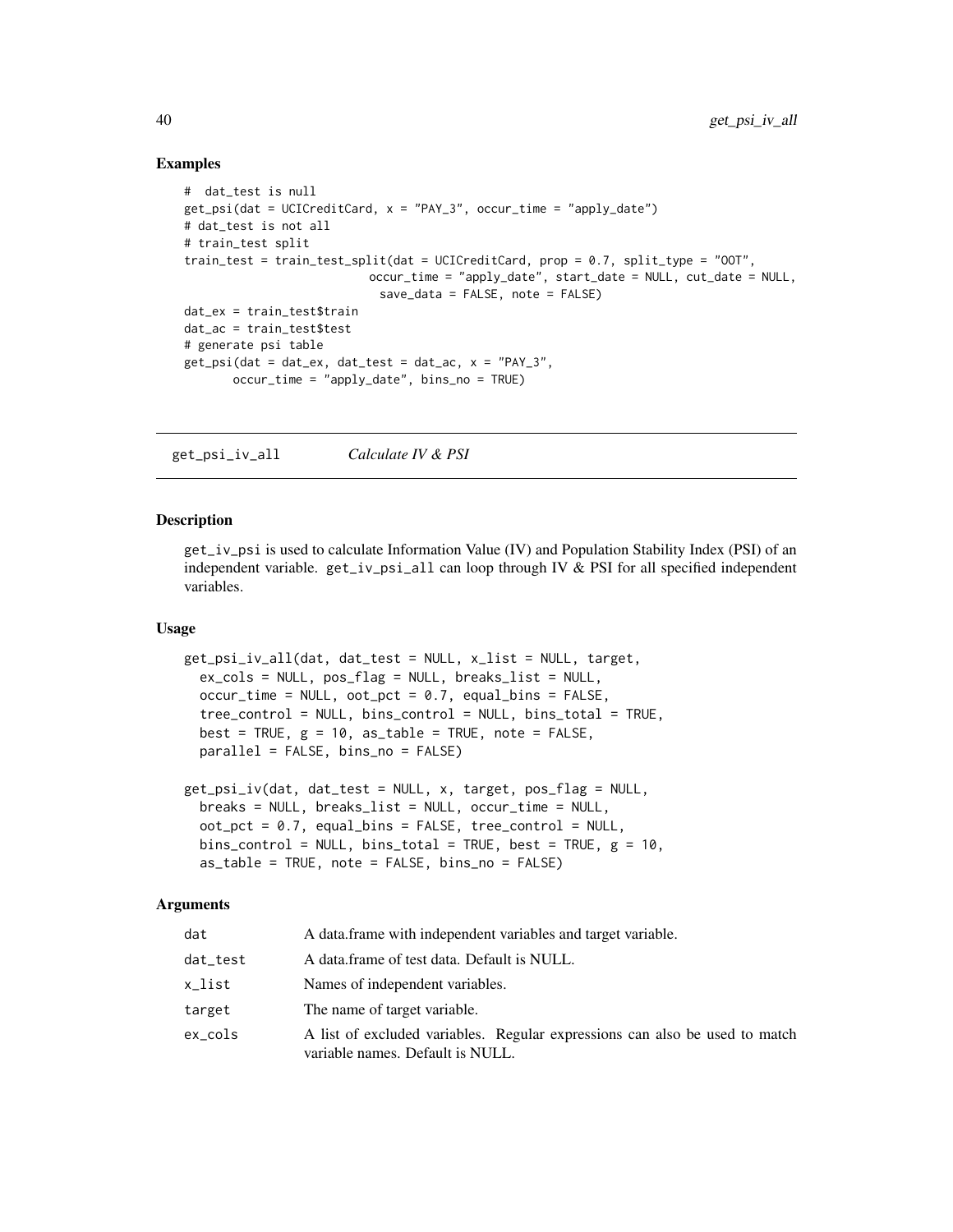| pos_flag     | The value of positive class of target variable, default: "1".                                          |
|--------------|--------------------------------------------------------------------------------------------------------|
| breaks_list  | A table containing a list of splitting points for each independent variable. De-<br>fault is NULL.     |
| occur_time   | The name of the variable that represents the time at which each observation takes<br>place.            |
| oot_pct      | Percentage of observations retained for overtime test (especially to calculate<br>PSI). Defualt is 0.7 |
| equal_bins   | Logical, generates initial breaks for equal frequency binning.                                         |
| tree_control | Parameters of using Decision Tree to segment initial breaks. See detials: get_tree_breaks              |
| bins_control | Parameters used to control binning. See detials: select_best_class, select_best_breaks                 |
| bins_total   | Logical, total sum for each variable.                                                                  |
| best         | Logical, merge initial breaks to get optimal breaks for binning.                                       |
| g            | Number of initial breakpoints for equal frequency binning.                                             |
| as_table     | Logical, output results in a table. Default is TRUE.                                                   |
| note         | Logical, outputs info. Default is TRUE.                                                                |
| parallel     | Logical, parallel computing. Default is FALSE.                                                         |
| bins_no      | Logical, add serial numbers to bins. Default is FALSE.                                                 |
| $\times$     | The name of an independent variable.                                                                   |
| breaks       | Splitting points for an independent variable. Default is NULL.                                         |

## See Also

[get\\_iv](#page-32-0),[get\\_iv\\_all](#page-32-1),[get\\_psi](#page-37-0),[get\\_psi\\_all](#page-37-1)

# Examples

```
iv_list = get_psi_iv_all(dat = UCICreditCard[1:1000, ],
x_list = names(UCICreditCard)[3:5], equal_bins = TRUE,
target = "default.payment.next.month", ex_cols = "ID|apply_date")
get_psi_iv(UCICreditCard, x = "PAY_3",
target = "default.payment.next.month",bins_total =FALSE)
```
get\_score\_card *Score Card*

# Description

get\_score\_card is for generating a stardard scorecard

## Usage

```
get_score_card(lg_model, target, bins_table, a = 600, b = 50,
  file_name = NULL, dir_path = tempdir(), save_data = FALSE)
```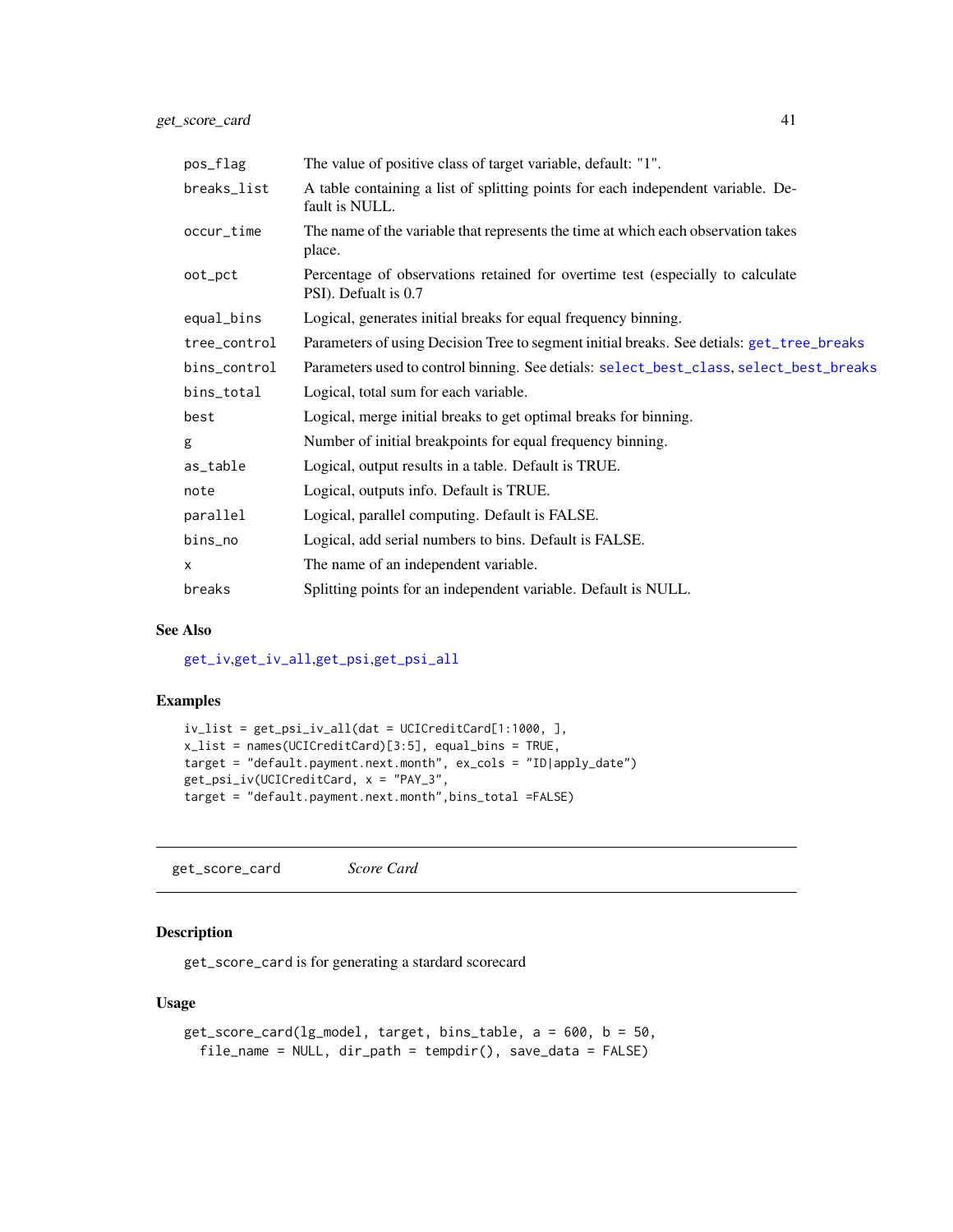42 get\_score\_card

### **Arguments**

| $lg$ _model | An object of glm model.                                                     |
|-------------|-----------------------------------------------------------------------------|
| target      | The name of target variable.                                                |
| bins_table  | a data.frame generated by get_bins_table                                    |
| a           | Base line of score.                                                         |
| $\mathbf b$ | Numeric. Increased scores from doubling Odds.                               |
| file_name   | The name for periodically saved scorecard file. Default is "LR_Score_Card". |
| dir_path    | The path for periodically saved scorecard file. Default is "./model"        |
| save_data   | Logical, save results in locally specified folder. Default is TRUE          |

## Value

scorecard

```
# dataset spliting
sub = cv_split(UCICredictCard, k = 30)[[1]]dat = UCICreditCard[sub,]
#rename the target variable
dat = re_name(dat, "default.payment.next.month", "target")
dat = cleaning_data(dat, target = "target", obs_id = "ID",
occur_time = "apply_date", miss_values = list("", -1))
#train_ test pliting
train_test <- train_test_split(dat, split_type = "00T", prop = 0.7,
                                occur_time = "apply_data")dat_train = train_test$train
dat_test = train_test$test
#get breaks of all predictive variables
x_list = c("PAY_0", "LIMIT_BAL", "PAY_AMT5", "EDUCATION", "PAY_3", "PAY_2")
breaks_list <- get_breaks_all(dat = dat_train, target = "target",
                             x_list = x_list, occur_time = "apply_date", ex_cols = "ID",
save_data = FALSE, note = FALSE)
#woe transforming
train_woe = woe_trans_all(dat = dat_train,
                          target = "target",
                          breaks_list = breaks_list,
                          woe_name = FALSE)
test_woe = woe_trans_all(dat = dat_test,
                       target = "target",
                         breaks_list = breaks_list,
                         note = FALSE)
Formula = as.formula(paste("target", paste(x_list, collapse = ' + '), sep = ' ~ '))
set.seed(46)
lr_model = glm(Formula, data = train_woe[, c("target", x_list)], family = binomial(logit))
#get LR coefficient
dt_imp_LR = get_logistic_coef(lg_model = lr_model, save_data = FALSE)
bins_table = get_bins_table_all(dat = dat_train, target = "target",
                               occur_time = "apply_date",
```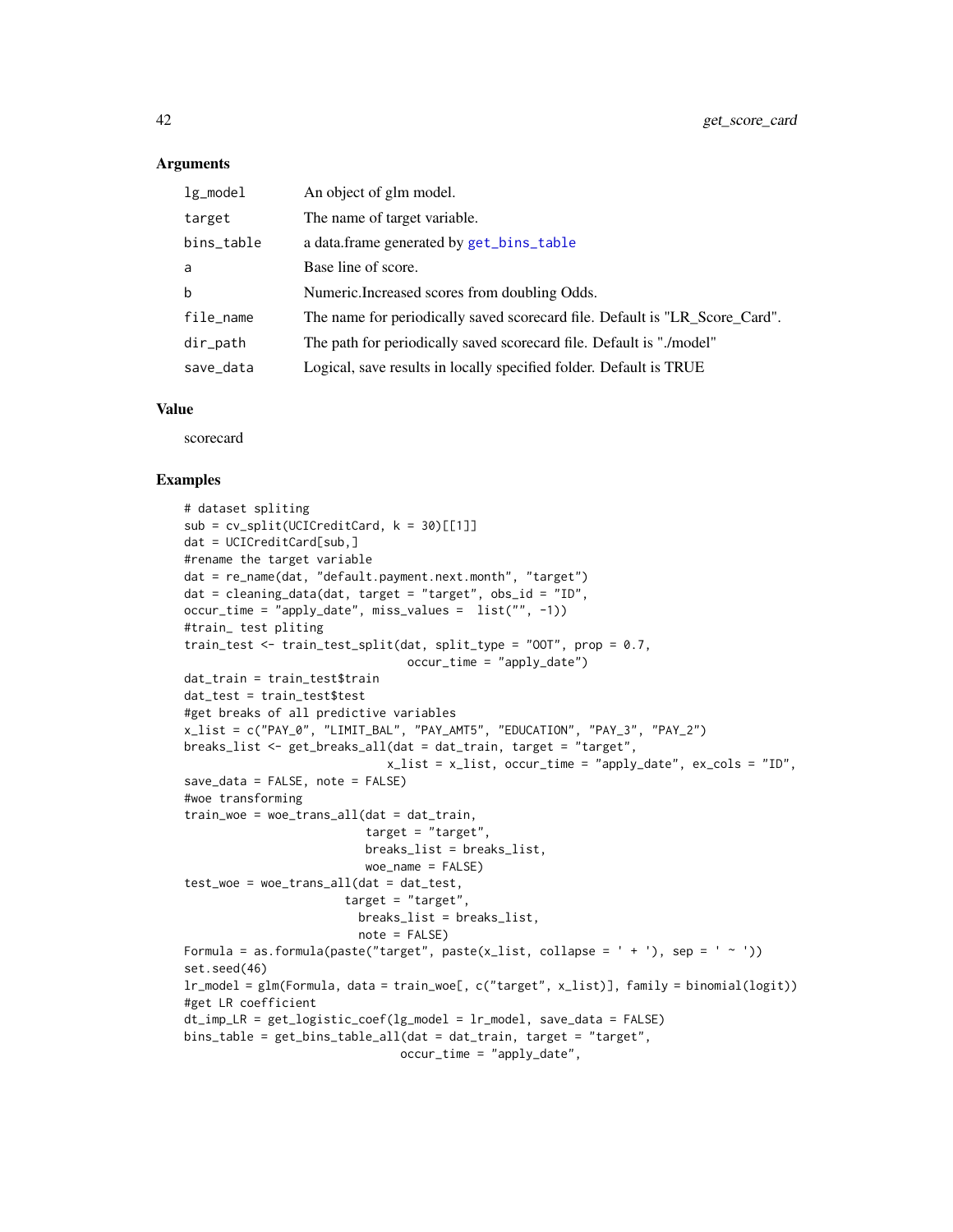```
x_list = x_list,breaks_list = breaks_list, note = FALSE)
#score card
LR_score_card <- get_score_card(lg_model = lr_model, bins_table, target = "target")
#scoring
train_pred = dat_train[, c("ID", "apply_date", "target")]
test_pred = dat_test[, c("ID", "apply_date", "target")]
train_pred$pred_LR = score_transfer(model = lr_model,
                                                    tbl_woe = train_woe,
                                                    save_data = FALSE)[, "score"]
test_pred$pred_LR = score_transfer(model = lr_model,
tbl_woe = test_woe, save_data = FALSE)[, "score"]
```
get\_shadow\_nas *get\_shadow\_nas*

## Description

This function is not intended to be used by end user.

#### Usage

```
get_shadow_nas(dat)
```
### Arguments

dat A data.frame contained only predict variables.

<span id="page-42-0"></span>get\_tree\_breaks *Getting the breaks for terminal nodes from decision tree*

### Description

get\_tree\_breaks is for generating initial braks by decision tree for a numerical or nominal variable. The get\_breaks function is a simpler wrapper for get\_tree\_breaks.

#### Usage

```
get_tree_breaks(dat, x, target, pos_flag = NULL, tree_control = list(p
 = 0.02, cp = 0.000001, xval = 5, maxdepth = 10), sp_values = NULL)
```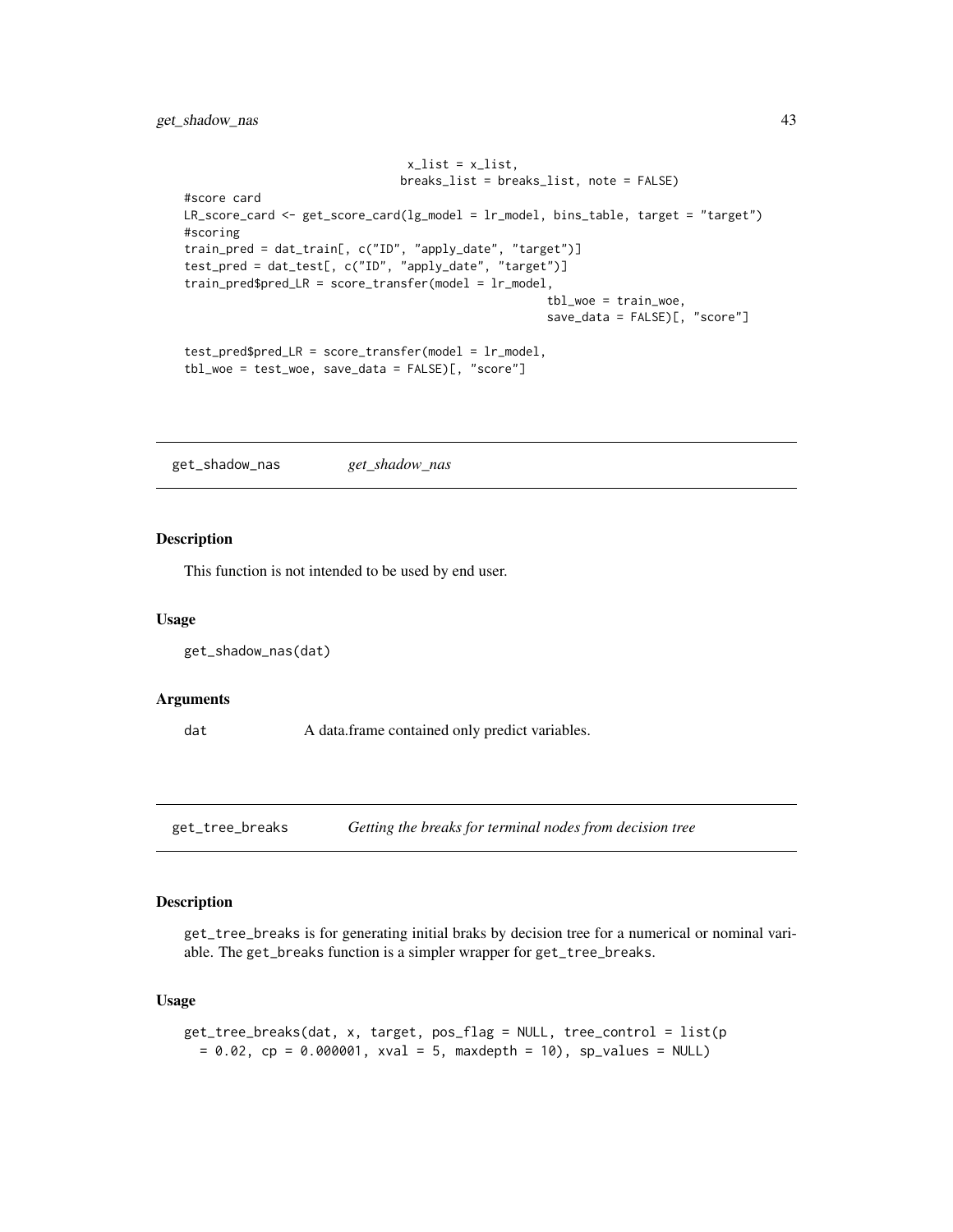# Arguments

| dat          | A data frame with x and target.                                                                                                                      |
|--------------|------------------------------------------------------------------------------------------------------------------------------------------------------|
| $\times$     | name of variable to cut breaks by tree.                                                                                                              |
| target       | The name of target variable.                                                                                                                         |
| pos_flag     | The value of positive class of target variable, default: "1".                                                                                        |
| tree control | the list of parameters to control cutting initial breaks by decision tree.                                                                           |
|              | • p the minimum percent of observations in any terminal <leaf> node. <math>0 &lt; p &lt;</math><br/><math>1: 0.01</math> to 0.1 usually work.</leaf> |
|              | • cp complexity parameter. the larger, the more conservative the algorithm<br>will be. $0 <$ cp $< 1$ ; 0.0001 to 0.0000001 usually work.            |
|              | • xval number of cross-validations. Default: 5                                                                                                       |
|              | • max_depth maximum depth of a tree. Default: 10                                                                                                     |
| sp_values    | A list of special value. Default: NULL.                                                                                                              |
|              |                                                                                                                                                      |

## See Also

[get\\_breaks](#page-28-0), [get\\_breaks\\_all](#page-28-1)

# Examples

```
#tree breaks
tree_control = list(p = 0.02, cp = 0.000001, xval = 5, maxdepth = 10)tree_breaks = get_tree_breaks(dat = UCICreditCard, x = "MARRIAGE",
target = "default.payment.next.month", tree_control = tree_control)
```
get\_x\_list *Get X List.*

## Description

get\_x\_list is for getting intersect names of x\_list, train and test.

## Usage

```
get_x_list(x_list = NULL, dat_train = NULL, dat_test = NULL,
 ex_cols = NULL)
```

| x list    | Names of independent variables.                                                                                 |
|-----------|-----------------------------------------------------------------------------------------------------------------|
| dat_train | A data frame with independent variables.                                                                        |
| dat_test  | Another data.frame.                                                                                             |
| ex cols   | A list of excluded variables. Regular expressions can also be used to match<br>variable names. Default is NULL. |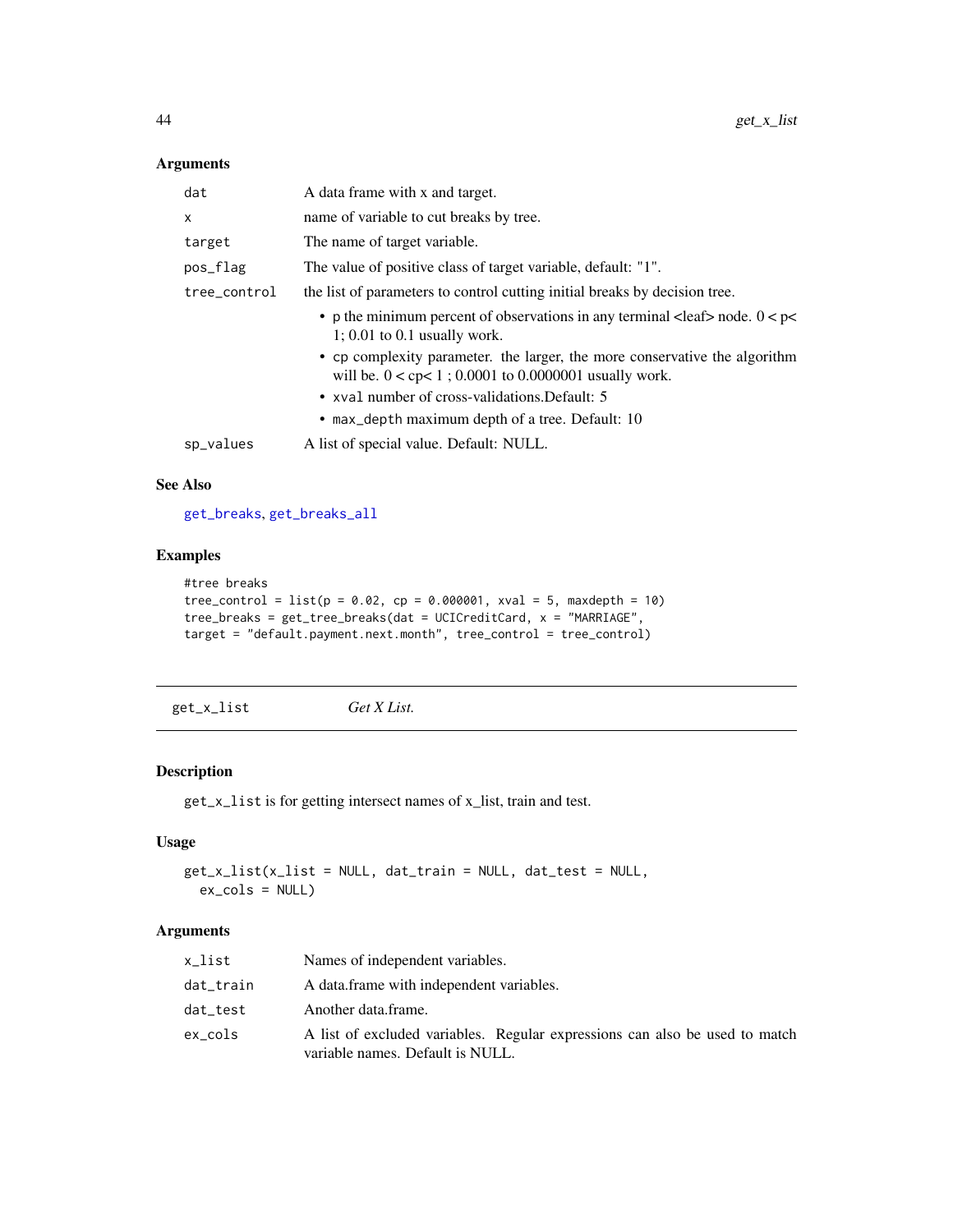is\_date 45

# Value

A list contains names of variables

# See Also

[get\\_names](#page-35-0)

# Examples

```
x_list = get_x_list(x_list = NULL,dat_train = UCICreditCard,
ex_cols = c("default.payment.next.month","ID$|_date$"))
```
is\_date *is\_date*

# Description

is\_date is a small function for distinguishing time formats

# Usage

is\_date(x)

## Arguments

x list or vectors

## Value

A Date.

# Examples

is\_date(lendingclub\$issue\_d)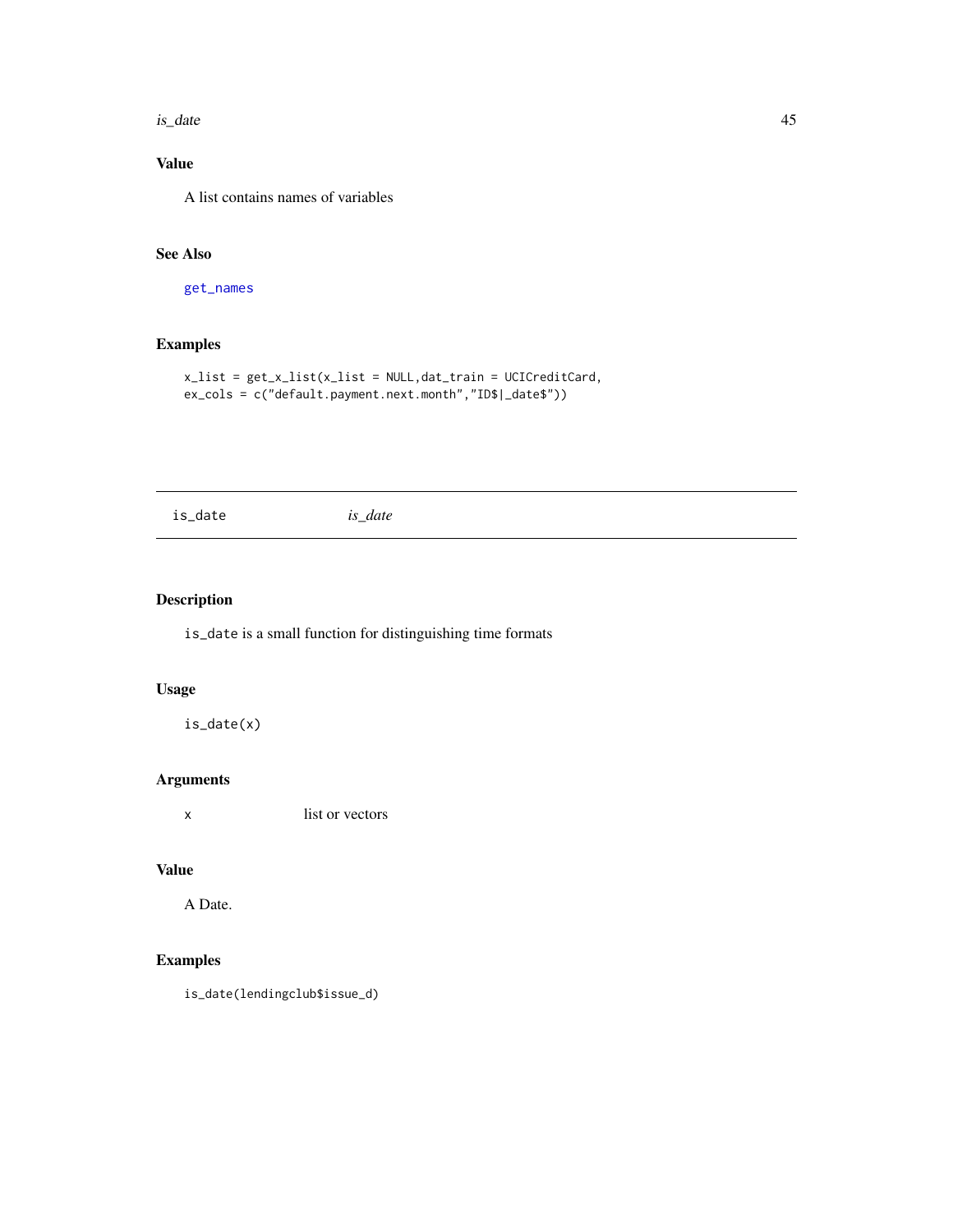This function is not intended to be used by end user.

### Usage

```
knn_nas_imp(dat, x, nas_rate = NULL, mat_nas_shadow = NULL,
  dt<sub>nas</sub>_random = NULL, k = 10, scale = FALSE, method = "median")
```
### Arguments

| dat           | A data frame with independent variables.                                              |
|---------------|---------------------------------------------------------------------------------------|
| $\mathsf{x}$  | The name of variable to process.                                                      |
| nas_rate      | A list contains nas rate of each variable.                                            |
|               | mat_nas_shadow A shadow matrix of variables which contain nas.                        |
| dt_nas_random | A data frame with random nas imputation.                                              |
| k             | Number of neighbors of each obs which x is missing.                                   |
| scale         | Logical.Standardization of variable.                                                  |
| method        | The methods of imputation by knn."median" is knn imputation by k neighbors<br>median. |

<span id="page-45-0"></span>ks\_table *ks\_table & plot*

# Description

ks\_table is for generating a model performance table. ks\_table\_plot is for ploting the table generated by ks\_table ks\_psi\_plot is for K-S & PSI distrbution ploting.

### Usage

```
ks_table(train_pred, test_pred, target = NULL, score = "score",
 g = 10, breaks = NULL, pos_flag = NULLks_table_plot(train_pred, test_pred, target = "target",
  score = "score", g = 10, plot\_show = TRUE, g\_width = 12,
  file_name = NULL, save_data = FALSE, dir\_path = tempdir(),gtitle = NULL)
```
ks\_psi\_plot(train\_pred, test\_pred, target = "target", score = "score",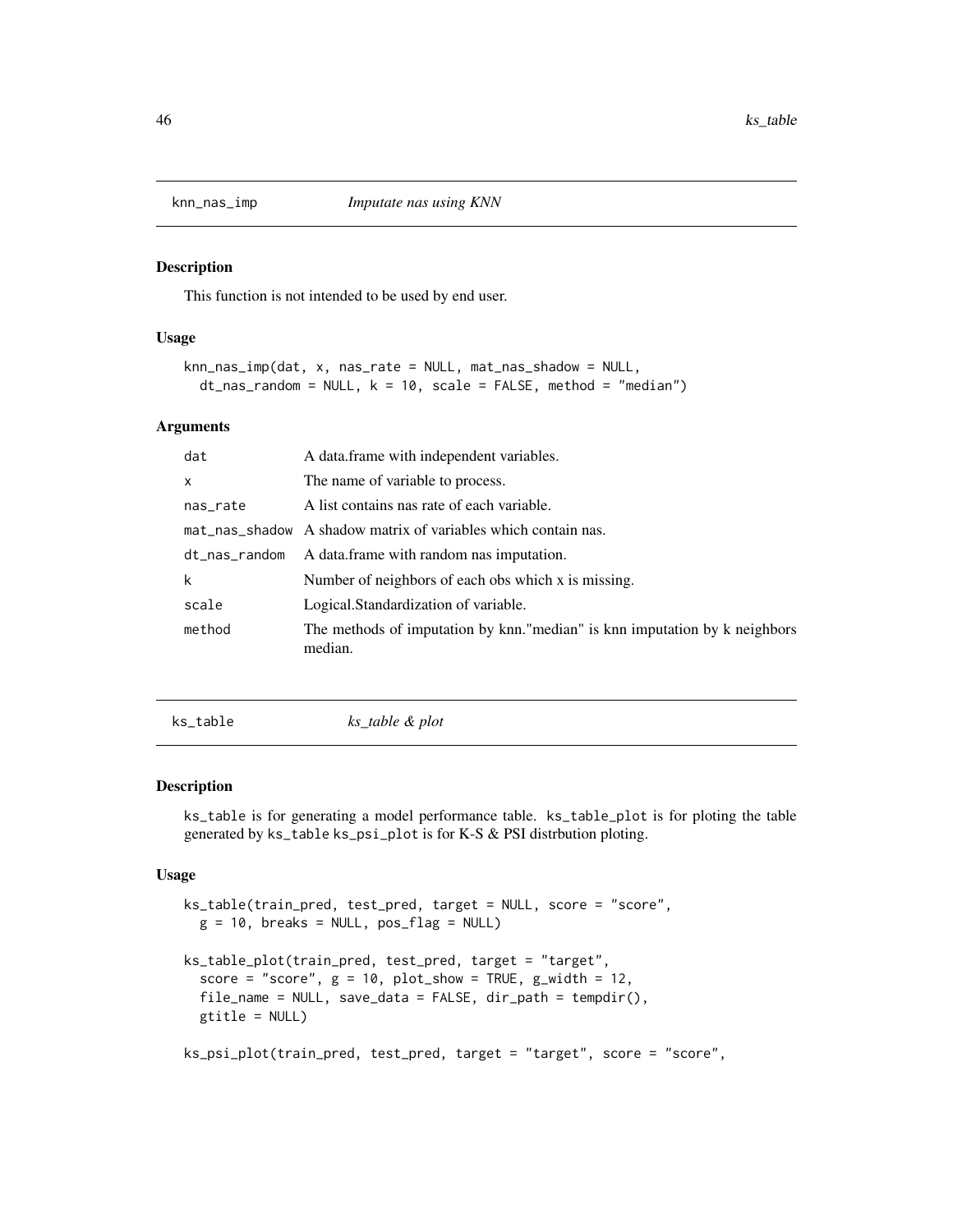### ks\_table 47

```
gtitle = NULL, plot_show = TRUE, g_width = 12, save_data = FALSE,
breaks = NULL, g = 10, dir_path = tempdir())
```
model\_key\_index(tb\_pred)

## Arguments

| train_pred | A data frame of training with predicted prob or score.                                                |
|------------|-------------------------------------------------------------------------------------------------------|
| test_pred  | A data frame of validation with predict prob or score.                                                |
| target     | The name of target variable.                                                                          |
| score      | The name of prob or score variable.                                                                   |
| g          | Number of breaks for prob or score.                                                                   |
| breaks     | Splitting points of prob or score.                                                                    |
| pos_flag   | The value of positive class of target variable, default: "1".                                         |
| plot_show  | Logical, show model performance in current graphic device. Default is FALSE.                          |
| g_width    | Width of graphs.                                                                                      |
| file_name  | The name for periodically saved data file. Default is NULL.                                           |
| save_data  | Logical, save results in locally specified folder. Default is TRUE                                    |
| dir_path   | The path for periodically saved graphic files.                                                        |
| gtitle     | The title of the graph & The name for periodically saved graphic file. Default is<br>"_ks_psi_table". |
| tb_pred    | A table generated by codeks_table                                                                     |

```
sub = cv_split(UCICredictCard, k = 30)[[1]]dat = UCICreditCard[sub,]
dat = re_name(dat, "default.payment.next.month", "target")
dat = cleaning_data(dat, target = "target", obs_id = "ID",
occur_time = "apply_date", miss_values = list("", -1))
train_test <- train_test_split(dat, split_type = "OOT", prop = 0.7,
                                occur_time = "apply_date")
dat_train = train_test$train
dat_test = train_test$test
x_list = c("PAY_0", "LIMIT_BAL", "PAY_AMT5", "PAY_3", "PAY_2")
Formula = as.formula(paste("target", paste(x_list, collapse = ' + '), sep = ' ~ '))
set.seed(46)
lr_model = glm(Formula, data = dat_train[, c("target", x_list)], family = binomial(logit))
dat_train$pred_LR = round(predict(lr_model, dat_train[, x_list], type = "response"), 5)
dat_test$pred_LR = round(predict(lr_model, dat_test[, x_list], type = "response"), 5)
# model evaluation
ks_psi_plot(train_pred = dat_train, test_pred = dat_test,
                            score = "pred_LR", target = "target",plot_show = TRUE)
tb_pred <- ks_table_plot(train_pred = dat_train, test_pred = dat_test,
```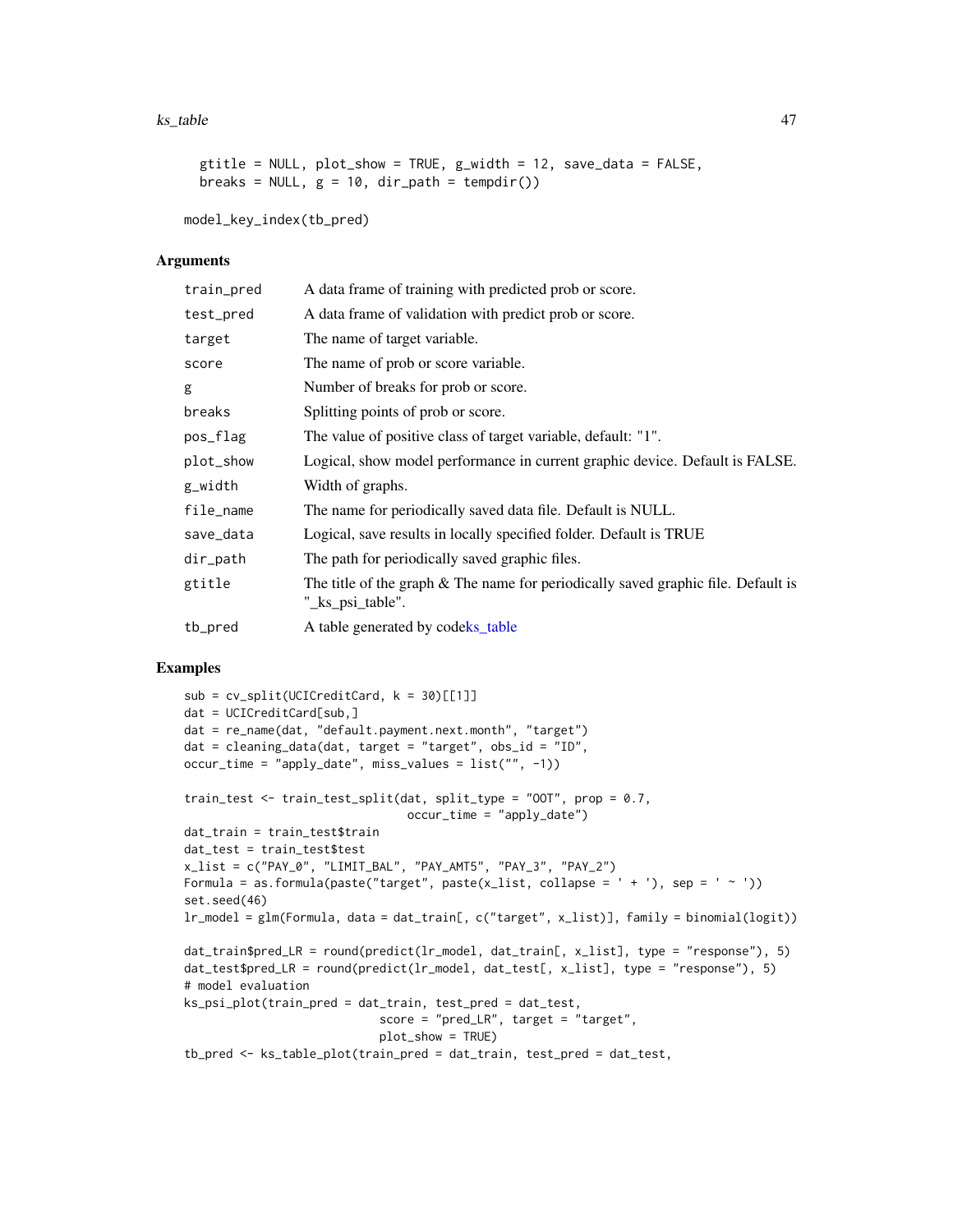48 ks\_value by the control of the control of the control of the control of the control of the control of the control of the control of the control of the control of the control of the control of the control of the control

```
score = "pred_LR", target = "target",
                                     g = 10, g_width = 13, plot_show = FALSE)
key_index = model_key_index(tb_pred)
```
ks\_value *ks\_value*

### Description

ks\_value is for get plots for a variable.

#### Usage

```
ks_value(data_pred = NULL, target = NULL, score = NULL, g = 20,breaks = NULL)
```
## Arguments

| dat_pred | A data frame with predict prob or score. |
|----------|------------------------------------------|
| target   | The name of target variable.             |
| score    | The name of prob or score variable.      |
| g        | Number of breaks for prob or score.      |
| breaks   | Splitting points of prob or score.       |

```
sub = cv_split(UCICredictCard, k = 30)[[1]]dat = UCICreditCard[sub,]
dat = re_name(dat, "default.payment.next.month", "target")
dat = cleaning_data(data, target = "target", obs_id = "ID",occur_time = "apply_date", miss_values = list("", -1))
train_test <- train_test_split(dat, split_type = "OOT", prop = 0.7,
                                occur_time = "apply_date")
dat_train = train_test$train
dat_test = train_test$test
x_list = c("PAY_0", "LIMIT_BAL", "PAY_AMT5", "PAY_3", "PAY_2")
Formula = as.formula(paste("target", paste(x_list, collapse = ' + '), sep = ' ~ '))
set.seed(46)
lr_model = glm(Formula, data = dat_train[, c("target", x_list)], family = binomial(logit))
dat_train$pred_LR = round(predict(lr_model, dat_train[, x_list], type = "response"), 5)
dat_test$pred_LR = round(predict(lr_model, dat_test[, x_list], type = "response"), 5)
ks_value(dat_pred = dat_train,
target = "target", score ="pred_LR", g = 20)
```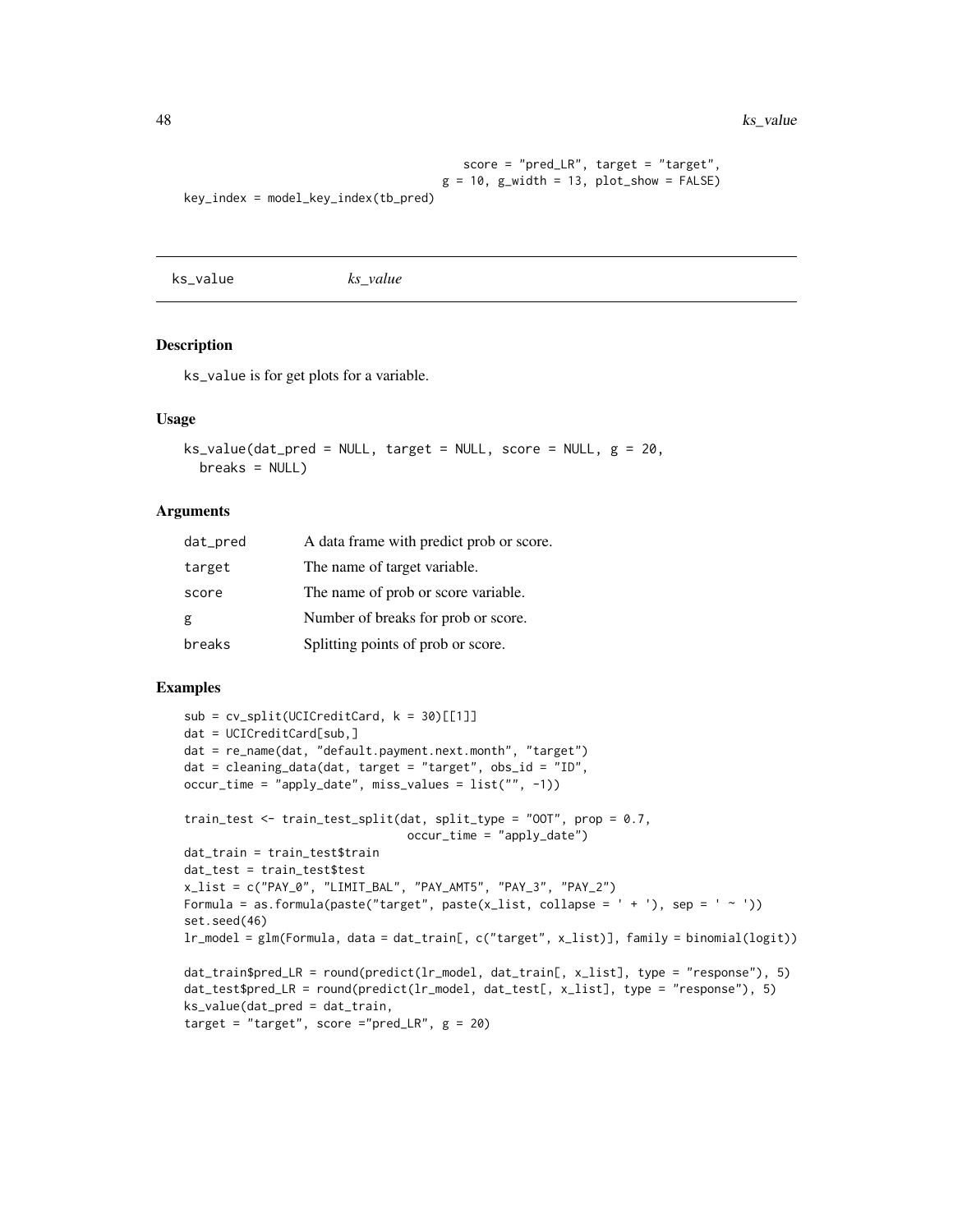lasso\_filter filter variables by lasso.

## Usage

```
lasso_filter(dat_train, dat_test = NULL, target = NULL,
  x_list = NULL, pos_flag = list(1, "1", "bad"), ex_cols = NULL,
 best_lambda = "lambda.min", sim_sign = "negtive",
 save_data = FALSE, parallel = FALSE, plot.it = TRUE, seed = 46,
 file_name = NULL, dir_path = tempdir())
```
# Arguments

| dat_train   | A data frame with independent variables and target variable.                                                                              |
|-------------|-------------------------------------------------------------------------------------------------------------------------------------------|
| dat_test    | A data frame of test data. Default is NULL.                                                                                               |
| target      | The name of target variable.                                                                                                              |
| x_list      | Names of independent variables.                                                                                                           |
| pos_flag    | The value of positive class of target variable, default: "1".                                                                             |
| $ex\_cols$  | A list of excluded variables. Regular expressions can also be used to match<br>variable names. Default is NULL.                           |
| best_lambda | Best lanmbda stardards. one of ("lambda.min", "lambda.1se", "lambda.05se",<br>"lambda.sim_sign"). Default is "lambda.min".                |
| sim_sign    | The coefficients of all variables should be all negetive or positive, after turning<br>to woe. Default is "negetive" for pos_flag is "1". |
| save_data   | Logical, save results in locally specified folder. Default is TRUE                                                                        |
| parallel    | Logical, parallel computing. Default is FALSE.                                                                                            |
| plot.it     | Logical, shrinkage plot. Default is TRUE.                                                                                                 |
| seed        | Random number seed. Default is 46.                                                                                                        |
| file_name   | The name for periodically saved results files. Default is "Feature_selected_LASSO".                                                       |
| dir_path    | The path for periodically saved results files. Default is "./variable".                                                                   |
|             |                                                                                                                                           |

## Value

A list of filtered x variables by lasso.

```
lasso_filter(dat_train = UCICreditCard[1:1000,c(4,12:15,26)],
           target = "default.payment.next.month",
           best_lambda = "lambda.min", save_data = FALSE,plot.it = FALSE)
```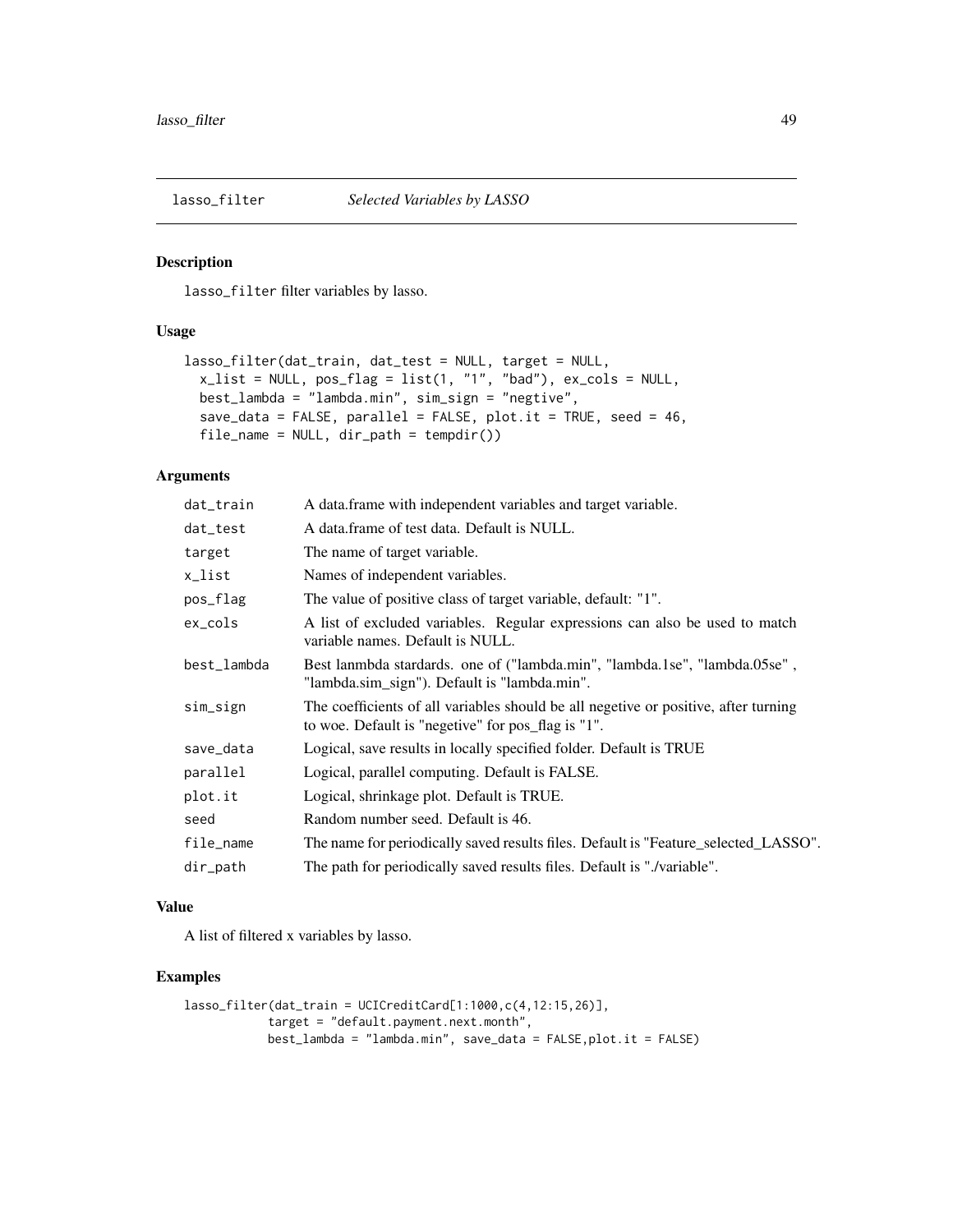This data contains complete loan data for all loans issued through the time period stated, including the current loan status (Current, Late, Fully Paid, etc.) and latest payment information. The data containing loan data through the "present" contains complete loan data for all loans issued through the previous completed calendar quarter(time period: 2018Q1:2018Q4).

## Format

A data frame with 63532 rows and 145 variables.

## Details

- acc\_now\_delinq: The number of accounts on which the borrower is now delinquent.
- acc\_open\_past\_24mths: Number of trades opened in past 24 months.
- addr\_state: The state provided by the borrower in the loan application
- all util: Balance to credit limit on all trades
- annual\_inc: The self:reported annual income provided by the borrower during registration.
- annual\_inc\_joint: The combined self:reported annual income provided by the co:borrowers during registration
- application\_type: Indicates whether the loan is an individual application or a joint application with two co:borrowers
- avg\_cur\_bal: Average current balance of all accounts
- bc\_open\_to\_buy: Total open to buy on revolving bankcards.
- bc\_util: Ratio of total current balance to high credit/credit limit for all bankcard accounts.
- chargeoff\_within\_12\_mths: Number of charge:offs within 12 months
- collection\_recovery\_fee: post charge off collection fee
- collections\_12\_mths\_ex\_med: Number of collections in 12 months excluding medical collections
- delinq\_2yrs: The number of 30+ days past:due incidences of delinquency in the borrower's credit file for the past 2 years
- delinq\_amnt: The past:due amount owed for the accounts on which the borrower is now delinquent.
- desc: Loan description provided by the borrower
- dti: A ratio calculated using the borrower's total monthly debt payments on the total debt obligations, excluding mortgage and the requested LC loan, divided by the borrower's self:reported monthly income.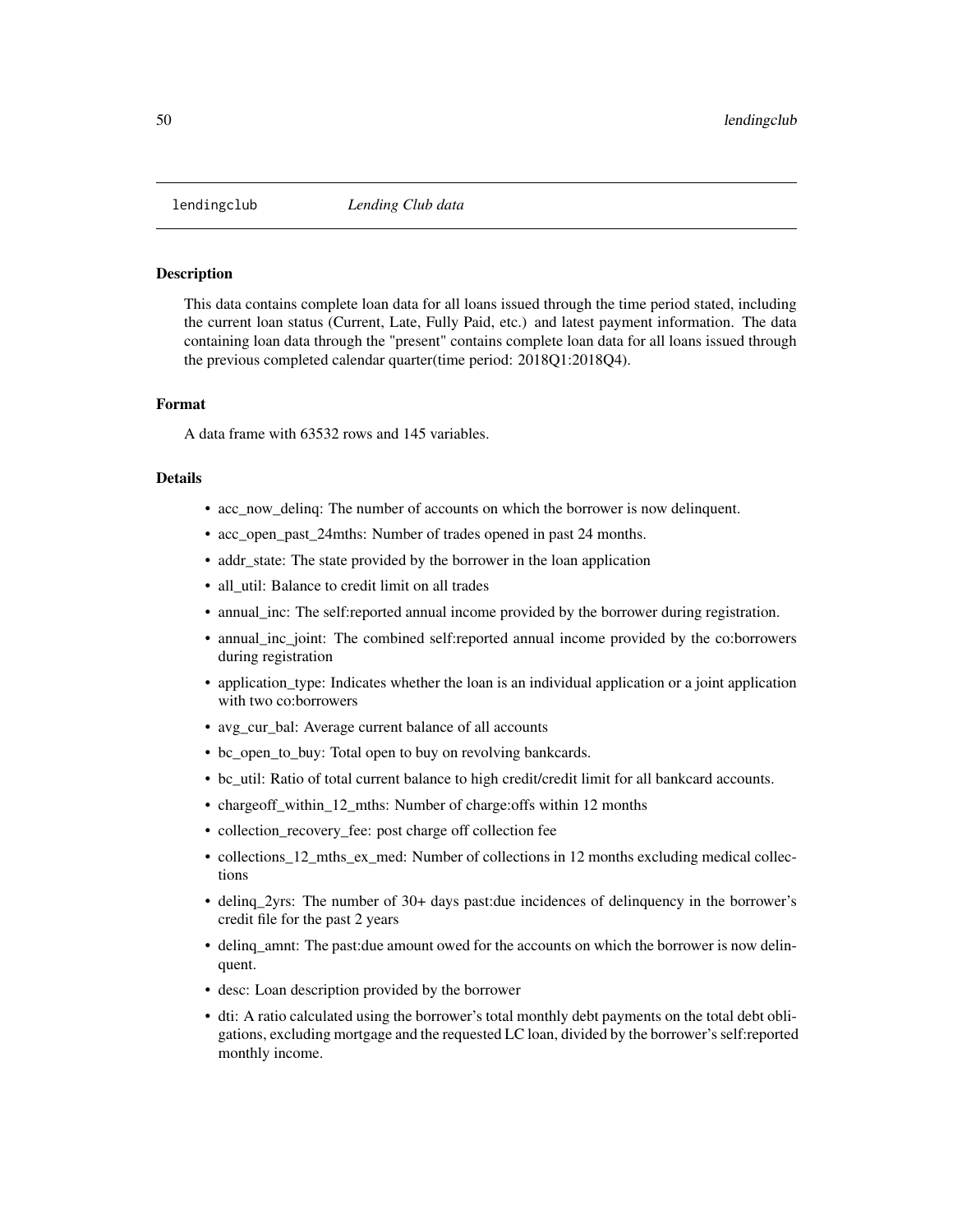- dti\_joint: A ratio calculated using the co:borrowers' total monthly payments on the total debt obligations, excluding mortgages and the requested LC loan, divided by the co:borrowers' combined self:reported monthly income
- earliest cr line: The month the borrower's earliest reported credit line was opened
- emp\_length: Employment length in years. Possible values are between 0 and 10 where 0 means less than one year and 10 means ten or more years.
- emp\_title: The job title supplied by the Borrower when applying for the loan.
- fico range high: The upper boundary range the borrower's FICO at loan origination belongs to.
- fico range low: The lower boundary range the borrower's FICO at loan origination belongs to.
- funded amnt: The total amount committed to that loan at that point in time.
- funded\_amnt\_inv: The total amount committed by investors for that loan at that point in time.
- grade: LC assigned loan grade
- home\_ownership: The home ownership status provided by the borrower during registration or obtained from the credit report.Our values are: RENT, OWN, MORTGAGE, OTHER
- id: A unique LC assigned ID for the loan listing.
- il\_util: Ratio of total current balance to high credit/credit limit on all install acct
- initial\_list\_status: The initial listing status of the loan. Possible values are:W, F
- inq\_fi: Number of personal finance inquiries
- ing last 12m: Number of credit inquiries in past 12 months
- inq\_last\_6mths: The number of inquiries in past 6 months (excluding auto and mortgage inquiries)
- installment: The monthly payment owed by the borrower if the loan originates.
- int\_rate: Interest Rate on the loan
- issue d: The month which the loan was funded
- last\_credit\_pull\_d: The most recent month LC pulled credit for this loan
- last\_fico\_range\_high: The upper boundary range the borrower's last FICO pulled belongs to.
- last\_fico\_range\_low: The lower boundary range the borrower's last FICO pulled belongs to.
- last\_pymnt\_amnt: Last total payment amount received
- last\_pymnt\_d: Last month payment was received
- loan amnt: The listed amount of the loan applied for by the borrower. If at some point in time, the credit department reduces the loan amount, then it will be reflected in this value.
- loan status: Current status of the loan
- max\_bal\_bc: Maximum current balance owed on all revolving accounts
- member\_id: A unique LC assigned Id for the borrower member.
- mo\_sin\_old\_il\_acct: Months since oldest bank installment account opened
- mo\_sin\_old\_rev\_tl\_op: Months since oldest revolving account opened
- mo\_sin\_rcnt\_rev\_tl\_op: Months since most recent revolving account opened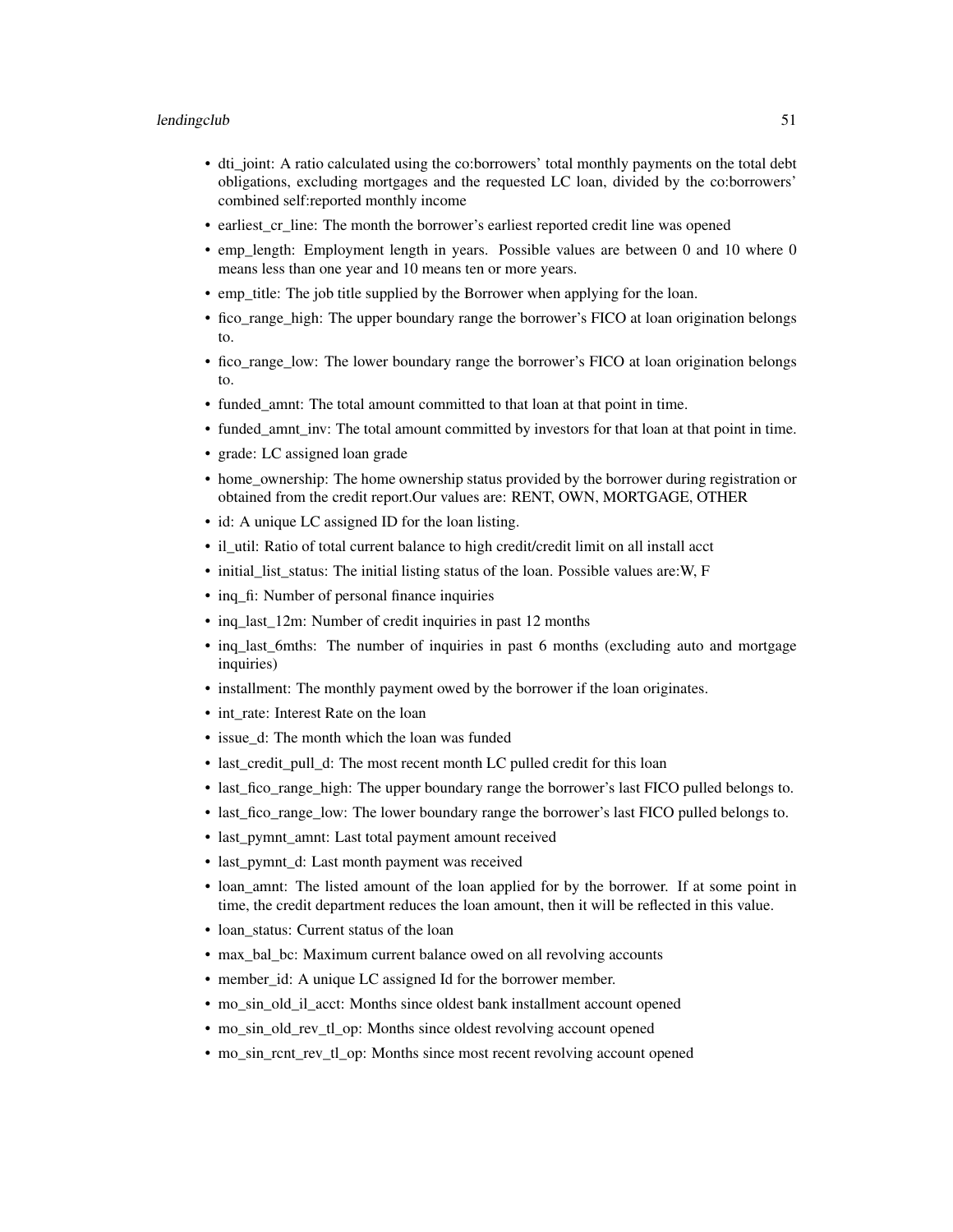- mo\_sin\_rcnt\_tl: Months since most recent account opened
- mort\_acc: Number of mortgage accounts.
- mths\_since\_last\_delinq: The number of months since the borrower's last delinquency.
- mths\_since\_last\_major\_derog: Months since most recent 90:day or worse rating
- mths since last record: The number of months since the last public record.
- mths since rcnt il: Months since most recent installment accounts opened
- mths\_since\_recent\_bc: Months since most recent bankcard account opened.
- mths\_since\_recent\_bc\_dlq: Months since most recent bankcard delinquency
- mths\_since\_recent\_inq: Months since most recent inquiry.
- mths\_since\_recent\_revol\_delinq: Months since most recent revolving delinquency.
- next pymnt d: Next scheduled payment date
- num\_accts\_ever 120\_pd: Number of accounts ever 120 or more days past due
- num\_actv\_bc\_tl: Number of currently active bankcard accounts
- num\_actv\_rev\_tl: Number of currently active revolving trades
- num\_bc\_sats: Number of satisfactory bankcard accounts
- num\_bc\_tl: Number of bankcard accounts
- num\_il\_tl: Number of installment accounts
- num op rev tl: Number of open revolving accounts
- num rev accts: Number of revolving accounts
- num rev tl bal gt 0: Number of revolving trades with balance  $>0$
- num\_sats: Number of satisfactory accounts
- num\_tl\_120dpd\_2m: Number of accounts currently 120 days past due (updated in past 2 months)
- num\_tl\_30dpd: Number of accounts currently 30 days past due (updated in past 2 months)
- num\_tl\_90g\_dpd\_24m: Number of accounts 90 or more days past due in last 24 months
- num\_tl\_op\_past\_12m: Number of accounts opened in past 12 months
- open\_acc: The number of open credit lines in the borrower's credit file.
- open acc 6m: Number of open trades in last 6 months
- open\_il\_12m: Number of installment accounts opened in past 12 months
- open\_il\_24m: Number of installment accounts opened in past 24 months
- open act il: Number of currently active installment trades
- open\_rv\_12m: Number of revolving trades opened in past 12 months
- open\_rv\_24m: Number of revolving trades opened in past 24 months
- out\_prncp: Remaining outstanding principal for total amount funded
- out prncp inv: Remaining outstanding principal for portion of total amount funded by investors
- pct tl\_nvr\_dlq: Percent of trades never delinquent
- percent\_bc\_gt\_75: Percentage of all bankcard accounts > 75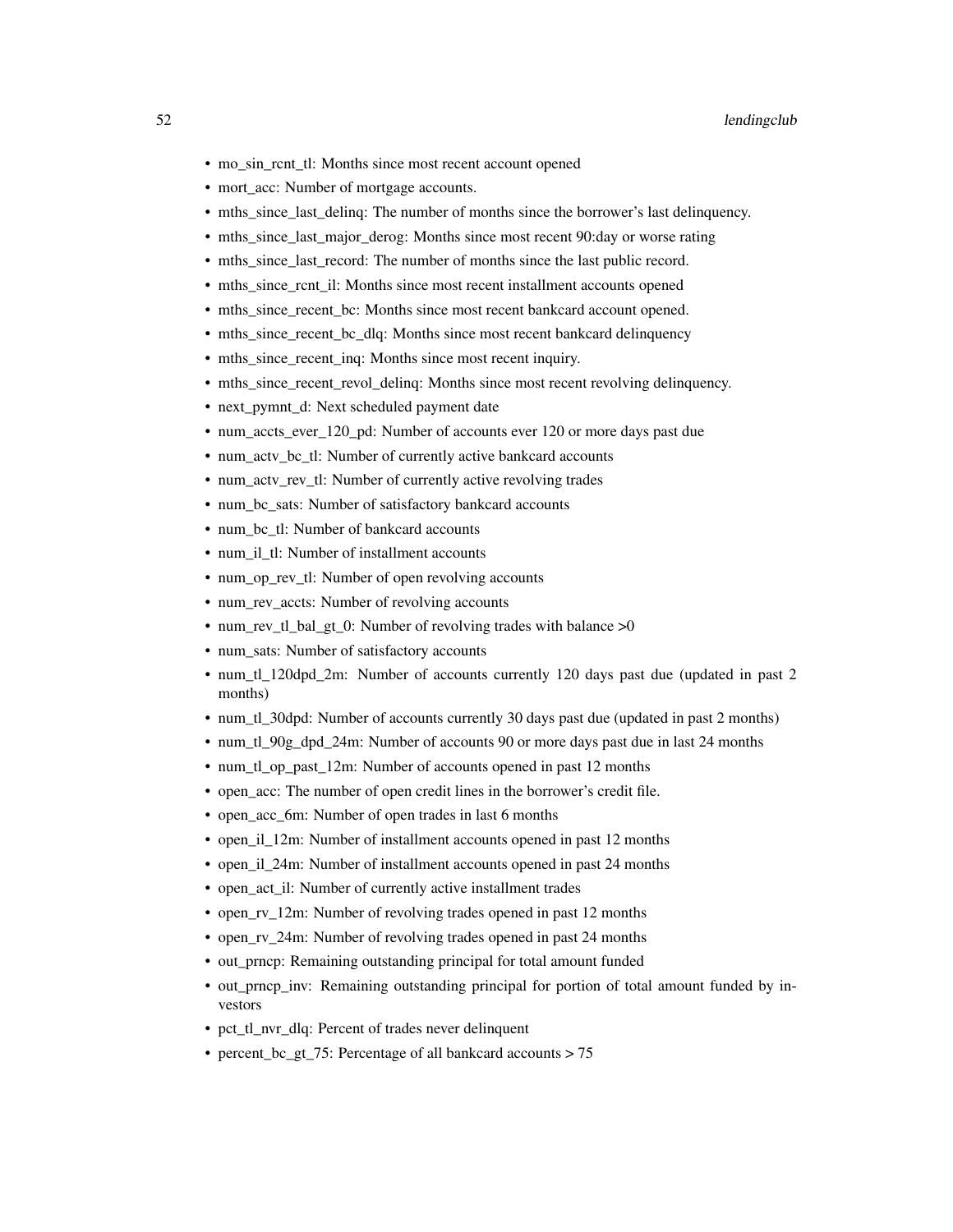- policy\_code: publicly available policy\_code=1 new products not publicly available policy\_code=2
- pub\_rec: Number of derogatory public records
- pub\_rec\_bankruptcies: Number of public record bankruptcies
- purpose: A category provided by the borrower for the loan request.
- pymnt\_plan: Indicates if a payment plan has been put in place for the loan
- recoveries: post charge off gross recovery
- revol\_bal: Total credit revolving balance
- revol\_util: Revolving line utilization rate, or the amount of credit the borrower is using relative to all available revolving credit.
- sub\_grade: LC assigned loan subgrade
- tax liens: Number of tax liens
- term: The number of payments on the loan. Values are in months and can be either 36 or 60.
- title: The loan title provided by the borrower
- tot\_coll\_amt: Total collection amounts ever owed
- tot\_cur\_bal: Total current balance of all accounts
- tot\_hi\_cred\_lim: Total high credit/credit limit
- total\_acc: The total number of credit lines currently in the borrower's credit file
- total\_bal\_ex\_mort: Total credit balance excluding mortgage
- total bal il: Total current balance of all installment accounts
- total\_bc\_limit: Total bankcard high credit/credit limit
- total\_cu\_tl: Number of finance trades
- total\_il\_high\_credit\_limit: Total installment high credit/credit limit
- total\_pymnt: Payments received to date for total amount funded
- total\_pymnt\_inv: Payments received to date for portion of total amount funded by investors
- total rec int: Interest received to date
- total\_rec\_late\_fee: Late fees received to date
- total rec prncp: Principal received to date
- total rev hi lim: Total revolving high credit/credit limit
- url: URL for the LC page with listing data.
- verification\_status: Indicates if income was verified by LC, not verified, or if the income source was verified
- verified\_status\_joint: Indicates if the co:borrowers' joint income was verified by LC, not verified, or if the income source was verified
- zip\_code: The first 3 numbers of the zip code provided by the borrower in the loan application.
- revol bal joint : Sum of revolving credit balance of the co:borrowers, net of duplicate balances
- sec app fico range low : FICO range (high) for the secondary applicant
- sec\_app\_fico\_range\_high : FICO range (low) for the secondary applicant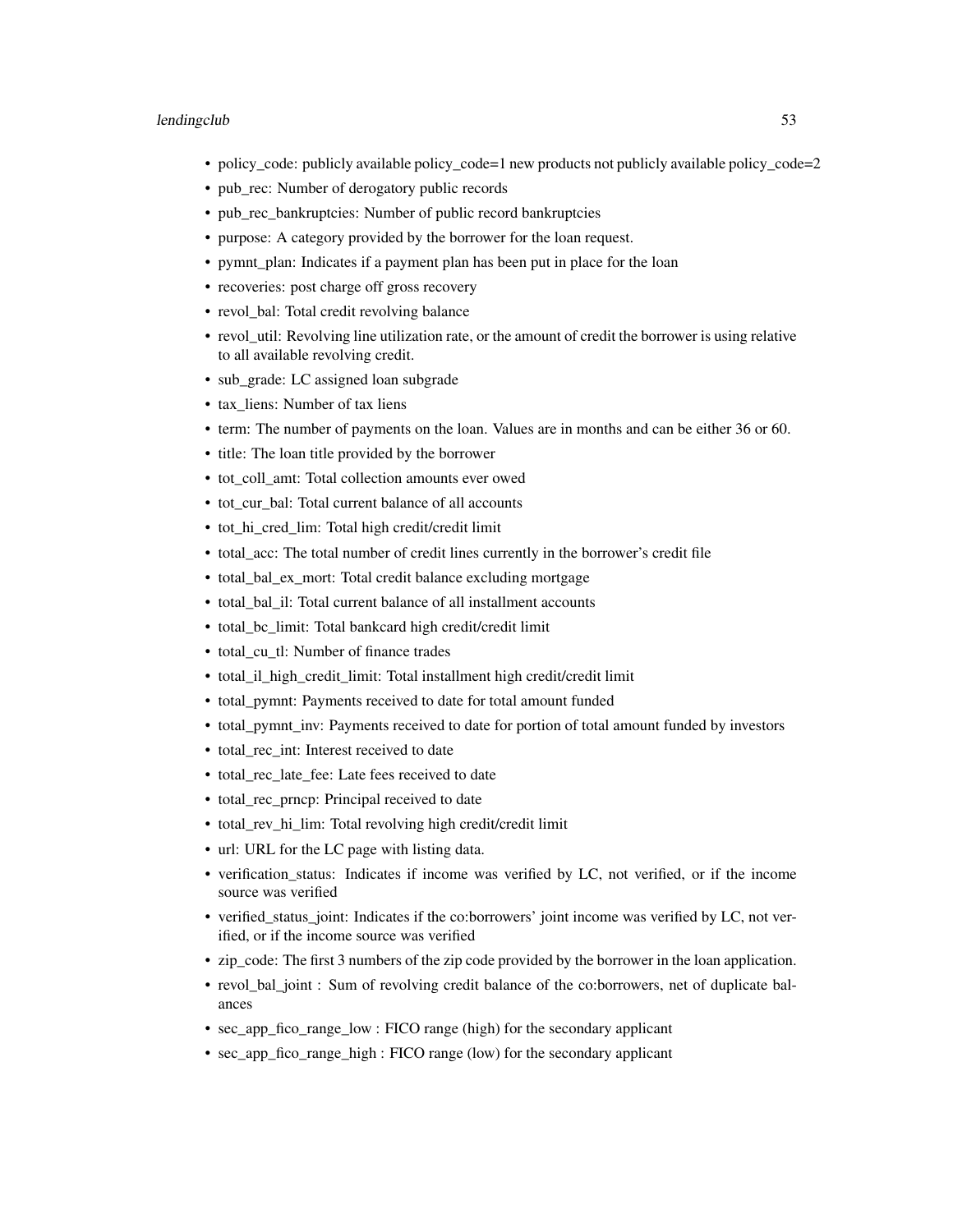- sec\_app\_earliest\_cr\_line : Earliest credit line at time of application for the secondary applicant
- sec\_app\_inq\_last\_6mths : Credit inquiries in the last 6 months at time of application for the secondary applicant
- sec\_app\_mort\_acc : Number of mortgage accounts at time of application for the secondary applicant
- sec\_app\_open\_acc : Number of open trades at time of application for the secondary applicant
- sec\_app\_revol\_util : Ratio of total current balance to high credit/credit limit for all revolving accounts
- sec app open act il: Number of currently active installment trades at time of application for the secondary applicant
- sec app num rev accts : Number of revolving accounts at time of application for the secondary applicant
- sec\_app\_chargeoff\_within\_12\_mths : Number of charge:offs within last 12 months at time of application for the secondary applicant
- sec\_app\_collections 12\_mths\_ex\_med : Number of collections within last 12 months excluding medical collections at time of application for the secondary applicant
- sec\_app\_mths\_since\_last\_major\_derog : Months since most recent 90:day or worse rating at time of application for the secondary applicant
- hardship\_flag: Flags whether or not the borrower is on a hardship plan
- hardship\_type: Describes the hardship plan offering
- hardship reason: Describes the reason the hardship plan was offered
- hardship status: Describes if the hardship plan is active, pending, canceled, completed, or broken
- deferral\_term: Amount of months that the borrower is expected to pay less than the contractual monthly payment amount due to a hardship plan
- hardship amount: The interest payment that the borrower has committed to make each month while they are on a hardship plan
- hardship\_start\_date: The start date of the hardship plan period
- hardship end date: The end date of the hardship plan period
- payment\_plan\_start\_date: The day the first hardship plan payment is due. For example, if a borrower has a hardship plan period of 3 months, the start date is the start of the three:month period in which the borrower is allowed to make interest:only payments.
- hardship\_length: The number of months the borrower will make smaller payments than normally obligated due to a hardship plan
- hardship\_dpd: Account days past due as of the hardship plan start date
- hardship\_loan\_status: Loan Status as of the hardship plan start date
- orig projected additional accrued interest: The original projected additional interest amount that will accrue for the given hardship payment plan as of the Hardship Start Date. This field will be null if the borrower has broken their hardship payment plan.
- hardship\_payoff\_balance\_amount: The payoff balance amount as of the hardship plan start date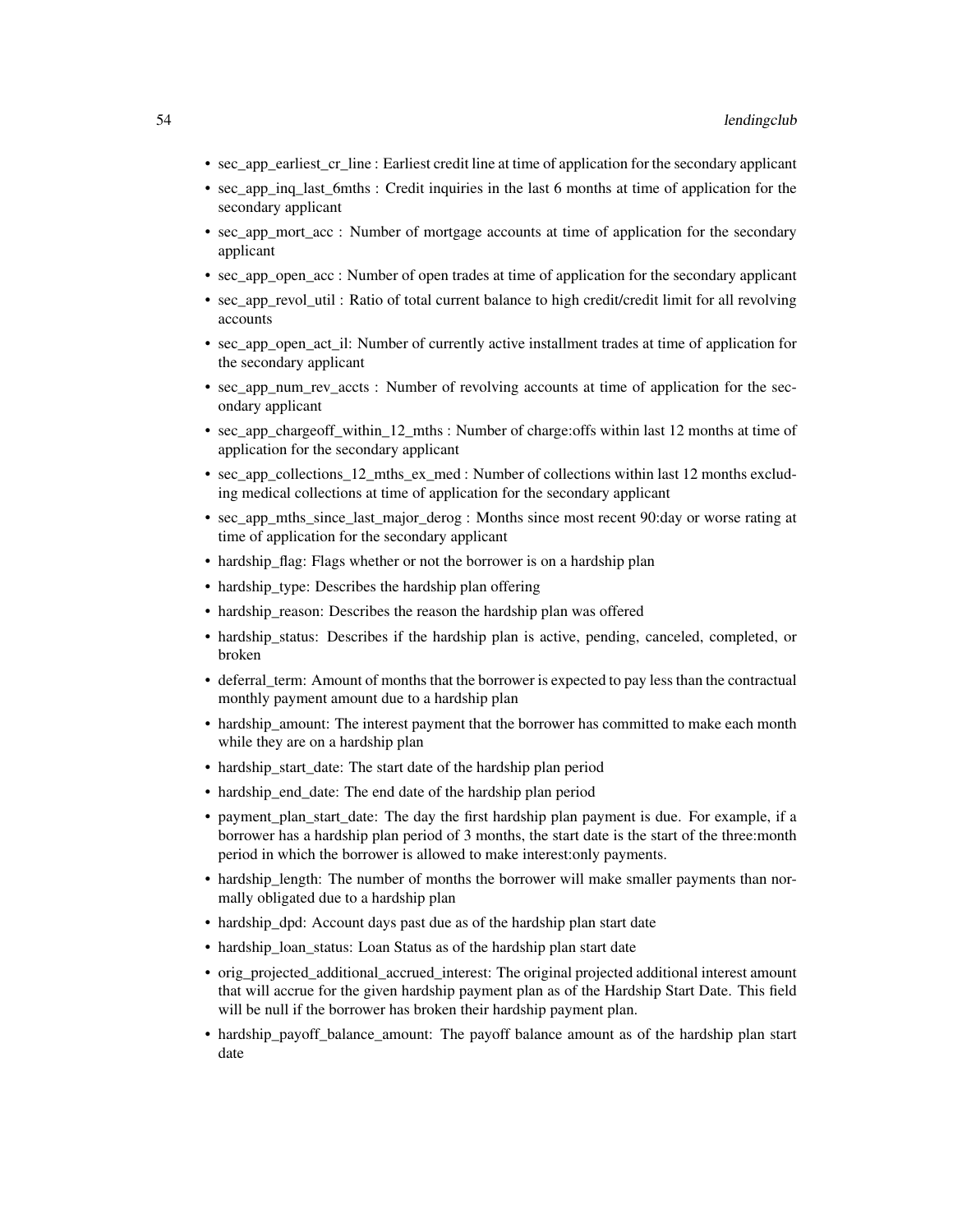- hardship\_last\_payment\_amount: The last payment amount as of the hardship plan start date
- disbursement\_method: The method by which the borrower receives their loan. Possible values are: CASH, DIRECT\_PAY
- debt\_settlement\_flag: Flags whether or not the borrower, who has charged:off, is working with a debt:settlement company.
- debt\_settlement\_flag\_date: The most recent date that the Debt\_Settlement\_Flag has been set.
- settlement\_status: The status of the borrower's settlement plan. Possible values are: COM-PLETE, ACTIVE, BROKEN, CANCELLED, DENIED, DRAFT
- settlement\_date: The date that the borrower agrees to the settlement plan
- settlement\_amount: The loan amount that the borrower has agreed to settle for
- settlement\_percentage: The settlement amount as a percentage of the payoff balance amount on the loan
- settlement term: The number of months that the borrower will be on the settlement plan
- acceptD: The date which the borrower accepted the offer
- accNowDelinq: The number of accounts on which the borrower is now delinquent.
- accOpenPast24Mths: Number of trades opened in past 24 months.
- addrState: The state provided by the borrower in the loan application
- all\_util: Balance to credit limit on all trades
- annual\_inc\_joint: The combined self:reported annual income provided by the co:borrowers during registration
- annualInc: The self:reported annual income provided by the borrower during registration.
- application type: Indicates whether the loan is an individual application or a joint application with two co:borrowers
- avg\_cur\_bal: Average current balance of all accounts
- bcOpenToBuy: Total open to buy on revolving bankcards.
- bcUtil: Ratio of total current balance to high credit/credit limit for all bankcard accounts.
- chargeoff\_within\_12\_mths: Number of charge:offs within 12 months
- collections\_12\_mths\_ex\_med: Number of collections in 12 months excluding medical collections
- creditPullD: The date LC pulled credit for this loan
- delinq2Yrs: The number of 30+ days past:due incidences of delinquency in the borrower's credit file for the past 2 years
- delinqAmnt: The past:due amount owed for the accounts on which the borrower is now delinquent.
- desc: Loan description provided by the borrower
- dti: A ratio calculated using the borrower's total monthly debt payments on the total debt obligations, excluding mortgage and the requested LC loan, divided by the borrower's self:reported monthly income.
- dti\_joint: A ratio calculated using the co:borrowers' total monthly payments on the total debt obligations, excluding mortgages and the requested LC loan, divided by the co:borrowers' combined self:reported monthly income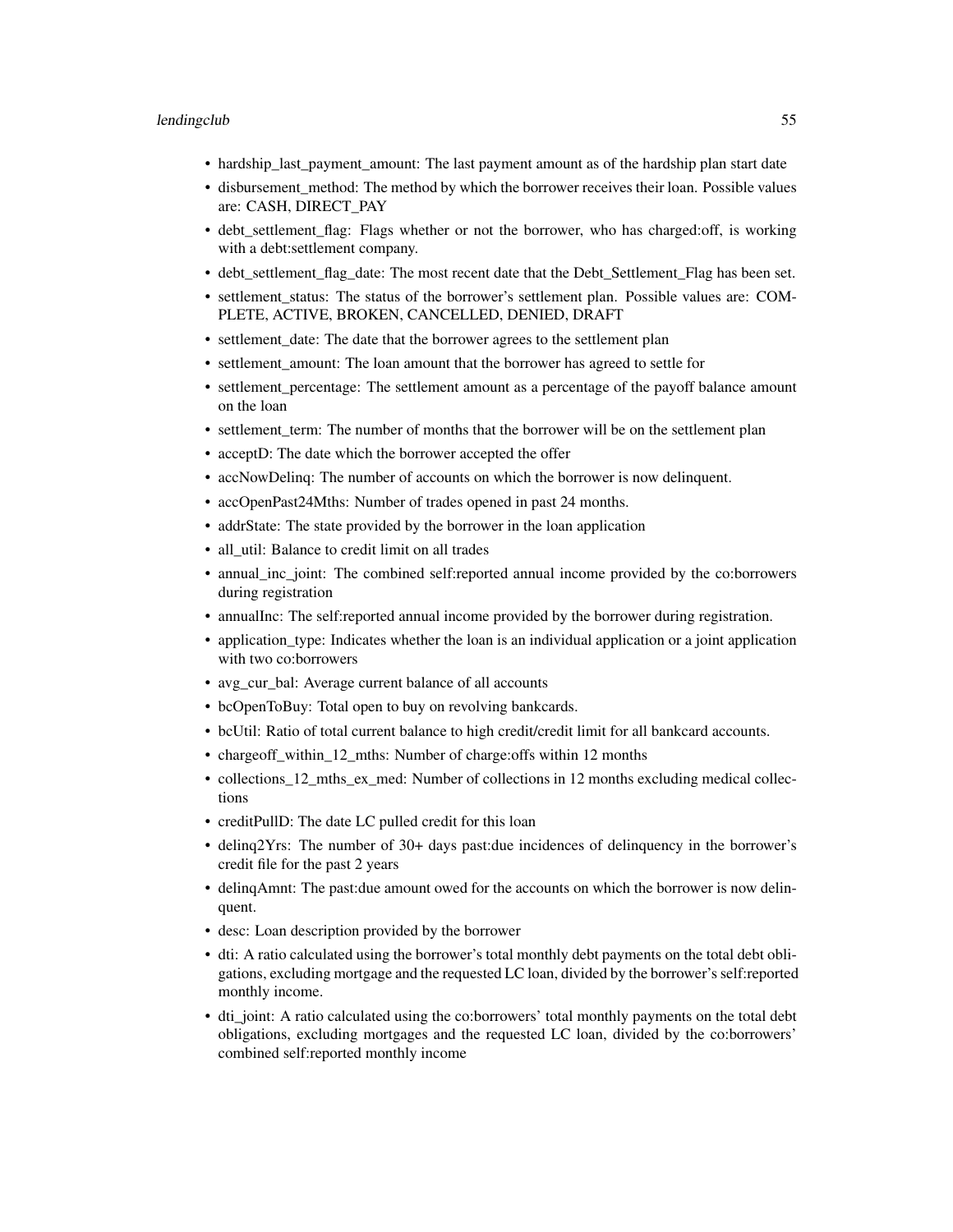- earliestCrLine: The date the borrower's earliest reported credit line was opened
- effective\_int\_rate: The effective interest rate is equal to theinterestrate on a Note reduced by Lending Club's estimate of the impact of uncollectedinterestprior to charge off.
- emp\_title: The job title supplied by the Borrower when applying for the loan.
- empLength: Employment length in years. Possible values are between 0 and 10 where 0 means less than one year and 10 means ten or more years.
- expD: The date the listing will expire
- expDefaultRate: The expected default rate of the loan.
- ficoRangeHigh: The upper boundary range the borrower's FICO at loan origination belongs to.
- ficoRangeLow: The lower boundary range the borrower's FICO at loan origination belongs to.
- fundedAmnt: The total amount committed to that loan at that point in time.
- grade: LC assigned loan grade
- homeOwnership: The home ownership status provided by the borrower during registration. Our values are: RENT, OWN, MORTGAGE, OTHER.
- id: A unique LC assigned ID for the loan listing.
- il\_util: Ratio of total current balance to high credit/credit limit on all install acct
- ils\_exp\_d: wholeloan platform expiration date
- initialListStatus: The initial listing status of the loan. Possible values are:W, F
- inq fi: Number of personal finance inquiries
- ing last 12m: Number of credit inquiries in past 12 months
- inqLast6Mths: The number of inquiries in past 6 months (excluding auto and mortgage inquiries)
- installment: The monthly payment owed by the borrower if the loan originates.
- intRate: Interest Rateon the loan
- isIncV: Indicates if income was verified by LC, not verified, or if the income source was verified
- listD: The date which the borrower's application was listed on the platform.
- loanAmnt: The listed amount of the loan applied for by the borrower. If at some point in time, the credit department reduces the loan amount, then it will be reflected in this value.
- max\_bal\_bc: Maximum current balance owed on all revolving accounts
- memberId: A unique LC assigned Id for the borrower member.
- mo\_sin\_old\_rev\_tl\_op: Months since oldest revolving account opened
- mo\_sin\_rcnt\_rev\_tl\_op: Months since most recent revolving account opened
- mo\_sin\_rcnt\_tl: Months since most recent account opened
- mortAcc: Number of mortgage accounts.
- msa: Metropolitan Statistical Area of the borrower.
- mths\_since\_last\_major\_derog: Months since most recent 90:day or worse rating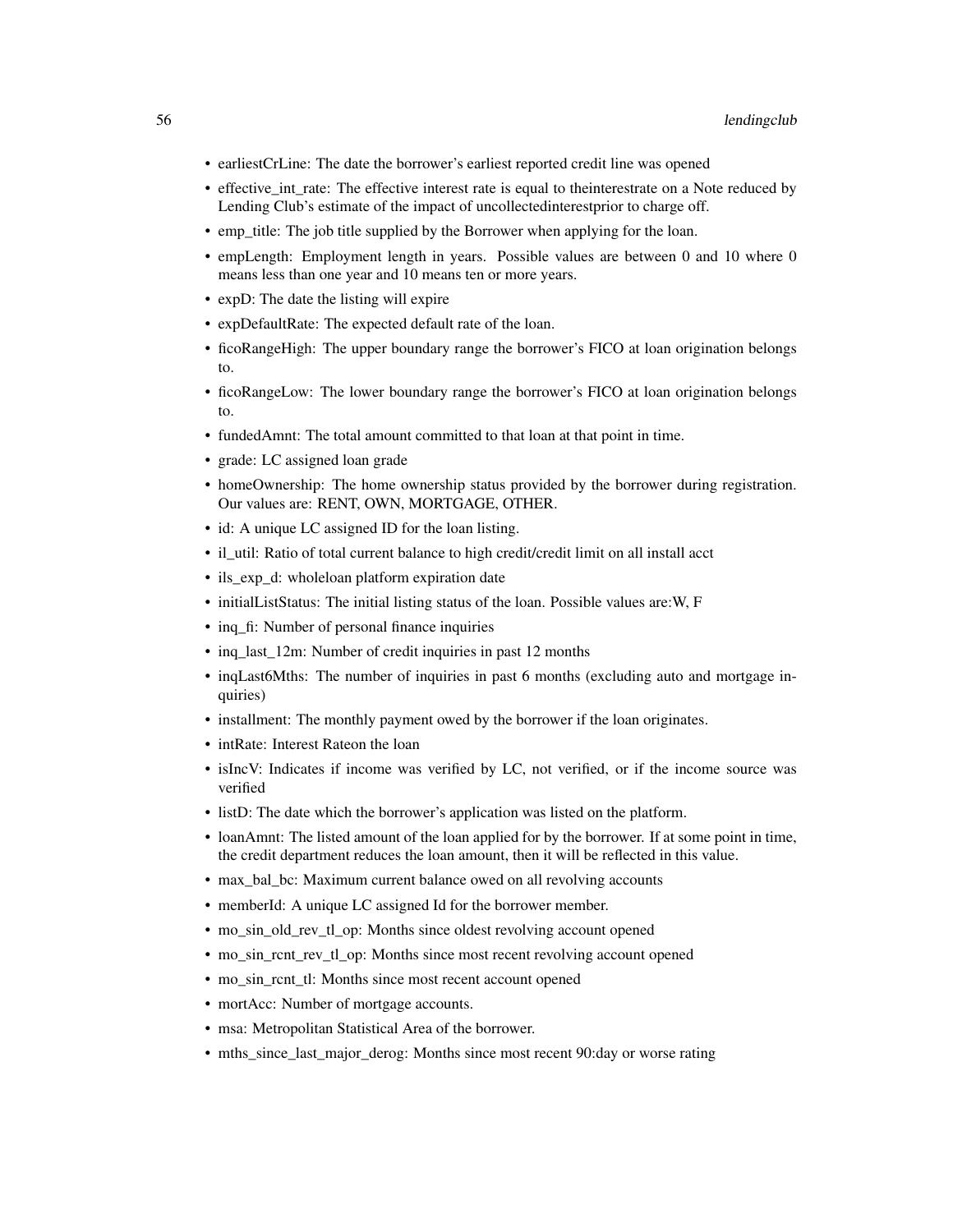- mths\_since\_oldest\_il\_open: Months since oldest bank installment account opened
- mths since rcnt il: Months since most recent installment accounts opened
- mthsSinceLastDelinq: The number of months since the borrower's last delinquency.
- mthsSinceLastRecord: The number of months since the last public record.
- mthsSinceMostRecentInq: Months since most recent inquiry.
- mthsSinceRecentBc: Months since most recent bankcard account opened.
- mthsSinceRecentLoanDelinq: Months since most recent personal finance delinquency.
- mthsSinceRecentRevolDelinq: Months since most recent revolving delinquency.
- num\_accts\_ever 120\_pd: Number of accounts ever 120 or more days past due
- num\_actv\_bc\_tl: Number of currently active bankcard accounts
- num\_actv\_rev\_tl: Number of currently active revolving trades
- num\_bc\_sats: Number of satisfactory bankcard accounts
- num\_bc\_tl: Number of bankcard accounts
- num\_il\_tl: Number of installment accounts
- num\_op\_rev\_tl: Number of open revolving accounts
- num\_rev\_accts: Number of revolving accounts
- num rev tl bal\_gt\_0: Number of revolving trades with balance  $>0$
- num\_sats: Number of satisfactory accounts
- num tl 120dpd 2m: Number of accounts currently 120 days past due (updated in past 2 months)
- num\_tl\_30dpd: Number of accounts currently 30 days past due (updated in past 2 months)
- num\_tl\_90g\_dpd\_24m: Number of accounts 90 or more days past due in last 24 months
- num tl op past 12m: Number of accounts opened in past 12 months
- open\_acc\_6m: Number of open trades in last 6 months
- open il 12m: Number of installment accounts opened in past 12 months
- open\_il\_24m: Number of installment accounts opened in past 24 months
- open\_act\_il: Number of currently active installment trades
- open rv 12m: Number of revolving trades opened in past 12 months
- open\_rv\_24m: Number of revolving trades opened in past 24 months
- openAcc: The number of open credit lines in the borrower's credit file.
- pct\_tl\_nvr\_dlq: Percent of trades never delinquent
- percentBcGt75: Percentage of all bankcard accounts > 75
- pub\_rec\_bankruptcies: Number of public record bankruptcies
- pubRec: Number of derogatory public records
- purpose: A category provided by the borrower for the loan request.
- reviewStatus: The status of the loan during the listing period. Values: APPROVED, NOT\_APPROVED.
- reviewStatusD: The date the loan application was reviewed by LC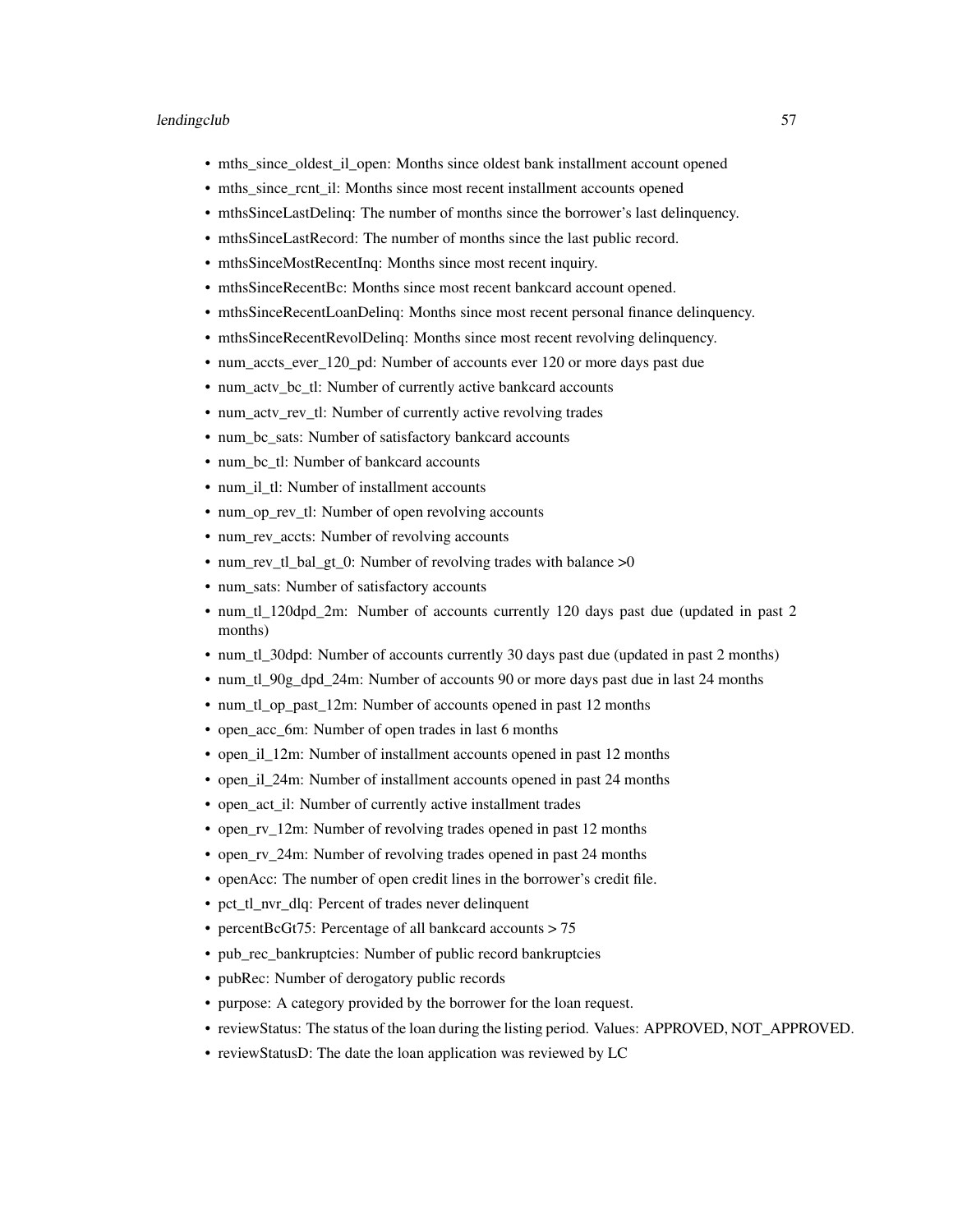- revolBal: Total credit revolving balance
- revolUtil: Revolving line utilization rate, or the amount of credit the borrower is using relative to all available revolving credit.
- serviceFeeRate: Service fee rate paid by the investor for this loan.
- subGrade: LC assigned loan subgrade
- tax liens: Number of tax liens
- term: The number of payments on the loan. Values are in months and can be either 36 or 60.
- title: The loan title provided by the borrower
- tot\_coll\_amt: Total collection amounts ever owed
- tot cur bal: Total current balance of all accounts
- tot\_hi\_cred\_lim: Total high credit/credit limit
- total bal il: Total current balance of all installment accounts
- total\_cu\_tl: Number of finance trades
- total\_il\_high\_credit\_limit: Total installment high credit/credit limit
- total\_rev\_hi\_lim: Total revolving high credit/credit limit
- totalAcc: The total number of credit lines currently in the borrower's credit file
- totalBalExMort: Total credit balance excluding mortgage
- totalBcLimit: Total bankcard high credit/credit limit
- url: URL for the LC page with listing data.
- verified\_status\_joint: Indicates if the co:borrowers' joint income was verified by LC, not verified, or if the income source was verified
- zip\_code: The first 3 numbers of the zip code provided by the borrower in the loan application.
- revol\_bal\_joint : Sum of revolving credit balance of the co:borrowers, net of duplicate balances
- sec\_app\_fico\_range\_low : FICO range (high) for the secondary applicant
- sec\_app\_fico\_range\_high : FICO range (low) for the secondary applicant
- sec\_app\_earliest\_cr\_line : Earliest credit line at time of application for the secondary applicant
- sec\_app\_inq\_last\_6mths : Credit inquiries in the last 6 months at time of application for the secondary applicant
- sec\_app\_mort\_acc : Number of mortgage accounts at time of application for the secondary applicant
- sec app open acc : Number of open trades at time of application for the secondary applicant
- sec\_app\_revol\_util : Ratio of total current balance to high credit/credit limit for all revolving accounts
- sec\_app\_open\_act\_il: Number of currently active installment trades at time of application for the secondary applicant
- sec\_app\_num\_rev\_accts : Number of revolving accounts at time of application for the secondary applicant
- sec\_app\_chargeoff\_within\_12\_mths : Number of charge:offs within last 12 months at time of application for the secondary applicant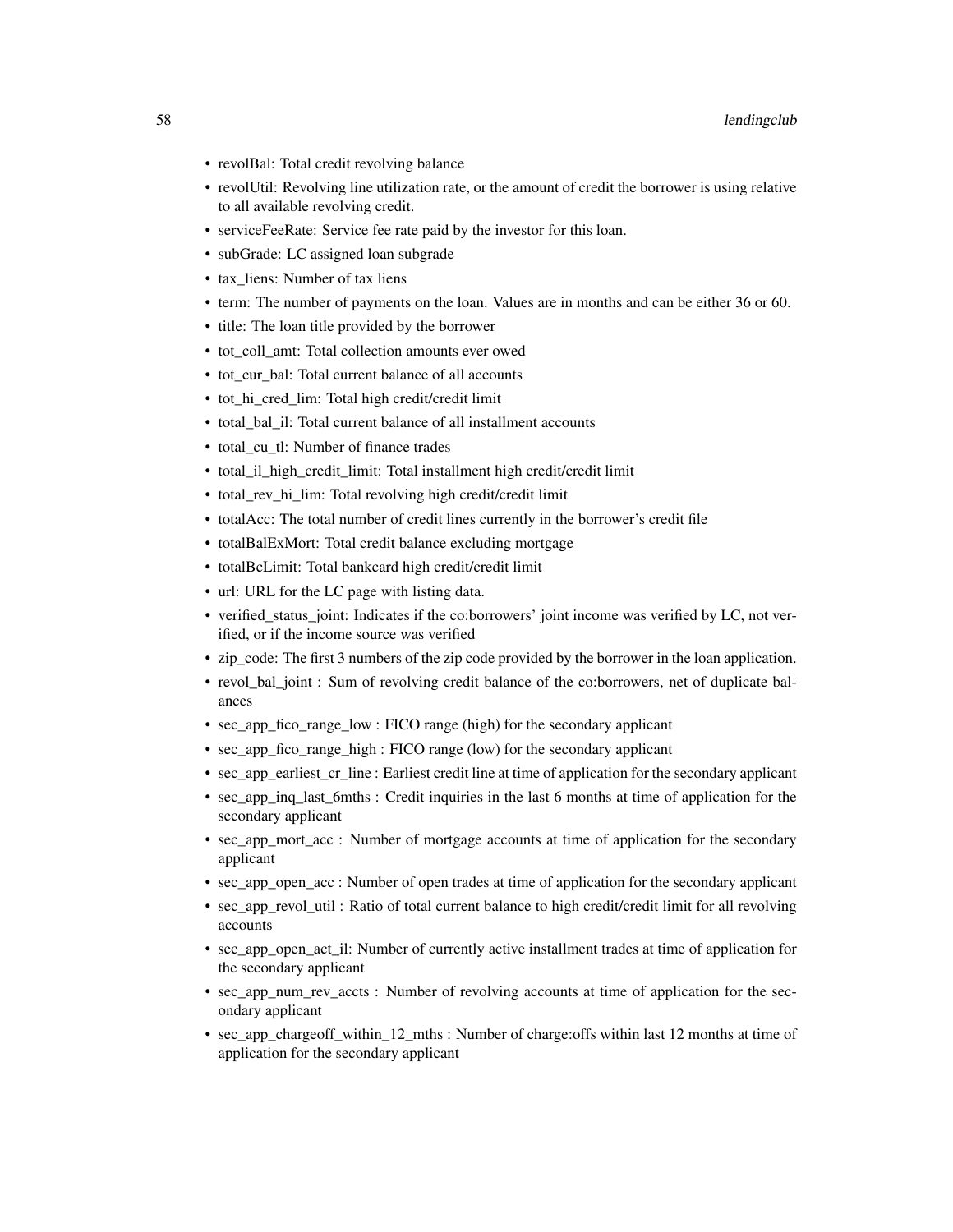- sec\_app\_collections\_12\_mths\_ex\_med : Number of collections within last 12 months excluding medical collections at time of application for the secondary applicant
- sec\_app\_mths\_since\_last\_major\_derog : Months since most recent 90:day or worse rating at time of application for the secondary applicant
- disbursement\_method: The method by which the borrower receives their loan. Possible values are: CASH, DIRECT\_PAY
- Amount Requested: The total amount requested by the borrower
- Application Date: The date which the borrower applied
- Loan Title: The loan title provided by the borrower
- Risk Score: For applications prior to November 5, 2013 the risk score is the borrower's FICO score. For applications after November 5, 2013 the risk score is the borrower's Vantage score.
- Debt\_To\_Income Ratio: A ratio calculated using the borrower's total monthly debt payments on the total debt obligations, excluding mortgage and the requested LC loan, divided by the borrower's self:reported monthly income.
- Zip Code: The first 3 numbers of the zip code provided by the borrower in the loan application.
- State: The state provided by the borrower in the loan application
- Employment Length: Employment length in years. Possible values are between 0 and 10 where 0 means less than one year and 10 means ten or more years.
- Policy Code: publicly available policy\_code=1 new products not publicly available policy\_code=2

### Source

<https://www.lendingclub.com/info/download:data.action>

## See Also

## [UCICreditCard](#page-87-0)

local\_outlier\_factor *local\_outlier\_factor* local\_outlier\_factor *is function for calculating the lof factor for a data set using knn This function is not intended to be used by end user.*

# **Description**

local\_outlier\_factor local\_outlier\_factor is function for calculating the lof factor for a data set using knn This function is not intended to be used by end user.

#### Usage

```
local_outlier_factor(dat, k = 10)
```

| dat | A data frame contained only predict variables. |
|-----|------------------------------------------------|
|     | Number of neighbors for LOF. Default is 10.    |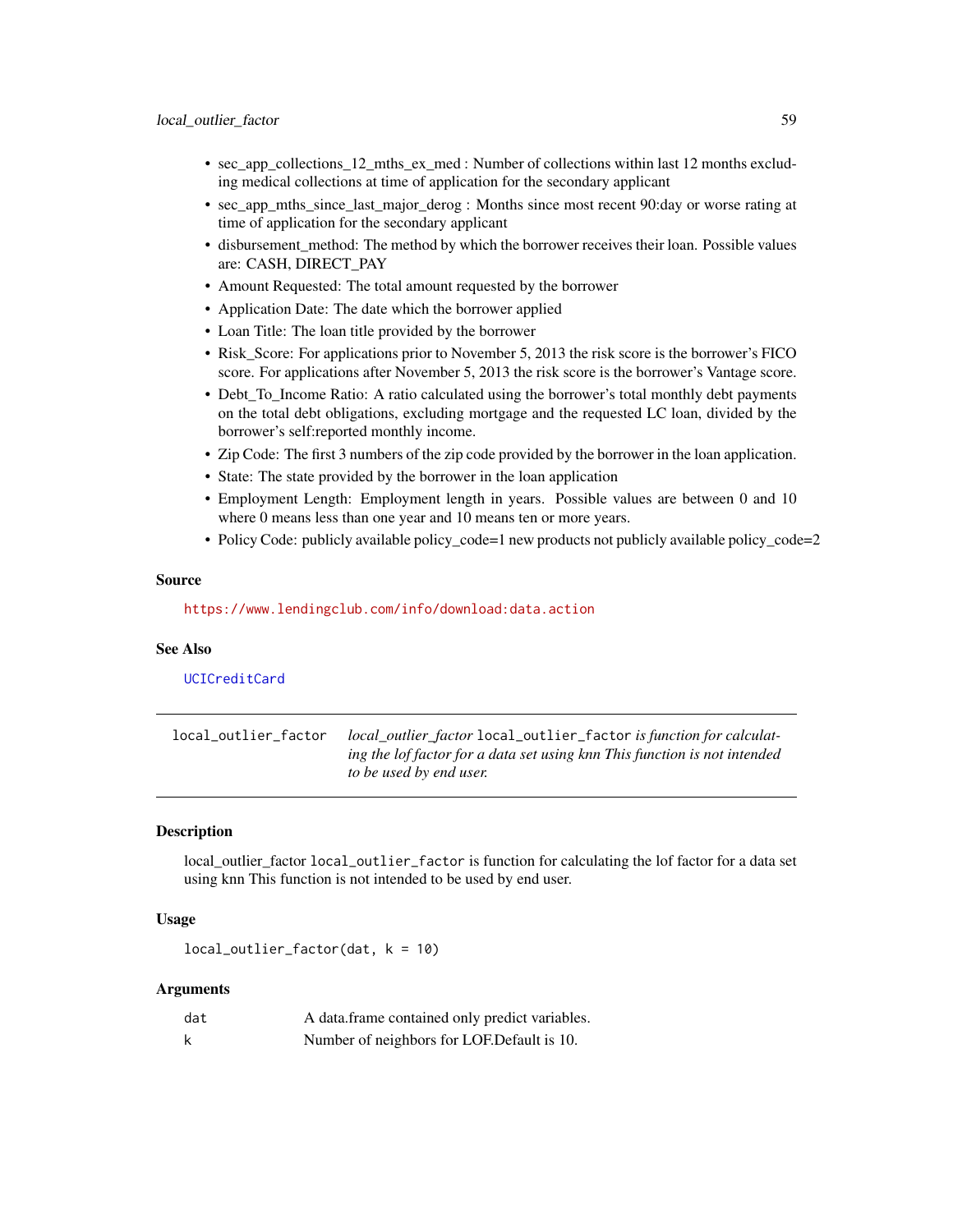Loop Function. #' loop\_function is an iterator to loop through

### Usage

```
loop_function(func = NULL, args = list(data = NULL, x_list = NULL,bind = "rbind", parallel = TRUE, as_list = FALSE)
```
### Arguments

| func     | A function.                                       |
|----------|---------------------------------------------------|
| args     | A list of argainents required by function.        |
| x_list   | Names of objects to loop through.                 |
| bind     | Complie results, "rbind" & "cbind" are available. |
| parallel | Logical, parallel computing.                      |
| as_list  | Logical, whether outputs to be a list.            |

## Value

A data.frame or list

## Examples

```
dat = UCICreditCard[24:26]
num_x_list = get_names(dat = dat, types = c('numeric', 'integer', 'double'),
                      ex_cols = NULL, get_ex = FALSE)
dat[ ,num_x_list] = loop_function(func = outliers_kmeans_lof, x_list = num_x_list,
                                   args = list(data = dat),bind = "cbind", as_list = FALSE,
                                 parallel = FALSE)
```
love\_color *love\_color*

### Description

love\_color is for get plots for a variable.

#### Usage

love\_color(color = "dark\_cyan")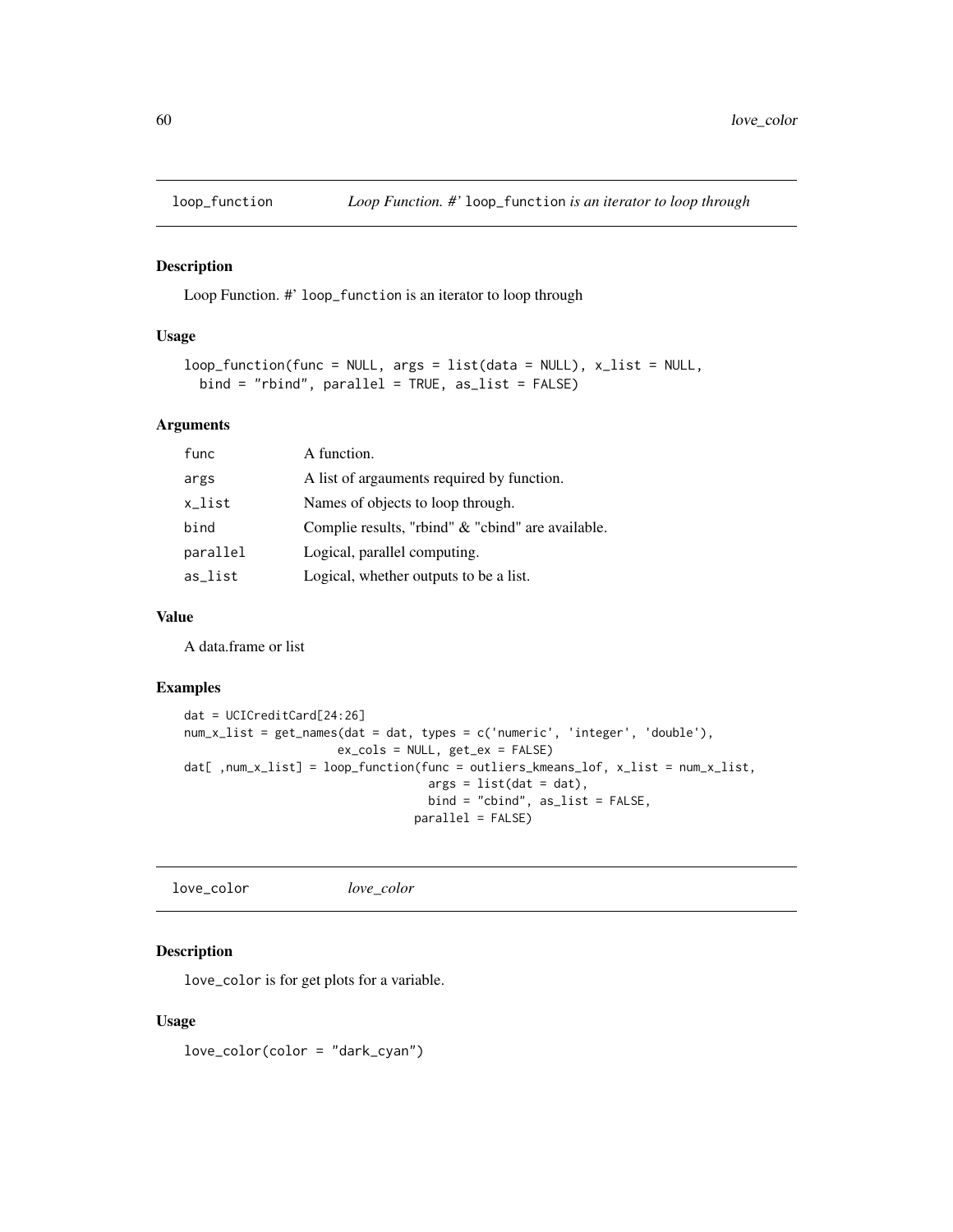# low\_variance\_filter 61

## Arguments

color The name of colors.

# Examples

love\_color("dark\_cyan")

low\_variance\_filter *Filtering Low Variance Variables*

# Description

low\_variance\_filter is the function for filtering low variance variables.

# Usage

low\_variance\_filter(dat, lvp = 0.97, note = FALSE)

# Arguments

| dat    | A data frame with x and target.                       |
|--------|-------------------------------------------------------|
| $1$ vp | The maximum percent of unique values (including NAs). |
| note   | Logical. Outputs info. Default is TRUE.               |

## Value

A data.frame

## Examples

```
dat = low_variance_filter(lendingclub[1:1000, ], lvp = 0.9)
```
lr\_params *Logistic Regression & Scorecard Parameters*

# Description

lr\_params is the list of parameters to train a LR model or Scorecard using in [training\\_model](#page-83-0).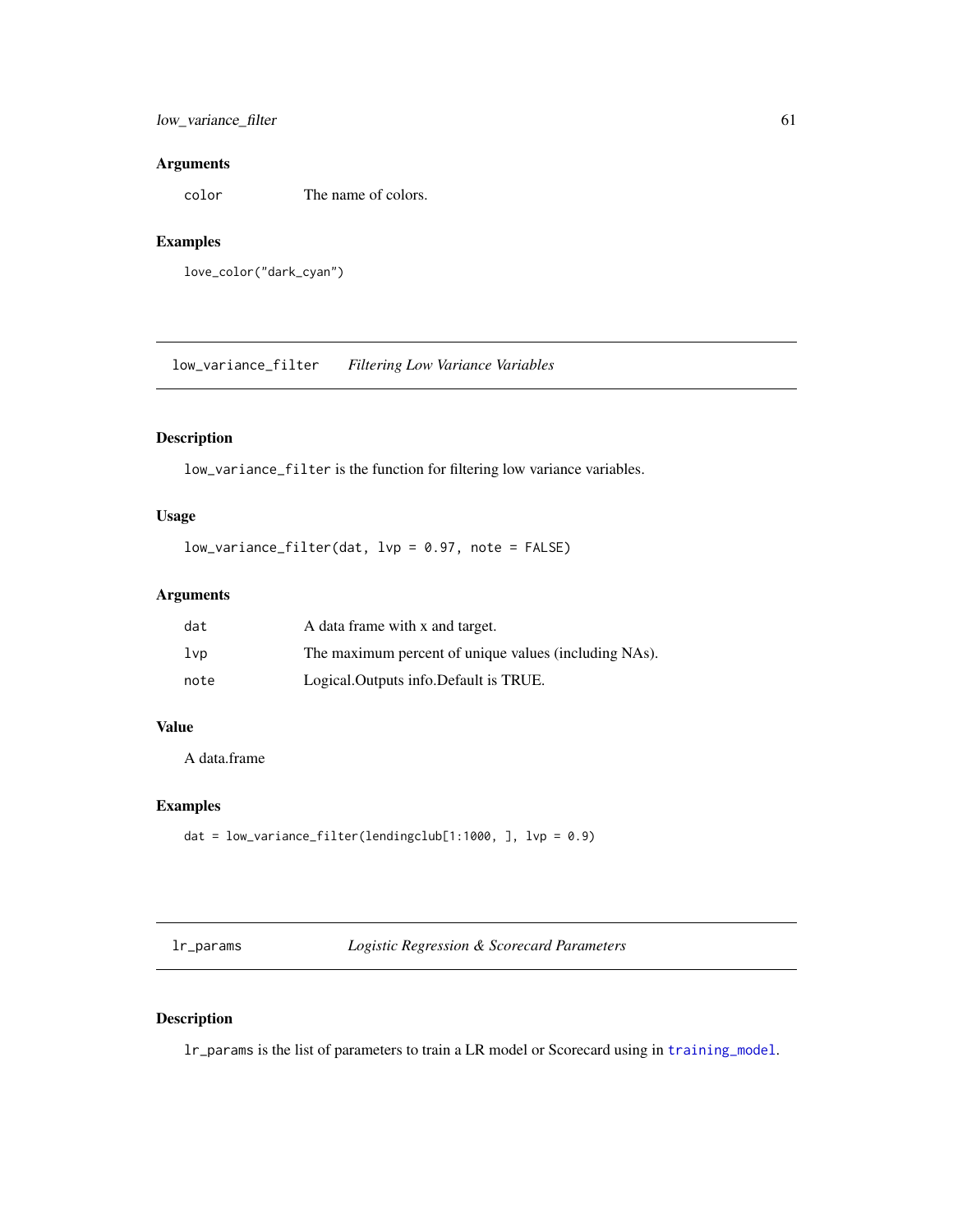# Usage

```
lr\_params(tree\_control = list(p = 0.02, cp = 0.00000001, xval = 5,maxdepth = 10, bins_control = list(bins_num = 10, bins_pct = 0.05,
 b_{\text{c}}chi = 0.02, b_{\text{c}}odds = 0.1, b_{\text{c}}psi = 0.03, b_{\text{c}}gb = 0.15, mono = 0.2, gb_psi
 = 0.15, kc = 1), best_lambda = "lambda.sim_sign", sp_values = NULL,
  forced_in = NULL, obsweight = c(1, 1), lasso = TRUE,
  vars_plot = TRUE, step_wise = TRUE, score_card = TRUE,
  cor_p = 0.8, iv_i = 0.02, psi_i = 0.1, ...)
```
### Arguments

| tree_control | the list of parameters to control cutting initial breaks by decision tree. See details<br>at: get_tree_breaks                                                                                                                                                                                                                                                                                                                                                                                                                                                                              |
|--------------|--------------------------------------------------------------------------------------------------------------------------------------------------------------------------------------------------------------------------------------------------------------------------------------------------------------------------------------------------------------------------------------------------------------------------------------------------------------------------------------------------------------------------------------------------------------------------------------------|
| bins_control | the list of parameters to control merging initial breaks. See details at: select_best_breaks, select_best                                                                                                                                                                                                                                                                                                                                                                                                                                                                                  |
| best_lambda  | Metheds of best lanmbda stardards using to filter variables by LASSO. There are<br>four methods: ("lambda.min", "lambda.1se", "lambda.05se", "lambda.sim_sign")<br>. Default is "lambda.sim_sign". See details at: get_best_lambda                                                                                                                                                                                                                                                                                                                                                         |
| sp_values    | Vaules will be in separate bins.e.g. list(-1, "Unknown") means that $-1 \& Un-$<br>known as special values. Default is NULL.                                                                                                                                                                                                                                                                                                                                                                                                                                                               |
| forced_in    | Names of forced input variables. Default is NULL.                                                                                                                                                                                                                                                                                                                                                                                                                                                                                                                                          |
| obsweight    | An optional vector of 'prior weights' to be used in the fitting process. Should<br>be NULL or a numeric vector. If you oversample or cluster diffrent datasets to<br>training the LR model, you need to set this parameter to ensure that the probabil-<br>ity of logistic regression output is the same as that before oversampling or seg-<br>mentation. e.g.: There are 10,000 good obs and 500 bad obs before oversampling<br>or under-sampling, 5,000 good obs and 3,000 bad obs after oversampling. Then<br>this parameter should be set to c(10000/5000, 500/3000). Default is NULL |
| lasso        | Logical, if TRUE, variables filtering by LASSO. Default is TRUE.                                                                                                                                                                                                                                                                                                                                                                                                                                                                                                                           |
| vars_plot    | Logical, if TRUE, plot distribution and correlation of input variables. Default<br>is TRUE.                                                                                                                                                                                                                                                                                                                                                                                                                                                                                                |
| step_wise    | Logical, stepwise method. Default is TRUE.                                                                                                                                                                                                                                                                                                                                                                                                                                                                                                                                                 |
| score_card   | Logical, transfer woe to a standard scorecard. If TRUE, Output scorecard, and<br>score prediction, otherwise output probability. Default is TRUE.                                                                                                                                                                                                                                                                                                                                                                                                                                          |
| $cor_p$      | The maximum threshold of correlation. Default: 0.8.                                                                                                                                                                                                                                                                                                                                                                                                                                                                                                                                        |
| iv_i         | The minimum threshold of IV. 0.01 to 0.1 usually work. Default: 0.02                                                                                                                                                                                                                                                                                                                                                                                                                                                                                                                       |
| psi_i        | The maximum threshold of PSI. 0.1 to 0.3 usually work. Default: 0.1.                                                                                                                                                                                                                                                                                                                                                                                                                                                                                                                       |
| $\cdots$     | Other parameters                                                                                                                                                                                                                                                                                                                                                                                                                                                                                                                                                                           |
|              |                                                                                                                                                                                                                                                                                                                                                                                                                                                                                                                                                                                            |

# Value

A list of parameters.

# See Also

[training\\_model](#page-83-0), [xgb\\_params](#page-92-0), [gbm\\_params](#page-25-0), [rf\\_params](#page-73-0)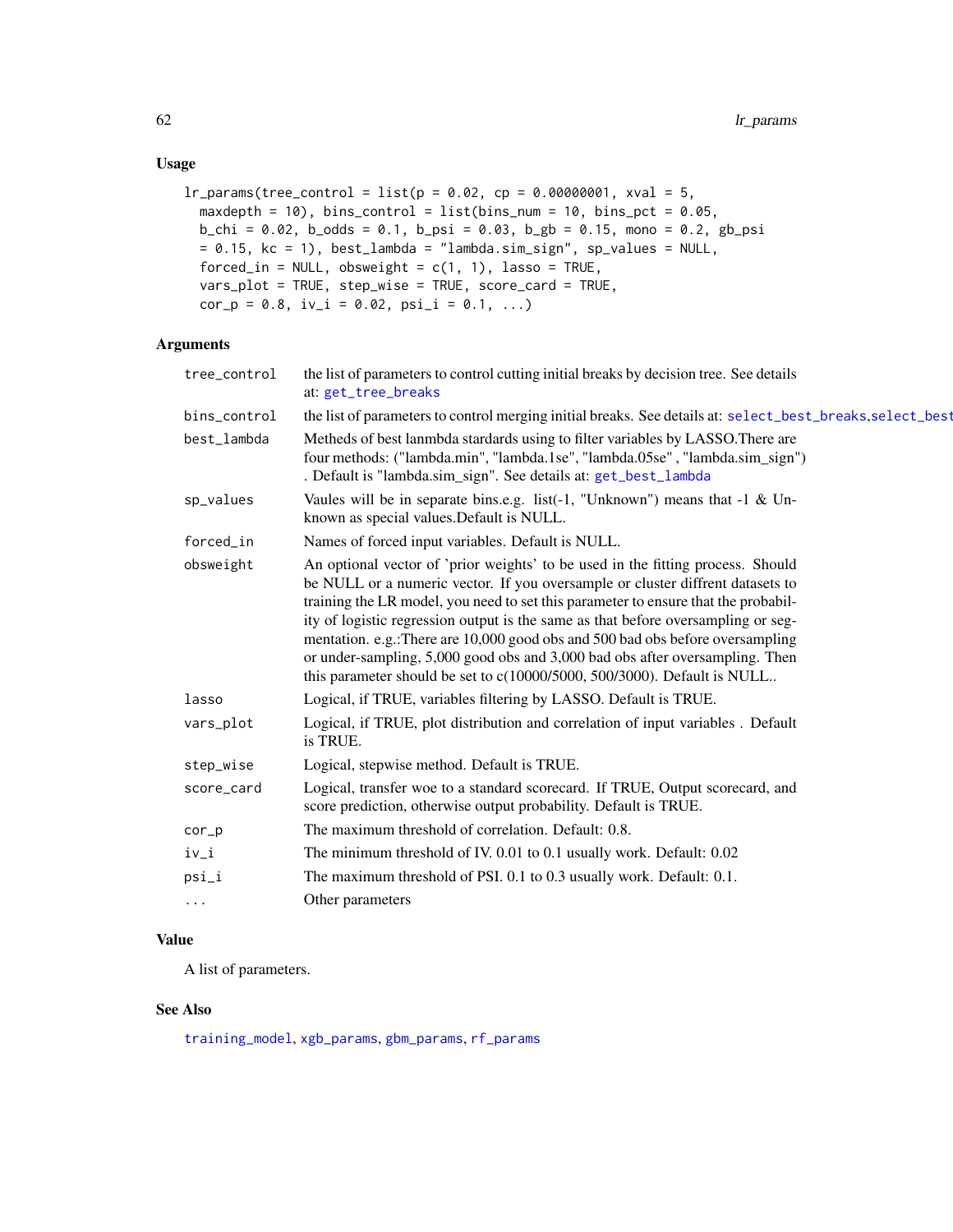merge\_category *Merge Category*

# Description

merge\_category is for merging category of nominal variables which number of categories is more than m or percent of samples in any categories is less than p.

### Usage

```
merge_category(dat, ex_cols = "date$|id$|time$|DATA$|ID$|TIME$",
 p = 0.01, m = 10, note = FALSE)
```
## Arguments

| dat        | A data frame with x and target.                        |
|------------|--------------------------------------------------------|
| $ex\_cols$ | A list of excluded variables. Default is NULL.         |
| p          | The minimum percent of samples in a category to merge. |
| m          | The minimum number of categories.                      |
| note       | Logical, outputs info. Default is TRUE.                |

### Value

A data.frame with merged category variables.

# Examples

```
#merge_catagory
dat = merge_category(lendingclub,ex_cols = "id$|_d$")
char\_list = get\_names(data = dat, types = c('factor', 'character'),ex\_cols = "id$|_d$", get\_ex = FALSE)str(dat[,char_list])
```
min\_max\_norm *Min Max Normalization*

### Description

min\_max\_norm is for normalizing each column vector of matrix 'x' using min\_max normalization

## Usage

min\_max\_norm(x)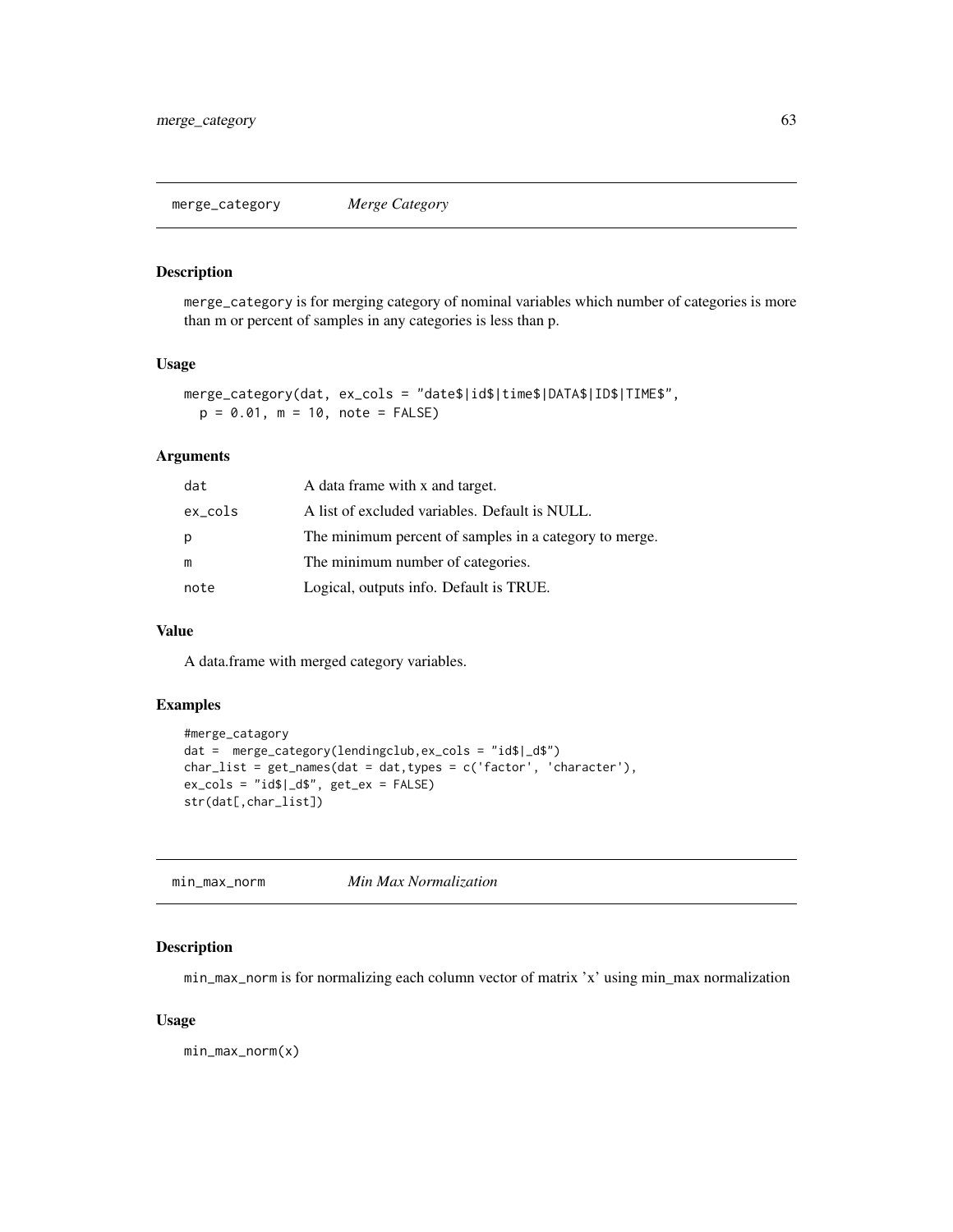# Arguments

x Vector

# Value

Normalized vector

# Examples

dat\_s = apply(UCICreditCard[,12:14], 2, min\_max\_norm)

null\_blank\_na *Encode NAs*

# Description

null\_blank\_na is the function to replace null ,NULL, blank or other missing vaules with NA.

## Usage

null\_blank\_na(dat, miss\_values = NULL, note = FALSE)

# Arguments

| dat         | A data frame with x and target.                                                                                                             |
|-------------|---------------------------------------------------------------------------------------------------------------------------------------------|
| miss_values | Other extreme value might be used to represent missing values, e.g. -9999, -<br>9998. These miss values will be encoded to -1 or "Unknown". |
| note        | Logical. Outputs info. Default is TRUE.                                                                                                     |

# Value

A data.frame

```
datss = null_blank_na(dat = UCICreditCard[1:1000, ], miss_values =list(-1,-2))
```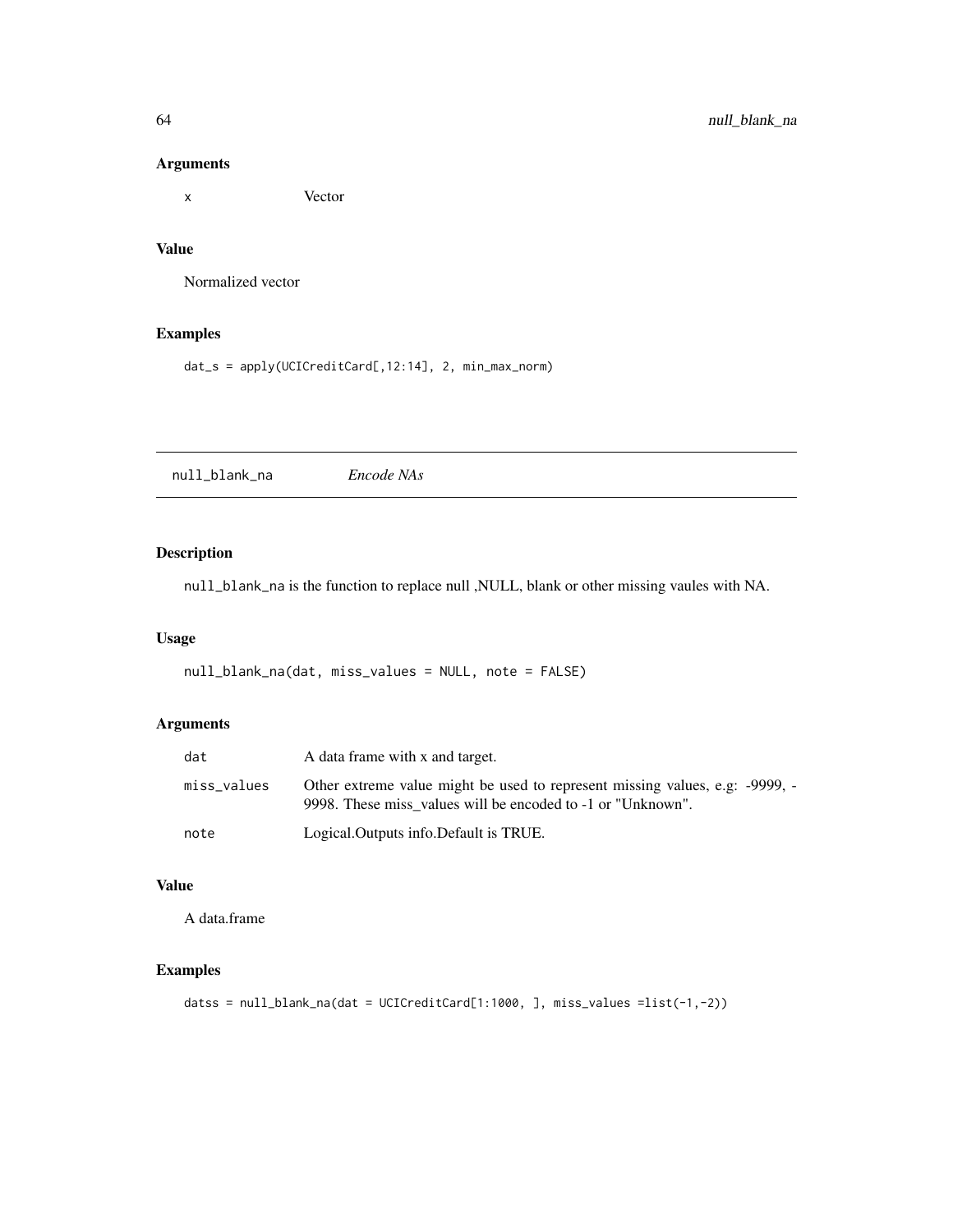one\_hot\_encoding is for converting the factor or character variables into multiple columns

### Usage

```
one_hot_encoding(dat, cat_vars = NULL, ex_cols = NULL,
 merge_cat = TRUE, na_act = TRUE, note = FALSE)
```
## Arguments

| dat        | A dat frame.                                                                              |
|------------|-------------------------------------------------------------------------------------------|
| cat_vars   | The name or Column index list to be one hot encoded.                                      |
| $ex\_cols$ | Variables to be excluded, use regular expression matching                                 |
| merge_cat  | Logical. If TRUE, to merge categories greater than 8, default is TRUE.                    |
| na_act     | Logical, If true, the missing value is processed, if FALSE missing value is omit-<br>ted. |
| note       | Logical.Outputs info.Default is TRUE.                                                     |

## Value

A dat frame with the one hot encoding applied to all the variables with type as factor or character.

## See Also

[de\\_one\\_hot\\_encoding](#page-16-0)

```
dat1 = one_hot_encoding(dat = UCICreditCard,
cat_vars = c("SEX", "MARRIAGE"),
merge_cat = TRUE, na_act = TRUE)
dat2 = de_one_hot_encoding(dat_one_hot = dat1,
cat_vars = c("SEX","MARRIAGE"), na_act = FALSE)
```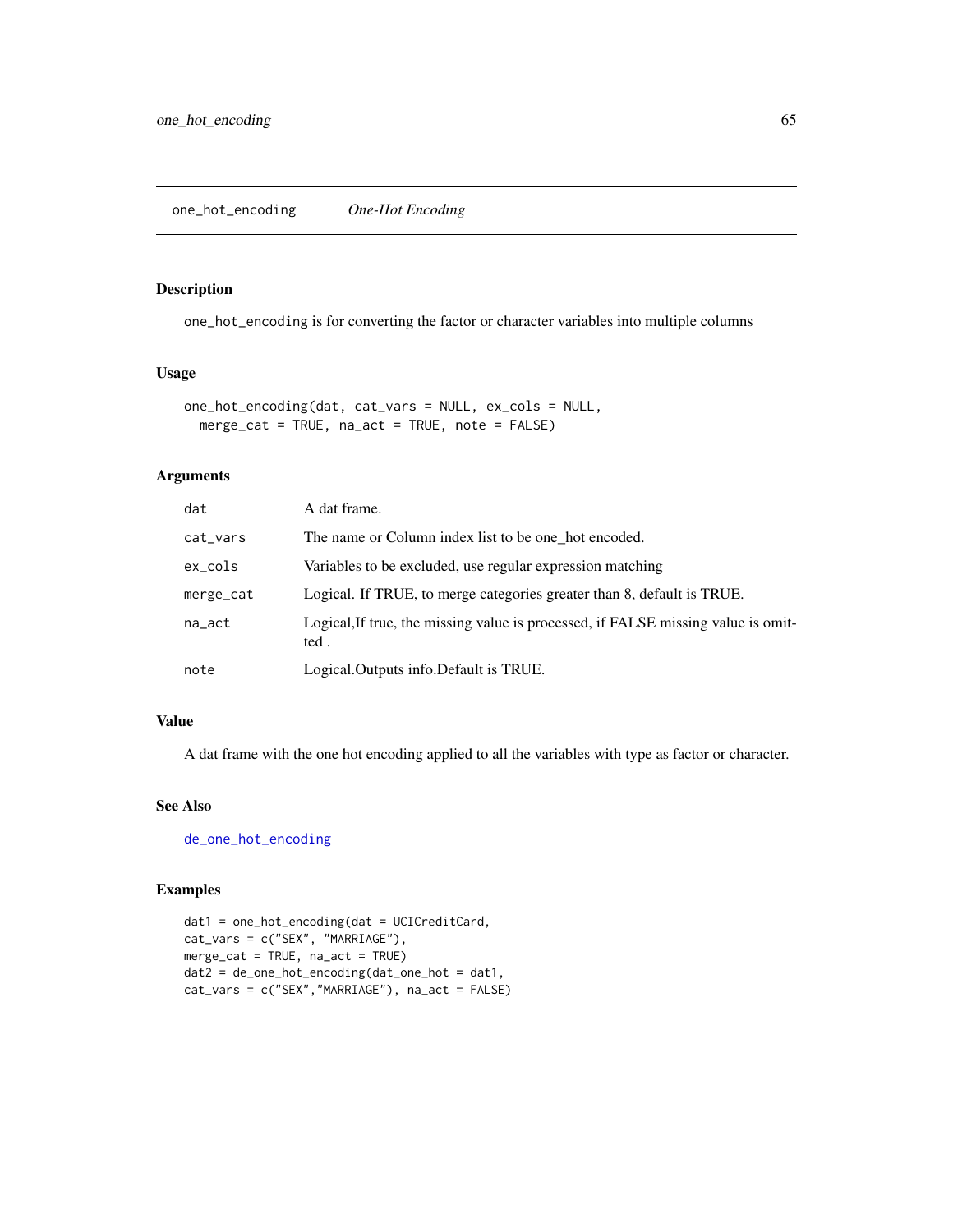Outliers Detection outliers\_detection is for outliers detecting using Kmeans and Local Outlier Factor (lof)

# Usage

```
outliers_detection(dat, x, kc = 3, kn = 5)
```
## Arguments

| dat | A data.frame with independent variables. |
|-----|------------------------------------------|
| X   | The name of variable to process.         |
| kc  | Number of clustering centers for Kmeans  |
| kn  | Number of neighbors for LOF.             |

## Value

Outliers of each variable.

PCA\_reduce *PCA Dimension Reduction*

# Description

PCA\_reduce is used for PCA reduction of high demension data .

# Usage

```
PCA_reduce(train = train, test = NULL, mc = 0.9)
```

| train | A data frame with independent variables and target variable. |
|-------|--------------------------------------------------------------|
| test  | A data.frame of test data.                                   |
| mс    | Threshold of cumulative imp.                                 |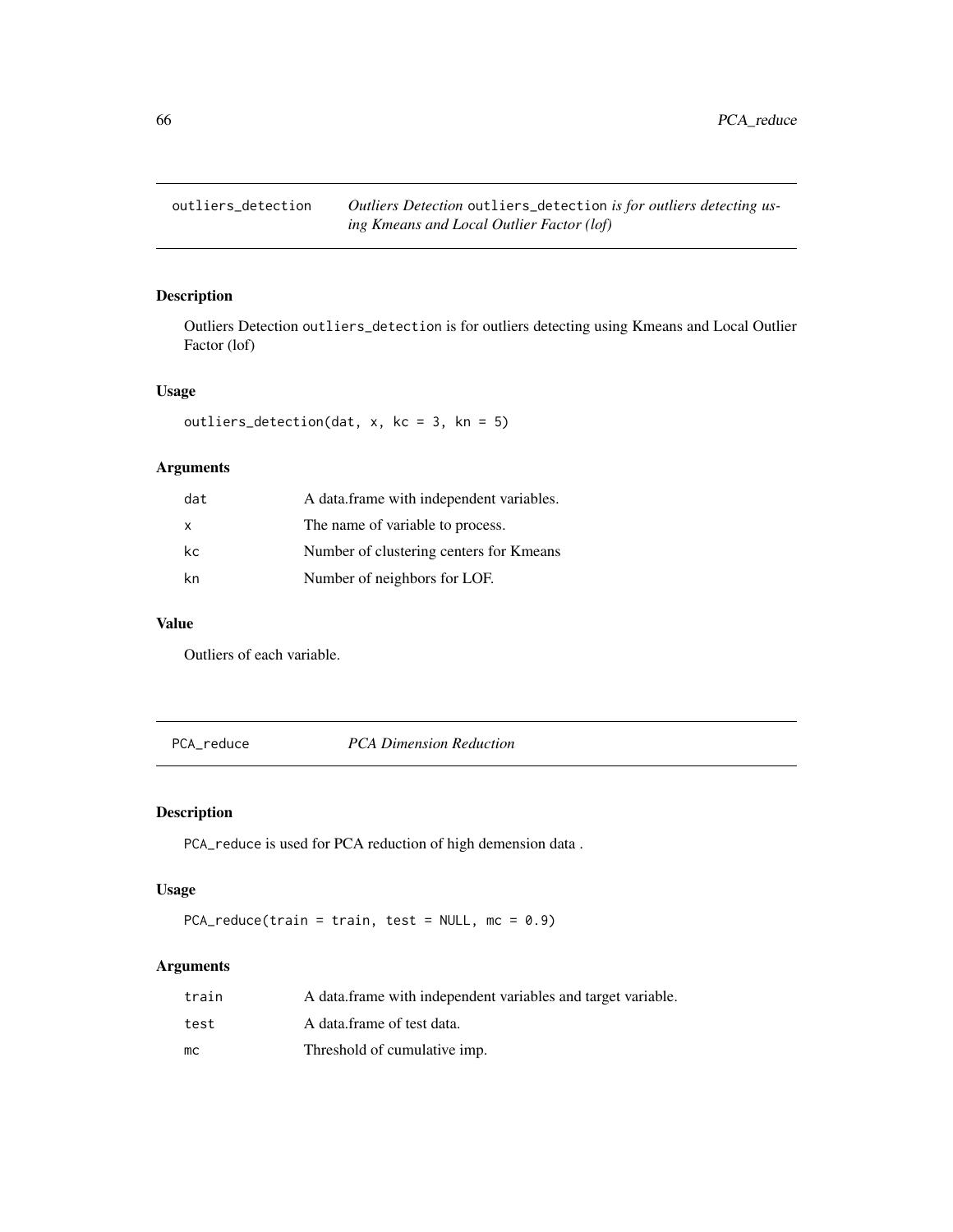# plot\_theme 67

## Examples

```
## Not run:
num_x_list = get_names(dat = UCICreditCard, types = c('numeric'),
ex_cols = "ID$|date$|default.payment.next.month$", get_ex = FALSE)
PCA_dat = PCA_reduce(train = UCICreditCard[num_x_list])
```
## End(Not run)

plot\_theme *plot\_theme*

# Description

plot\_theme is a simper wrapper of theme for ggplot2.

### Usage

```
plot_theme(legend.position = "top", angle = 30, legend_size = 7,
  axis\_size_y = 8, axis\_size_x = 8, axis\_title\_size = 10,
  title_size = 11, title_vjust = 0, title_hjust = 0,
  linetype = "dotted", face = "bold")
```
# Arguments

legend.position

|                                | see details at: codelegend.position  |
|--------------------------------|--------------------------------------|
| angle                          | see details at: codeaxis.text.x      |
| legend_size                    | see details at: codelegend.text      |
| axis_size_y                    | see details at: codeaxis.text.y      |
| axis_size_x<br>axis_title_size | see details at: codeaxis.text.x      |
|                                | see details at: codeaxis.title.x     |
| title_size                     | see details at: codeplot.title       |
| title_vjust                    | see details at: codeplot.title       |
| title_hjust                    | see details at: codeplot.title       |
| linetype                       | see details at: codepanel.grid.major |
| face                           | see details at: codeaxis title x     |

# Details

see details at: codetheme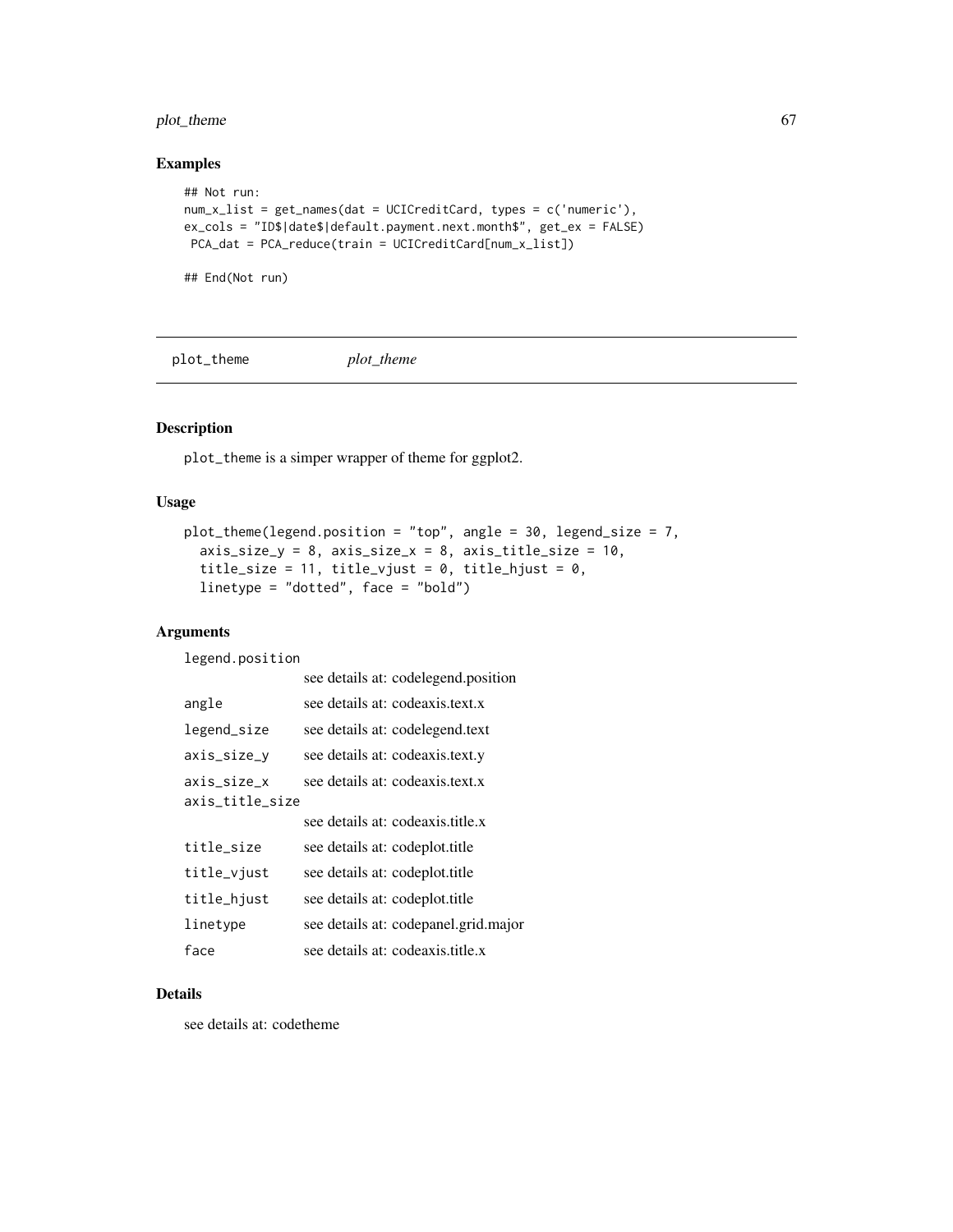process\_nas\_var is for missing value analysis and treatment using knn imputation, central impulation and random imputation. process\_nas is a simpler wrapper for process\_nas\_var.

### Usage

```
process_nas(dat, x_list = NULL, default_miss = TRUE,
 class_var = FALSE, parallel = FALSE, ex_cols = NULL,
 method = "median", note = FALSE, save_data = FALSE,
  file_name = NULL, dir.path = tempdir(), ...)process_nas_var(dat = dat, x, default_miss = TRUE, nas_rate = NULL,
 mat_nas_shadow = NULL, dt_nas_random = NULL, missing_type = NULL,
 method = "median", note = FALSE, save_data = FALSE,
 file_name = NULL, dir\_path = tempdir(), ...)
```

| dat            | A data.frame with independent variables.                                                                                                                      |
|----------------|---------------------------------------------------------------------------------------------------------------------------------------------------------------|
| x_list         | Names of independent variables.                                                                                                                               |
| default_miss   | Logical. If TRUE, assigning the missing values to -1 or "Unknown", otherwise<br>, processing the missing values according to the results of missing analysis. |
| class_var      | Logical, nas analysis of the nominal variables. Default is TRUE.                                                                                              |
| parallel       | Logical, parallel computing. Default is FALSE.                                                                                                                |
| ex_cols        | A list of excluded variables. Regular expressions can also be used to match<br>variable names. Default is NULL.                                               |
| method         | The methods of imputation by knn."median" is knn imputation by k neighbors<br>median.                                                                         |
| note           | Logical, outputs info. Default is TRUE.                                                                                                                       |
| save_data      | Logical. If TRUE, save missing analysis to dir_path                                                                                                           |
| file_name      | The file name for periodically saved missing analysis file. Default is NULL.                                                                                  |
| dir_path       | The path for periodically saved missing analysis file. Default is "./variable".                                                                               |
| $\cdots$       | Other parameters.                                                                                                                                             |
| x              | The name of variable to process.                                                                                                                              |
| nas_rate       | A list contains nas rate of each variable.                                                                                                                    |
| mat_nas_shadow | A shadow matrix of variables which contain nas.                                                                                                               |
| dt_nas_random  | A data.frame with random nas imputation.                                                                                                                      |
| missing_type   | Type of missing, genereted by codeanalysis nas                                                                                                                |
|                |                                                                                                                                                               |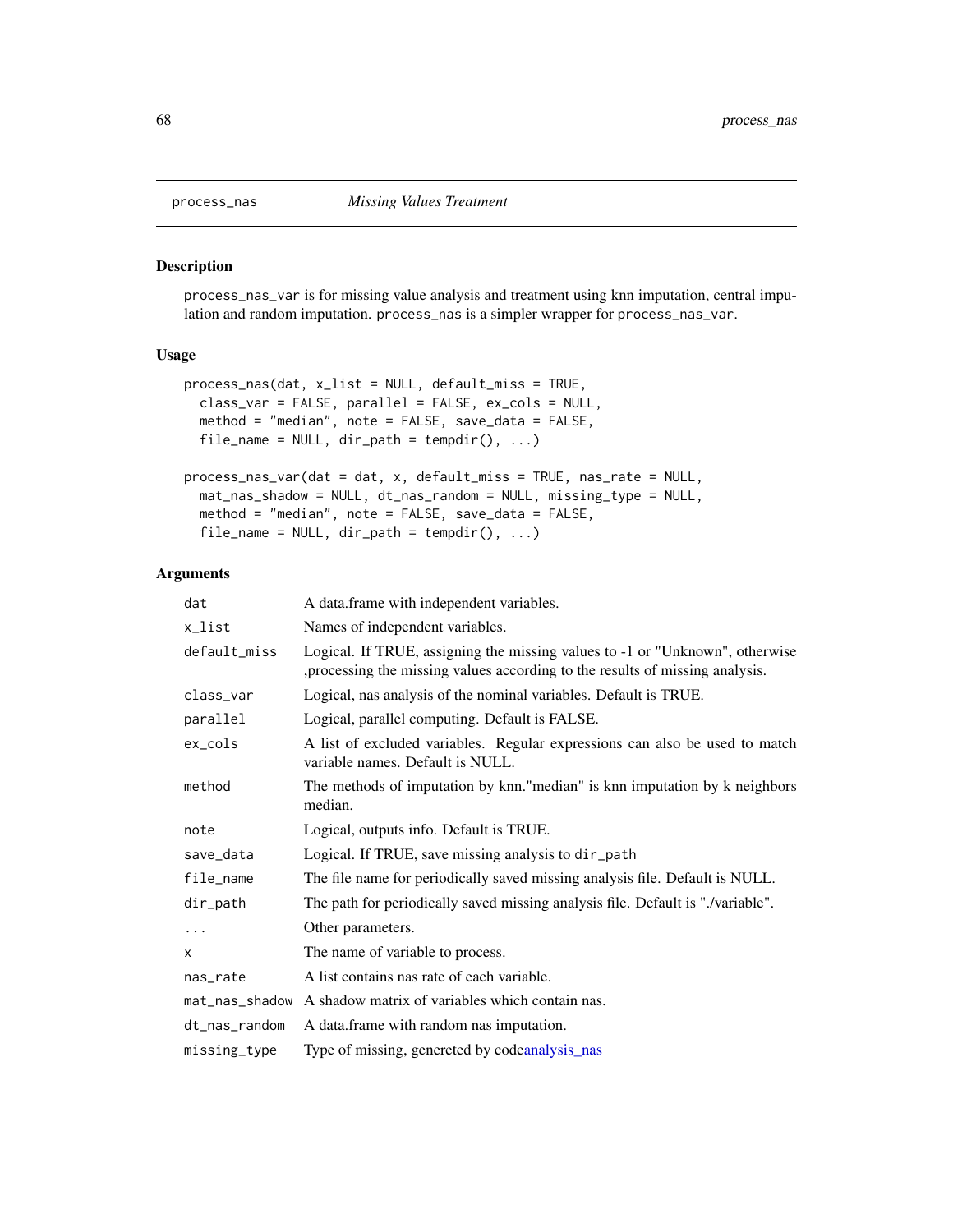# process\_outliers 69

## Value

A dat frame with no NAs.

### Examples

```
dat_na = process_nas(dat = UCICreditCard[1:1000,], default_miss = FALSE,
target = "default.payment.next.month",
parallel = FALSE,ex_cols = "ID$" ,method = "median")
```
process\_outliers *Outliers Treatment*

### Description

outliers\_kmeans\_lof is for outliers detection and treatment using Kmeans and Local Outlier Factor (lof) process\_outliers is a simpler wrapper for outliers\_kmeans\_lof.

## Usage

```
process_outliers(dat, target, ex_cols = NULL, kc = 3, kn = 5,
  x_list = NULL, parallel = FALSE, note = FALSE, process = TRUE,
  save_data = FALSE, file_name = NULL, dir_path = tempdir())
```

```
outliers_kmeans_lof(dat, x, target = NULL, kc = 3, kn = 5,
 note = FALSE, process = TRUE, save_data = FALSE,
 file_name = NULL, dir_path = tempdir())
```

| dat       | Dataset with independent variables and target variable.                                                         |
|-----------|-----------------------------------------------------------------------------------------------------------------|
| target    | The name of target variable.                                                                                    |
| ex_cols   | A list of excluded variables. Regular expressions can also be used to match<br>variable names. Default is NULL. |
| kc        | Number of clustering centers for Kmeans                                                                         |
| kn        | Number of neighbors for LOF.                                                                                    |
| x_list    | Names of independent variables.                                                                                 |
| parallel  | Logical, parallel computing.                                                                                    |
| note      | Logical, outputs info. Default is TRUE.                                                                         |
| process   | Logical, process outliers, not just analysis.                                                                   |
| save_data | Logical. If TRUE, save outliers analysis file to the specified folder at $dir$ -path                            |
| file_name | The file name for periodically saved outliers analysis file. Default is NULL.                                   |
| dir_path  | The path for periodically saved outliers analysis file. Default is "./variable".                                |
| X         | The name of variable to process.                                                                                |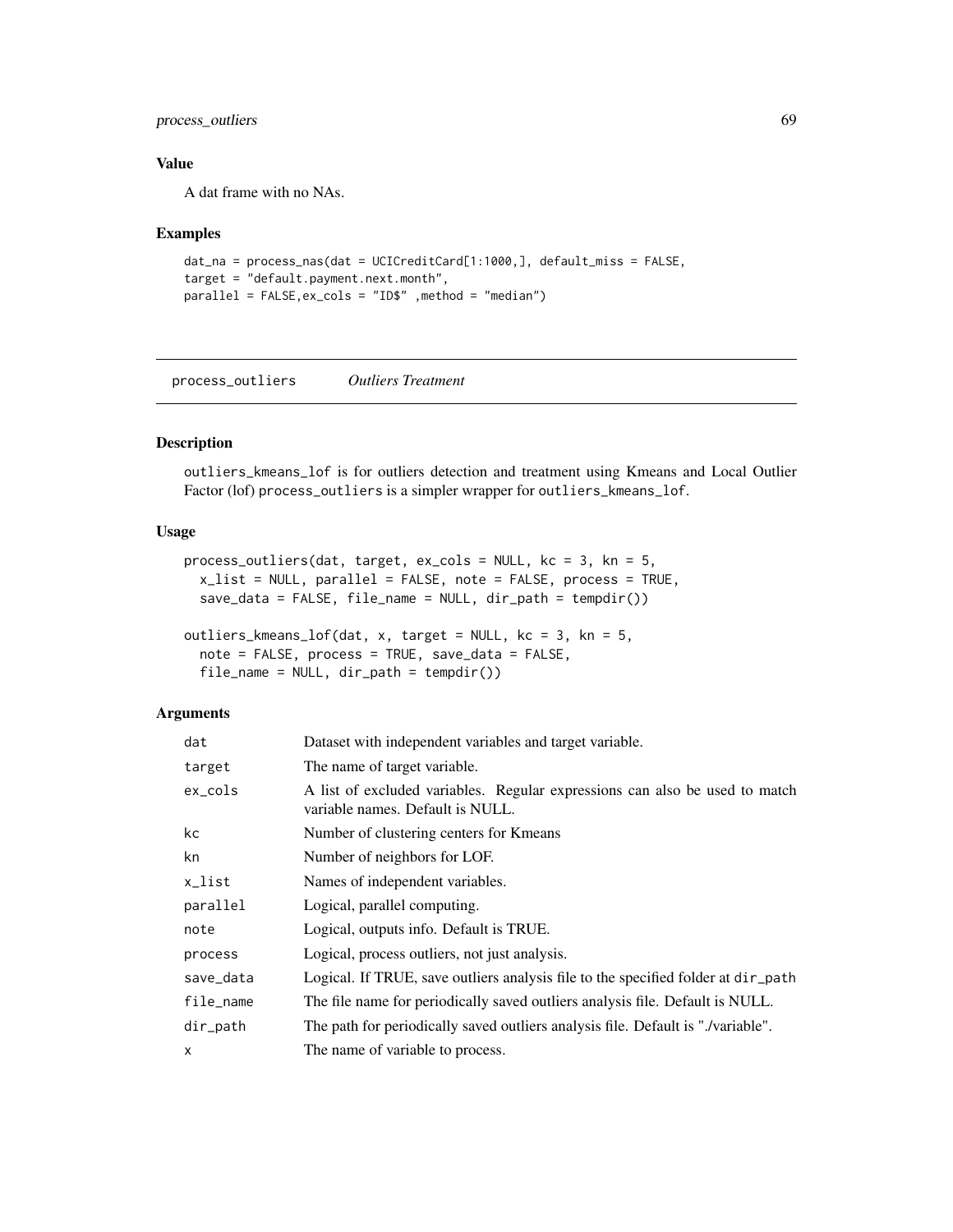A data frame with outliers process to all the variables.

# Examples

```
dat_out = process_outliers(UCICreditCard,
                         target = "default.payment.next.month",
                          ex\_cols = "date$", kc = 3, kn = 10, parallel = FALSE)
```

| psi_iv_filter | Variable reduction based on Information Value & Population Stability |
|---------------|----------------------------------------------------------------------|
|               | <i>Index filter</i>                                                  |

# Description

psi\_iv\_filter is for selecting important and stable features using IV & PSI.

# Usage

```
psi_iv_filter(dat, dat_test = NULL, target, x_list = NULL,
  breaks_list = NULL, pos_flag = NULL, ex_cols = NULL,
  occur_time = NULL, oot_{pct} = 0.7, psi_{i} = 0.1, iv_{i} = 0.01,
  vars_name = FALSE, note = FALSE, parallel = FALSE,
  save_data = FALSE, file_name = NULL, dir_path = tempdir(), ...)
```

| dat         | A data frame with independent variables and target variable.                                                    |
|-------------|-----------------------------------------------------------------------------------------------------------------|
| dat_test    | A data frame of test data. Default is NULL.                                                                     |
| target      | The name of target variable.                                                                                    |
| x_list      | Names of independent variables.                                                                                 |
| breaks_list | A table containing a list of splitting points for each independent variable. De-<br>fault is NULL.              |
| pos_flag    | The value of positive class of target variable, default: "1".                                                   |
| $ex\_cols$  | A list of excluded variables. Regular expressions can also be used to match<br>variable names. Default is NULL. |
| occur_time  | The name of the variable that represents the time at which each observation takes<br>place.                     |
| oot_pct     | Percentage of observations retained for overtime test (especially to calculate<br>PSI). Defualt is 0.7          |
| psi_i       | The maximum threshold of PSI. $0 \leq psi_i \leq -1$ ; 0.05 to 0.2 usually work. De-<br>fault: $0.1$            |
| $iv_i$      | The minimum threshold of IV. $0 < iv$ i; 0.01 to 0.1 usually work. Default: 0.01                                |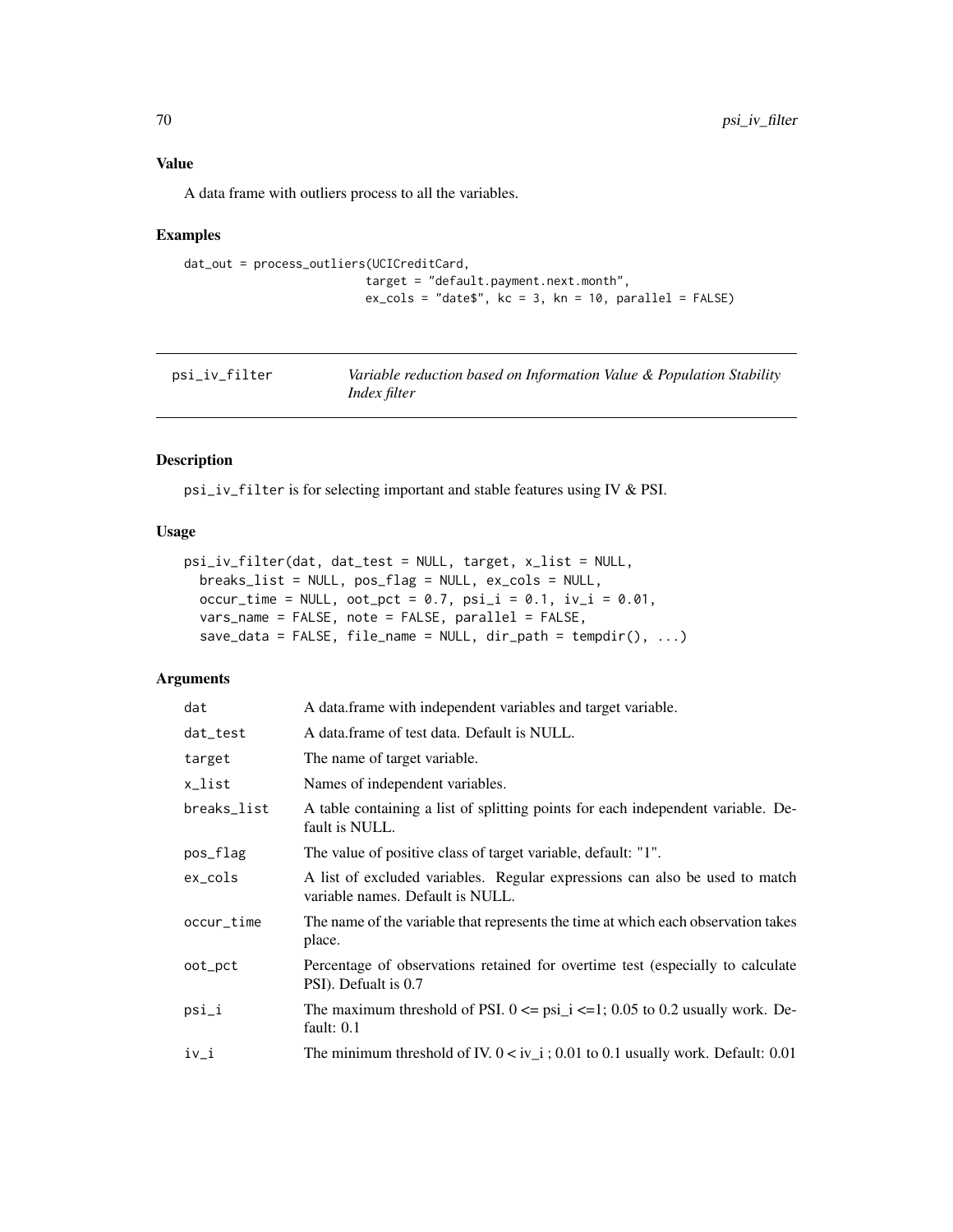| vars_name   | Logical, output a list of filtered variables or table with detailed IV and PSI value<br>of each variable. Default is FALSE. |
|-------------|-----------------------------------------------------------------------------------------------------------------------------|
| note        | Logical, outputs info. Default is TRUE.                                                                                     |
| parallel    | Logical, parallel computing. Default is FALSE.                                                                              |
| save_data   | Logical, save results in locally specified folder. Default is FALSE.                                                        |
| file_name   | The name for periodically saved results files. Default is "Featrue_importance_IV_PSI".                                      |
| $dir$ -path | The path for periodically saved results files. Default is tempdir().                                                        |
| $\cdot$     | Other parameters.                                                                                                           |

# Value

A list with the following elements:

- Feature Selected variables.
- IV IV of variables.
- PSI PSI of variables.

# See Also

[xgb\\_filter](#page-91-0), [gbm\\_filter](#page-23-0), [feature\\_select\\_wrapper](#page-21-0)

# Examples

```
psi_iv_filter(dat= UCICreditCard[1:1000,c(2,4,8:9,26)],
            target = "default.payment.next.month",
            occur_time = "apply_date",
            parallel = FALSE)
```
quick\_as\_df *List as data.frame quickly*

# Description

quick\_as\_df is function for fast dat frame transfromation.

# Usage

quick\_as\_df(df\_list)

# Arguments

df\_list A list of data.

# Value

packages installed and library,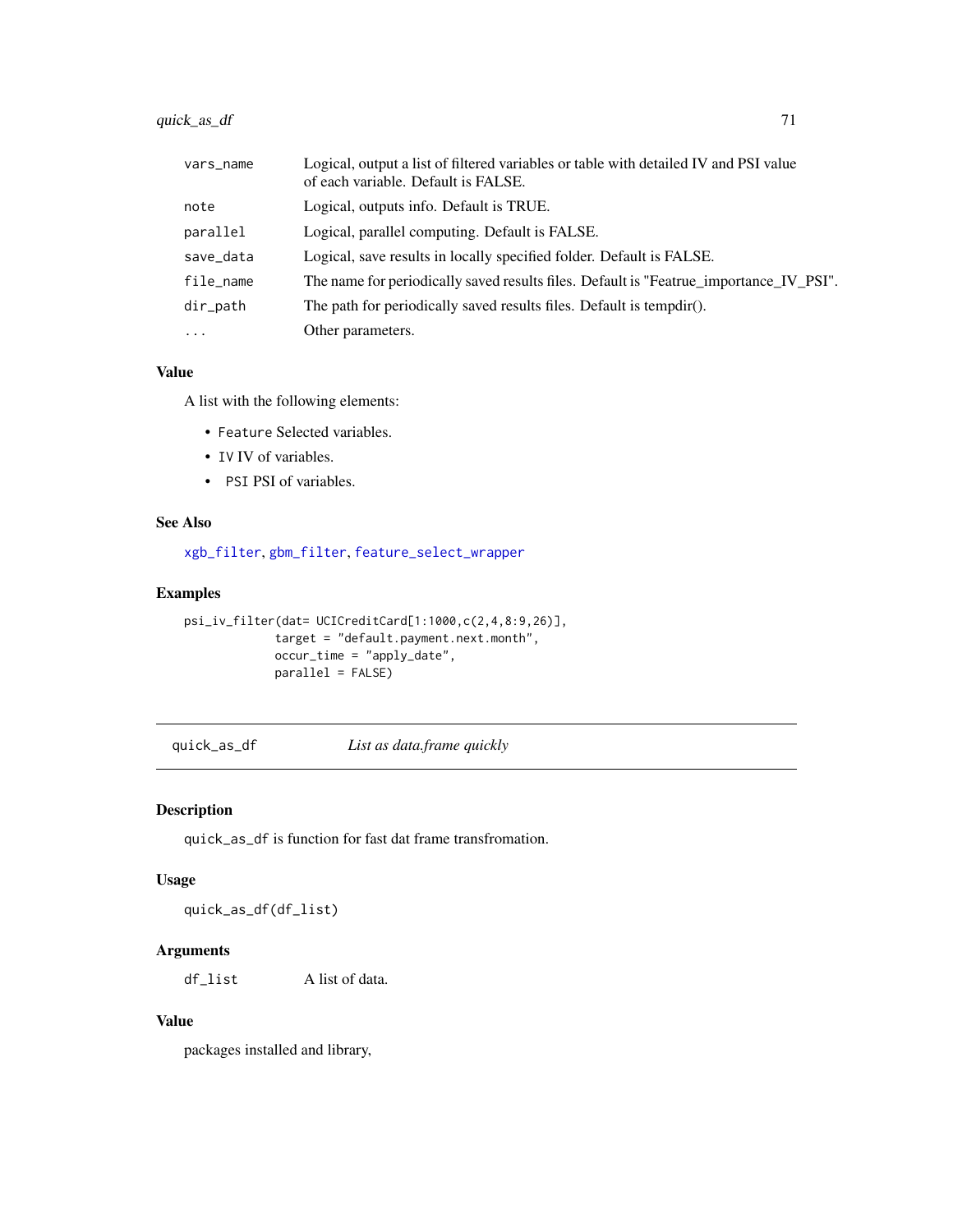# Examples

```
UCICreditCard = quick_as_df(UCICreditCard)
```
reduce\_high\_cor *Compare the two highly correlated variables*

## Description

reduce\_high\_cor is function for comparing the two highly correlated variables, select a variable with the largest IV value.

## Usage

 $reduce\_high\_cor(cor\_mat, p = 0.9, x\_list = NULL, com\_list = NULL,$ retain = TRUE)

# Arguments

| cor_mat  | A correlation matrix.                                                    |
|----------|--------------------------------------------------------------------------|
| p        | The threshold of high correlation.                                       |
| x_list   | Names of independent variables.                                          |
| com_list | A data.frame with important values of each variable. eg : IV list.       |
| retain   | Logical, output selected variables, if FALSE, output filtered variables. |

### Value

A list of selected variables.

remove\_duplicated *Remove Duplicated Observations*

# Description

remove\_duplicated is the function to remove duplicated observations

# Usage

```
remove_duplicated(dat = dat, obs_id = NULL, occur_time = NULL,
 target = NULL, note = FALSE)
```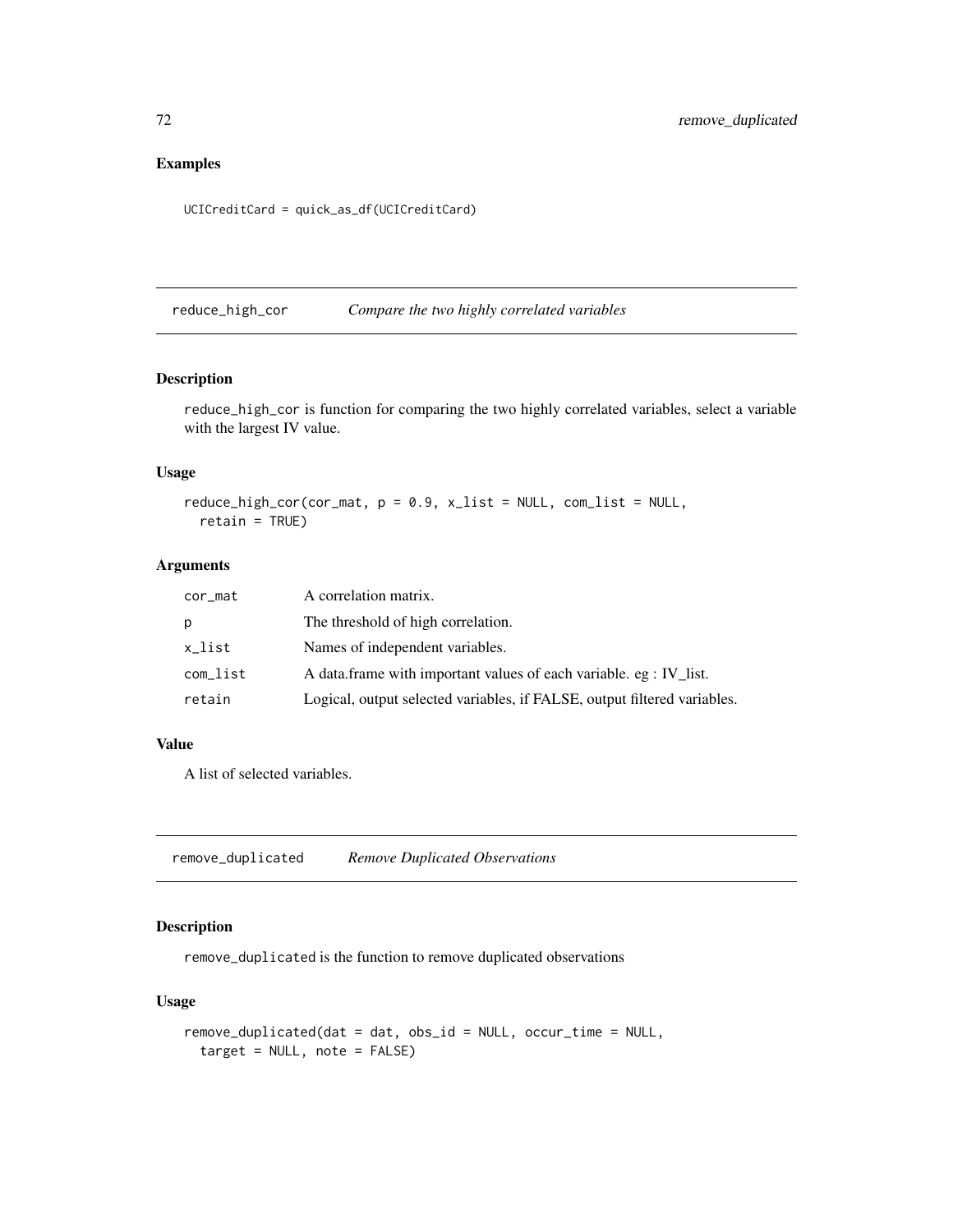# <span id="page-72-0"></span>require\_packages 73

## Arguments

| dat        | A data frame with x and target.                          |
|------------|----------------------------------------------------------|
| obs_id     | The name of ID of observations. Default is NULL.         |
| occur_time | The name of occur time of observations. Default is NULL. |
| target     | The name of target variable.                             |
| note       | Logical. Outputs info. Default is TRUE.                  |

## Value

A data.frame

## Examples

```
datss = remove_duplicated(dat = UCICreditCard,
target = "default.payment.next.month",
obs_id = "ID", occur_time = "apply_date")
```
require\_packages *Packages required and intallment*

## Description

require\_packages is function for librarying required packages and installing missing packages if needed.

# Usage

```
require_packages(pkg)
```
# Arguments

pkg A list or vector of names of required packages.

# Value

packages installed and library.

# Examples

```
## Not run:
require_packages(c("dplyr","ggplot2"))
```
## End(Not run)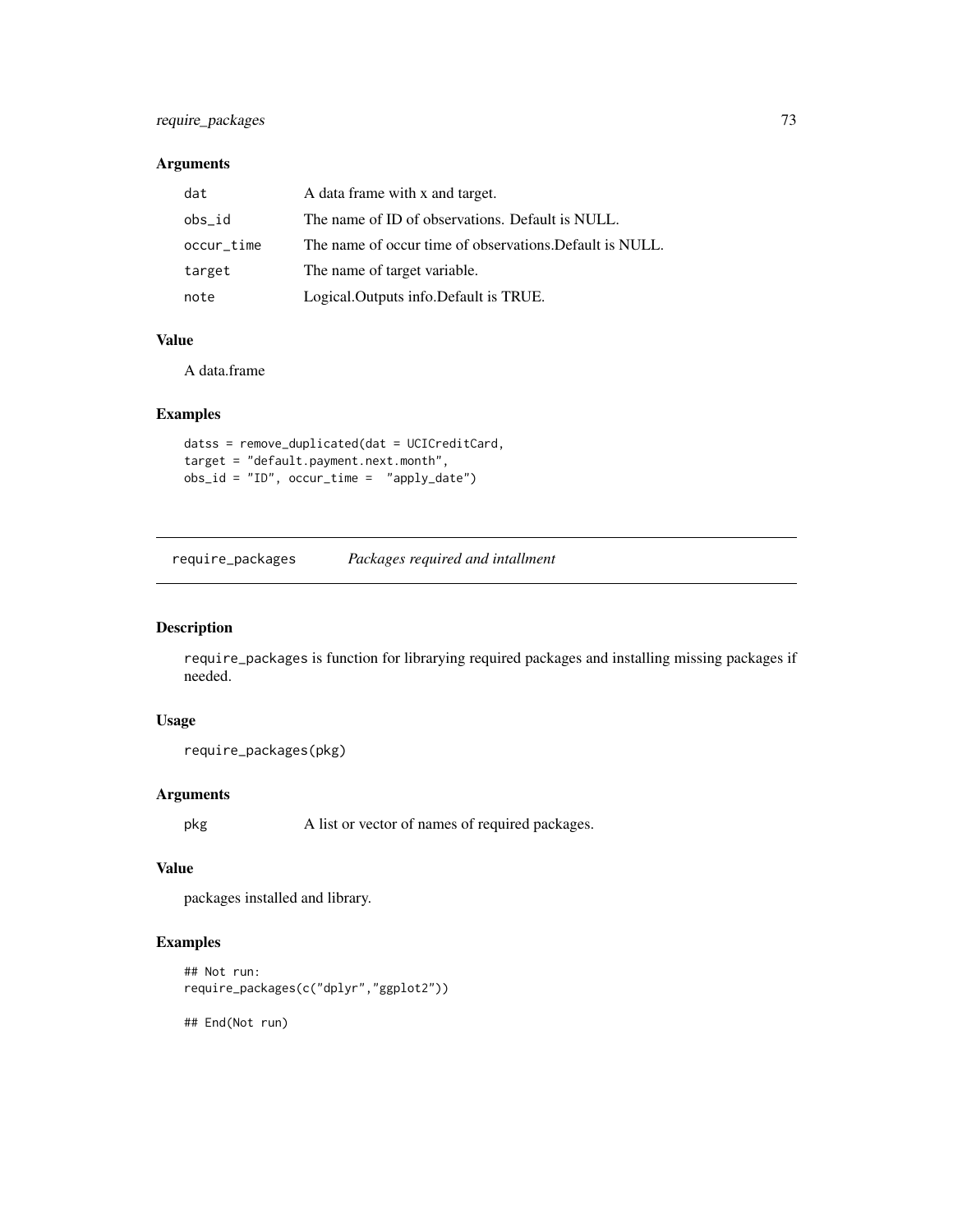<span id="page-73-1"></span>re\_name *Rename*

# Description

re\_name is for renaming variables.

## Usage

 $re\_name(data, oldname = c(), newname = c())$ 

# Arguments

| dat     | A data frame with vairables to rename. |
|---------|----------------------------------------|
| oldname | Old names of vairables.                |
| newname | New names of vairables.                |

# Value

data with new variable names.

## Examples

```
dt = re_name(dat = UCICreditCard, "default.payment.next.month" , "target")
names(dt['target'])
```
<span id="page-73-0"></span>rf\_params *Random Forest Parameters*

# Description

rf\_params is the list of parameters to train a Random Forest using in [training\\_model](#page-83-0).

#### Usage

```
rf_parameters (ntree = 100, nodesize = 30, samp_rate = 0.5,
  tune\_rf = FALSE, ...
```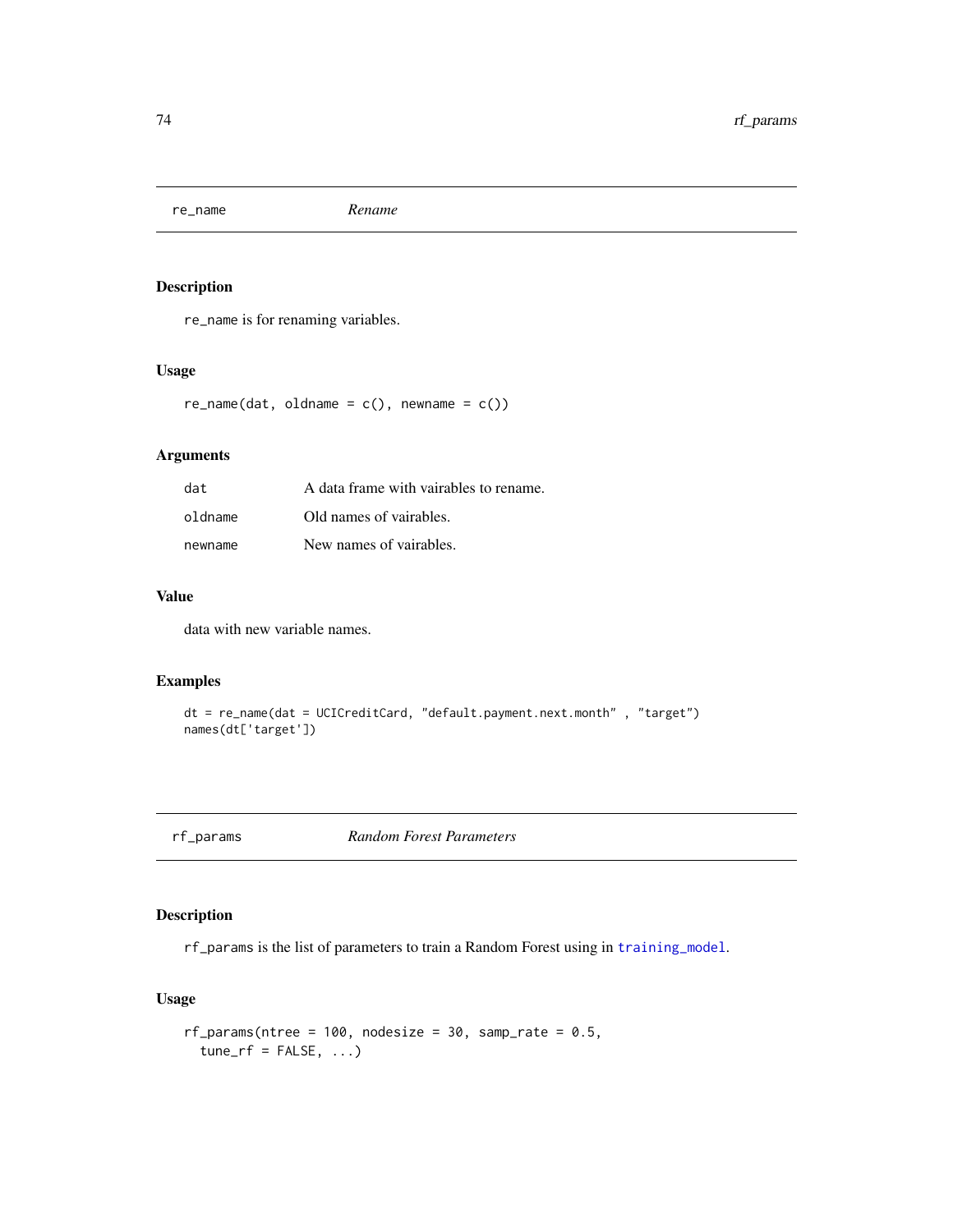#### <span id="page-74-0"></span>rowAny 75

# Arguments

| ntree     | Number of trees to grow. This should not be set to too small a number, to ensure<br>that every input row gets predicted at least a few times.                                                                           |
|-----------|-------------------------------------------------------------------------------------------------------------------------------------------------------------------------------------------------------------------------|
| nodesize  | Minimum size of terminal nodes. Setting this number larger causes smaller trees<br>to be grown (and thus take less time). Note that the default values are different<br>for classification $(1)$ and regression $(5)$ . |
| samp_rate | Percentage of sample to draw. Default is 0.2.                                                                                                                                                                           |
| tune_rf   | A logical. If TRUE, then tune Random Forest model. Default is FALSE.                                                                                                                                                    |
| $\cdot$   | Other parameters                                                                                                                                                                                                        |

# Details

See details at : [https://www.stat.berkeley.edu/~breiman/Using\\_random\\_forests\\_V3.1.](https://www.stat.berkeley.edu/~breiman/Using_random_forests_V3.1.pdf) [pdf](https://www.stat.berkeley.edu/~breiman/Using_random_forests_V3.1.pdf)

## Value

A list of parameters.

# See Also

[training\\_model](#page-83-0), [lr\\_params](#page-60-0), [gbm\\_params](#page-25-0), [xgb\\_params](#page-92-0)

rowAny *Functions for vector operation.*

# Description

Functions for vector operation.

#### Usage

rowAny(x)

rowAllnas(x)

colAllnas(x)

colAllzeros(x)

rowAll(x)

rowCVs(x, na.rm = FALSE)

rowSds(x, na.rm = FALSE)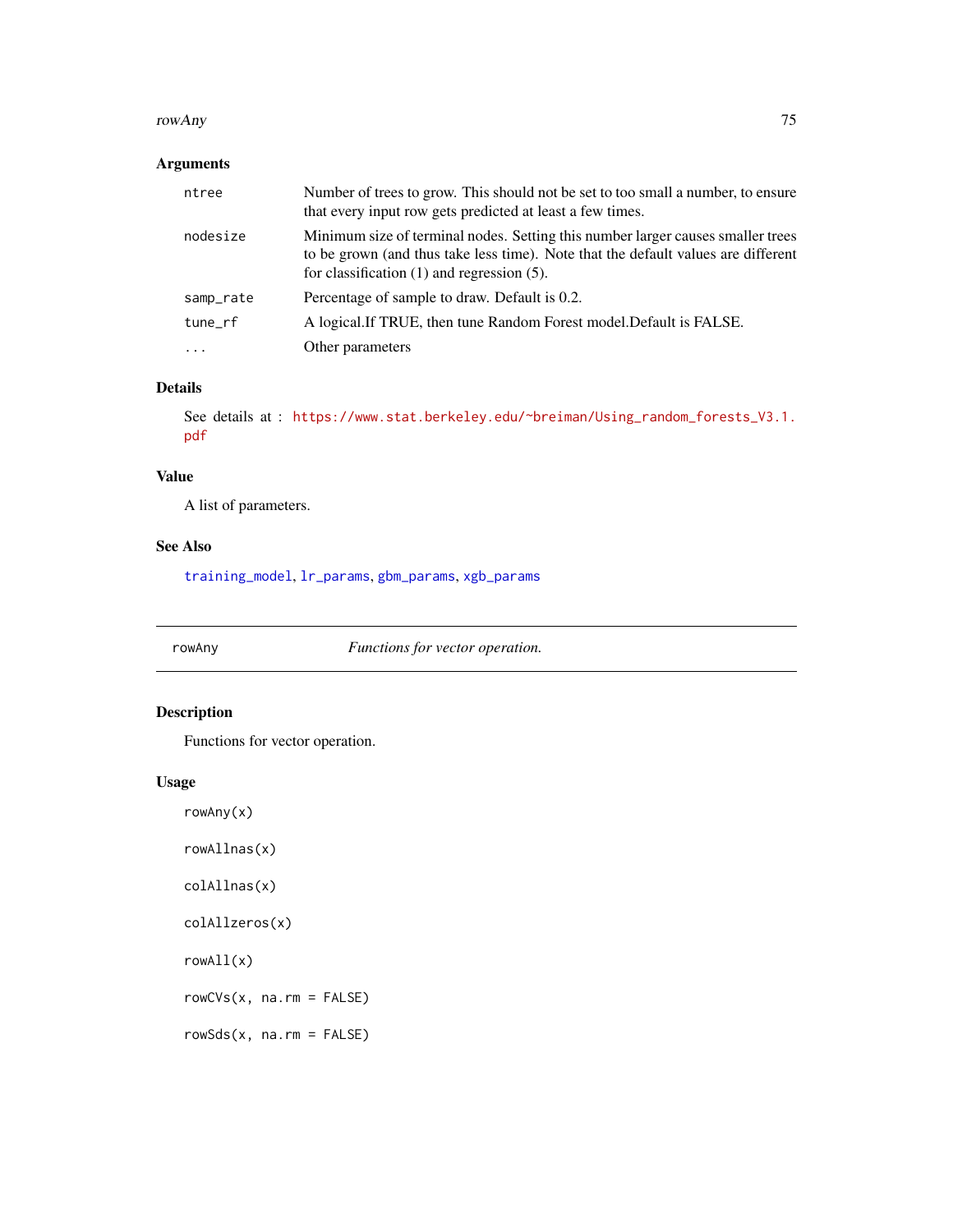```
colSds(x, na.rm = FALSE)rowMaxs(x, na.rm = FALSE)
rowMins(x, na.rm = FALSE)
rowMaxMins(x, na.rm = FALSE)
```
#### Arguments

| X     | A data frame or Matrix. |
|-------|-------------------------|
| na.rm | Logical, remove NAs.    |

# Value

A data.frame or Matrix.

#### Examples

```
#any row has missing values
row_amy = rowAny(UCICreditCard[8:10])
#rows which is all missing values
row_na = rowAllnas(UCICreditCard[8:10])
#cols which is all missing values
col_na = colAllnas(UCICreditCard[8:10])
#cols which is all zeros
row_zero = colAllzeros(UCICreditCard[8:10])
#sum all numbers of a row
row_all = rowAll(UCICreditCard[8:10])
#caculate cv of a row
row_cv = rowCVs(UCICreditCard[8:10])
#caculate sd of a row
row_sd = rowSds(UCICreditCard[8:10])
#caculate sd of a column
col_sd = colSds(UCICreditCard[8:10])
```
save\_dt *Save data*

#### Description

save\_dt is for saving a data.frame or a list fast.

## Usage

```
save_dt(dt, file_name = NULL, dir_path = tempdir(), note = FALSE,
 as_list = FALSE, row_names = FALSE, append = FALSE)
```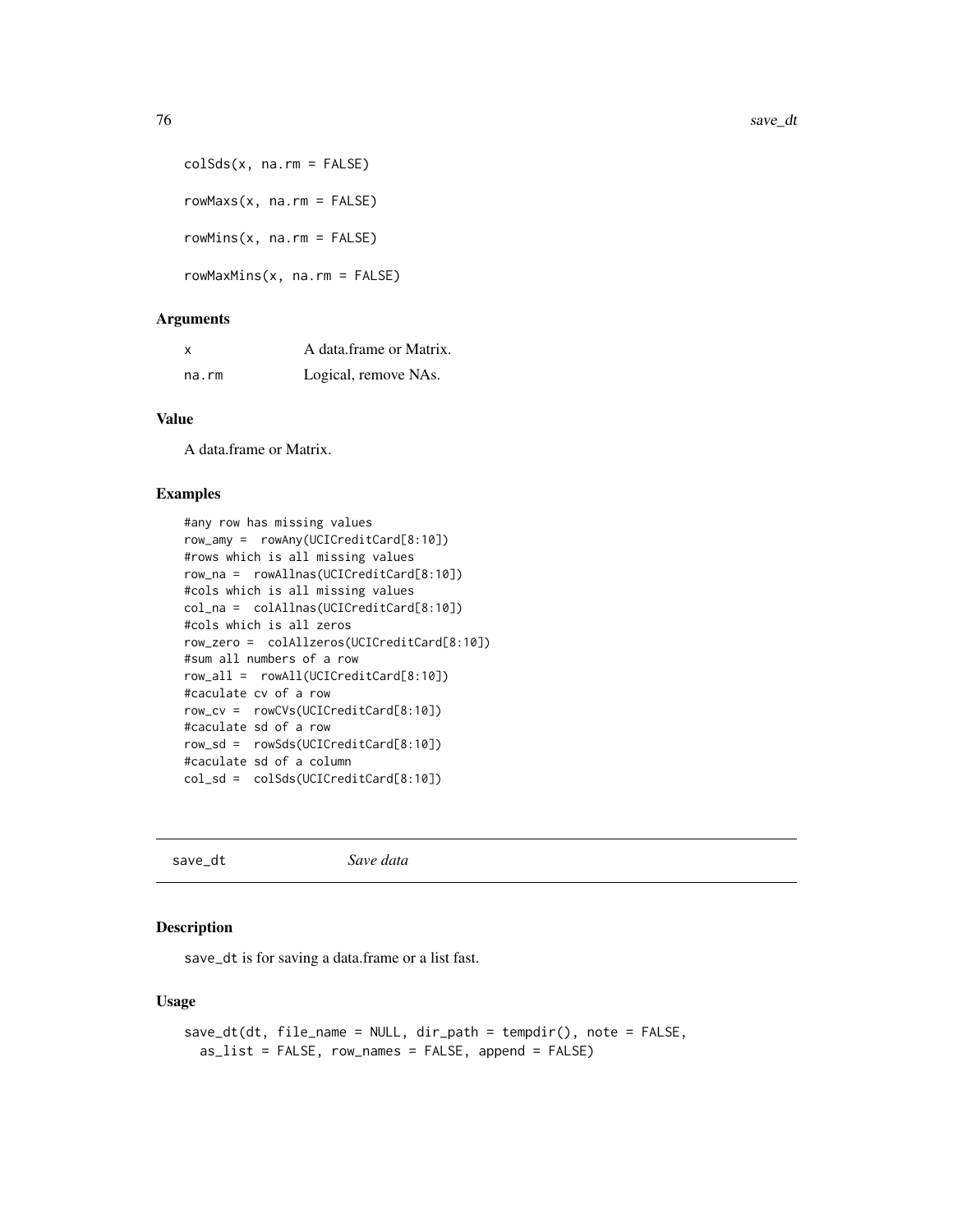# <span id="page-76-1"></span>score\_transfer 77

# Arguments

| dt          | A data frame or list.                                                 |
|-------------|-----------------------------------------------------------------------|
| file_name   | A string. The file name to save breaks list.                          |
| $dir$ -path | A string. The dir path to save breaks list.                           |
| note        | Logical. Outputs info. Default is TRUE.                               |
| as_list     | Logical. List format or data. frame format to save. Default is FALSE. |
| row_names   | Logical, retain rownames.                                             |
| append      | Logical, append newdata to old.                                       |

# Examples

save\_dt(UCICreditCard,"UCICreditCard", tempdir())

<span id="page-76-0"></span>score\_transfer *Scoring*

# Description

score\_transfer is for transfer woe to score.

#### Usage

```
score_transfer(model, tbl_woe, a = 600, b = 50, file_name = NULL,
 dir_path = tempdir(), save_data = FALSE)
```
# Arguments

| model       | A data frame with x and target.                                     |
|-------------|---------------------------------------------------------------------|
| tbl_woe     | a data.frame with woe variables.                                    |
| a           | Base line of score.                                                 |
| b           | Numeric. Increased scores from doubling Odds.                       |
| file_name   | The name for periodically saved score file. Default is "dat_score". |
| $dir$ -path | The path for periodically saved score file. Default is "./data"     |
| save_data   | Logical, save results in locally specified folder. Default is TRUE  |

# Value

A data.frame with variables which values transfered to score.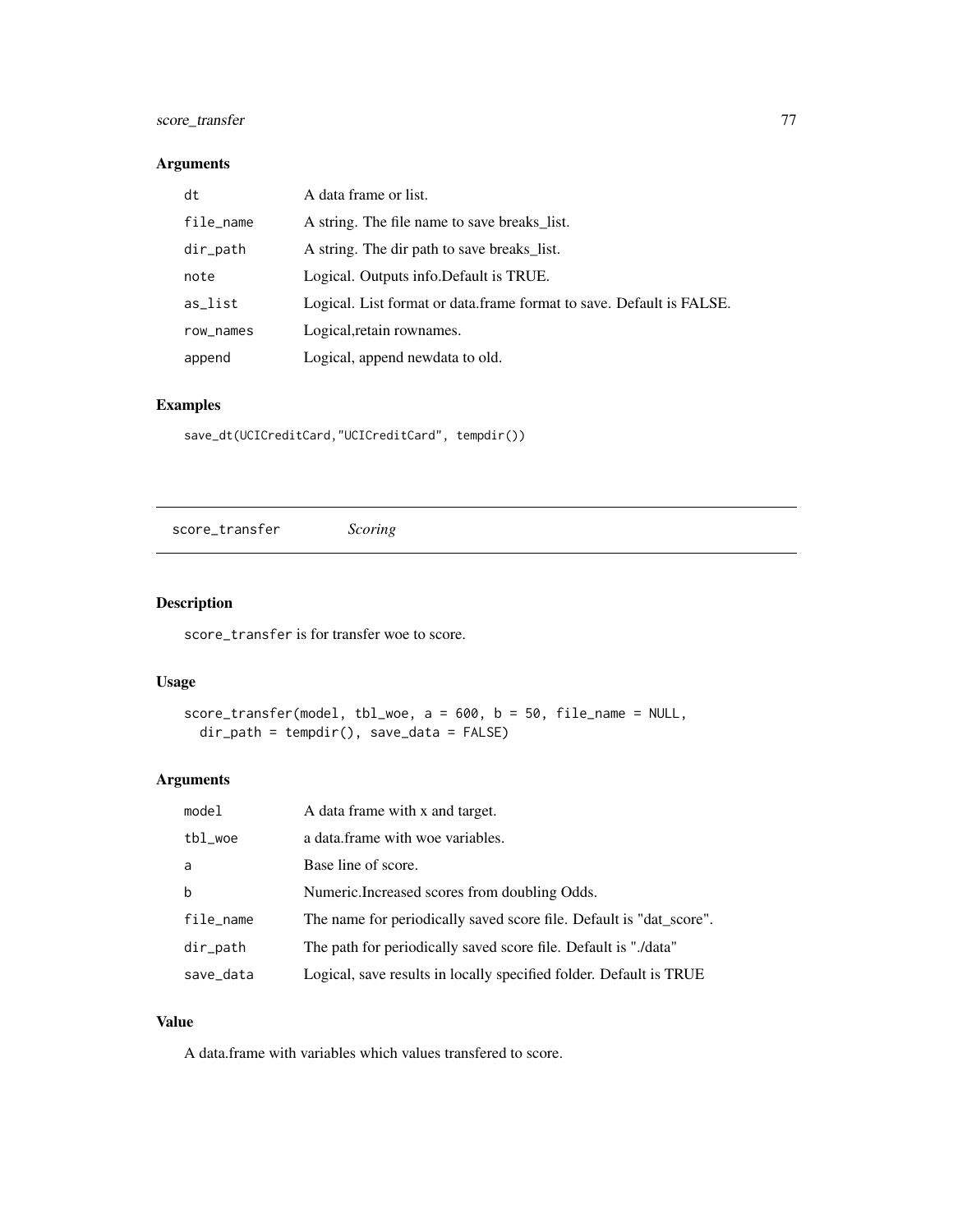#### Examples

```
# dataset spliting
sub = cv_split(UCICredictCard, k = 30)[[1]]dat = UCICreditCard[sub,]
#rename the target variable
dat = re_name(dat, "default.payment.next.month", "target")
dat = cleaning_data(dat, target = "target", obs_id = "ID",
occur_time = "apply_date", miss_values = list("", -1))
#train_ test pliting
train_test <- train_test_split(dat, split_type = "OOT", prop = 0.7,
                                occur_time = "apply_date")
dat_train = train_test$train
dat_test = train_test$test
#get breaks of all predictive variables
x_list = c("PAY_0", "LIMIT_BAL", "PAY_AMT5", "EDUCATION", "PAY_3", "PAY_2")
breaks_list <- get_breaks_all(dat = dat_train, target = "target",
                             x_list = x_list, occur_time = "apply_date", ex\_cols = "ID",save_data = FALSE, note = FALSE)
#woe transforming
train_woe = woe_trans_all(dat = dat_train,
                          target = "target",
                          breaks_list = breaks_list,
                          woe_name = FALSE)
test_woe = woe_trans_all(dat = dat_test,
                       target = "target",
                         breaks_list = breaks_list,
                         note = FALSE)
Formula = as.formula(paste("target", paste(x_list, collapse = ' + '), sep = ' ~ '))
set.seed(46)
lr_model = glm(Formula, data = train_woe[, c("target", x_list)], family = binomial(logit))
#get LR coefficient
dt\_imp_LR = get\_logistic\_coeff(lg\_model = lr\_model, save\_data = FALSE)bins_table = get_bins_table_all(dat = dat_train, target = "target",
                               occur_time = "apply_date",
                                x_list = x_list,breaks_list = breaks_list, note = FALSE)
#score card
LR_score_card <- get_score_card(lg_model = lr_model, bins_table, target = "target")
#scoring
train_pred = dat_train[, c("ID", "apply_date", "target")]
test_pred = dat_test[, c("ID", "apply_date", "target")]
train_pred\red LR = score_transfer(model = lr_model,tbl_woe = train_woe,
                                                    save_data = FALSE)[, "score"]
test_pred$pred_LR = score_transfer(model = lr_model,
tbl_woe = test_woe, save_data = FALSE)[, "score"]
```
<span id="page-77-1"></span><span id="page-77-0"></span>select\_best\_class *Generates Best Binning Breaks*

<span id="page-77-2"></span>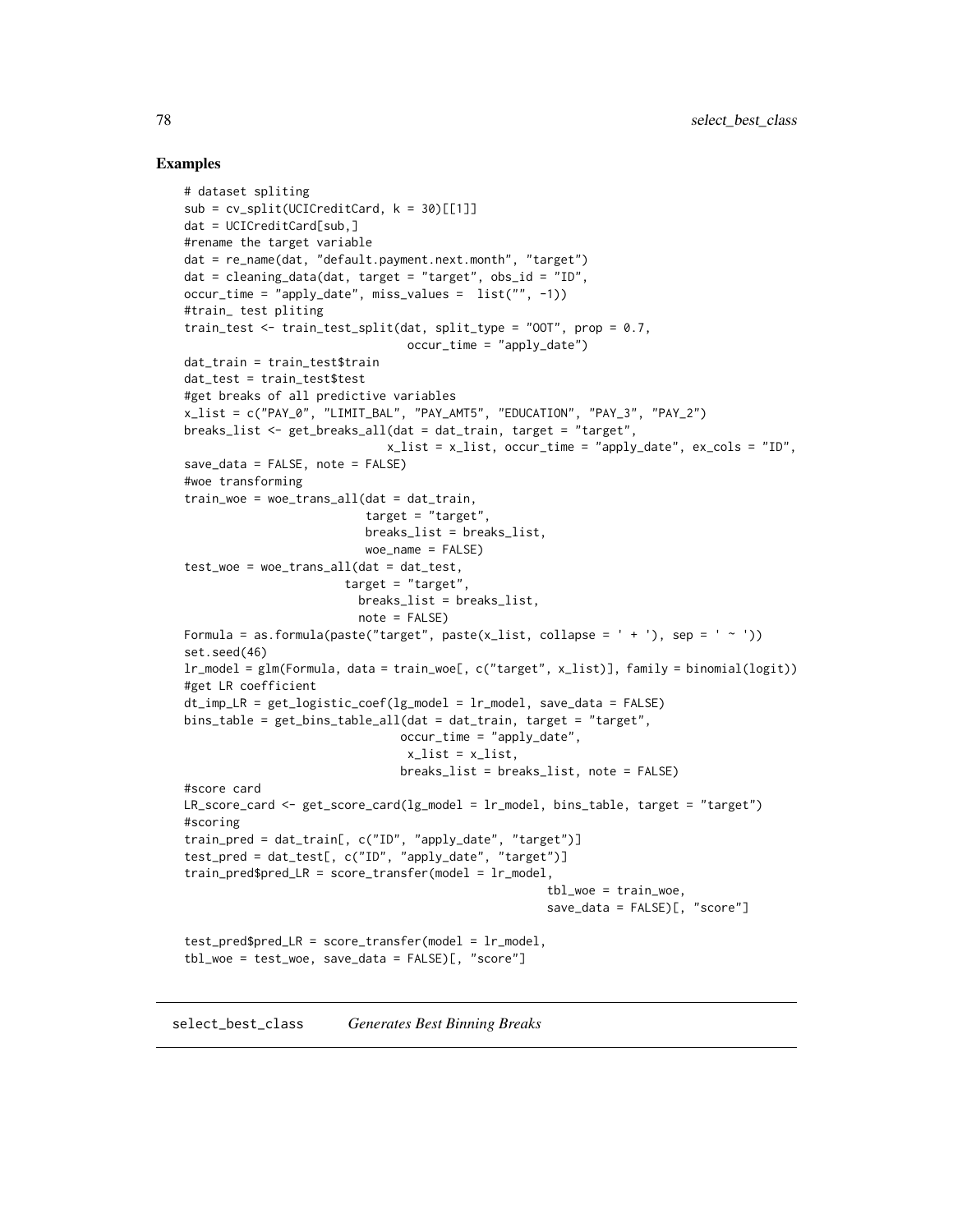# select\_best\_class 79

## Description

select\_best\_class & select\_best\_breaks are for merging initial breaks of variables using chisquare, odds-ratio,PSI,G/B index and so on. The get\_breaks is a simpler wrapper for select\_best\_class & select\_best\_class.

#### Usage

```
select_best_class(dat, x, target, breaks = NULL, occur_time = NULL,
 oot\_pot = 0.7, pos\_flag = NULL, bins\_control = NULL,
 sp_values = NULL, ...)select_best_breaks(dat, x, target, breaks = NULL, pos_flag = NULL,
  sp_values = NULL, occur_time = NULL, oot_pct = 0.7,bins\_control = NULL, ...)
```
#### Arguments

| dat          | A data frame with x and target.                                                                                                                     |
|--------------|-----------------------------------------------------------------------------------------------------------------------------------------------------|
| X            | The name of variable to process.                                                                                                                    |
| target       | The name of target variable.                                                                                                                        |
| breaks       | Splitting points for an independent variable. Default is NULL.                                                                                      |
| occur_time   | The name of the variable that represents the time at which each observation takes<br>place.                                                         |
| oot_pct      | The percentage of Actual and Expected set for PSI calculating.                                                                                      |
| pos_flag     | The value of positive class of target variable, default: "1".                                                                                       |
| bins_control | the list of parameters.                                                                                                                             |
|              | • bins_num The maximum number of bins. 5 to 10 usually work. Default:<br>10                                                                         |
|              | $\bullet$ bins_pct The minimum percent of observations in any bins. $0 < \text{bins\_pot}$<br>$<$ 1, 0.01 to 0.1 usually work. Default: 0.02.       |
|              | • b_chi The minimum threshold of chi-square merge. $0 < b$ _chi< 1; 0.01 to<br>0.1 usually work. Default: 0.02.                                     |
|              | $\bullet$ b_odds The minimum threshold of odds merge. $0 < b$ _odds < 1; 0.05 to 0.2<br>usually work. Default: 0.1.                                 |
|              | • b_psi The maximum threshold of PSI in any bins. $0 < b$ _psi < 1; 0 to 0.1<br>usually work. Default: 0.05.                                        |
|              | • b_gb The maximum threshold of G/B index in any bins. $0 < b$ _gb < 1; 0.05<br>to 0.3 usually work. Default: 0.15.                                 |
|              | • gb_psi The maximum threshold of Training and Testing G/B index PSI in<br>any bins. $0 < gb_{psi} < 1$ ; 0.01 to 0.3 usually work. Default: 0.1.   |
|              | • mono Monotonicity of all bins, the larger, the more nonmonotonic the bins<br>will be. $0 <$ mono $< 0.5$ ; 0.2 to 0.4 usually work. Default: 0.2. |
|              | • kc number of cross-validations. 1 to 5 usually work. Default: 1.                                                                                  |
| sp_values    | A list of special value.                                                                                                                            |
| $\cdots$     | Other parameters.                                                                                                                                   |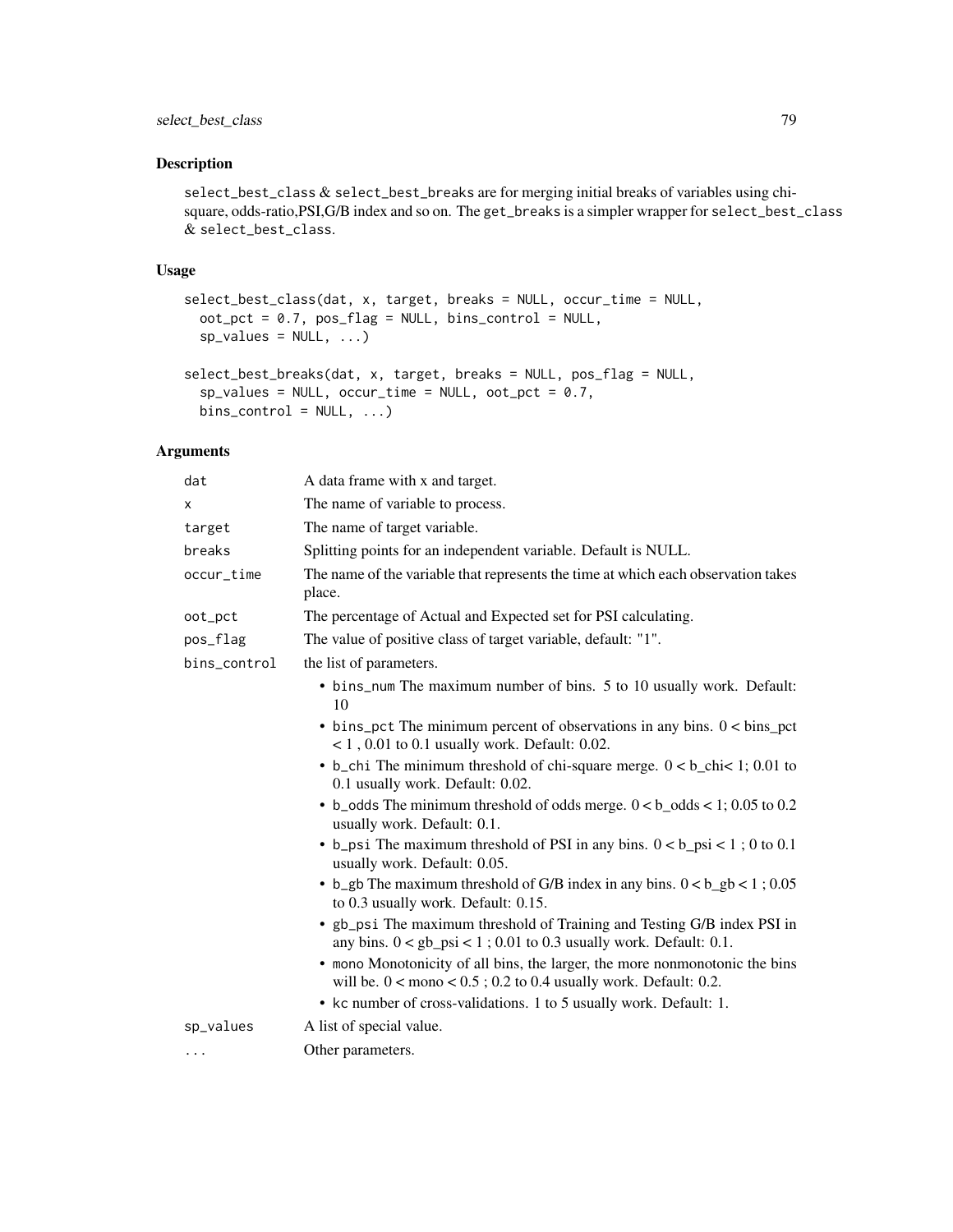# <span id="page-79-0"></span>Details

The folloiwing is the list of Reference Principles

- 1.The increasing or decreasing trend of variables is consistent with the actual business experience.(The percent of Non-monotonic intervals of which are not head or tail is less than 0.35)
- 2.Maximum 10 intervals for a single variable.
- 3.Each interval should cover more than 2
- 4. Each interval needs at least 30 or 1
- 5.Combining the values of blank, missing or other special value into the same interval called Missing.
- 6.The difference of Chi effect size between intervals should be at least 0.03 or more.
- 7.The difference of absolute odds ratio between intervals should be at least 0.1 or more.
- 8.The difference of bad rate between intervals should be at least 1/10 of the total bad rate..
- 9.The difference of G/B index between intervals should be at least 15 or more.
- 10. The PSI of each interval should be less than 0.05.

#### Value

A list of breaks for x.

#### See Also

[get\\_tree\\_breaks](#page-42-0), [cut\\_equal](#page-12-0), [get\\_breaks](#page-28-0)

#### Examples

```
#equal sample size breaks
equ_breaks = cut_equal(dat = UCICreditCard[, "PAY_AMT2"], g = 10)
# select best bins
bins_control = list(bins_number = 10, bins_pct = 0.02, b_chi = 0.02,b\_odds = 0.1, b\_psi = 0.05, b\_gb = 0.15, mono = 0.3, gb\_psi = 0.1, kc = 1)
select\_best\_breaks(dat = UCICreditCard, x = "PAY_AMT2", breaks = equ_breaks,
target = "default.payment.next.month", occur_time = "apply_date",
sp_values = NULL, bins_control = bins_control)
```

```
sim_str sim_str
```
#### Description

This function is not intended to be used by end user.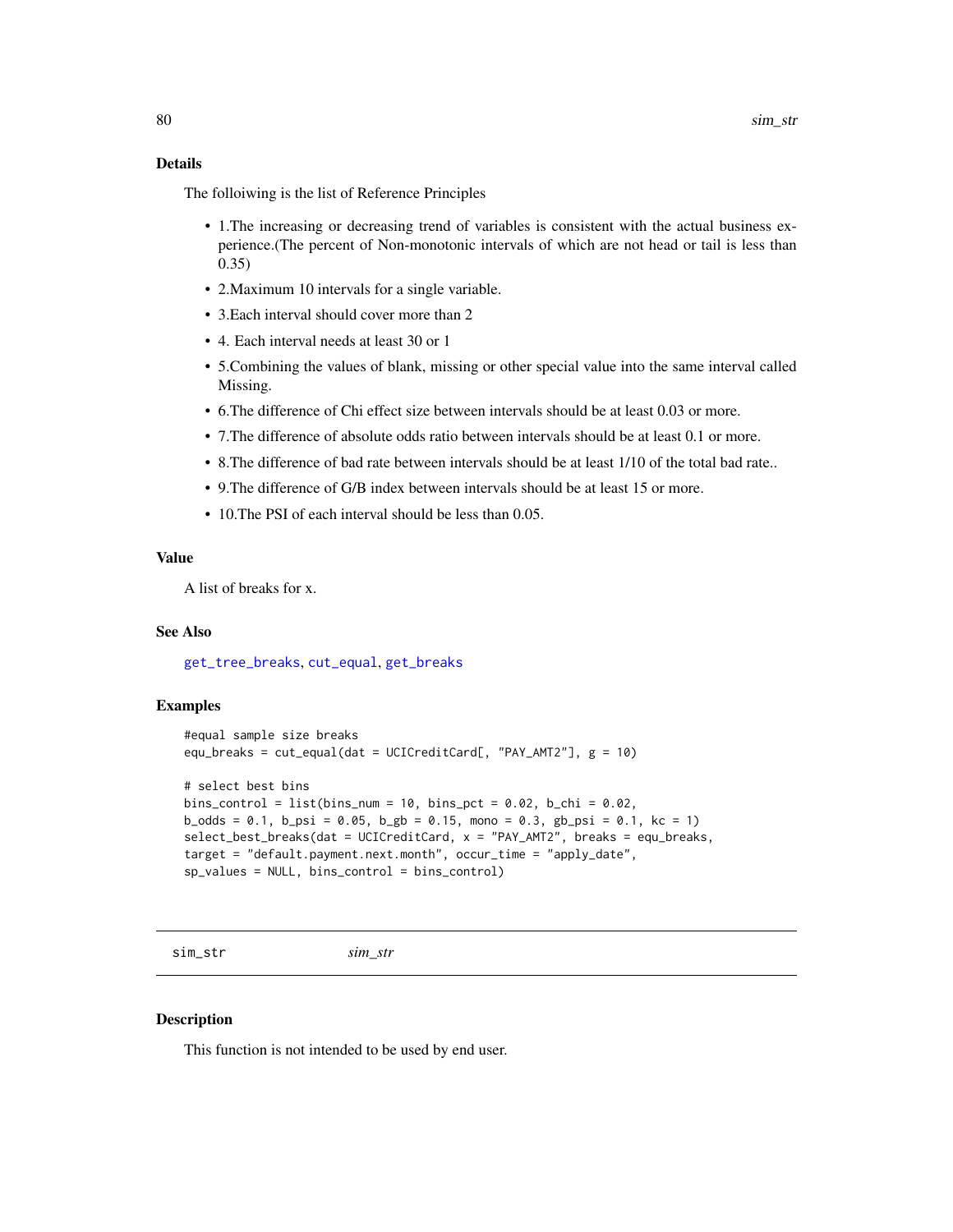#### <span id="page-80-0"></span>split\_bins 81

# Usage

 $sim\_str(a, b, sep = "_{\_}|[.]][A-Z]")$ 

# Arguments

| a   | A string                                       |
|-----|------------------------------------------------|
| b   | A string                                       |
| sep | Seprater of strings. Default is "_[[.][[A-Z]". |

split\_bins *split\_bins*

# Description

split\_bins is for binning using breaks.

# Usage

split\_bins(dat, x, breaks = NULL, bins\_no = TRUE)

# Arguments

| dat     | A data.frame with independent variables.    |
|---------|---------------------------------------------|
| X       | The name of an independent variable.        |
| breaks  | Breaks for binning.                         |
| bins_no | Number the generated bins. Default is TRUE. |

# Value

A data.frame with Bined x.

# Examples

```
bins = split_bins(dat = UCICreditCard,
x = "PAY_AMT1", breaks = NULL, bins\_no = TRUE)
```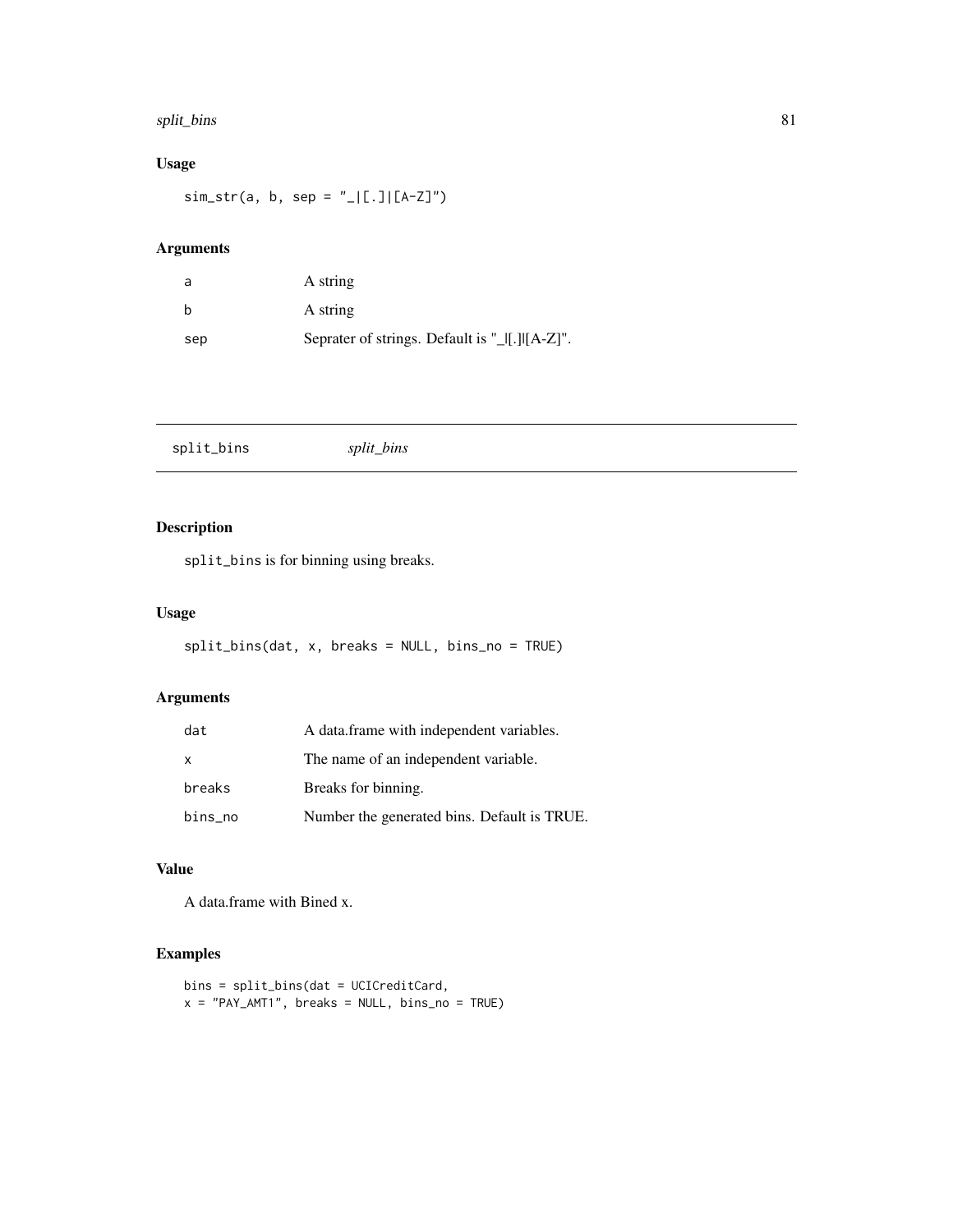<span id="page-81-0"></span>start\_parallel\_computing

*Parallel computing and export variables to global Env.*

# Description

This function is not intended to be used by end user.

# Usage

```
start_parallel_computing(parallel = TRUE)
```
# Arguments

parallel A logical, default is TRUE.

# Value

parallel works.

```
stop_parallel_computing
```
*Stop parallel computing*

# Description

This function is not intended to be used by end user.

# Usage

```
stop_parallel_computing(cluster)
```
# Arguments

cluster Parallel works.

## Value

stop clusters.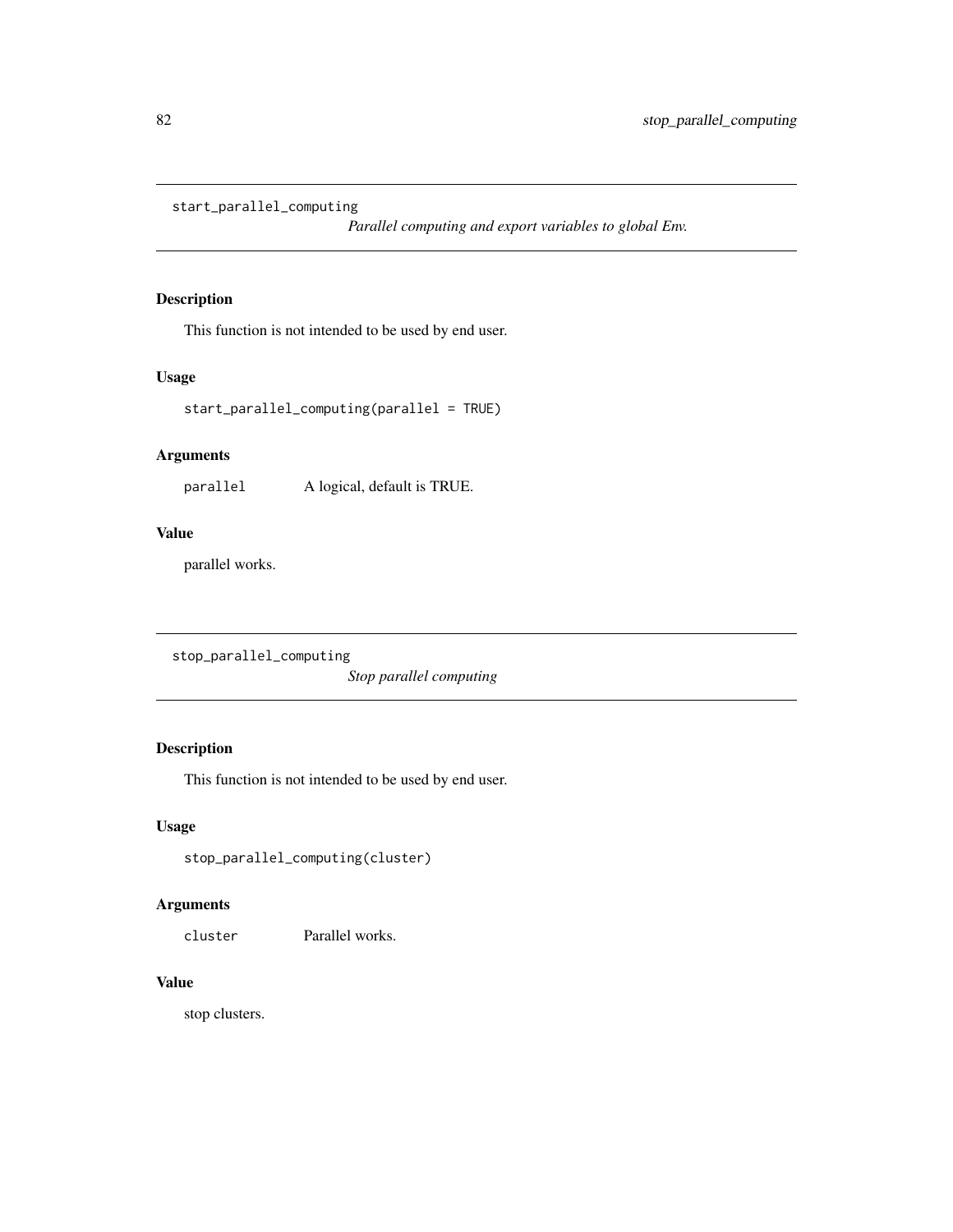<span id="page-82-0"></span>time\_transfer *Time Format Transfering*

# Description

time\_transfer is for transfering time variables to time format.

#### Usage

```
time_transfer(dat, date_cols = "DATE$|time$|date$|timestamp$|stamp$",
 ex_cols = NULL, note = FALSE)
```
## Arguments

| dat       | A data frame                                                                                                                        |
|-----------|-------------------------------------------------------------------------------------------------------------------------------------|
| date_cols | Names of time variable or regular expressions for finding time variables. Default<br>is "DATE\$ time\$ date\$ timestamp\$ stamp\$". |
| ex cols   | Names of excluded variables. Regular expressions can also be used to match<br>variable names. Default is NULL.                      |
| note      | Logical, outputs info. Default is TRUE.                                                                                             |

#### Value

A data.frame with transfermed time variables.

# Examples

```
#transfer a variable.
dat = time_transfer(dat = lendingclub,date_cols = "issue_d")
class(dat[,"issue_d"])
#transfer a group of variables with similar name.
dat = time_transfer(dat = lendingclub,date_cols = "_d$")
class(dat[,"issue_d"])
#transfer all time variables.
dat = time_transfer(dat = lendingclub,date_cols = NULL)
class(dat[,"issue_d"])
```
time\_varieble *time\_varieble*

## Description

This function is not intended to be used by end user.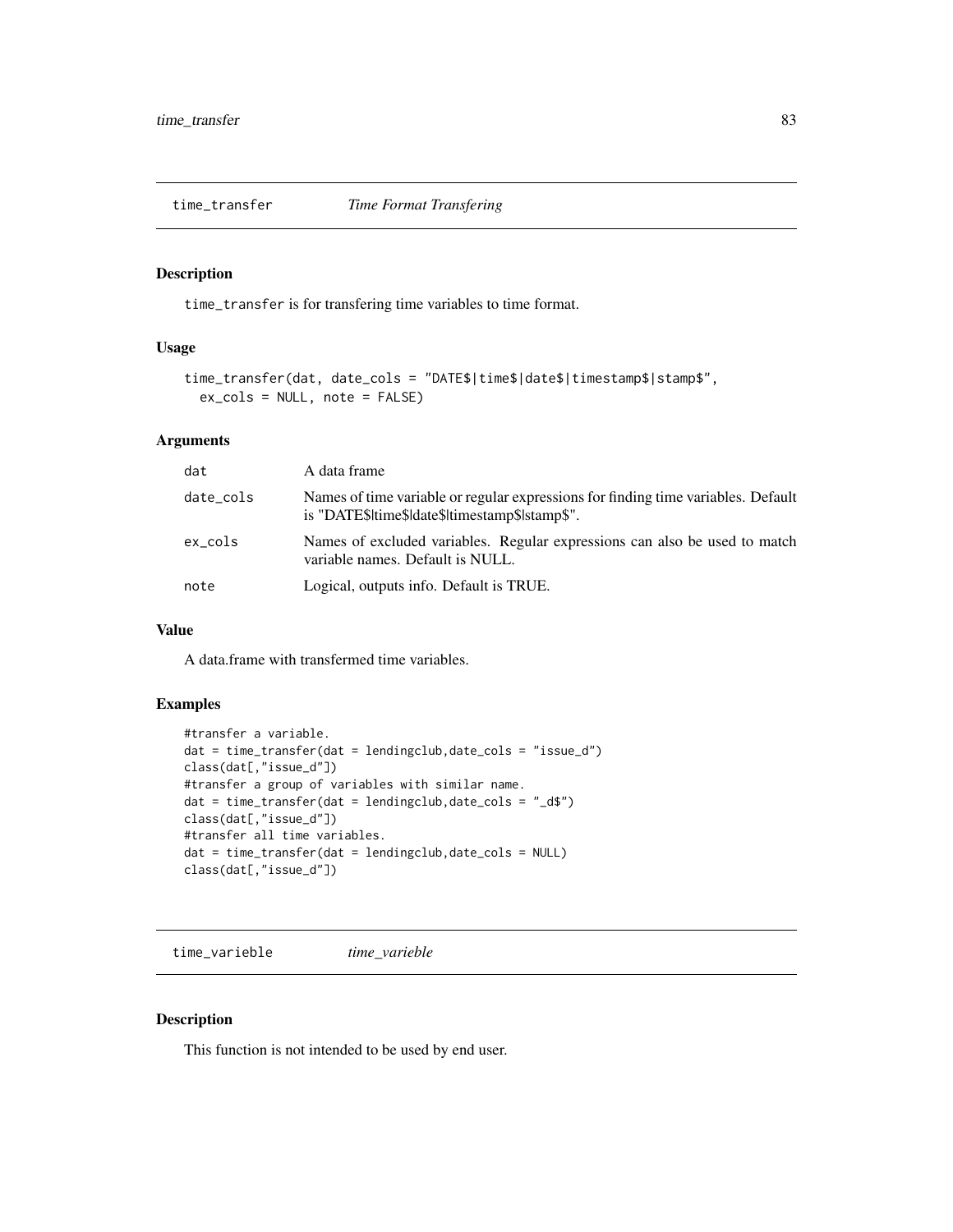#### Usage

```
time_varieble(dat, date_cols = NULL, enddate = NULL)
```
#### Arguments

| dat       | A data frame.   |
|-----------|-----------------|
| date cols | Time variables. |
| enddate   | End time.       |

time\_vars\_process *Processing of Time or Date Variables*

#### **Description**

This function is not intended to be used by end user.

#### Usage

```
time\_vars\_process(df\_tm = df\_tm, x, enddate = "occur\_time")
```
#### Arguments

| df tm   | A data frame   |
|---------|----------------|
| x       | Time variable. |
| enddate | End time.      |

<span id="page-83-0"></span>training\_model *Training model*

#### **Description**

training\_model Model builder

#### Usage

```
training_model(model_name = "mymodel", dat_train, dat_test = NULL,
  target = NULL, occur_time = NULL, obs_id = NULL, x_list = NULL,
  ex\_cols = NULL, pos\_flag = NULL, prop = 0.7, preproc = TRUE,
 miss_values = NULL, outlier_proc = TRUE, missing_proc = TRUE,
  default_miss = FALSE, feature_filter = list(filter = c("IV", "PSI",
  "COR", "XGB"), iv\_cp = 0.02, psi\_cp = 0.1, xgb\_cp = 0, cv\_folds = 1,
  hopper = FALSE), algorithm = list("LR", "XGB"),
 LR.params = lr-params(), XGB.params = xgb-params(),GBM.params = gbm_params(), RF.params = rf_params(),
 breaks_list = NULL, parallel = FALSE, cores_num = NULL,
  save_pmml = FALSE, plot_show = FALSE, model_path = tempdir(),
  seed = 46, ...
```
<span id="page-83-1"></span>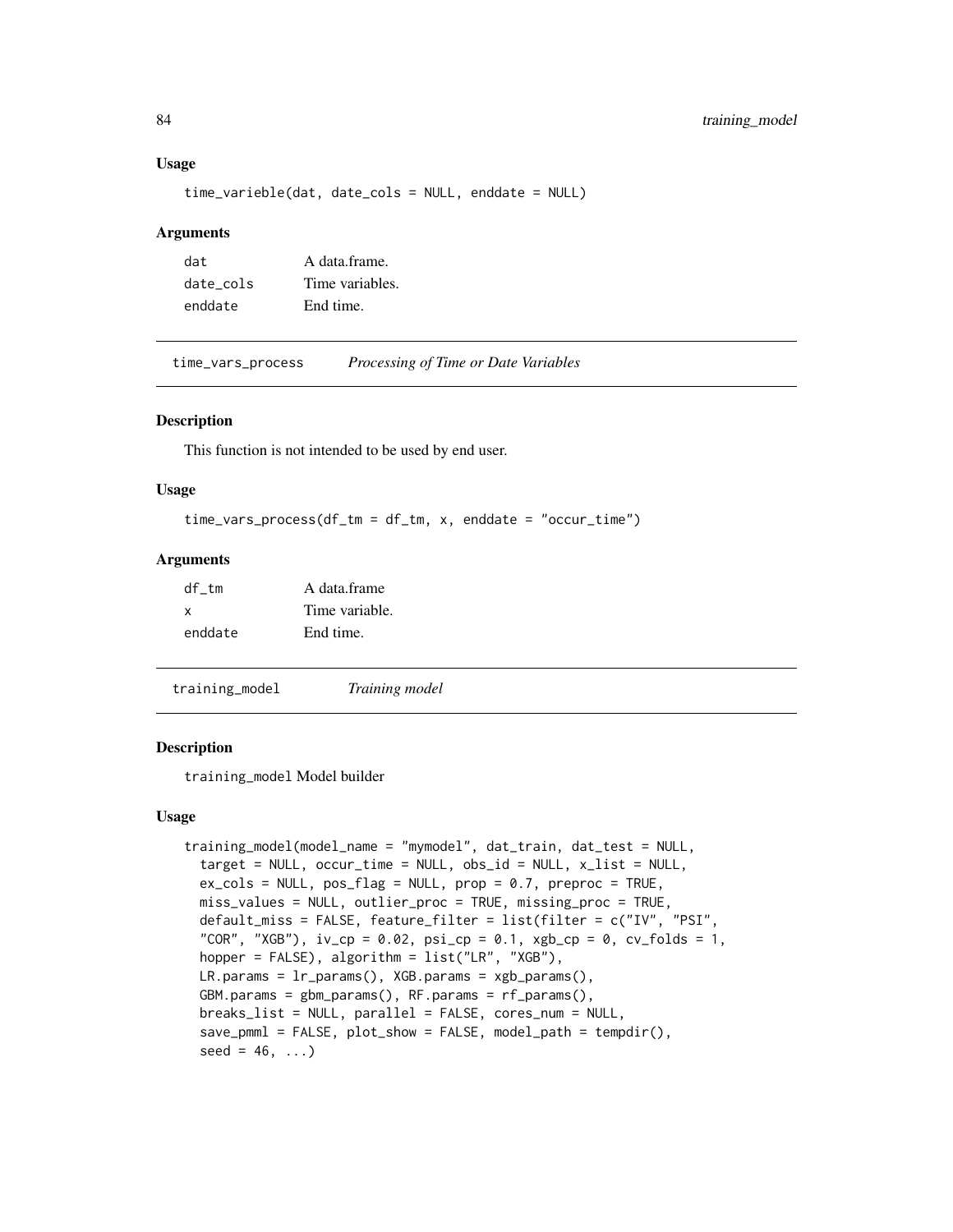# <span id="page-84-0"></span>training\_model 85

# Arguments

| model_name   | A string, name of the project. Default is "mymodel"                                                                                                                                                                                                                                                                                                                                                                                                                                                                                                                                                                                                                                                                                                                                                         |  |
|--------------|-------------------------------------------------------------------------------------------------------------------------------------------------------------------------------------------------------------------------------------------------------------------------------------------------------------------------------------------------------------------------------------------------------------------------------------------------------------------------------------------------------------------------------------------------------------------------------------------------------------------------------------------------------------------------------------------------------------------------------------------------------------------------------------------------------------|--|
| dat_train    | A data.frame with independent variables and target variable.                                                                                                                                                                                                                                                                                                                                                                                                                                                                                                                                                                                                                                                                                                                                                |  |
| dat_test     | A data.frame of test data. Default is NULL.                                                                                                                                                                                                                                                                                                                                                                                                                                                                                                                                                                                                                                                                                                                                                                 |  |
| target       | The name of target variable.                                                                                                                                                                                                                                                                                                                                                                                                                                                                                                                                                                                                                                                                                                                                                                                |  |
| occur_time   | The name of the variable that represents the time at which each observation takes<br>place.Default is NULL.                                                                                                                                                                                                                                                                                                                                                                                                                                                                                                                                                                                                                                                                                                 |  |
| obs_id       | The name of ID of observations or key variable of data. Default is NULL.                                                                                                                                                                                                                                                                                                                                                                                                                                                                                                                                                                                                                                                                                                                                    |  |
| x_list       | Names of independent variables. Default is NULL.                                                                                                                                                                                                                                                                                                                                                                                                                                                                                                                                                                                                                                                                                                                                                            |  |
| ex_cols      | Names of excluded variables. Regular expressions can also be used to match<br>variable names. Default is NULL.                                                                                                                                                                                                                                                                                                                                                                                                                                                                                                                                                                                                                                                                                              |  |
| pos_flag     | The value of positive class of target variable, default: "1".                                                                                                                                                                                                                                                                                                                                                                                                                                                                                                                                                                                                                                                                                                                                               |  |
| prop         | Percentage of train-data after the partition. Default: 0.7.                                                                                                                                                                                                                                                                                                                                                                                                                                                                                                                                                                                                                                                                                                                                                 |  |
| preproc      | Logical. Preprocess data. Default is TRUE                                                                                                                                                                                                                                                                                                                                                                                                                                                                                                                                                                                                                                                                                                                                                                   |  |
| miss_values  | Other extreme value might be used to represent missing values, e.g: -9999, -<br>9998. These miss_values will be encoded to -1 or "Unknown".                                                                                                                                                                                                                                                                                                                                                                                                                                                                                                                                                                                                                                                                 |  |
| outlier_proc | Logical. If TRUE, Outliers processing using Kmeans and Local Outlier Factor.<br>Default is TRUE                                                                                                                                                                                                                                                                                                                                                                                                                                                                                                                                                                                                                                                                                                             |  |
| missing_proc | Logical. If TRUE, missing value analysis and process missing value by knn<br>imputation or central impulation or random imputation. Default is TRUE                                                                                                                                                                                                                                                                                                                                                                                                                                                                                                                                                                                                                                                         |  |
| default_miss | Logical. If TRUE, assigning the missing values to -1 or "Unknown", otherwise,<br>processing the missing values according to the results of missing analysis. See<br>details at: process_nas                                                                                                                                                                                                                                                                                                                                                                                                                                                                                                                                                                                                                 |  |
|              | feature_filter Parameters for selecting important and stable features. See details at: feature_select_wrapper                                                                                                                                                                                                                                                                                                                                                                                                                                                                                                                                                                                                                                                                                               |  |
| algorithm    | Algorithms for training a model. list("LR", "XGB", "GBDT", "RF") are avail-<br>able.                                                                                                                                                                                                                                                                                                                                                                                                                                                                                                                                                                                                                                                                                                                        |  |
| LR.params    | Parameters of logistic regression & scorecard. See details at : 1r_params.                                                                                                                                                                                                                                                                                                                                                                                                                                                                                                                                                                                                                                                                                                                                  |  |
|              | • tree_control the list of parameters to control cutting initial breaks by<br>decision tree. See details at: get_tree_breaks                                                                                                                                                                                                                                                                                                                                                                                                                                                                                                                                                                                                                                                                                |  |
|              | • bins_control the list of parameters to control merging initial breaks. See<br>details at: select_best_breaks, select_best_class                                                                                                                                                                                                                                                                                                                                                                                                                                                                                                                                                                                                                                                                           |  |
|              | • best_lambda Metheds of best lanmbda stardards using to filter variables by<br>LASSO.There are four methods: ("lambda.min", "lambda.1se", "lambda.05se"<br>, "lambda.sim_sign"). Default is "lambda.sim_sign". See details at: get_best_lambda<br>• obsweight An optional vector of 'prior weights' to be used in the fitting<br>process. Should be NULL or a numeric vector. If you oversample or cluster<br>diffrent datasets to training the LR model, you need to set this parameter to<br>ensure that the probability of logistic regression output is the same as that<br>before oversampling or segmentation. e.g.:There are 10,000 good obs and<br>500 bad obs before oversampling or under-sampling, 5,000 good obs and<br>3,000 bad obs after oversampling. Then this parameter should be set to |  |
|              | c(10000/5000, 500/3000). Default is NULL                                                                                                                                                                                                                                                                                                                                                                                                                                                                                                                                                                                                                                                                                                                                                                    |  |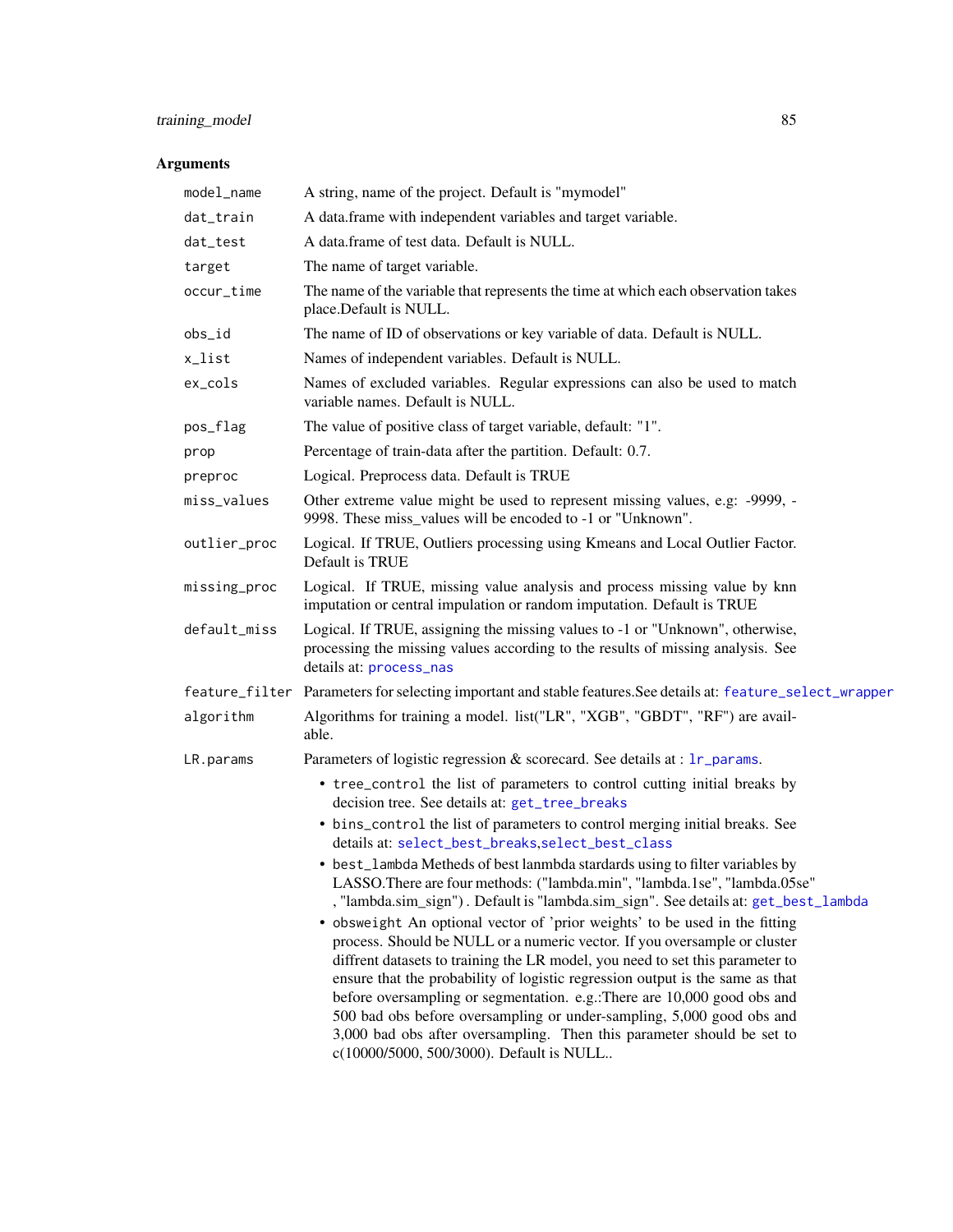<span id="page-85-0"></span>

|             | • forced_inNames of forced input variables. Default is NULL.                                                                                                        |
|-------------|---------------------------------------------------------------------------------------------------------------------------------------------------------------------|
|             | • sp_values Vaules will be in separate bins.e.g. list(-1, "Unknown") means<br>that -1 & Unknown as special values. Default is NULL.                                 |
|             | • step_wise Logical, stepwise method. Default is TRUE.                                                                                                              |
|             | • score_card Logical, transfer woe to a standard scorecard. If TRUE, Out-<br>put scorecard, and score prediction, otherwise output probability. Default<br>is TRUE. |
|             | • cor_p The maximum threshold of correlation.0 $\leq$ cor_p $\leq$ =1; 0.5 to 0.8<br>usually work. Default: 0.7.                                                    |
|             | • iv_i The minimum threshold of IV. $0 < iv_i$ ; 0.01 to 0.1 usually work.<br>Default: 0.01                                                                         |
|             | • psi_i The maximum threshold of PSI. $0 \le psi$ _i $\le 1$ ; 0.05 to 0.2 usually<br>work. Default: 0.1                                                            |
| XGB.params  | Parameters of xgboost. See details at : xgb_params.                                                                                                                 |
| GBM.params  | Parameters of GBM. See details at : gbm_params.                                                                                                                     |
| RF.params   | Parameters of Random Forest. See details at : rf_params.                                                                                                            |
| breaks_list | A table containing a list of splitting points for each independent variable. De-<br>fault is NULL.                                                                  |
| parallel    | Default is FALSE                                                                                                                                                    |
| cores_num   | The number of CPU cores to use.                                                                                                                                     |
| save_pmml   | Logical, save model in PMML format. Default is TRUE.                                                                                                                |
| plot_show   | Logical, show model performance in current graphic device. Default is FALSE.                                                                                        |
| model_path  | The path for periodically saved data file. Default is tempdir().                                                                                                    |
| seed        | Random number seed. Default is 46.                                                                                                                                  |
| $\cdots$    | Other parameters.                                                                                                                                                   |

## Value

A list containing Model Objects.

## See Also

```
train_test_split,cleaning_data, feature_select_wrapper, lr_params, xgb_params, gbm_params,
rf_params,fast_high_cor_filter,get_breaks_all,lasso_filter, woe_trans_all, get_logistic_coef,
score_transfer,get_score_card, model_key_index,ks_psi_plot,get_plots,ks_table_plot
```
# Examples

```
sub = cv_split(UCICreditCard, k = 40)[[1]]dat = UCICreditCard[sub,]
dat = re_name(dat, "default.payment.next.month", "target")
dat = cleaning_data(dat, target = "target", obs_id = "ID",
occur_time = "apply_date", miss_values = list("", -1, -2))
train_test <- train_test_split(dat, split_type = "OOT", prop = 0.7,
                               occur_time = "apply_date")
```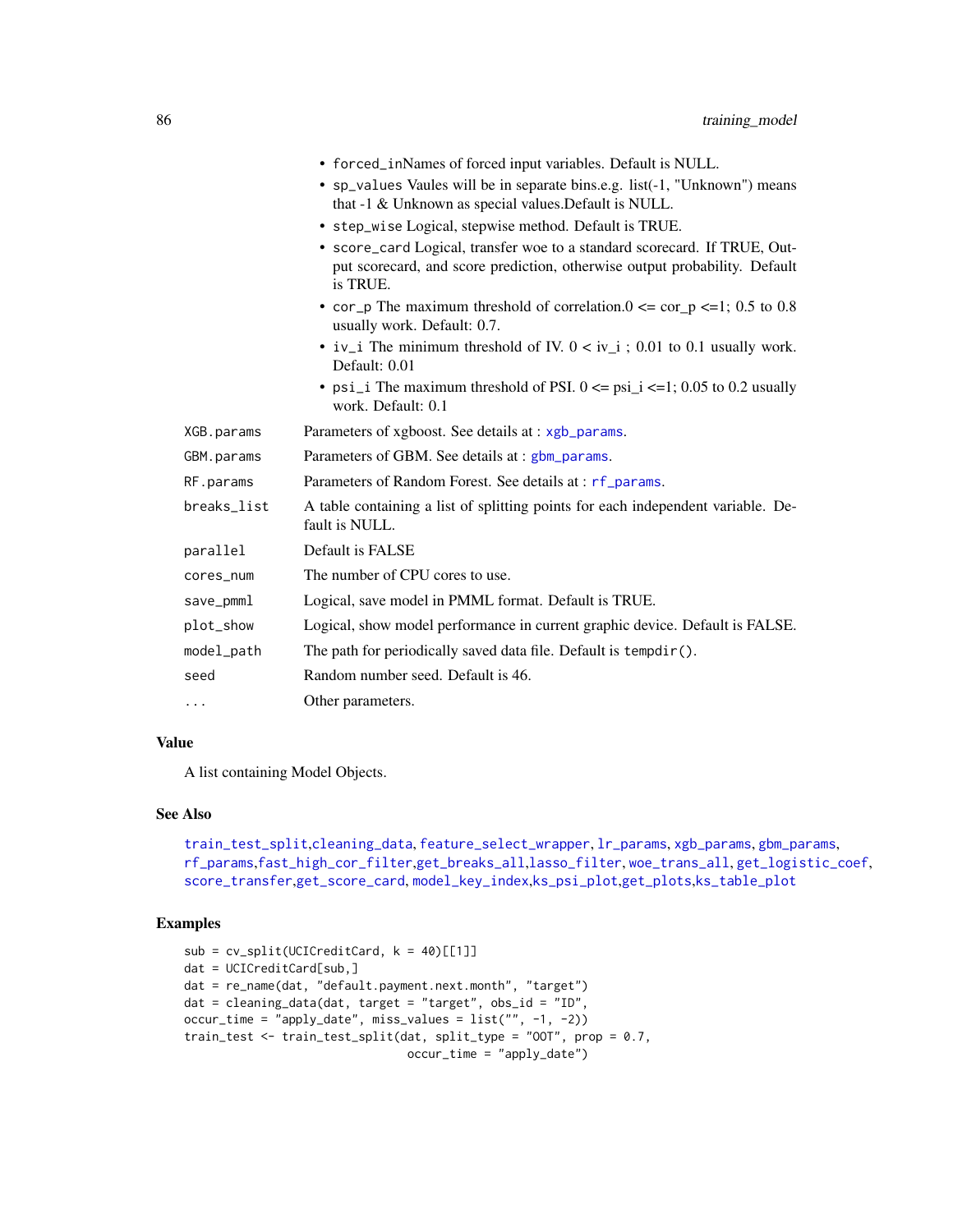```
dat_train = train_test$train
dat_test = train_test$test
x_list = c("PAY_0", "LIMIT_BAL", "PAY_AMT5", "PAY_3", "PAY_2")
B_model = training_model(dat_train = dat_train,
model_name = "UCICreditCard", target = "target", x_list = x_list,
occur_time = "apply_date", obs_id = "ID", dat_test = dat_test,
                           preproc = FALSE,
                           feature_filter = NULL,
                           algorithm = list("LR"),
                           LR.params = lr_params(lasso = FALSE,
                           step_wise = FALSE, vars_plot = FALSE),
                           XGB.params = xgb_params(),
                           breaks_list = NULL,
                           parallel = FALSE, cores_num = NULL,
                           save_pmml = FALSE, plot_show = FALSE,
                           model_path = tempdir(),
                           seed = 46)
```
<span id="page-86-0"></span>train\_test\_split *Train-Test-Split*

#### Description

train\_test\_split Functions for partition of data.

# Usage

```
train_test_split(dat, prop = 0.7, split_type = c("Random", "OOT",
  "byRow"), occur_time = NULL, cut_date = NULL, start_date = NULL,
  save_data = FALSE, dir_path = tempdir(), file_name = NULL,
 note = FALSE, seed = 43)
```
#### Arguments

| dat                                                                         | A data frame with independent variables and target variable.                                                            |  |
|-----------------------------------------------------------------------------|-------------------------------------------------------------------------------------------------------------------------|--|
| prop                                                                        | The percentage of train data samples after the partition.                                                               |  |
| split_type                                                                  | Methods for partition.                                                                                                  |  |
|                                                                             | • "Random" is to split train $&$ test set randomly.                                                                     |  |
|                                                                             | • "OOT" is to split by time for observation over time test.                                                             |  |
|                                                                             | • "by Row" is to split by rownumbers.                                                                                   |  |
| occur_time                                                                  | The name of the variable that represents the time at which each observation takes<br>place. It is used for "OOT" split. |  |
| cut_date                                                                    | Time points for spliting data sets, e.g. : spliting Actual and Expected data sets.                                      |  |
| The earliest occurrence time of observations.<br>start_date                 |                                                                                                                         |  |
| save_data                                                                   | Logical, save results in locally specified folder. Default is FALSE.                                                    |  |
| The path for periodically saved data file. Default is "./data".<br>dir_path |                                                                                                                         |  |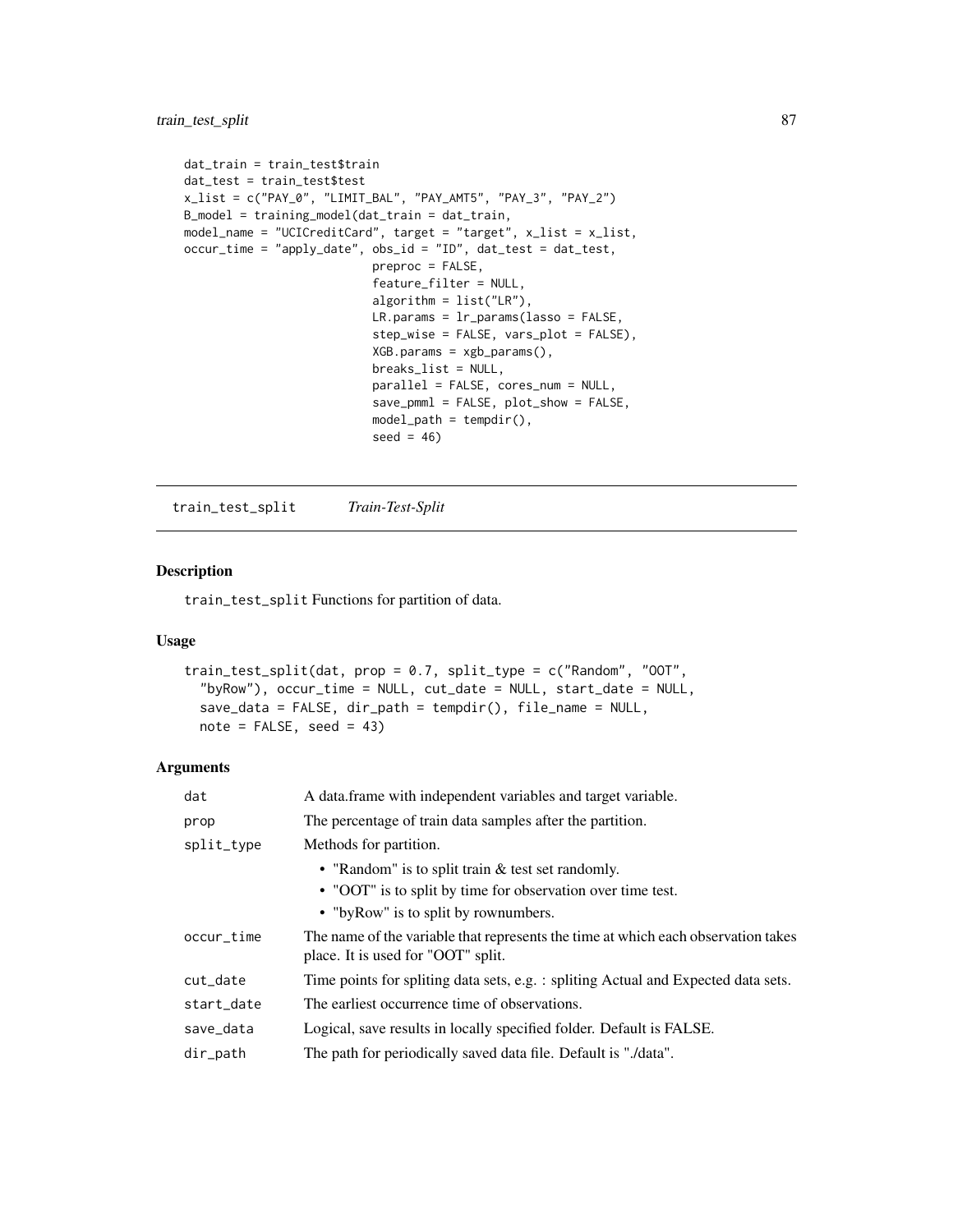<span id="page-87-0"></span>

| file name | The name for periodically saved data file. Default is "dat". |
|-----------|--------------------------------------------------------------|
| note      | Logical. Outputs info. Default is TRUE.                      |
| seed      | Random number seed. Default is 46.                           |

# Value

A list of indices (train-test)

#### Examples

```
train_test <- train_test_split(lendingclub,
split_type = "00T", prop = 0.7,occur_time = "issue_d", seed = 12, save_data = FALSE)
dat_train = train_test$train
dat_test = train_test$test
```
UCICreditCard *UCI Credit Card data*

#### Description

This research aimed at the case of customers's default payments in Taiwan and compares the predictive accuracy of probability of default among six data mining methods. This research employed a binary variable, default payment (Yes  $= 1$ , No  $= 0$ ), as the response variable. This study reviewed the literature and used the following 24 variables as explanatory variables

#### Format

A data frame with 30000 rows and 26 variables.

## Details

- ID: Customer id
- apply\_date: This is a fake occur time.
- LIMIT\_BAL: Amount of the given credit (NT dollar): it includes both the individual consumer credit and his/her family (supplementary) credit.
- SEX: Gender (male; female).
- EDUCATION: Education (1 = graduate school; 2 = university; 3 = high school; 4 = others).
- MARRIAGE: Marital status (1 = married; 2 = single; 3 = others).
- AGE: Age (year) History of past payment. We tracked the past monthly payment records (from April to September, 2005) as follows:
- PAY\_0: the repayment status in September
- PAY\_2: the repayment status in August
- PAY\_3: ...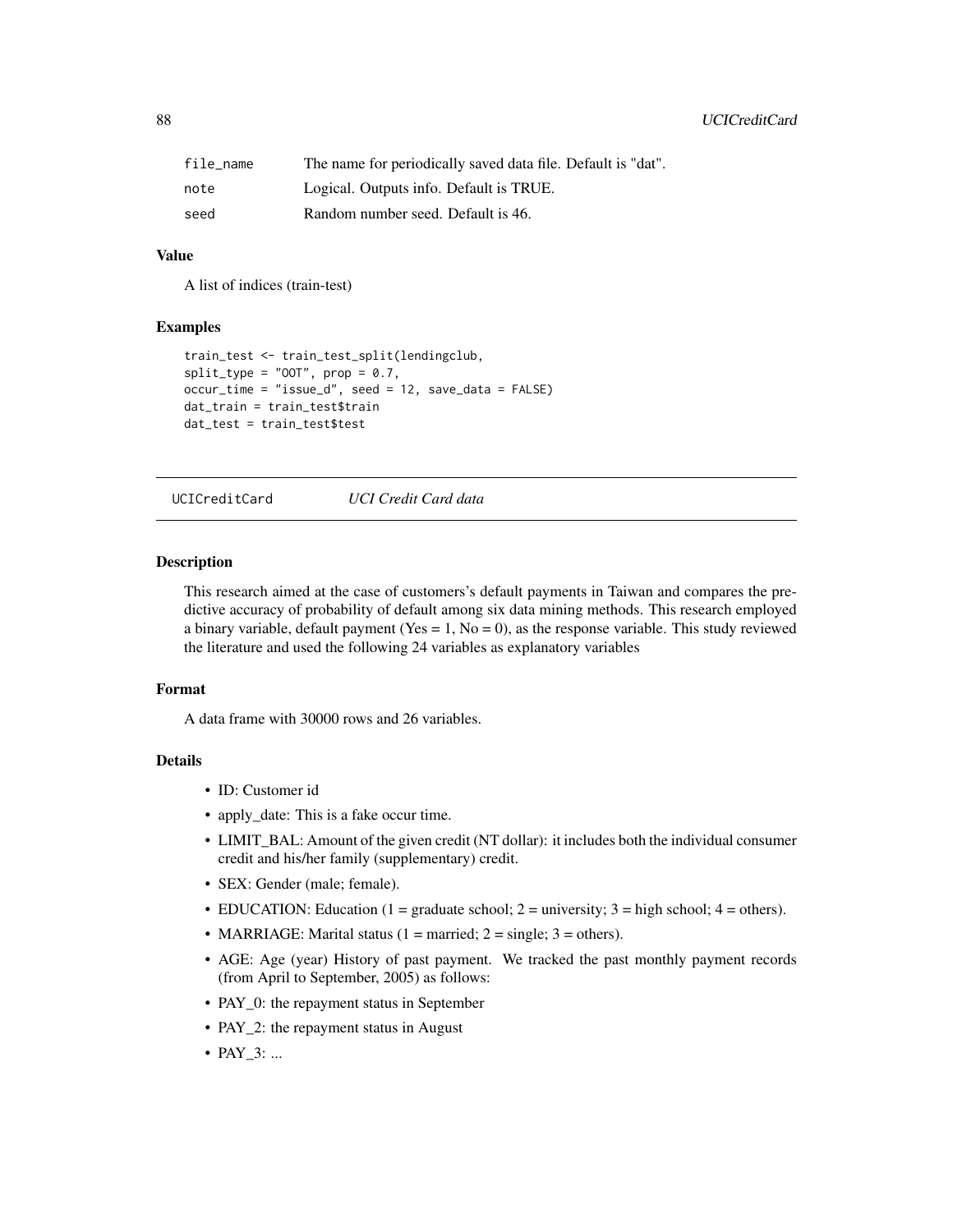- <span id="page-88-0"></span>• PAY\_4: ...
- PAY\_5: ...
- PAY\_6: the repayment status in April The measurement scale for the repayment status is:  $-1$  = pay duly; 1 = payment delay for one month; 2 = payment delay for two months;...;8 = payment delay for eight months; 9 = payment delay for nine months and above. Amount of bill statement (NT dollar)
- BILL\_AMT1: amount of bill statement in September
- BILL\_AMT2: mount of bill statement in August
- BILL\_AMT3: ...
- BILL\_AMT4: ...
- BILL AMT5: ...
- BILL\_AMT6: amount of bill statement in April Amount of previous payment (NT dollar)
- PAY\_AMT1: amount paid in September
- PAY\_AMT2: amount paid in August
- PAY AMT3: ....
- PAY AMT4: ...
- PAY AMT5: ...
- PAY\_AMT6: amount paid in April
- default.payment.next.month: default payment (Yes = 1, No = 0), as the response variable

#### Source

<http://archive.ics.uci.edu/ml/datasets/default+of+credit+card+clients>

#### See Also

[lendingclub](#page-49-0)

variable\_process *variable\_process*

## Description

This function is not intended to be used by end user.

# Usage

```
variable_process(add)
```
#### Arguments

add A data.frame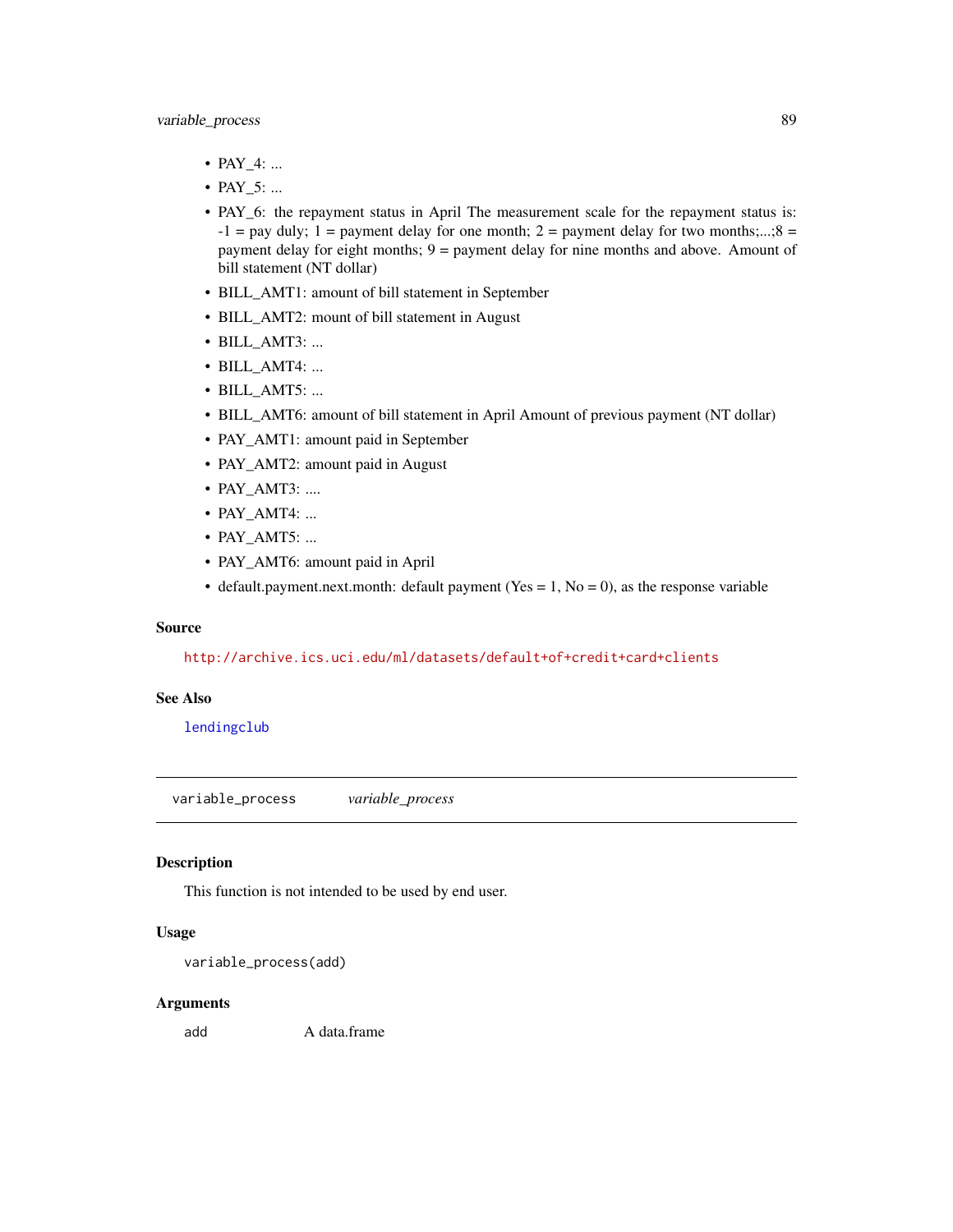<span id="page-89-1"></span>

#### Description

This function is not intended to be used by end user.

## Usage

```
vintage_function(dat, obs_id = NULL, occur_time = NULL, MOB = NULL,
 period = "monthly", status = NULL, amount = NULL, by_out = "cnt",
  start_date = NULL, end_date = NULL, dead_status = 30)
```
#### Arguments

| dat         | A data frame contained id, occur_time, mob, status                                          |  |
|-------------|---------------------------------------------------------------------------------------------|--|
| obs_id      | The name of ID of observations or key variable of data. Default is NULL.                    |  |
| occur_time  | The name of the variable that represents the time at which each observation takes<br>place. |  |
| <b>MOB</b>  | Mobility of book                                                                            |  |
| period      | Period of event to analysis a. Default is "monthly"                                         |  |
| status      | Status of observations                                                                      |  |
| amount      | The name of variable representing amount. Default is NULL.                                  |  |
| by_out      | Output: amount (amt) or count (cnt)                                                         |  |
| start_date  | The earliest occurrence time of observations.                                               |  |
| end_date    | The latest occurrence time of observations.                                                 |  |
| dead status | Status of dead observations.                                                                |  |

<span id="page-89-0"></span>woe\_trans\_all *Converting data to WOE*

## Description

woe\_trans is for converting dat to woe. The woe\_trans\_all function is a simpler wrapper for woe\_trans.

#### Usage

```
woe_trans_all(dat, x_list = NULL, ex_cols = NULL, bins_table = NULL,
  target = NULL, breaks_list = NULL, note = FALSE,
  save_data = FALSE, parallel = FALSE, woe_name = FALSE,
  file_name = NULL, dir.path = tempdir(), ...)woe_trans(dat, x, bins_table = NULL, target = NULL,
 breaks_list = NULL, woe_name = TRUE)
```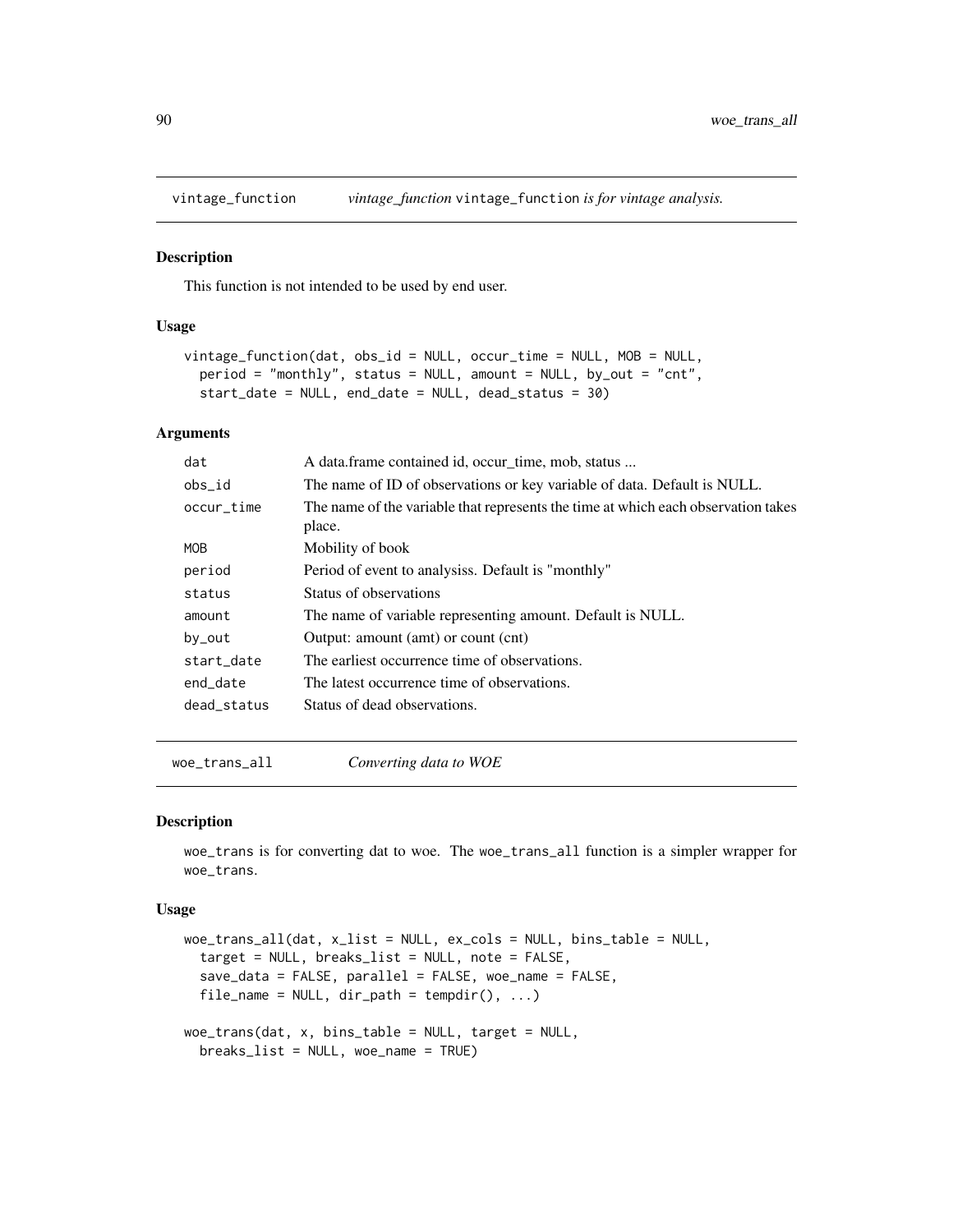# <span id="page-90-0"></span>woe\_trans\_all 91

#### Arguments

| dat         | A data frame with independent variables.                                                                       |  |
|-------------|----------------------------------------------------------------------------------------------------------------|--|
| x_list      | A list of x variables.                                                                                         |  |
| ex_cols     | Names of excluded variables. Regular expressions can also be used to match<br>variable names. Default is NULL. |  |
| bins_table  | A table contians woe of each bin of variables, it is generated by codeget_bins_table_all,codeget_bins_table    |  |
| target      | The name of target variable. Default is NULL.                                                                  |  |
| breaks_list | A list contains breaks of variables. it is generated by codeget_breaks_all,codeget_breaks                      |  |
| note        | Logical, outputs info. Default is TRUE.                                                                        |  |
| save_data   | Logical, save results in locally specified folder. Default is TRUE                                             |  |
| parallel    | Logical, parallel computing. Default is FALSE.                                                                 |  |
| woe_name    | Logical. Add "_woe" at the end of the variable name.                                                           |  |
| file_name   | The name for periodically saved woe file. Default is "dat_woe".                                                |  |
| dir_path    | The path for periodically saved woe file Default is "./data"                                                   |  |
| $\cdots$    | Additional parameters.                                                                                         |  |
| X           | The name of an independent variable.                                                                           |  |

## Value

A list of breaks for each variables.

#### See Also

[get\\_tree\\_breaks](#page-42-0), [cut\\_equal](#page-12-0), [select\\_best\\_class](#page-77-1), [select\\_best\\_breaks](#page-77-0)

#### Examples

```
sub = cv\_split(UCICredictCard, k = 30)[[1]]dat = UCICreditCard[sub,]
dat = re_name(dat, "default.payment.next.month", "target")
dat = cleaning_data(dat, target = "target", obs_id = "ID", occur_time = "apply_date",
miss\_values = list("", -1))train_test <- train_test_split(dat, split_type = "OOT", prop = 0.7,
                                occur_time = "apply_date")
dat_train = train_test$train
dat_test = train_test$test
#get breaks of all predictive variables
x_list = c("PAY_0", "LIMIT_BAL", "PAY_AMT5", "EDUCATION", "PAY_3", "PAY_2")
breaks_list <- get_breaks_all(dat = dat_train, target = "target",
                             x_list = x_list, occur_time = "apply_date", ex_cols = "ID",
save_data = FALSE, note = FALSE)
#woe transform
train_woe = woe_trans_all(dat = dat_train,
                         target = "target",
                          breaks_list = breaks_list,
```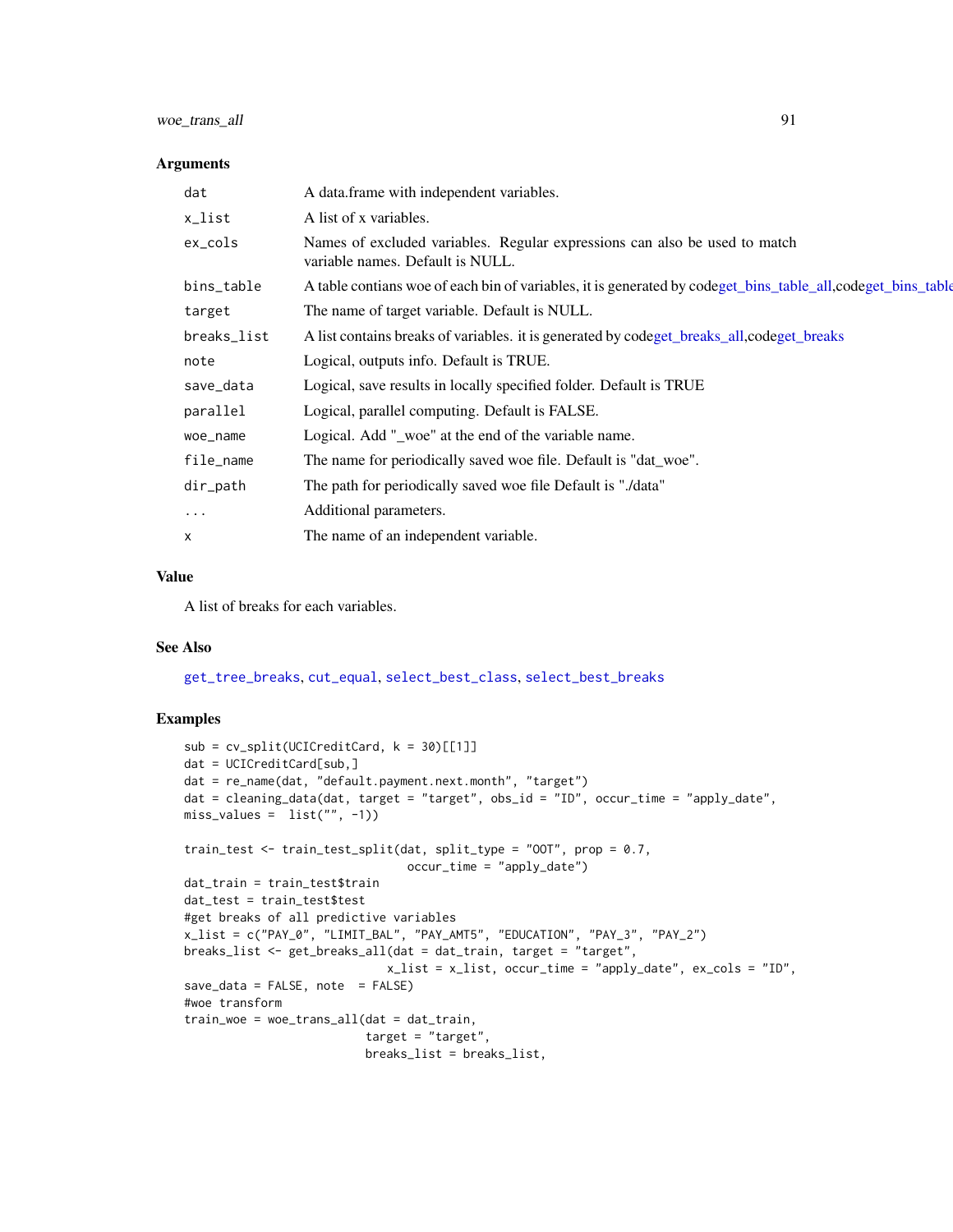```
woe_name = FALSE)
test_woe = woe_trans_all(dat = dat_test,
                       target = "target",
                         breaks_list = breaks_list,
                         note = FALSE)
```
#### xgb\_filter *Select Features using XGB*

## Description

xgb\_filter is for selecting important features using xgboost.

#### Usage

```
xgb_filter(dat_train, dat_test = NULL, target = "flag",
 pos_flag = NULL, x_list = NULL, occur_time = NULL,
 ex\_cols = NULL, xgb_params = list(nrounds = 1000, max.depth = 6, eta
 = 0.1, min_child_weight = 1, subsample = 1, colsample_bytree = 1, gamma =
 0, max_delta_step = 0, early_stopping_rounds = 100, eval_metric = "auc",
 objective = "binary:logistic"), cv_folds = 3, cp = NULL, seed = 46,
  vars_name = TRUE, note = FALSE, save_data = FALSE,
  file_name = NULL, dir-path = tempdir(), ...)
```
## Arguments

| dat_train  | A data.frame with independent variables and target variable.                                                                        |  |
|------------|-------------------------------------------------------------------------------------------------------------------------------------|--|
| dat_test   | A data.frame of test data. Default is NULL.                                                                                         |  |
| target     | The name of target variable.                                                                                                        |  |
| pos_flag   | The value of positive class of target variable, default: "1".                                                                       |  |
| x_list     | Names of independent variables.                                                                                                     |  |
| occur_time | The name of the variable that represents the time at which each observation takes<br>place.                                         |  |
| $ex\_cols$ | A list of excluded variables. Regular expressions can also be used to match<br>variable names. Default is NULL.                     |  |
| xgb_params | Parameters of xgboost. The complete list of parameters is available at: http:<br>//xgboost.readthedocs.io/en/latest/parameter.html. |  |
| cv_folds   | Number of cross-validations. Default: 5.                                                                                            |  |
| cp         | Threshold of XGB feature's Gain. Default is 1/number of independent variables.                                                      |  |
| seed       | Random number seed. Default is 46.                                                                                                  |  |
| vars_name  | Logical, output a list of filtered variables or table with detailed IV and PSI value<br>of each variable. Default is FALSE.         |  |
| note       | Logical, outputs info. Default is TRUE.                                                                                             |  |

<span id="page-91-0"></span>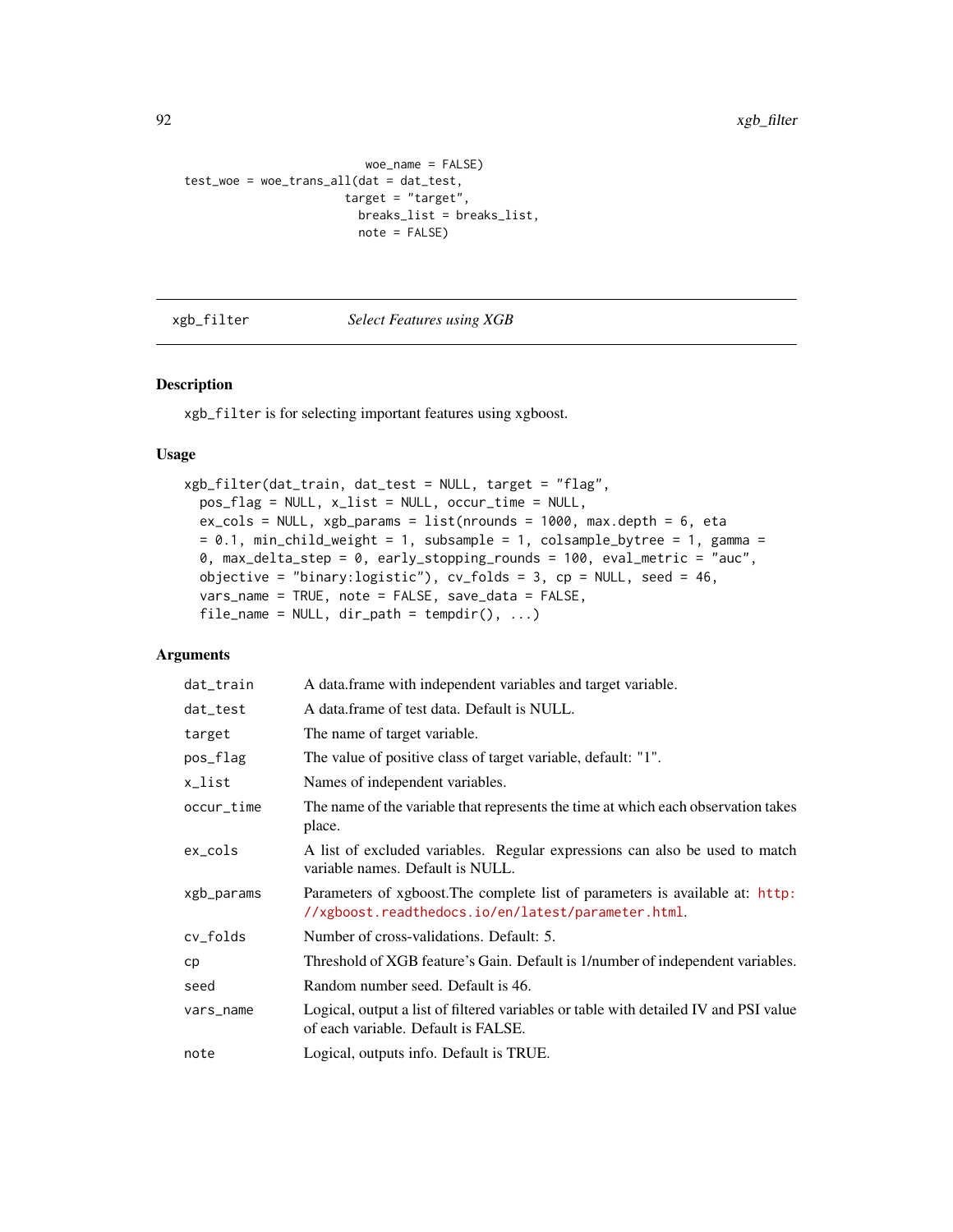<span id="page-92-1"></span>

| save_data | Logical, save results results in locally specified folder. Default is TRUE          |
|-----------|-------------------------------------------------------------------------------------|
| file_name | The name for periodically saved results files. Default is "Featrue_importance_XGB". |
| dir_path  | The path for periodically saved results files. Default is "./variable".             |
| $\cdot$   | Other parameters to pass to xgb_params.                                             |

## Value

Selected variables.

## See Also

[psi\\_iv\\_filter](#page-69-0), [gbm\\_filter](#page-23-0), [feature\\_select\\_wrapper](#page-21-0)

#### Examples

```
xgb_filter(dat_train = UCICreditCard[1:1000,c(2,4,8:9,26)], dat_test = NULL,
target = "default.payment.next.month", occur_time = "apply_date",cv_folds = 1,
ex_cols = "ID$|date$|default.payment.next.month$", vars_name = FALSE)
```
<span id="page-92-0"></span>

| xgb_params |
|------------|
|            |

*Logistic Regression & Scorecard Parameters* 

#### Description

xgb\_params is the list of parameters to train a LR model or Scorecard using in [training\\_model](#page-83-0).

#### Usage

```
xgb_params(nrounds = 1000, params = list(max.depth = 6, eta = 0.1,min_{\text{child\_weight}} = 1, subsample = 1, colsample_bytree = 1, gamma = 0,
  max_delta_step = 0, eval_metric = "auc", objective = "binary:logistic"),
  early_stopping_rounds = 100, ...)
```
## Arguments

| nrounds               | Max number of boosting iterations.                                                                                                                                             |
|-----------------------|--------------------------------------------------------------------------------------------------------------------------------------------------------------------------------|
| params                | A list contains parameters of xgboost. The complete list of parameters is avail-<br>able at: http://xgboost.readthedocs.io/en/latest/parameter.html                            |
| early_stopping_rounds |                                                                                                                                                                                |
|                       | If NULL, the early stopping function is not triggered. If set to an integer k,<br>training with a validation set will stop if the performance doesn't improve for k<br>rounds. |
| $\ddots$ .            | Other parameters                                                                                                                                                               |

## Value

A list of parameters.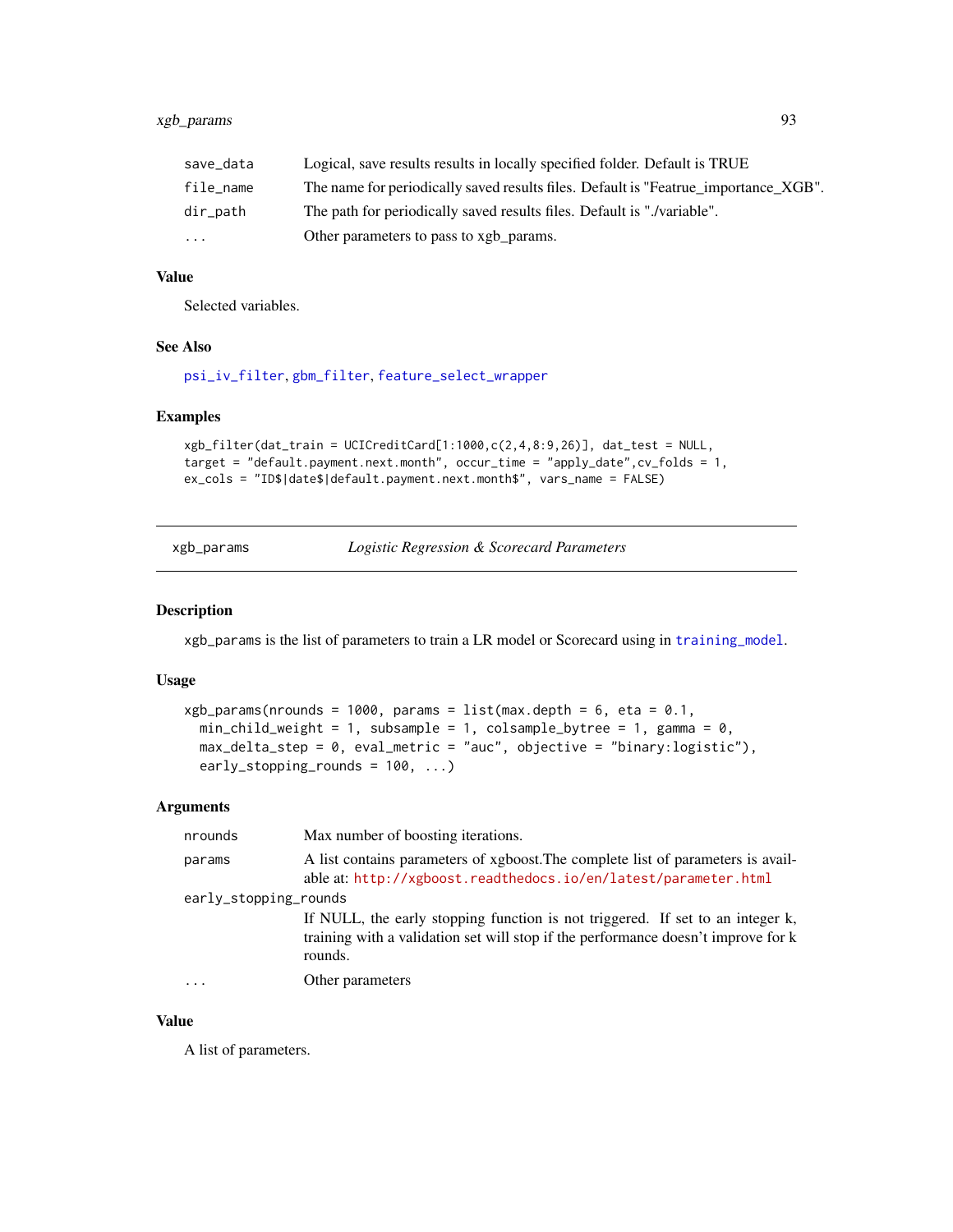# See Also

[training\\_model](#page-83-0), [lr\\_params](#page-60-0),[gbm\\_params](#page-25-0), [rf\\_params](#page-73-0)

| %alike%<br><b>Fuzzy String matching</b> |
|-----------------------------------------|
|-----------------------------------------|

# Description

Fuzzy String matching

## Usage

x %alike% y

# Arguments

x A string. y A string.

## Value

Logical.

# Examples

"xyz" %alike% "xy"

%islike% *Fuzzy String matching*

# Description

Fuzzy String matching

# Usage

x %islike% y

# Arguments

| x   | A string. |
|-----|-----------|
| - V | A string. |

# Value

Logical.

<span id="page-93-0"></span>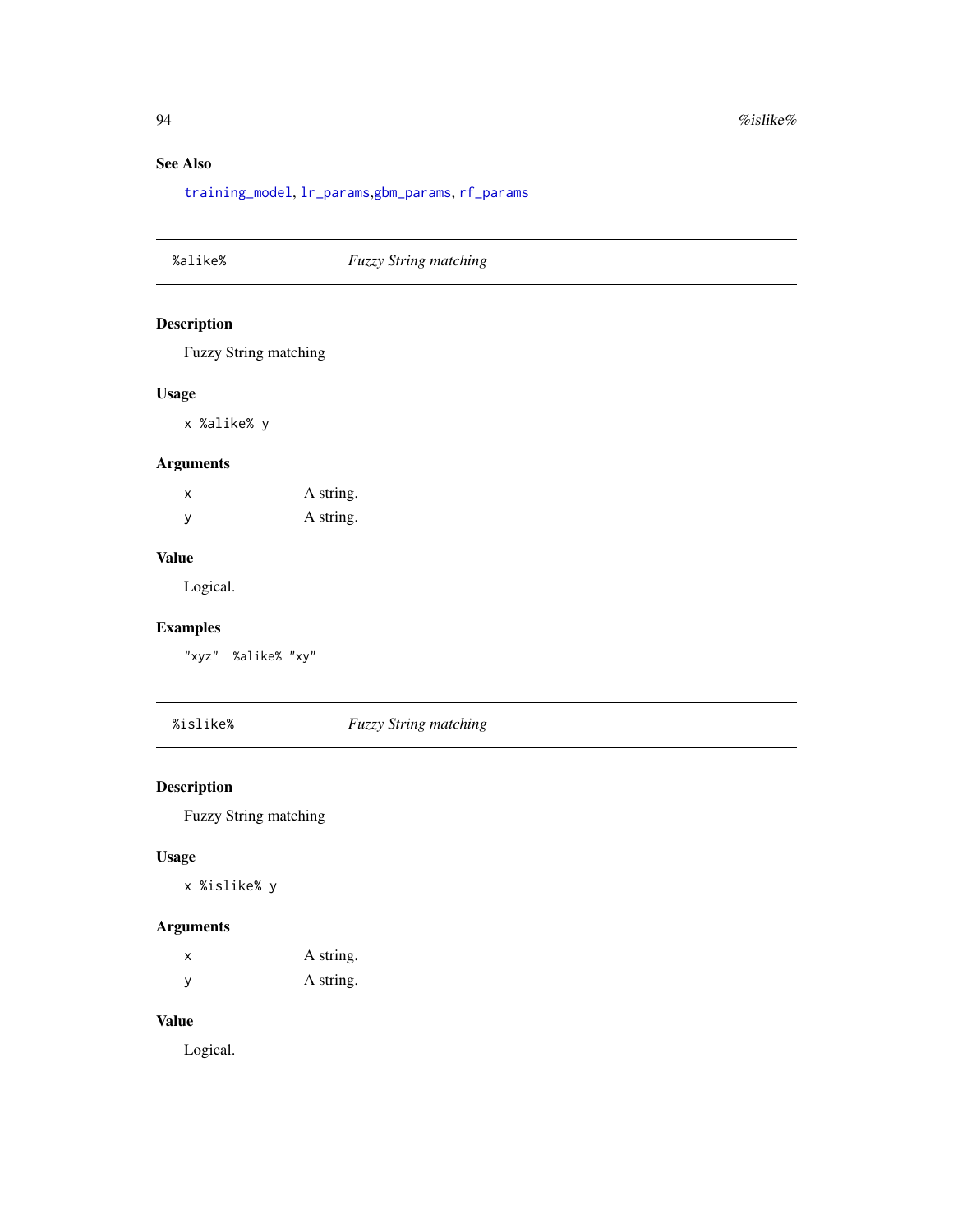$\%$ islike% 95

# Examples

"xyz" %islike% "yz\$"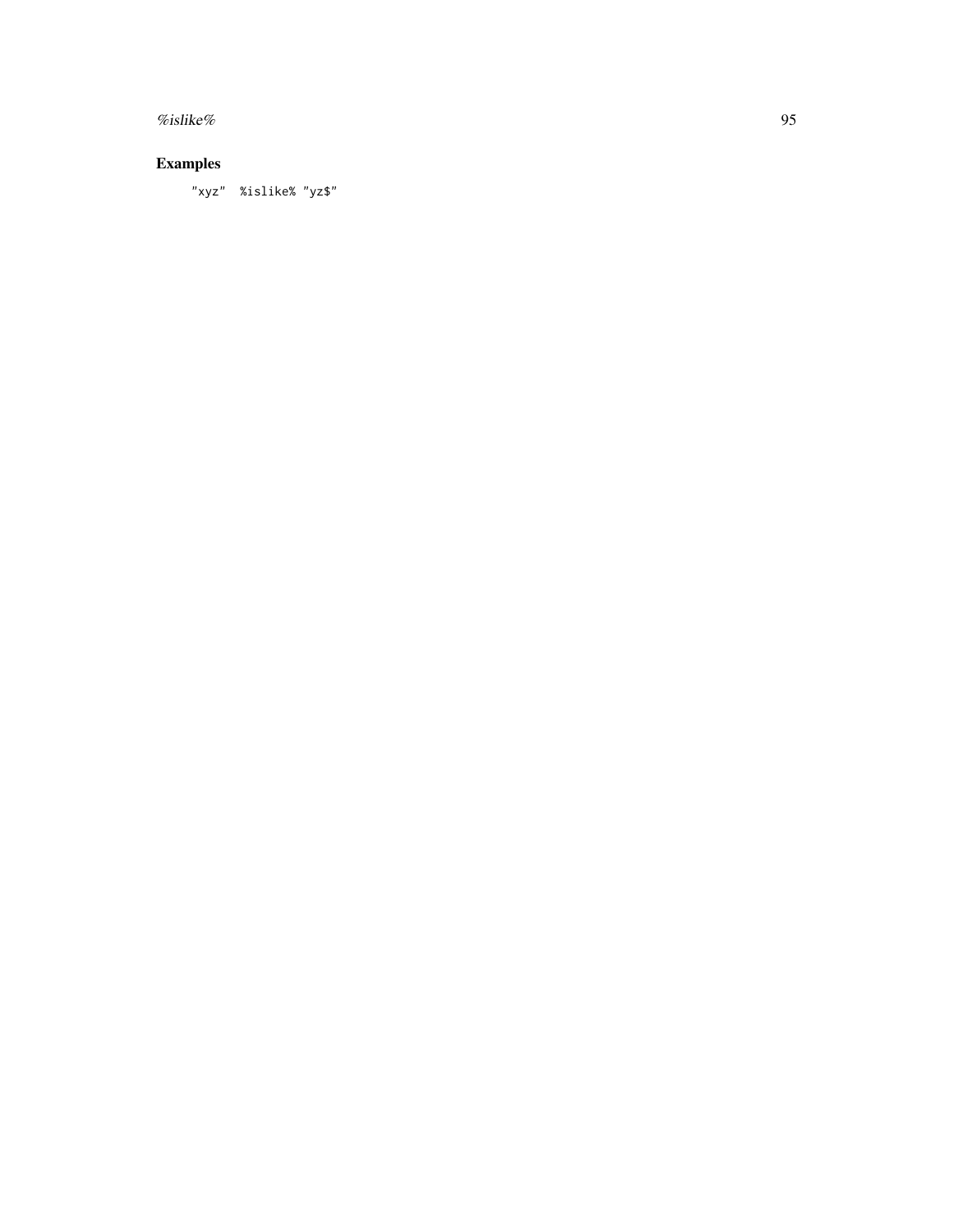# **Index**

∗Topic datasets lendingclub, [50](#page-49-1) UCICreditCard, [88](#page-87-0) %alike%, [94](#page-93-0) %islike%, [94](#page-93-0) add\_variable\_process, [4](#page-3-0) address\_varieble, [4](#page-3-0) analysis\_nas, [5,](#page-4-0) *[68](#page-67-1)* analysis\_outliers, [5](#page-4-0) as\_percent, [6](#page-5-0) char\_cor *(*char\_cor\_vars*)*, [6](#page-5-0) char\_cor\_vars, [6,](#page-5-0) *[21](#page-20-1)* char\_to\_num, [7](#page-6-0) checking\_data, [8](#page-7-0) city\_varieble, [9](#page-8-0) city\_varieble\_process, [9](#page-8-0) cleaning\_data, [10,](#page-9-1) *[86](#page-85-0)* colAllnas *(*rowAny*)*, [75](#page-74-0) colAllzeros *(*rowAny*)*, [75](#page-74-0) colSds *(*rowAny*)*, [75](#page-74-0) cor\_plot, [11](#page-10-0) cos\_sim, [12](#page-11-0) customer\_segmentation, [12](#page-11-0) cut\_equal, [13,](#page-12-1) *[30](#page-29-0)*, *[80](#page-79-0)*, *[91](#page-90-0)* cv\_split, [14](#page-13-0) date\_cut, [15](#page-14-0) de\_one\_hot\_encoding, [17,](#page-16-0) *[65](#page-64-0)* de\_percent, [18](#page-17-0) derived\_interval, [15](#page-14-0) derived\_partial\_acf, [16](#page-15-0) derived\_pct, [16](#page-15-0) derived\_ts *(*derived\_ts\_vars*)*, [17](#page-16-0) derived\_ts\_vars, [17](#page-16-0) digits\_num, [19](#page-18-0)

entry\_rate\_max, *[11](#page-10-0)*, [19](#page-18-0) entry\_rate\_na, *[11](#page-10-0)*, [20](#page-19-0)

euclid\_dist, [20](#page-19-0) fast\_high\_cor\_filter, [21,](#page-20-1) *[86](#page-85-0)* feature\_select\_wrapper, [22,](#page-21-1) *[25](#page-24-0)*, *[71](#page-70-0)*, *[85,](#page-84-0) [86](#page-85-0)*, *[93](#page-92-1)* fuzzy\_cluster *(*fuzzy\_cluster\_means*)*, [24](#page-23-1) fuzzy\_cluster\_means, [24](#page-23-1) gbm, *[25](#page-24-0)* gbm\_filter, *[23](#page-22-0)*, [24,](#page-23-1) *[71](#page-70-0)*, *[93](#page-92-1)* gbm\_params, [26,](#page-25-1) *[62](#page-61-0)*, *[75](#page-74-0)*, *[86](#page-85-0)*, *[94](#page-93-0)* get\_best\_lambda, [27,](#page-26-1) *[62](#page-61-0)*, *[85](#page-84-0)* get\_bins\_table, *[42](#page-41-0)*, *[91](#page-90-0)* get\_bins\_table *(*get\_bins\_table\_all*)*, [28](#page-27-2) get\_bins\_table\_all, [28,](#page-27-2) *[91](#page-90-0)* get\_breaks, *[14](#page-13-0)*, *[44](#page-43-0)*, *[80](#page-79-0)*, *[91](#page-90-0)* get\_breaks *(*get\_breaks\_all*)*, [29](#page-28-2) get\_breaks\_all, *[14](#page-13-0)*, [29,](#page-28-2) *[44](#page-43-0)*, *[86](#page-85-0)*, *[91](#page-90-0)* get\_correlation\_group, *[21](#page-20-1)*, [31](#page-30-0) get\_ctree\_rules, [32](#page-31-0) get\_iv, *[28](#page-27-2)*, *[34](#page-33-1)*, *[39](#page-38-0)*, *[41](#page-40-1)* get\_iv *(*get\_iv\_all*)*, [33](#page-32-0) get\_iv\_all, *[28](#page-27-2)*, [33,](#page-32-0) *[34](#page-33-1)*, *[39](#page-38-0)*, *[41](#page-40-1)* get\_logistic\_coef, [34,](#page-33-1) *[86](#page-85-0)* get\_median, [35](#page-34-0) get\_names, [36,](#page-35-0) *[45](#page-44-0)* get\_nas\_random, [37](#page-36-1) get\_plots, [37,](#page-36-1) *[86](#page-85-0)* get\_psi, *[28](#page-27-2)*, *[34](#page-33-1)*, *[39](#page-38-0)*, *[41](#page-40-1)* get\_psi *(*get\_psi\_all*)*, [38](#page-37-0) get\_psi\_all, *[28](#page-27-2)*, *[34](#page-33-1)*, [38,](#page-37-0) *[39](#page-38-0)*, *[41](#page-40-1)* get\_psi\_iv *(*get\_psi\_iv\_all*)*, [40](#page-39-0) get\_psi\_iv\_all, [40](#page-39-0) get\_score\_card, [41,](#page-40-1) *[86](#page-85-0)* get\_shadow\_nas, [43](#page-42-1) get\_tree\_breaks, *[14](#page-13-0)*, *[30](#page-29-0)*, *[33](#page-32-0)*, *[38](#page-37-0)*, *[41](#page-40-1)*, [43,](#page-42-1) *[62](#page-61-0)*, *[80](#page-79-0)*, *[85](#page-84-0)*, *[91](#page-90-0)* get\_x\_list, *[36](#page-35-0)*, [44](#page-43-0) high\_cor\_filter *(*fast\_high\_cor\_filter*)*, [21](#page-20-1)